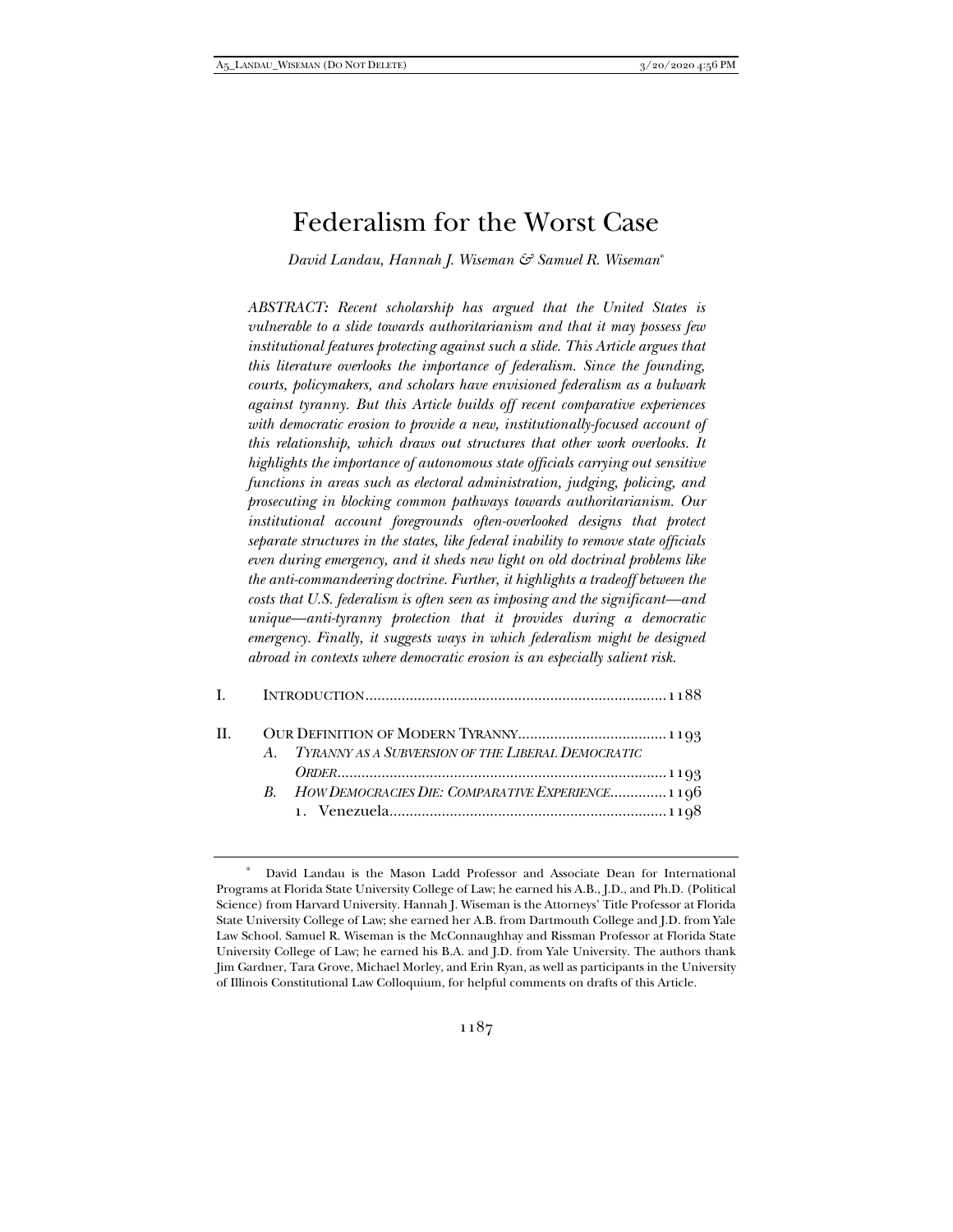|      | C.                                                 | THE WORST CASE: THE THREAT OF TYRANNY IN THE           |  |  |
|------|----------------------------------------------------|--------------------------------------------------------|--|--|
|      |                                                    |                                                        |  |  |
| III. |                                                    | HOW U.S. FEDERALISM PROTECTS AGAINST TYRANNY:          |  |  |
|      |                                                    | AUTONOMOUS STRUCTURES AND PERSONNEL 1204               |  |  |
|      | $A_{\cdot}$                                        |                                                        |  |  |
|      | В.                                                 | EXECUTIVE CAPTURE OF "REFEREES:" COURTS, LAW           |  |  |
|      |                                                    | ENFORCEMENT, AND ELECTORAL ADMINISTRATION  1211        |  |  |
|      |                                                    | $\mathbf{1}$ .                                         |  |  |
|      |                                                    |                                                        |  |  |
|      |                                                    |                                                        |  |  |
| IV.  | PROTECTING THE INDEPENDENCE OF STATE INSTITUTIONS: |                                                        |  |  |
|      |                                                    | ANTI-COMMANDEERING AND EMERGENCY POWER 1225            |  |  |
|      | A.                                                 | THE ANTI-COMMANDEERING DOCTRINE AND                    |  |  |
|      |                                                    |                                                        |  |  |
|      | B.                                                 |                                                        |  |  |
| V.   |                                                    | BEYOND EXISTING ACCOUNTS OF FEDERALISM AND             |  |  |
|      |                                                    |                                                        |  |  |
|      | A.                                                 |                                                        |  |  |
|      | $B_{\cdot}$                                        | MODERN ACCOUNTS OF FEDERALISM AND TYRANNY 1245         |  |  |
|      |                                                    | 1. Judicially Enforceable Federalism Constraints  1245 |  |  |
|      |                                                    |                                                        |  |  |
|      |                                                    |                                                        |  |  |
|      | C.                                                 | THE UNIQUE ANTI-TYRANNY FUNCTION OF FEDERALISM  1252   |  |  |
| VI.  |                                                    |                                                        |  |  |
|      |                                                    |                                                        |  |  |

## I. INTRODUCTION

Democracy in the United States, for all of its faults, has rarely seemed at risk of lapsing into authoritarianism. There have been only a few moments when the threat of executive tyranny has seemed real.<sup>1</sup> But according to some observers, we are now living in such a moment. They point to President Trump's populist rhetoric; his attacks on the media and governmental institutions such as the federal judiciary, FBI, and Department of Justice; and his willingness to go to great lengths to subvert an investigation into his own

 <sup>1.</sup> For example, some commentators point to the Roosevelt court-packing plan in 1937, although both the president's motives and the context are too complex to make the example an obvious one. We analyze this example below in Section II.C.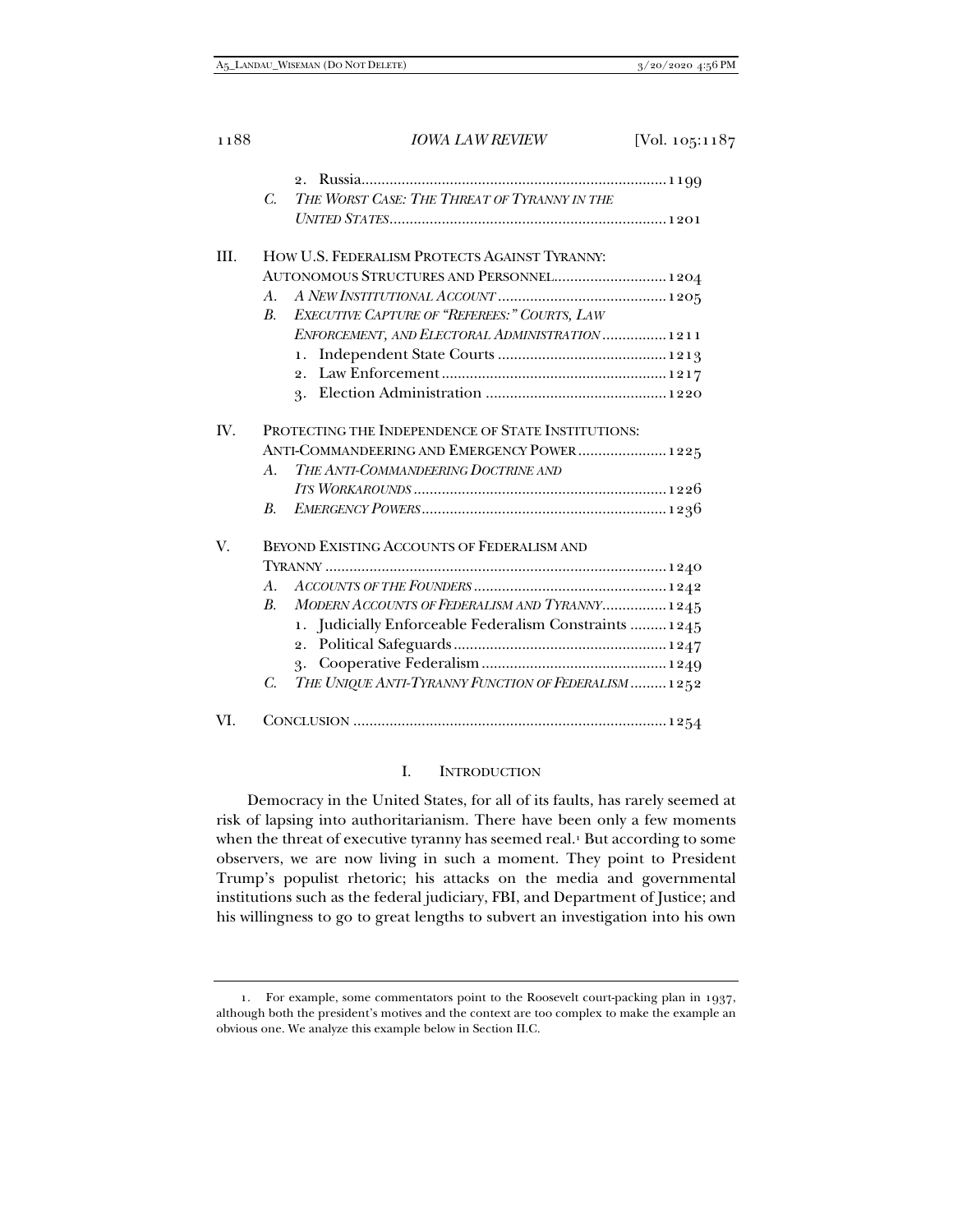possible misconduct, among other warning signs.2 Prominent scholars have noted similarities between the rhetoric and actions of Trump and those of authoritarian leaders abroad, arguing that Trump has "clear authoritarian tendencies."3

Is the U.S. constitutional order vulnerable to such a threat? This worstcase scenario for democracy seemed real to the Framers of the Constitution in light of experience in England and then the colonies, and they were, of course, deeply concerned with preventing their new republic from sliding intro tyranny. Theoretical accounts of the anti-tyrannical protections within our governmental system abound.4 Indeed, some commentators have argued that U.S. constitutionalism is unduly preoccupied by what is in reality a fairly low risk, labeling the phenomenon "tyrannophobia."5 But others have recently concluded that our institutional design would provide little protection against modern forms of authoritarianism.6 Indeed, some scholars assert that if the United States has any exceptional protections against tyranny,

4*. See infra* Section II.C.

5*. See* Eric A. Posner & Adrian Vermeule, *Tyrannophobia*, *in* COMPARATIVE CONSTITUTIONAL DESIGN 317 (Tom Ginsburg ed., 2012).

 <sup>2.</sup> Vivian Salama & Jess Bravin, *Trump Asserts 'Absolute Right' to Pardon Himself*, WALL ST. J., https://www.wsj.com/articles/donald-trump-asserts-absolute-right-to-pardon-himself-1528116580 [https://perma.cc/Z<sub>4</sub>XN-FARA] (last updated June 4, 2018, 3:55 PM) (describing Trump's assertion of the availability of a self-pardon and his description of "the investigation by special counsel Robert Mueller [as] 'totally unconstitutional'"); *see* Devlin Barrett & Robert Costa, *Justice Department Heading for Clash with Trump, Lawmakers over Mueller Probe Memo*, WASH. POST (May 2, 2018), https://www.washingtonpost.com/world/national-security/trump-calls-justice-departmentrigged-threatens-action/2018/05/02/6a568608-4e19-11e8-b725-92c89fe3ca4c\_story.html [https://perma.cc/5P5P-7XWE] (discussing the Mueller investigation into potential Russian meddling in the election and Trump's statement that "[a]t some point I will have no choice but to use the powers granted to the Presidency and get involved!"). Madeleine Albright describes President Trump as "the first anti-democratic president in modern U.S. history," who "flaunts his disdain for democratic institutions." MADELEINE ALBRIGHT & BILL WOODWARD, FASCISM: A WARNING 246 (2018).

 <sup>3.</sup> STEVEN LEVITSKY & DANIEL ZIBLATT, HOW DEMOCRACIES DIE 2 (2018). These tendencies include "reject[ing], in words or action, the democratic rules of the game," "den[ying] the legitimacy of opponents" and the electoral system, "tolerat[ing] or encourag[ing] violence," and "indicat[ing] a willingness to curtail the civil liberties of opponents, including the media." *Id.* at 21–24. Levitsky and Ziblatt argue that President Trump exhibits all four of these features, as indicated by his making "the unprecedented suggestion that he might not accept the results of the 2016 election"; his repeated assertion that his opponent "ha[d] to go to jail"; the fact that he "embraced—and even encouraged—supporters who physically assaulted protesters" and offered to pay their legal fees; and his threats "to punish unfriendly media." *Id.* at 61–64.

 <sup>6.</sup> Tom Ginsburg and Aziz Huq argue that the U.S. Constitution provides real protection against the risk of sudden democratic breakdown in events like coups, but little protection against many pathways of slower democratic erosion that have occurred around the world. *See* Aziz Huq & Tom Ginsburg, *How to Lose a Constitutional Democracy*, 65 UCLA L. REV. 78, 162–65 (2018). *See generally* Tara Leigh Grove, *The Origins (and Fragility) of Judicial Independence*, 71 VAND. L. REV. 465 (2018) (noting various ways in which the federal courts could be attacked).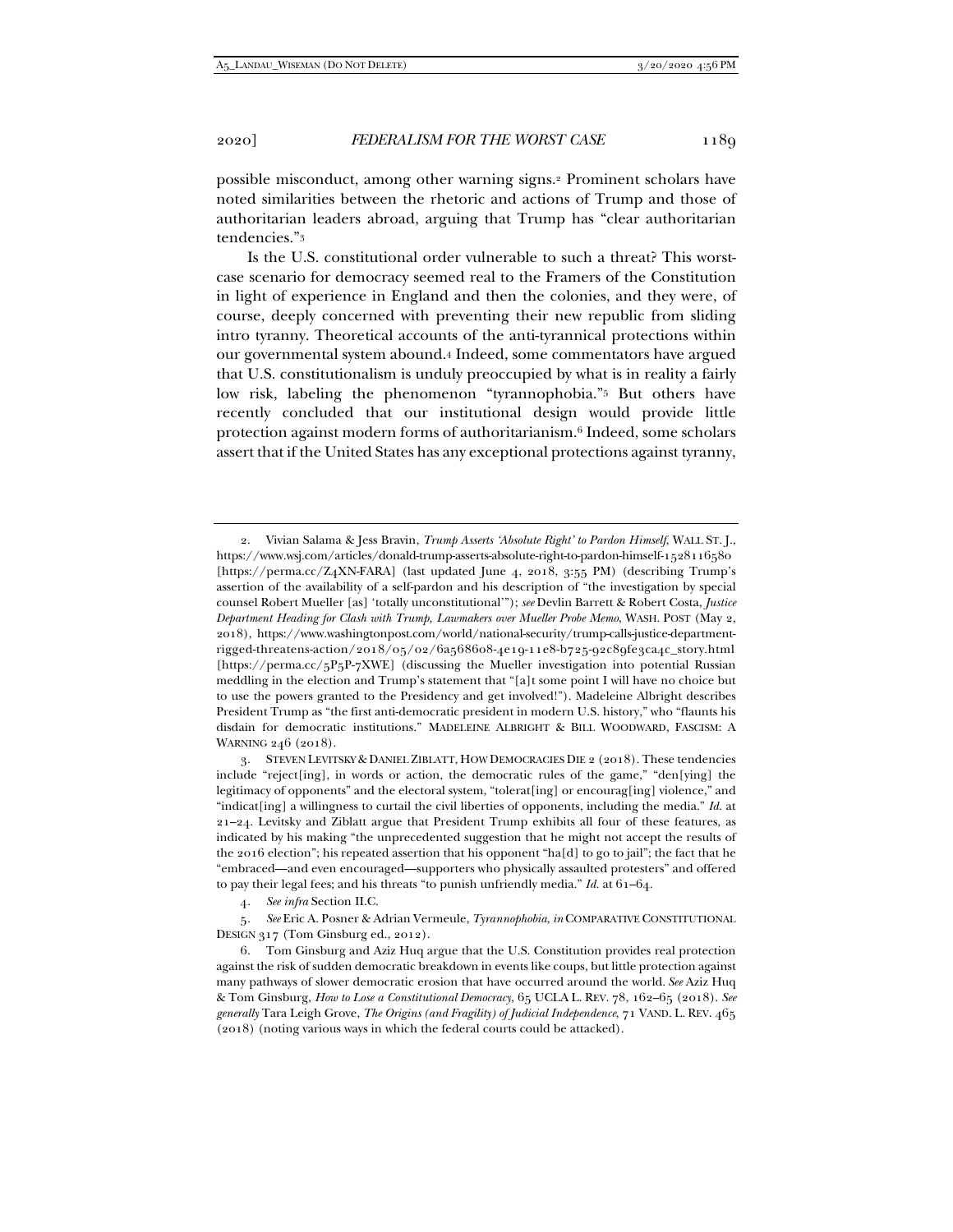they come from its political culture and unwritten norms (themselves under threat) rather than from the constitutional design as such.7

We point to one aspect of constitutional design that we argue does provide heightened protection against modern forms of democratic decline: U.S. federalism. Historically, federalism has been viewed as a major protection of liberal democratic constitutionalism in the United States.8 Our account builds on this work, but it highlights institutional structures that have been largely overlooked. Furthermore, the recent spate of literature on democratic decline has paid surprisingly little attention to federalism. In the evocatively titled, Cass R. Sunstein-edited volume *Can It Happen Here?*, none of the contributors focus on federalism, and only a few even mention it.9

We provide an institutionally focused account of the relationship between federalism and tyranny, which draws out key features of the design that have not been the focus of existing work. Drawing on comparative experience, we argue that in times of crisis, state and local governments' control of the personnel engaged in the vast majority of policing, judging, and other governance, as well as key functions such as the running of elections, would meaningfully impede a consolidation of power at the federal level.10 Elections, courts, and law enforcement agencies have been frequent targets—and tools—of authoritarian movements in other countries. But in the United States, these institutions are largely located at the state (and local) level, making their capture more difficult. U.S. federalism does not necessarily insulate these actors from political control, but rather disperses them across a large number of states with different interests, thus slowing any nationallevel effort to capture them.11 An anti-democratic executive with sufficient determination and congressional support would, given enough time,

<sup>7</sup>*. See, e.g.*, Grove, *supra* note 6, at 468 (arguing that judicial independence in the United States rests mainly on "conventions" rather than constitutional design).

<sup>8</sup>*. See, e.g.*, Andrzej Rapaczynski, *From Sovereignty to Process: The Jurisprudence of Federalism After Garcia*, 1985 SUP. CT. REV. 341, 380 ("Perhaps the most frequently mentioned function of the federal system is the one it shares to a large extent with the separation of powers, namely, the protection of the citizen against governmental oppression—the 'tyranny' that the Framers were so concerned about."); Herbert Wechsler, *The Political Safeguards of Federalism: The Role of the States in the Composition and Selection of the National Government*, 54 COLUM. L. REV. 543, 544 (1954) (emphasizing the anti-tyranny function of federalism).

<sup>9</sup>*. See generally* CAN IT HAPPEN HERE?: AUTHORITARIANISM IN AMERICA (Cass R. Sunstein ed., 2018) (compiling articles dealing with American authoritarianism). For contributions in the volume that mention federalism, see Eric A. Posner, *The Dictator's Handbook, US Edition*, *in* CAN IT HAPPEN HERE?: AUTHORITARIANISM IN AMERICA, *supra*, at 1, 11–12 (noting that "[a] dictator who sought total control over the country would need to punch through the walls created by the federal system," and expressing skepticism that this could be done); and Cass R. Sunstein, *Lessons from the American Founding*, *in* CAN IT HAPPEN HERE?: AUTHORITARIANISM IN AMERICA, *supra*, at 57, 72, 80 (noting that the federal system was an important safeguard against tyranny for the founders and arguing that their vision has broadly held up well).

<sup>10</sup>*. See infra* Section II.B.

<sup>11</sup>*. See infra* Part III.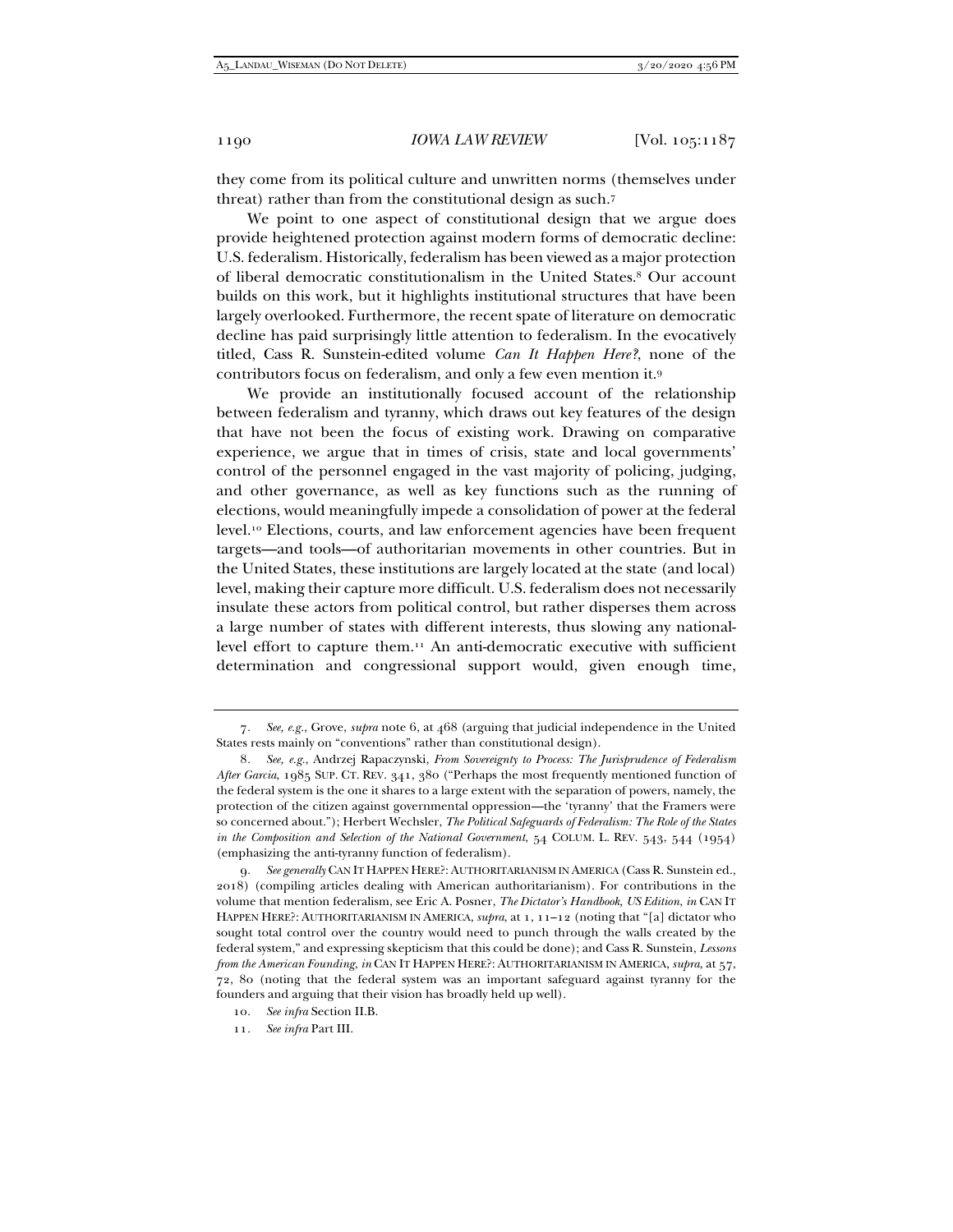probably be able to achieve his or her goals. But the design of our federal system would slow this process down in ways that may prove significant. Delaying the process of consolidation of power, for example, might allow time for an opposition to regroup or for an incumbent to lose a key election.12

Moreover, both the constitutional text and judicial doctrines tend to prevent the federal government from interfering with these separate state officials and bureaucracies. The important provisions and doctrines—those that seem to us likely to matter in a time of democratic crisis—all relate to personnel, resources, and chains of command. The federal government cannot appoint or remove state officials or judges.13 It can issue regulations regarding federal elections, but it cannot displace the state role in actually administering them.14 Indeed, states and local governments administer elections for officials at all levels of government, and federal efforts to force states to change certain election procedures have largely resulted in state noncompliance.15 Additionally, because of the anti-commandeering doctrine, the federal government cannot press state and local legislatures, bureaucracies, or officials into federal service. These protections appear to be preserved even during the kind of crisis or emergency that often begets authoritarian rule.16

Thus, we offer a novel account of a potentially important benefit of U.S. federalism—and one that cannot be easily duplicated through other forms of government. Some work has argued that a federalist structure of government is not a prerequisite to, or even the best means of achieving, many of its other purported benefits, such as a more representative, experimental, and efficient democracy.17 But showing an anti-tyrannical bulwark that is hard to replicate without certain specific federalist doctrines and institutions may suggest weighty reasons for retaining certain aspects of U.S. federalism, even if the broader critique of many of the other purported benefits of U.S. federalism is correct.

We are not offering a simple defense of the status quo. First, we note in several places ways in which existing federalism structures in the United States

16*. See infra* Part IV.

<sup>12</sup>*. See, e.g.*, Rosalind Dixon & David Landau, *Transnational Constitutionalism and a Limited Doctrine of Unconstitutional Constitutional Amendment*, 13 INT'L J. CONST. L. 606, 615 (2015) (arguing that certain moves towards authoritarianism can be deterred or prevented through the adoption of doctrines and structures that act as "speed bump[s]" against them).

<sup>13</sup>*. See infra* Section III.B.1.

<sup>14</sup>*. See infra* Section III.B.3.

 <sup>15.</sup> Justin Weinstein-Tull, *Election Law Federalism*, 114 MICH. L. REV. 747, 755–61 (2016).

<sup>17</sup>*. See, e.g.*, MALCOLM M. FEELEY & EDWARD RUBIN, FEDERALISM: POLITICAL IDENTITY AND TRAGIC COMPROMISE 20–29 (2008) [hereinafter FEELEY & RUBIN, FEDERALISM: POLITICAL IDENTITY AND TRAGIC COMPROMISE]; Edward L. Rubin & Malcolm Feeley, *Federalism: Some Notes on a National Neurosis*, 41 UCLA L. REV. 903, 907–09 (1994) (arguing that the purported benefits of federalism can be achieved through a system of decentralization that need not be "federalism" as defined in the United States) [hereinafter Rubin & Feeley, *Federalism: Some Notes on a National Neurosis*]; *infra* Section V.C.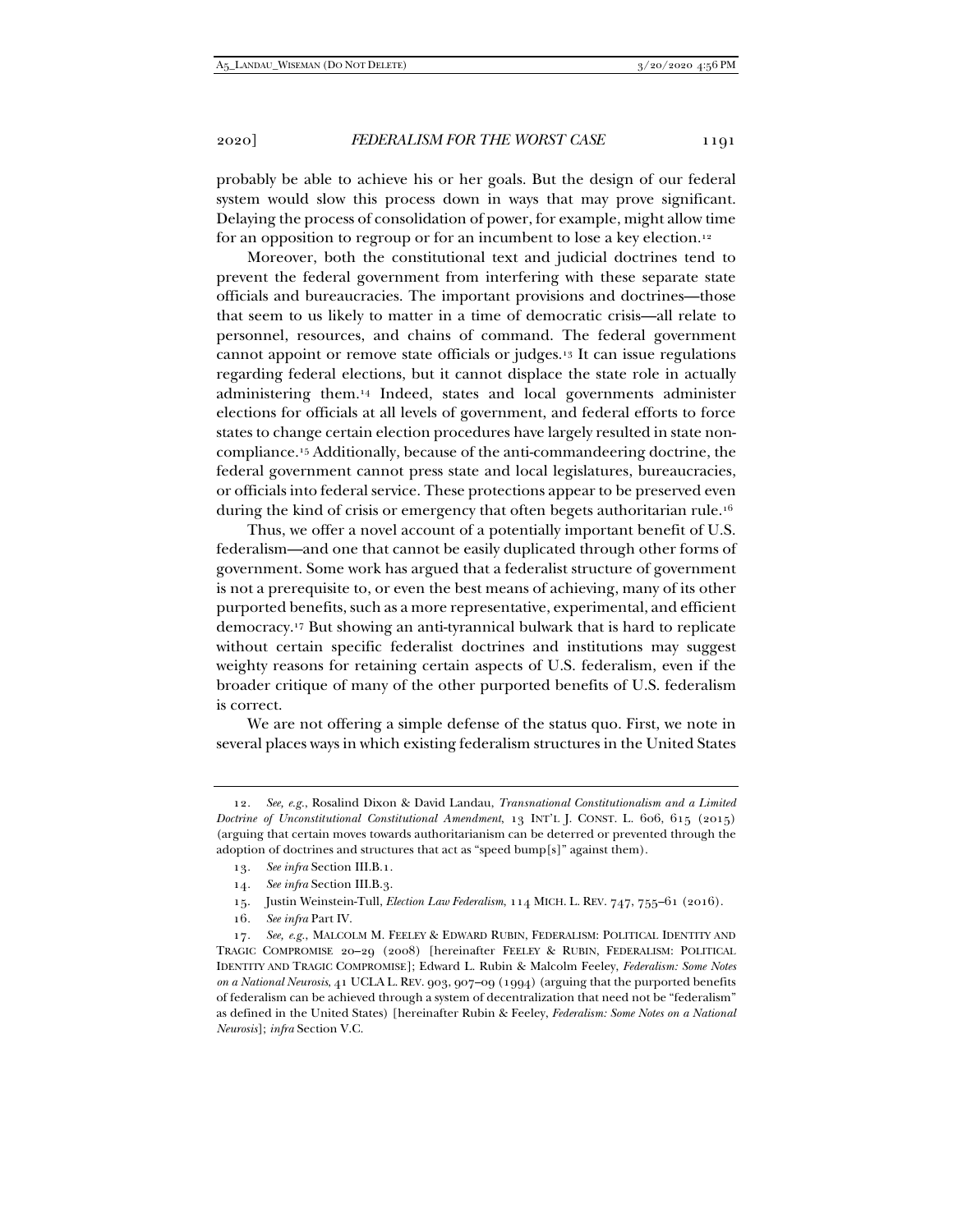do not seem particularly well-suited to the threat posed by authoritarianism and could potentially be improved. Second, the same structures and doctrines that provide anti-tyranny benefits also have significant costs when democracy is not under threat. One need only look to the Jim Crow era to see that structures such as state control of elections raise risks of subnational forms of tyranny such as the repression of minority groups within a given state.<sup>18</sup> More mundanely, having large and independent state bureaucracies can be cumbersome and inefficient.19 To borrow Adrian Vermeule's framing, we are not seeking to give an account of an "optimal" constitution, but merely exploring the ways in which it guards against one particular risk.20

 The rest of this Article is organized as follows: Part II describes what we mean by tyranny (and what others have meant) and explores the mechanisms through which tyranny can occur both domestically and internationally. Part III introduces our own theory, which focuses on independent structures and personnel as a tool to slow down moves towards authoritarianism. We focus on three key functions that, in the United States, are placed significantly under state or local control: judging, law enforcement and prosecution, and the administration of elections. Drawing on comparative examples, we argue that the dispersion of these functions through independent state officials and bureaucracies is a substantial check against democratic erosion. These functions are thus important examples of the independence of state bureaucracies more generally.

Part IV explores the concepts and doctrines that protect the independence of these state officials. We focus here on the anti-

<sup>18</sup>*. See, e.g.*, THE FEDERALIST NOS. 10, 51 (James Madison) (John C. Hamilton ed., 1864) (arguing that the national government would better protect minority interests); Barry Friedman, *Valuing Federalism*, 82 MINN. L. REV. 317, 367 (1997) (noting Jim Crow and observing that "the states seem to have been hard at work earning a reputation that they are hostile to civil liberty and favor parochial interests" throughout history); Ilya Somin, *Closing the Pandora's Box of Federalism: The Case for Judicial Restriction of Federal Subsidies to State Governments*, 90 GEO. L.J. 461, 473 (2002) (observing that "vertical competition is not an unmitigated good" as most strongly evidenced by "Southern states' 'massive resistance' to federal efforts to enforce civil rights for blacks in the 1950s and 1960s"); Note, *A Madisonian Interpretation of the Equal Protection Doctrine*, 91 YALE L.J. 1403, 1404 (1982) (noting that "[a] distinguishing feature of American democracy is that the federal government has generally been more protective of minority rights than have the states" and providing examples and citations from early state constitutions and the Jim Crow era).

 <sup>19.</sup> This is a common critique of the anti-commandeering doctrine. *See, e.g.*, Erin Ryan, *Federalism at the* Cathedral*: Property Rules, Liability Rules, and Inalienability Rules in Tenth Amendment Infrastructure*, 81 U. COLO. L. REV. 1, 67 (2010) (noting the "great inefficient irony" of anticommandeering, in that it prevents states from potentially enhancing their autonomy and achieving other goals by bargaining with federal actors for potentially more power or shared power). *But see* Roderick M. Hills, Jr., *The Political Economy of Cooperative Federalism: Why State Autonomy Makes Sense and "Dual Sovereignty" Doesn't*, 96 MICH. L. REV. 813, 893–900 (1998) (arguing that commandeering is inefficient).

<sup>20</sup>*. See* ADRIAN VERMEULE, THE CONSTITUTION OF RISK 10–13 (2014) (arguing that much constitutional theory guards only against risks like tyranny and does not seek to optimize constitutional performance across all periods of time and events).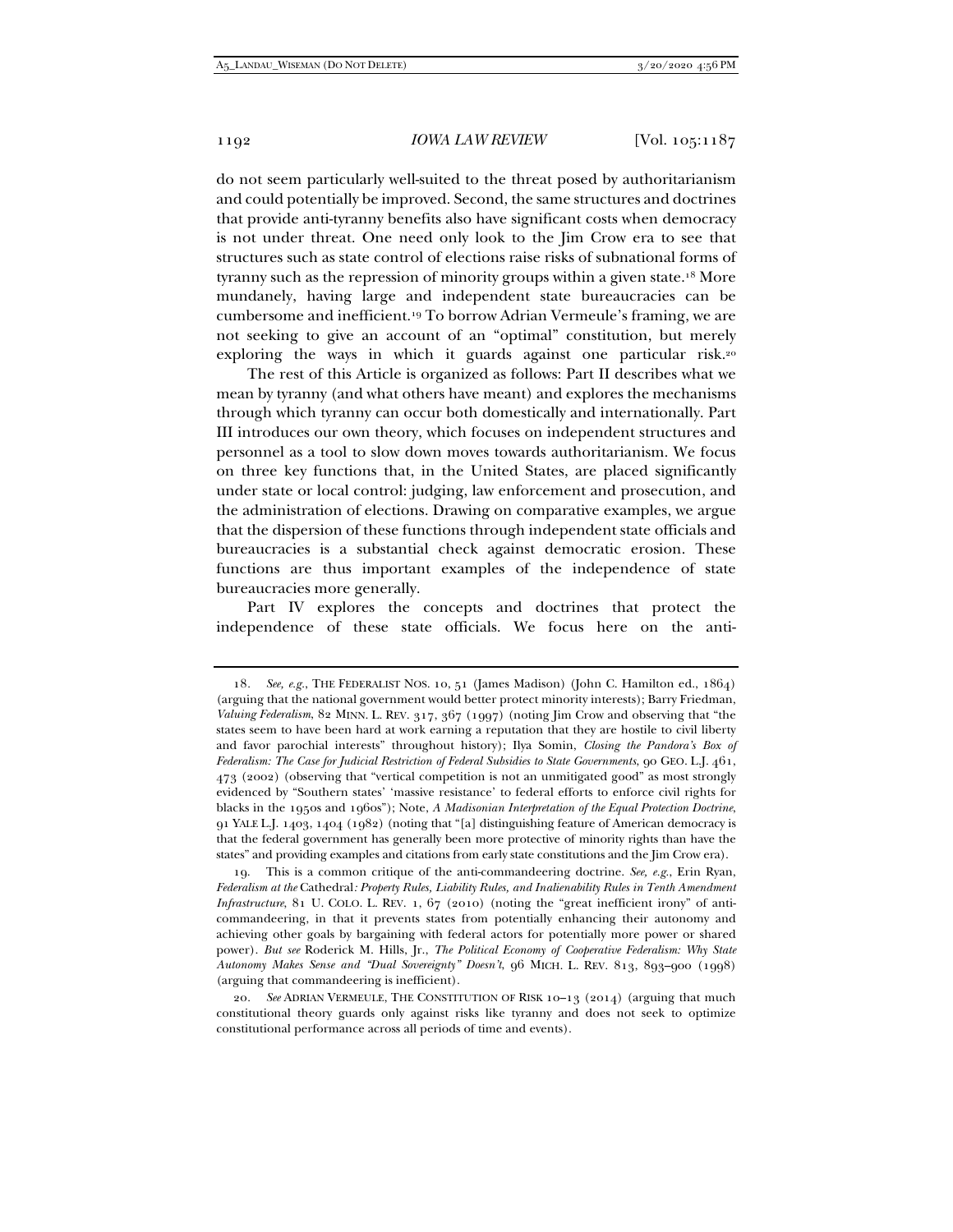commandeering doctrine, which we argue plays an important function despite its well-documented downsides. In addition, we analyze the way in which the U.S. constitutional structure, in contrast to many other variants of federalism around the world, preserves the independence of state officials and bureaucracies even during crises or emergencies. This sets the stage for Part V, which situates our account within the extensive federalism and tyranny literature. We conclude by briefly exploring the implications of our analysis for federalism scholars in the United States and for constitutional designers internationally. While we would of course not argue for any simple-minded or wholesale export of the U.S. model of federalism,<sup>21</sup> we do think that our analysis identifies structures and designs worth consideration in contexts where democratic erosion is a significant risk.

## II. OUR DEFINITION OF MODERN TYRANNY

Within the political science and legal literatures, the concept of tyranny takes many forms, thus requiring further definition and narrowing, which we take on in this Part. We also examine the factors that have tended to replace democracy with tyranny abroad and how tyranny could—and in the past has threatened to—emerge within the United States.

## *A. TYRANNY AS A SUBVERSION OF THE LIBERAL DEMOCRATIC ORDER*

Tyranny is a word with many meanings, both historically and today.22 We seek here to explain what we mean by the term—and what we do not—by focusing on the modern threat of democratic erosion. The term "tyrant," as it originally appeared in Greek, referred to a relatively strong executive of the city state in the Archaic period, typically a member of a "commercially oriented" noble family who had worked his way to power by proving his traderelated prowess, rather than to an evil, all-powerful despot.23 And many tyrantled city states became flourishing democracies.<sup>24</sup> But by the Classical period, the term tyrant referred not to the city state leader but instead to a true despot who imposed his will on the people, as described by Aristotle.<sup>25</sup>

Many modern definitions of tyranny are quite expansive, equating it with any use of power against an individual group that lacks a legal basis. For

<sup>21</sup>*. See, e.g.*, Erin Ryan, *Secession and Federalism in the United States: Tools for Managing Regional Conflict in a Pluralist Society*, 96 OR. L. REV. 123, 163 (2017) (noting that differences between American federalism and other forms of federalism "may limit the transferability of lessons from the American experience at all," citing to "history, culture, and geography" that create greater regional diversity in places such as Europe).

<sup>22</sup>*. See, e.g.*, Rapaczynski, *supra* note 8, at 382 (describing three different accounts of tyranny as viewed by the Framers).

 <sup>23.</sup> Robert K. Fleck & F. Andrew Hanssen, *How Tyranny Paved the Way to Democracy: The Democratic Transition in Ancient Greece*, 56 J.L. & ECON. 389, 390–91 (2013).

<sup>24</sup>*. Id.* at 392.

<sup>25</sup>*. Id.* at 391.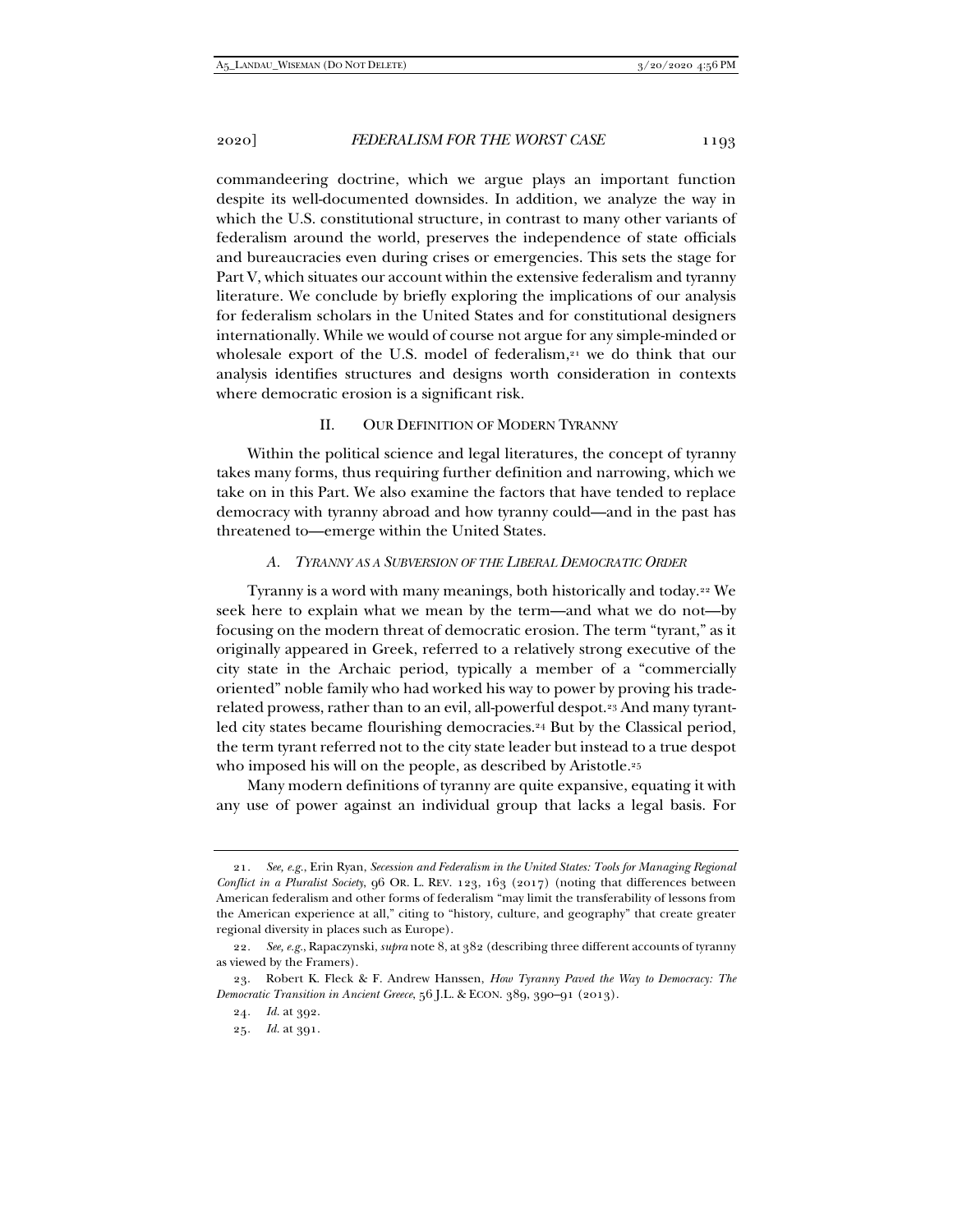example, Matthew Adler and Seth Kreimer define tyranny as "the unjustified responsiveness of governmental policies, or actions, or decisions, to particular groups or persons."26 Thus, the suspension of elections by a president seeking to retain power after the end of his or her term, the prohibition against transgender individuals serving in the military, $27$  and a revocation of California's ability to set its own air-quality standards could all be plausibly called tyrannous.28 We do not claim here that federalism protects against all forms of tyranny under this broad definition. Indeed, it is well-known that federalism may enable the repression of minority groups, by making it more difficult for a central government to intervene in the event that a subnational unit represses a minority population.29

We focus instead on a narrower definition of tyranny that is closer to the classical use of the term and would encompass only the first of the foregoing examples: the erosion of a liberal democratic order into a markedly more authoritarian one, particularly when carried out by a leader who first comes to power legally.30 This definition parallels much of the recent scholarship, which defines tyranny or authoritarianism as the loss of democracy.<sup>31</sup> We are concerned here with the preservation of competitive democracy and the extent to which federalism protects against a substantial erosion of the liberal democratic order in favor of one individual, faction, or party imposing authority throughout the country. By erosion of the democratic order, we mean the loss of core democratic institutions, such as leaders selected

 <sup>26.</sup> Matthew D. Adler & Seth F. Kreimer, *The New Etiquette of Federalism:* New York*,* Printz*, and* Yeskey, 1998 SUP. CT. REV. 71, 80. Indeed, in Adler and Kreimer's view, the entity carrying out tyranny need not even be the government; they note the ways in which the tyranny of the majority, or of factions, are used within the classic definition. *See id.*

<sup>27.</sup> Karnoski v. Trump, No. C17-1297-MJP, 2018 WL 1784464, at  $*1$  (W.D. Wash. Apr. 13, 2018) (describing a blanket ban on transgenders serving in the military (announced by President Trump on Twitter), Trump's March 2018 memorandum explaining implementation of the ban, and the decision to maintain a preliminary injunction against the ban).

<sup>28</sup>*. See* Evan Halper, *Trump's EPA Pick Casts Doubt on California's Power to Regulate Auto Emissions*, L.A. TIMES (Jan. 18, 2017, 3:00 AM), http://www.latimes.com/nation/la-na-pol-epaconfirmation-20170118-story.html [https://perma.cc/9R3P-5PT8].

 <sup>29.</sup> In these circumstances, of course, the scope of federal constitutional or statutory rights that apply across the country may matter. As an example, the federal right to travel may at least give oppressed individuals some ability to exit a repressive environment, although of course exit itself imposes significant costs on repressed individuals or groups. *See, e.g.*, Saenz v. Roe, 526 U.S. 489, 498–501 (1999).

<sup>30</sup>*. See* Adler & Kreimer, *supra* note 26, at 80 n.39 (noting that "classically" tyranny involved just the "head of state"); *see also* FEELEY & RUBIN, FEDERALISM: POLITICAL IDENTITY AND TRAGIC COMPROMISE, *supra* note 17, at 33 (emphasizing this description and observing that "[i]n tyranny or totalitarianism, the leader, either a single person or a small collegium, wields absolute control, at least juridically, and no entity can interpose any justified claim to resist its commands").

<sup>31</sup>*. See, e.g.*, LEVITSKY & ZIBLATT, *supra* note 3, at 2 (equating "weaken[ing] [of] the institutional buffers of our democracy," the loss of "laboratories of democracy," and the weakening and distortion of democratic elections with authoritarianism); Huq & Ginsburg, *supra*  note 6, at 92–96 (describing authoritarianism as the loss of democracy).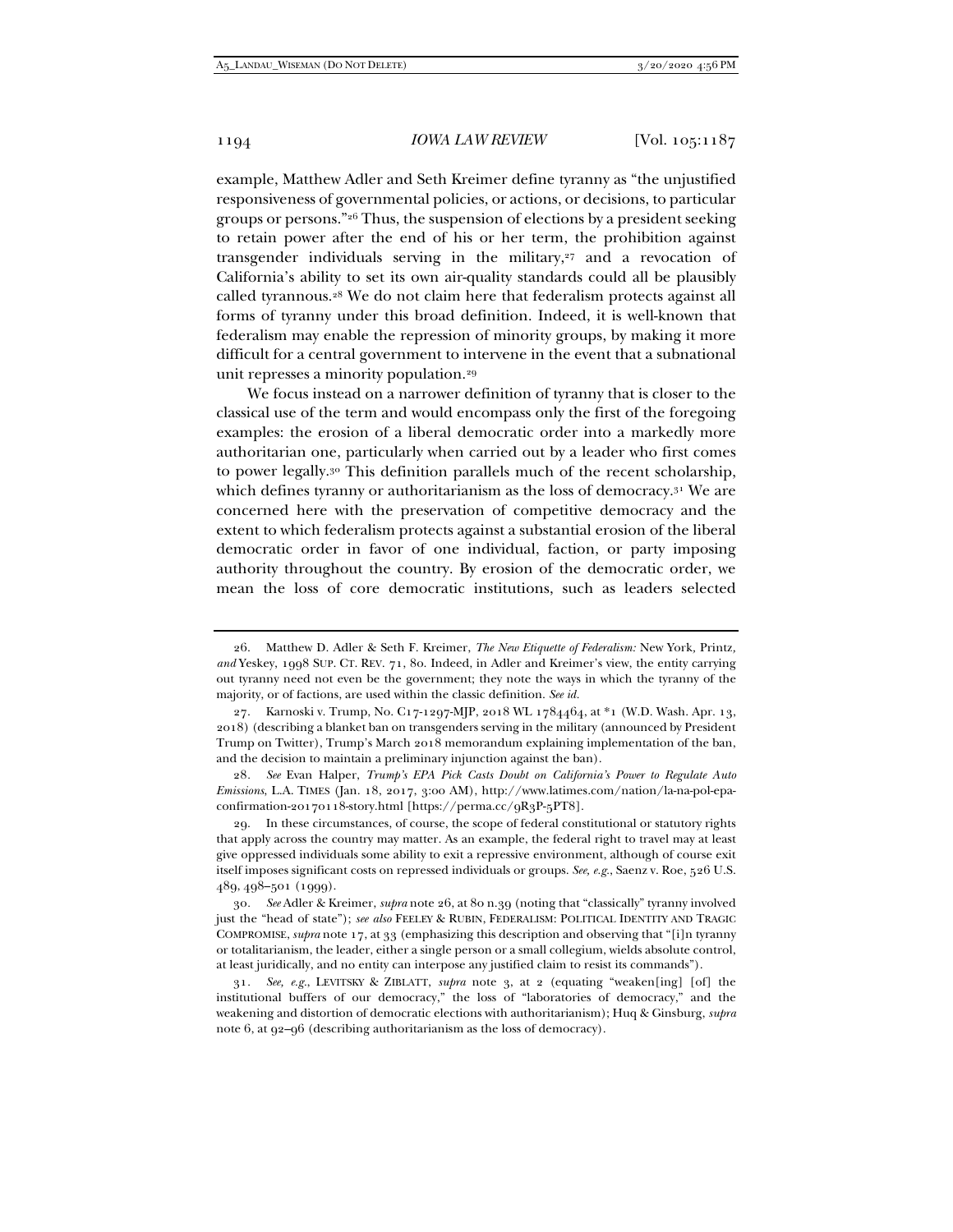through "free, fair, and competitive elections . . . the absence of nonelected 'tutelary' authorities . . . that limit elected officials' power to govern," and "the existence of a reasonably level playing field between incumbents and opposition."32

This definition of tyranny33 is one that resonates with the core concerns of the Framers. In the Federalist Papers, the threat of tyranny was focused on "[t]he accumulation of all powers, legislative, executive, and judiciary, in the same hands, whether of one, a few, or many."34 Under this view, any one branch could be a threat if not properly controlled—for example, Federalists such as Alexander Hamilton, James Madison, and John Jay, writing the Federalist Papers under the pseudonym "Publius,"35 noted that the structure of the Constitution would prevent, for example, the Senate from becoming "an independent and aristocratic body" through "gradual usurpations" of power.36

This kind of consolidation of power raises both a structural threat and a threat to individual rights. The structural threat, of course, is that a single leader, institution, or party that is able to consolidate power will be able to wield power unchecked. For example, such a leader may be able to take over the courts, reducing the ability of the judiciary to check illegal exercises of power. Moreover, a leader with sufficient power may also be able to distort the electoral playing field by packing courts and electoral commissions, thus helping to ensure perpetuation in office regardless of shifts in popular will.37

At the same time, a regime that is able to consolidate power in this way will often crackdown on dissent, harass opposition parties, and engage in similar abuses that violate its opponents' rights.<sup>38</sup> The violation of rights is a

 <sup>32.</sup> STEVEN LEVITSKY & LUCAN A. WAY, COMPETITIVE AUTHORITARIANISM: HYBRID REGIMES AFTER THE COLD WAR 5–6 (Keith Darden & Ian Shapiro eds., 2010) (adding a fifth principle of the level playing field to four other features of democracy identified by Robert Dahl and others).

 <sup>33.</sup> We follow much recent work in treating authoritarianism and tyranny interchangeably. *See, e.g.*, LEVITSKY & ZIBLATT, *supra* note 3, at 2 (describing as "authoritarian" regimes that operate outside of the law by, for example, "rewrit[ing] electoral rules" and "rescind[ing] voting rights," and alternately using the terms authoritarianism and tyranny to describe the same state of affairs). However, Hannah Arendt defines authoritarian governments as those with some form of hierarchical, legal power, but power that does not involve "coercion by force," or, on the other extreme, "the egalitarian order of persuasion." HANNAH ARENDT, BETWEEN PAST AND FUTURE 92–93 (1968). Tyranny, under her definition, is distinguished from authoritarianism in "that the tyrant rules in accordance with his own will and interest, whereas even the most draconic authoritarian government is bound by laws." *Id.* at 97.

 <sup>34.</sup> D.A. Candeub, *Tyranny and Administrative Law*, 59 ARIZ. L. REV. 49, 50 (2017) (alteration in original) (quoting THE FEDERALIST NO. 47, at 298 (James Madison) (Clinton Rossiter ed., 2003)).

 <sup>35.</sup> THE FEDERALIST, *supra* note 18, at lxxxv.

<sup>36</sup>*. Id.* NO. 63, at 482 (Madison or Hamilton).

<sup>37</sup>*. See* LEVITSKY & WAY, *supra* note 32, at 9–12 (asserting that a level electoral playing field should be part of the definition of democracy).

<sup>38</sup>*. See id.*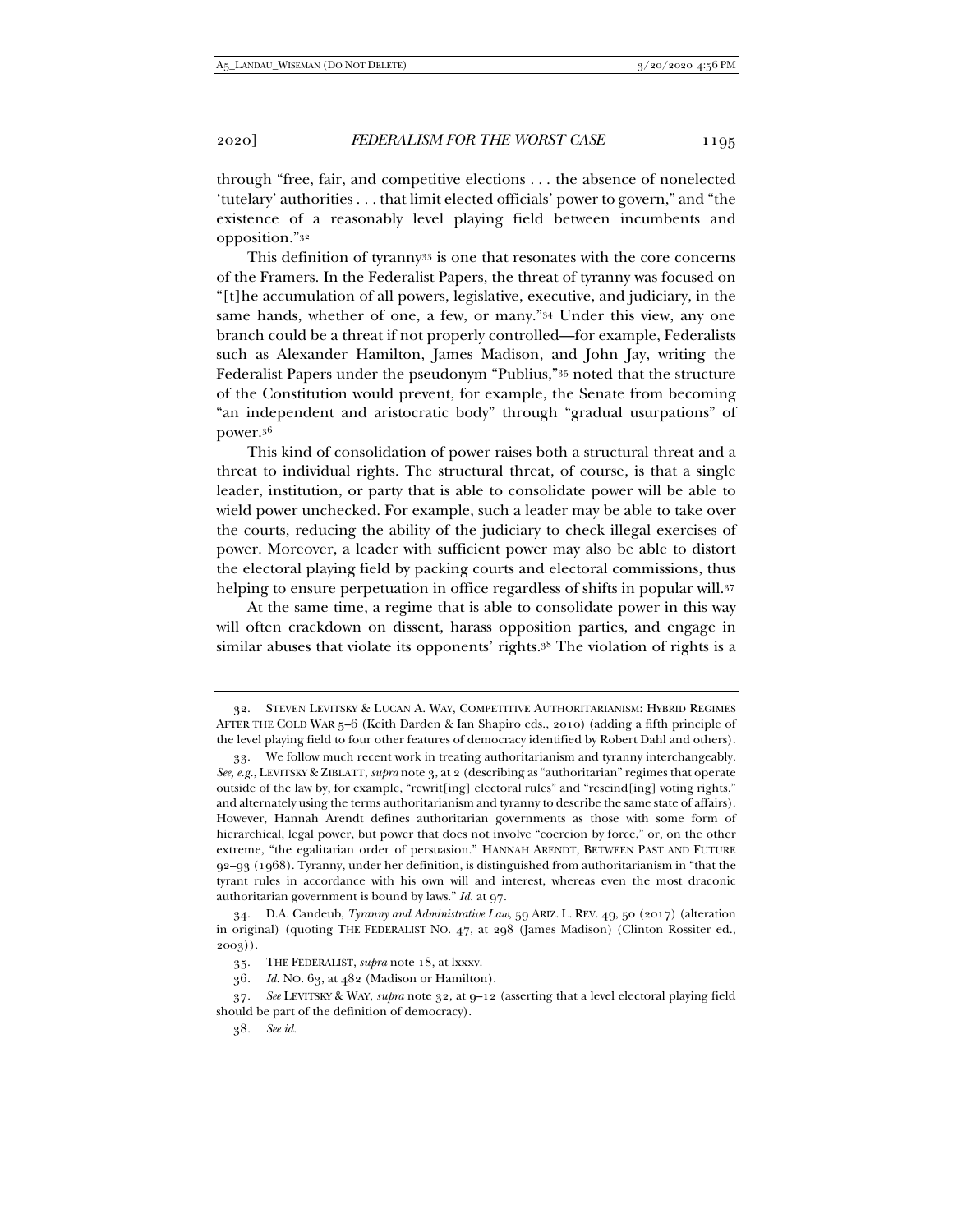core concern of the tyranny literature.39 And institutions often counted on to protect rights, such as courts, may prove less effectual as a defense precisely because they have been coopted by the regime. Indeed, instead of helping to protect rights, captured courts may actually help to undermine them.40 As seen in the following Section, recent international experience confirms that democracies can be undermined not just by coup, but also by this more gradual tilting of the electoral playing field, resulting in something close to tyranny in substance if not form.41 This phenomenon has become an important one in certain parts of the world, including Eastern Europe and Latin America. The election of Donald Trump has galvanized similar concerns and triggered a debate about whether the risk is a plausible one in the United States.42

#### *B. HOW DEMOCRACIES DIE: COMPARATIVE EXPERIENCE*

Although U.S. democracy, for all of its shortcomings, has so far proven to be relatively robust, successful attempts at tyranny are fairly common comparatively. This Section explores the foreign examples, focusing on the circumstances that have tended to lead to democratic decline (or at least a meaningful threat of it), thus setting the stage for our exploration of the features of U.S. federalism that prevent or slow a slide into authoritarianism.

Recent attempts to undermine democracy have been gradual in nature, differing from sudden military coups that were historically more common.43 A common path is for the president or ruling party to accumulate power by gaining control of institutions—including courts, ombudspersons, and electoral commissions—that are meant to directly or indirectly limit executive power. This control is then used to perpetuate the incumbent regime and marginalize the opposition. The resulting regime is rarely fully authoritarian. Instead, it is often what Steven Levitsky and Lucan Way have called "competitive authoritarianism": Elections continue to be held, but with a

<sup>39</sup>*. See* Erwin Chemerinsky, *Federalism Not as Limits, but as Empowerment*, 45 U. KAN. L. REV. 1219, 1239 (1997); Robert A. Schapiro, *Toward a Theory of Interactive Federalism*, 91 IOWA L. REV. 243, 272–73 (2005).

<sup>40</sup>*. See generally, e.g.*, Ozan O. Varol, *Stealth Authoritarianism*, 100 IOWA L. REV. 1673 (2015) (exploring ways in which courts, judicial review, and ordinary lawsuits can be used by authoritarian actors to consolidate power).

<sup>41</sup>*. See, e.g.*, Huq & Ginsburg, *supra* note 6, at 122; David Landau, *Abusive Constitutionalism*, 47 U.C. DAVIS L. REV. 189, 196 (2013); Varol, *supra* note 40, at 1701.

<sup>42</sup>*. See* LEVITSKY & ZIBLATT, *supra* note 3, at 60–64.

<sup>43</sup>*. See id.* at 3 ("More often . . . democracies erode slowly, in barely visible steps."). Indeed, Publius presciently predicted that this would be the primary path to tyranny, noting that "[s]chemes to subvert the liberties of a great community, *require time to* mature them for execution"—for example, "[a]n army, so large as seriously to menace those liberties, could only be formed by progressive augmentations; which would suppose, not merely a temporary combination between the legislature and executive, but a continued conspiracy for a series of time." The FEDERALIST NO. 26, *supra* note 18, at 217–18 (Hamilton).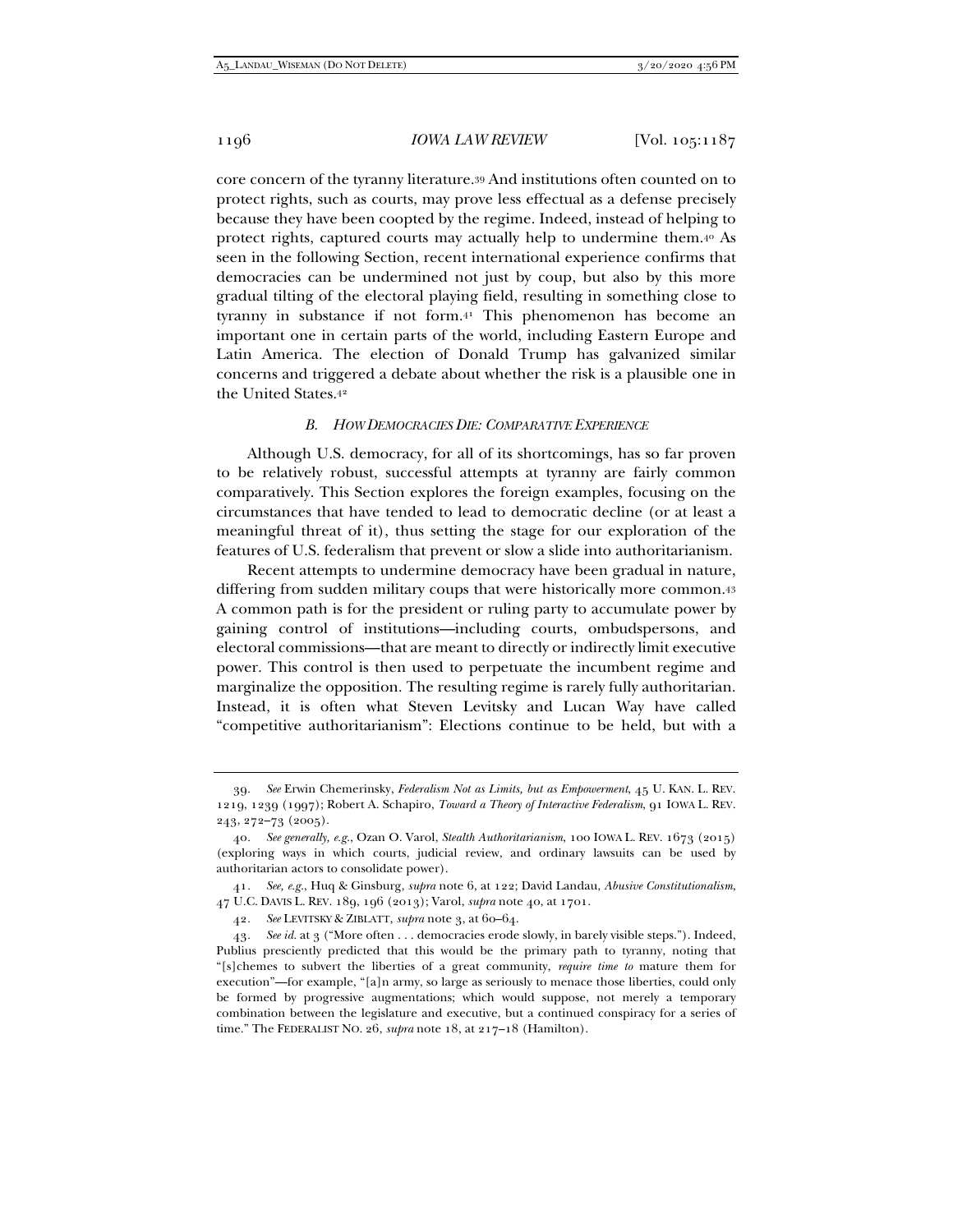playing field heavily tilted in favor of the incumbents.44 Further, opposition parties and leaders, as a result of incumbents' power over private and public entities, often lack access to financial or media resources and face various forms of legal harassment.45 Without attempting to give a systematic account here, we focus on several well-studied countries where regimes significantly eroded democracies, including Hungary, Poland, Turkey, Venezuela, and Ecuador.46

The means by which the gradual erosion of democracy has occurred are varied, and usually a number of tools are used together. Would-be authoritarian leaders commonly rely on constitutional amendment and replacement to make formal changes to the constitution that increase their power and weaken opposition groups.47 These constitutional changes have often targeted term limits, the scope of executive power, and the appointment and jurisdiction of high courts and other control institutions, for example.48 With or without formal constitutional change, capturing key personnel is a major and inevitable part of these programs.49 What Steven Levitsky and Daniel Ziblatt call "capturing the referees," or taking over institutions like constitutional courts, gives would-be authoritarians an increased ability to entrench themselves in power.50 The newly captured institutions can make informal changes to the constitutional order that increase incumbent power, by, for example, upholding laws of dubious constitutionality. They can also use existing legal tools, such as defamation lawsuits and electoral deregistration, to undermine opposition parties and leaders.51 This kind of capture has figured prominently in all of the well-studied recent episodes. In cases like Venezuela, Ecuador, and Hungary, new constitution-making processes allowed leaders to replace existing officials with new ones friendlier to the regime.52 In Turkey, a constitutional amendment allowed the ruling party to pack the constitutional court.53 In Poland, where the ruling party has been unable to use formal constitutional change because of a lack of sufficient

48*. See id.* at 206.

- 51*. See* Varol, *supra* note 40, at 1696–703.
- 52*. See* Landau, *supra* note 41, at 203–11.

53*. See* Ozan O. Varol et al., *An Empirical Analysis of Judicial Transformation in Turkey*, 65 AM. J. COMP. L. 187, 189–90 (2017) (describing the change and its effects on the court's decision-making).

 <sup>44.</sup> LEVITSKY & WAY, *supra* note 32, at 3–5.

<sup>45</sup>*. Id.* at 3, 9–12.

 <sup>46.</sup> LEVITSKY & ZIBLATT, *supra* note 3, at 5, 78–94; Kim Lane Scheppele, *Autocratic Legalism*, 85 U. CHI. L. REV. 545, 549–56 (2018).

<sup>47</sup>*. See* Landau, *supra* note 41, at 191 (defining this as "abusive constitutionalism").

<sup>49</sup>*. See* Huq & Ginsburg, *supra* note 6, at 126 (noting that packing institutions is one pathway towards erosion of democracy).

 <sup>50.</sup> LEVITSKY & ZIBLATT, *supra* note 3, at 78–79.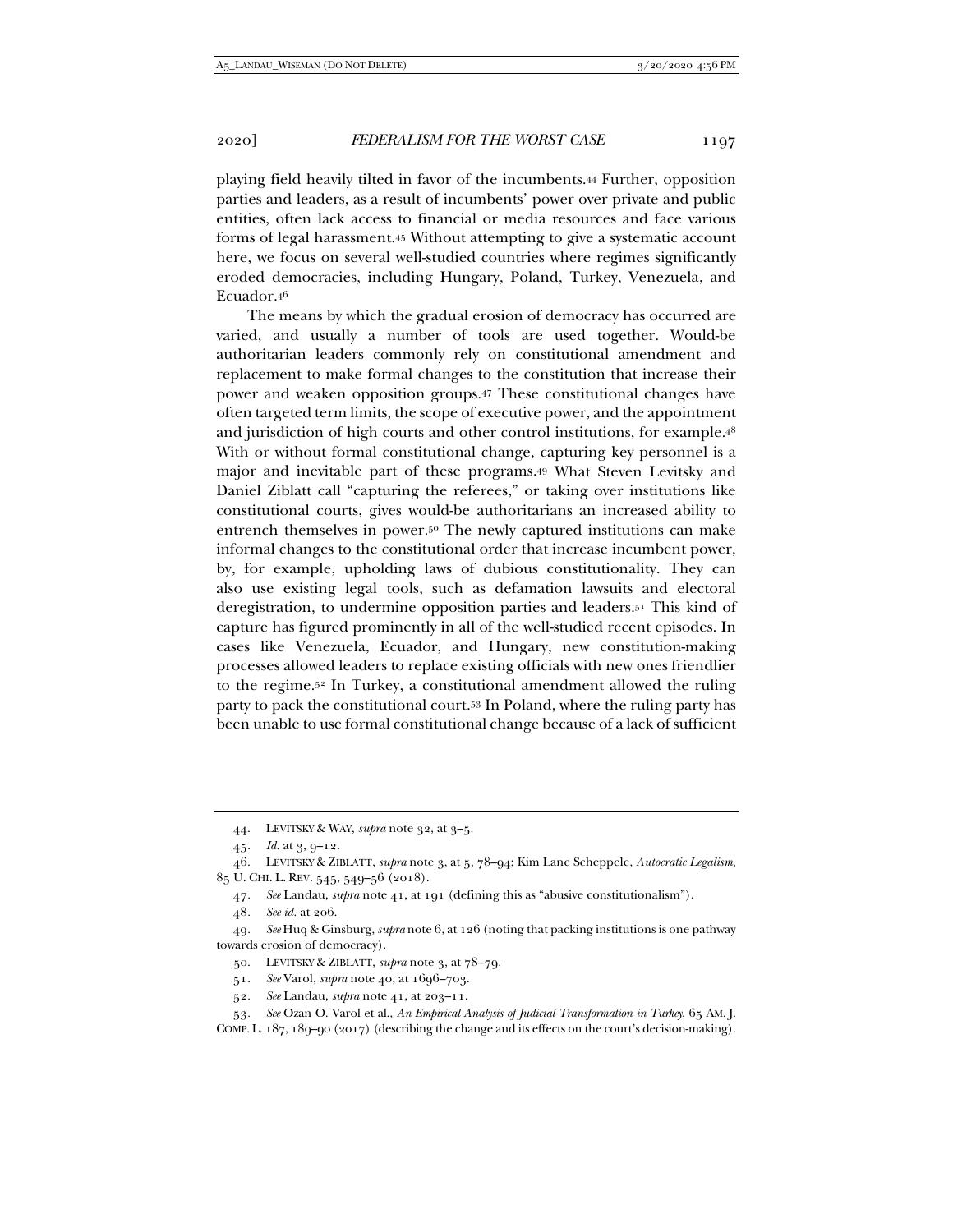votes, it has nonetheless relied on a series of dubious legal maneuvers to take over the constitutional court and other bodies.54

From a comparative perspective, we know relatively little about whether and how federalism can check this kind of tyranny. There is a rich literature on comparative federalism,55 but not enough examples of regimes experiencing this type of democratic erosion for us to form detailed conclusions about whether federalism is actually a check on this kind of tyranny and, if so, which forms and doctrines are most effective at playing this role. Most of the best-studied examples of democratic erosion do not involve federal systems.56 Theoretically, however, federalism may be useful by making it more difficult for would-be authoritarian leaders to capture the personnel that they need to consolidate power.

## 1. Venezuela

The loss of meaningful democracy in Venezuela, which is one federal example among the recent cases, is illustrative of how federalism alone —absent certain protections found in U.S. federalism—does not check authoritarianism's rise. When Hugo Chavez won the presidency in 1998, he faced a more complex environment than many of the other leaders surveyed here. At the beginning of his term he was confronted with not only an opposition-controlled legislature and judiciary at the central government level, but also a majority of state and local governments under the control of the opposition.57 Chavez's response to this dilemma is perhaps telling: He embarked on a process of constitutional replacement that was, in practice, as much about replacing hostile personnel as it was about rewriting the constitution.58 That is, the new text did change the formal nature of Venezuelan federalism, for example, by giving the state governments less exclusive power—but the Constituent Assembly convened by Chavez and

<sup>54</sup>*. See* Wojciech Sadurski, *How Democracy Dies (in Poland): A Case Study of Anti-Constitutional Populist Backsliding* 21–24 (Sydney Law Sch., Paper No. 18/01, 2018), https://papers.ssrn.com/ sol3/papers.cfm?abstract\_id=3103491 [https://perma.cc/P6WA-L2HA].

 <sup>55.</sup> For some contributions that contain many citations to the literature, see FEDERALISM AND LEGAL UNIFICATION: A COMPARATIVE EMPIRICAL INVESTIGATION OF TWENTY SYSTEMS (Mathias Reimann & Daniel Halberstam eds., 2014) (evaluating the "unification of laws in federal systems"); and Sujit Choudhry & Nathan Hume, *Federalism, Devolution and Secession: From Classical to Post-Conflict Federalism*, *in* COMPARATIVE CONSTITUTIONAL LAW 356 (Tom Ginsburg & Rosalind Dixon eds., 2011). *See generally* James A. Gardner, *The Theory and Practice of Contestatory Federalism*, 60 WM. & MARY L. REV. 507 (2018) (exploring "the tools, methods, and mechanisms that subnational units actually deploy to influence national political agendas, shape national policy making, and resist or undermine unwanted exercises of national power"); Daniel Halberstam, *Federalism: Theory, Policy, Law*, *in* THE OXFORD HANDBOOK OF COMPARATIVE CONSTITUTIONAL LAW 576 (Michel Rosenfeld & András Sajo eds., 2012).

 <sup>56.</sup> This is true of Hungary, Poland, Ecuador, and Turkey, for example. Venezuela and Russia are often categorized as federal.

<sup>57</sup>*. See* David Landau, *Constitution-Making Gone Wrong*, 64 ALA. L. REV. 923, 940–48 (2013).

<sup>58</sup>*. See id.*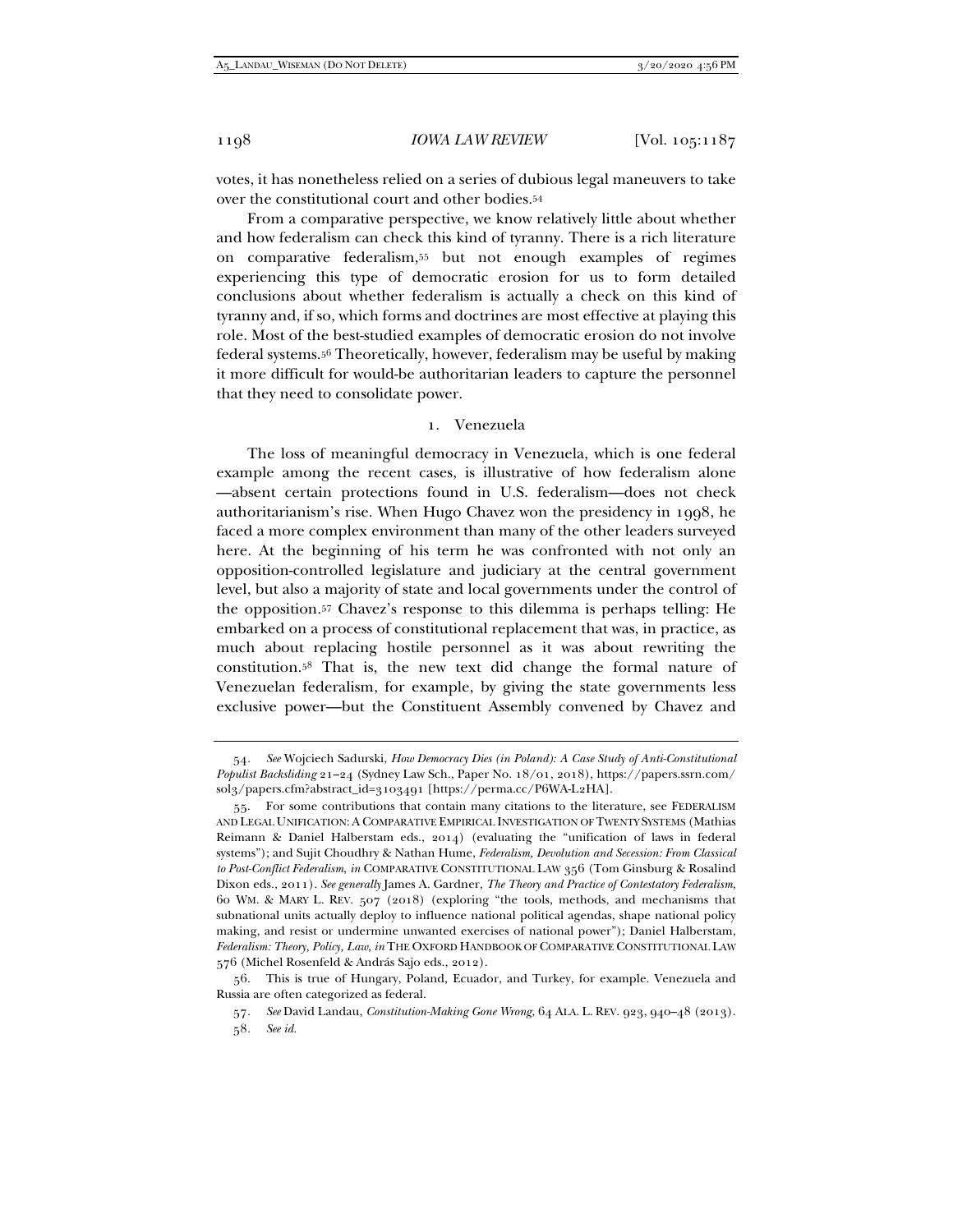dominated by his forces also spent much of its time shutting down and reconstituting institutions still controlled by the opposition.59 At the federal level, the Congress was reduced to a rump, and the Supreme Court shut down.60 The Assembly replaced a large number of state and local officials, allowing Chavez to wield much more consolidated control of political officials at the Assembly's conclusion than he had when it began.<sup>61</sup>

There are also other differences between Venezuelan and U.S. federalism that are arguably significant—for example, electoral administration is much more centralized in Venezuela than in the United States. This has allowed the regime to more easily manipulate subsequent elections. Centralized electoral authorities have recently played a major role in the Venezuelan regime's ongoing consolidation of power: The Supreme Electoral Tribunal nullified several election results on the grounds of purported fraud when the opposition took control of the national legislature in 2015, setting in motion a series of events through which the regime would seek to nullify that institution's power.62 And when the opposition sought a recall vote on Maduro's mandate in 2016, the National Electoral Council delayed the process, imposed procedural requirements for the vote that would be virtually impossible to meet, $63$  and finally stopped it entirely, again on grounds of fraud.64

## 2. Russia

Russia offers another example of a federalist regime that is either a hybrid between democracy and authoritarianism or fully authoritarian in nature. The Russian Federation never fully democratized after the fall of the Soviet Union. Instead, during the 1990s when Boris Yeltsin was president, there was a struggle for order as various regions sought greater independence from the struggling central government.<sup>65</sup> When Vladimir Putin came to power in 2000, he embarked on an enormous campaign to consolidate

 <sup>59.</sup> *See* Allan R. Brewer-Carías & Jan Kleinheisterkamp, *Venezuela: The End of Federalism?*, *in*  FEDERALISM AND LEGAL UNIFICATION: A COMPARATIVE EMPIRICAL INVESTIGATION OF TWENTY SYSTEMS, *supra* note 55, at 523–25.

<sup>60</sup>*. See* ALLAN R. BREWER-CARÍAS, DISMANTLING DEMOCRACY IN VENEZUELA: THE CHÁVEZ AUTHORITARIAN EXPERIMENT 57–60 (2010).

<sup>61</sup>*. See id.*

<sup>62</sup>*. See* David Landau, *Constitution-Making and Authoritarianism in Venezuela: The First Time as Tragedy, the Second as Farce*, *in* CONSTITUTIONAL DEMOCRACY IN CRISIS? 161, 169 (Mark A. Graber et al. eds., 2018).

<sup>63</sup>*. See id.* at 170. For example, the Council required that four million signatures needed to trigger a vote be collected in only three days. *See id.*

<sup>64</sup>*. See id.*

<sup>65</sup>*. See* Jeff Kahn, *What is the New Russian Federalism?*, *in* CONTEMPORARY RUSSIAN POLITICS: A READER 374, 377–81 (Archie Brown ed., 2001).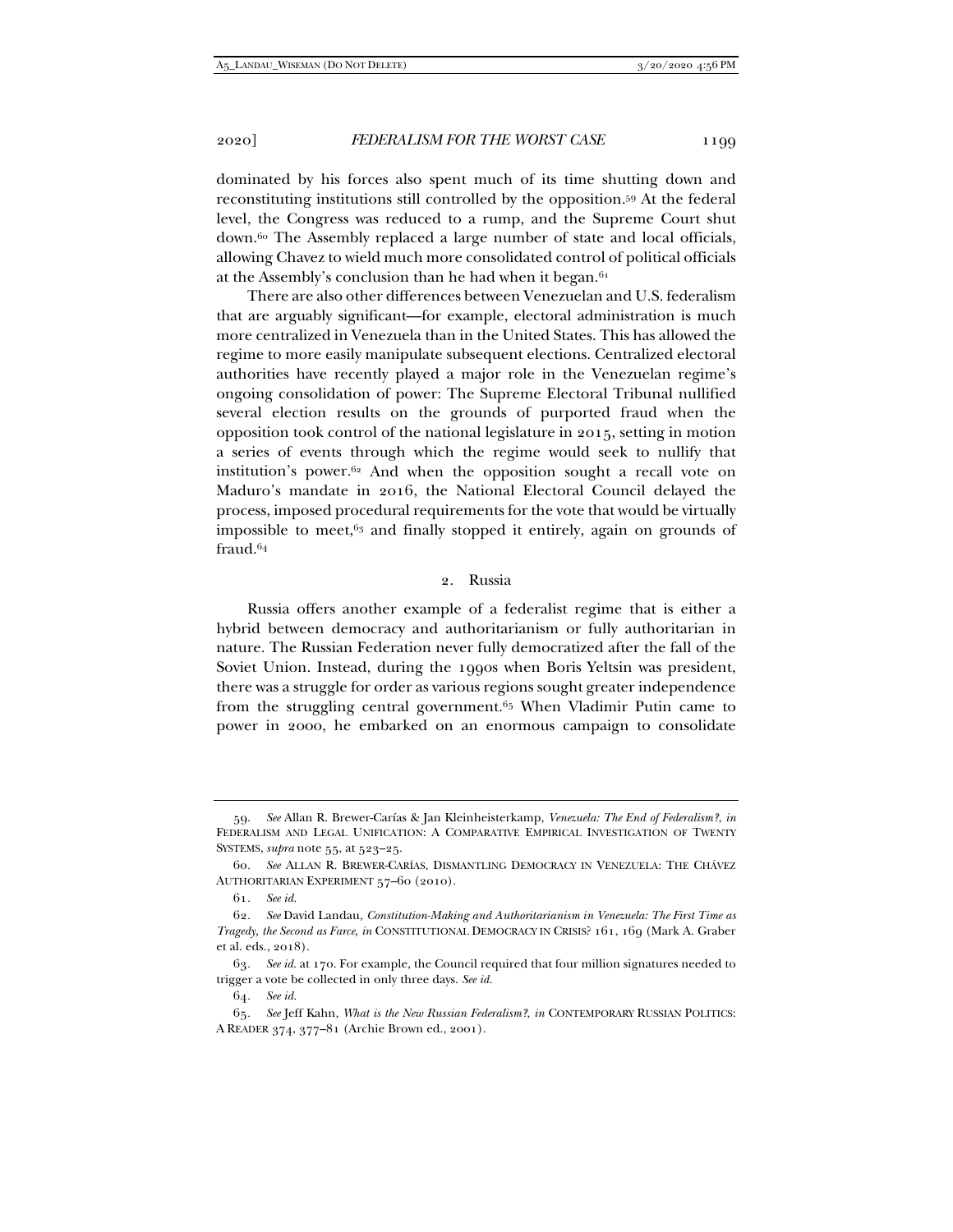power, moving the country in a sharply authoritarian direction.66 A major part of his effort was a centralization movement to weaken Russian federalism. For example, immediately after coming to power, Putin restructured the system so as to create new federal districts throughout the country (running parallel to the existing system of subnational units), and to staff these new federal districts with presidential appointees.<sup>67</sup> In effect, he created a parallel system of central government administration to run alongside the state governments. He also changed the composition of the upper house of parliament to replace regional officials like governors with delegates who were appointed by the president directly.68 Furthermore, Putin strengthened a procedure through which the president could dissolve state governments, $69$  and he radically overhauled the electoral laws so that members of the federal legislature were elected entirely from proportional representation off of single national lists rather than in territorial districts.70

There was a second wave of centralization efforts in  $2004$ .<sup>71</sup> In  $2004$ , the regime passed major reforms that abolished elections for regional executives and replaced them with officials appointed by the federal government. These nominees must be ratified by the state legislatures; however, if the presidential appointment is rejected by the legislature multiple times, then the president can dissolve the legislature and make the executive appointment anyway.72 These new presidential appointees allowed for presidential control over the regions not only in the initial appointment, but also in the decision as to whether or not an existing governor should be retained for a new term.73 The executives can at any rate be replaced at any time by the president once appointed, for a vaguely-defined list of grounds.74 And these presidentiallycontrolled governors can themselves remove lower level officials within their regions on similarly vague grounds.75

The Venezuelan and Russian examples are too shot through with other variables to provide a complete comparative account of whether and how

<sup>66</sup>*. See id.* at 381–83 (describing Putin's "reform [of] the Federation Council . . . to dismiss recalcitrant executives, legislatures, and local government officials throughout the Federation" and, under Putin, the federal Constitutional Court's rejection of federations' claims of sovereignty).

<sup>67</sup>*. See* Ekaterina Zhuravskaya, *Federalism in Russia*, *in* RUSSIA AFTER THE GLOBAL ECONOMIC CRISIS 59, 71–72 (Anders Åslund et al. eds., 2010).

<sup>68</sup>*. See id.*

 <sup>69.</sup> Kahn, *supra* note 65, at 382.

 <sup>70.</sup> Zhuravskaya, *supra* note 67, at 72.

 <sup>71.</sup> Jeffrey Kahn, *Vladimir Putin and the Rule of Law in Russia*, 36 GA. J. INT'L & COMP. L. 511, 529–31 (2008).

<sup>72</sup>*. Id.* at 530–32.

<sup>73</sup>*. See* Zhuravskaya, *supra* note 67, at 72, 74–76 (describing governor appointments and reappointments).

<sup>74</sup>*. See* Kahn, *supra* note 71, at 531 (noting "loss of trust" and "improper execution of duties" as grounds for replacement).

 <sup>75.</sup> CAMERON ROSS, FEDERALISM AND DEMOCRATISATION IN RUSSIA 147–48 (2002).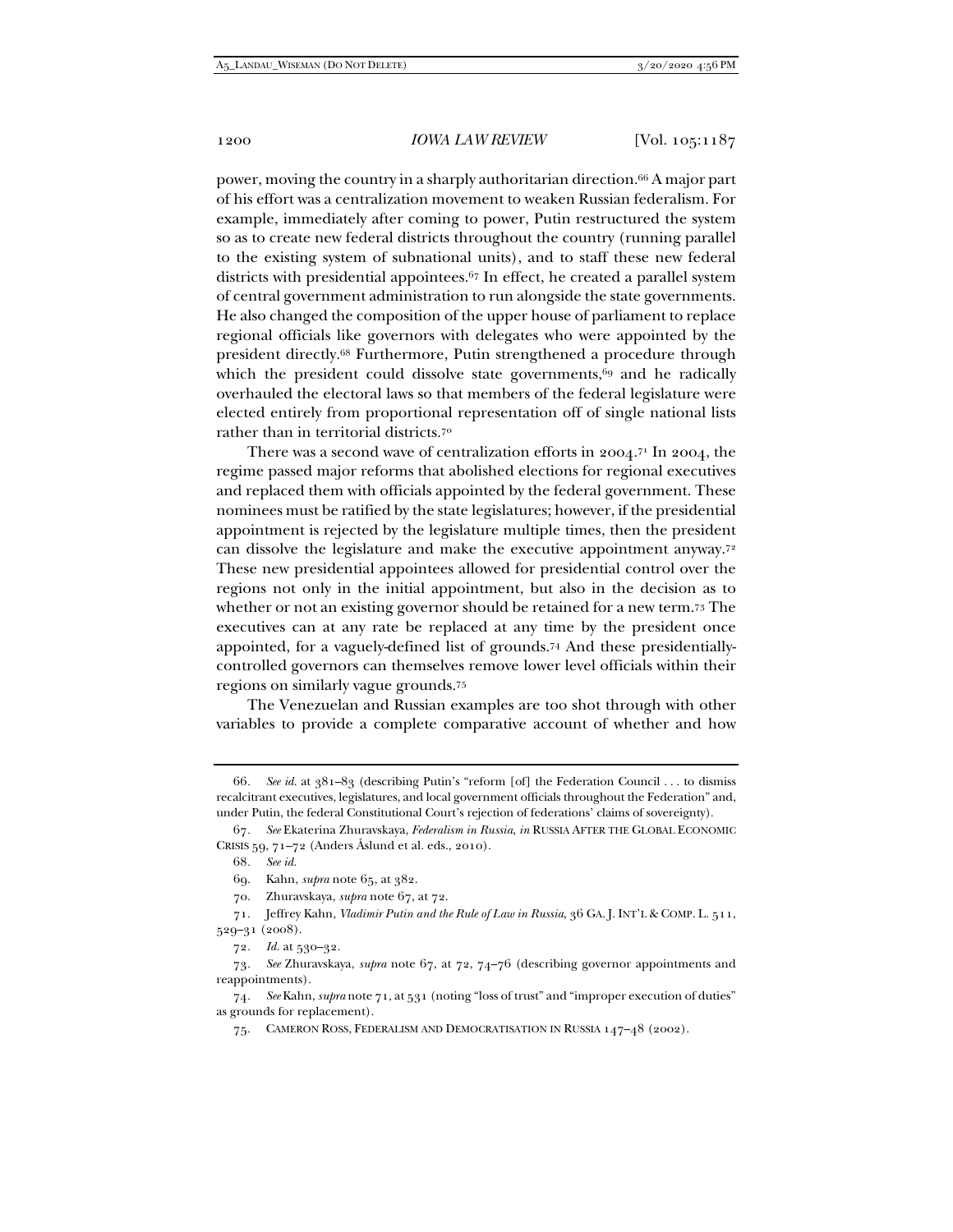federalism protects democracy, and how it can be put into the service of an authoritarian project. But they do suggest to us the importance of focusing on the pathways through which would-be authoritarian actors capture personnel both nationally and sub-nationally. That is, a major mechanism through which authoritarian regimes seem to co-opt federalism is by gaining control of personnel, and then using those personnel to help further consolidate power. With this in mind, we next survey and critique existing theories of the U.S. constitutional structure's role in preventing tyranny before building our own account that puts an emphasis on separate structures and personnel at the state level.

## *C. THE WORST CASE: THE THREAT OF TYRANNY IN THE UNITED STATES*

Is the U.S. potentially vulnerable to the kinds of authoritarianism-byinches described above? At the federal level, the suggestion from both design and history would seem to be yes, but it is also true that the U.S. Constitution is extremely hard to amend in comparative terms.76 Furthermore, wholesale replacement of the U.S. Constitution seems quite unlikely, given the strength of existing constitutional culture. This does prevent leaders from achieving certain anti-democratic results that have been common elsewhere. For example, given the specificity of the two-presidential term limit in the U.S. Constitution and the difficulty of amending it, it is unlikely that a president could realistically perpetuate power using this route.

But as Tom Ginsburg and Aziz Huq have recently pointed out, in other key respects the structure of the U.S. Constitution looks as vulnerable as others that have failed to prevent democratic erosion, and in many respects more so.77 The "worst case"—a substantial erosion of our democracy through executive consolidation of power and substantial control over all three federal branches of government, and as against the states—is unlikely but not as farfetched as most scholars and politicians assume. The problem is that much could be achieved to make the country more authoritarian without carrying out formal constitutional change.

With respect to the consolidation of personnel—as occurred in Venezuela and Russia—this would be difficult to achieve at the state and local level, but possible at the federal level. In an example of one step toward enhanced executive control over federal officials, President Trump has relied extensively on acting executive officials, thus avoiding the advice and consent

<sup>76</sup>*. See, e.g.*, ZACHARY ELKINS ET AL., THE ENDURANCE OF NATIONAL CONSTITUTIONS 101 (2009) (finding that the U.S. Constitution is one of the most rigid in the world); SANFORD LEVINSON, OUR UNDEMOCRATIC CONSTITUTION: WHERE THE CONSTITUTION GOES WRONG 160 (2006) (arguing that amendment procedures make constitutional changes "practically impossible"). *But see* Vicki C. Jackson, *The (Myth of Un)amendability of the US Constitution and the Democratic Component of Constitutionalism*, 13 INT'L J. CONST. L. 575, 579 (2015) (arguing that the difficulty of amending the U.S. Constitution has been overstated).

<sup>77</sup>*. See* Huq & Ginsburg, *supra* note 6, at 124, 165.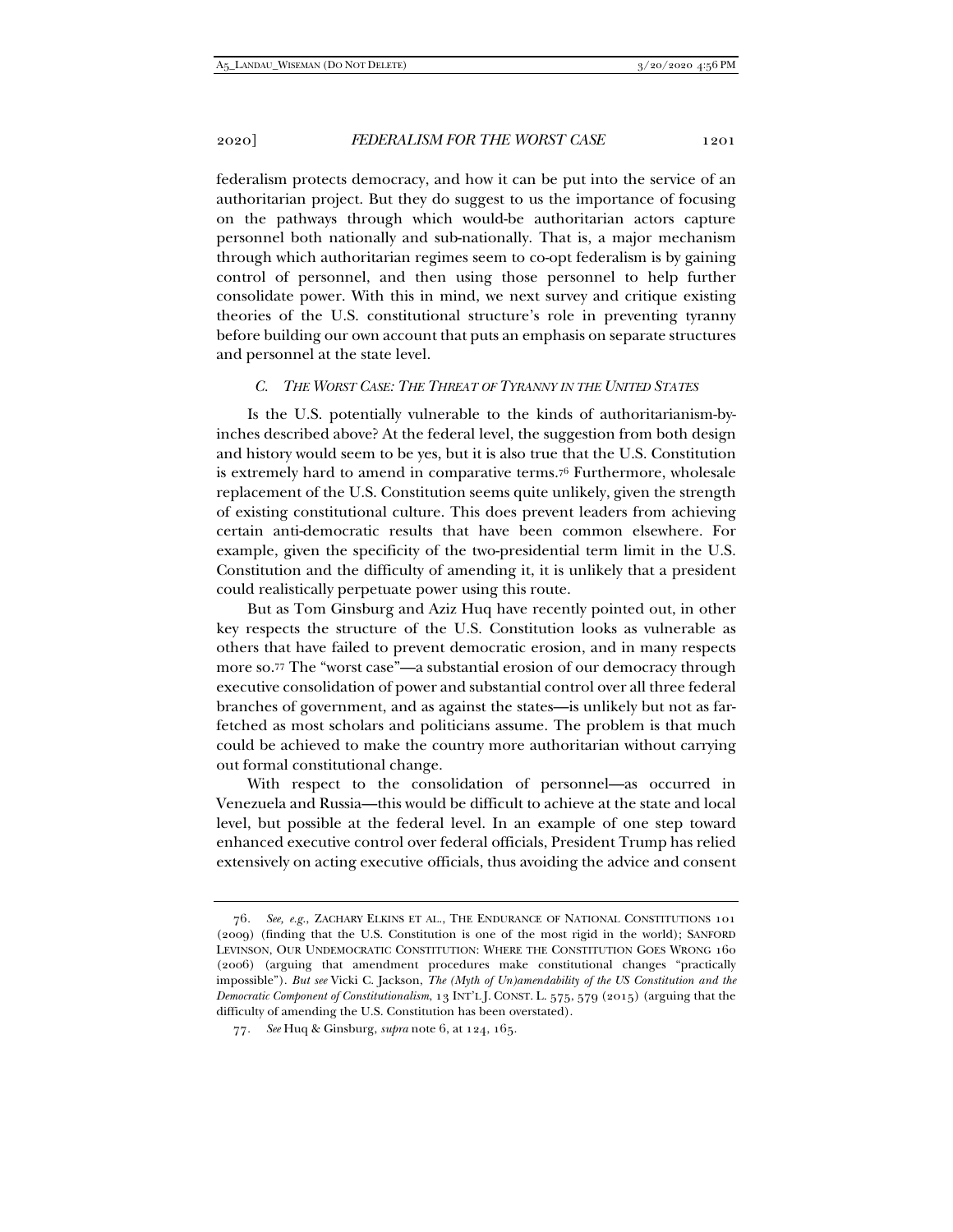of the Senate.78 This is not due to a failure of a hostile Senate to confirm nominees for a permanent position but rather a desire to be able to act quickly and unilaterally in terms of controlling agency leadership.79 Indeed, some have argued that the Constitution allows for this type of practice—even the appointment of permanent agency heads, despite the Appointments Clause.<sup>80</sup>

A determined executive could also capture the federal judiciary, threatening to erase courts' critical role in enforcing constitutional limits on federal executive power. The text of the Constitution provides certain protections for federal judges by preventing them from being removed without impeachment and by protecting their salaries. $81$  But these protections leave open a number of routes through which judicial independence could be attacked. As Franklin Delano Roosevelt's court-packing scheme vividly illustrated in 1937, a regime controlling both the presidency and the Senate could easily take rapid control of the Supreme Court by expanding it and then appointing a welter of justices to fill newly created vacancies. After winning reelection in 1936, Roosevelt famously proposed a plan to create an additional slot on the Court for each of the six then-sitting Supreme Court justices who had been on the court for ten years and reached the age of  $70.5$ .<sup>82</sup> Roosevelt publicly claimed to be seeking to reduce the older justices' workload, $83$  but this was an obvious fig leaf for a proposal that was instead intended to change the Court's trajectory.

The vast literature on the court-packing plan has largely concluded that it would have been constitutional.84 After all, the Constitution says nothing about the size of the Supreme Court, and indeed, the size of the Court has fluctuated in important ways throughout U.S. history, sometimes for overtly

<sup>78</sup>*. See* Matthew C. Stephenson, *Can the President Appoint Principal Executive Officers Without a Senate Confirmation Vote?*, 122 YALE L.J. 940, 947–50 (2013).

<sup>79</sup>*. See* Brian Naylor, *An Acting Government for the Trump Administration*, NPR (Apr. 9, 2019, 5:01 AM), https://www.npr.org/2019/04/09/711094554/an-acting-government-for-the-trumpadministration [https://perma.cc/Y2D8-NF8B] (responding to a question from Face the Nation, President Trump said "I like 'acting' because I can move so quickly . . . It gives me more flexibility.").

<sup>80</sup>*. See* Stephenson, *supra* note 78, at 950–55 (arguing for this interpretation in the wake of Senate inaction).

<sup>81</sup>*. See* U.S. CONST. art. III, § 1.

 <sup>82.</sup> BURT SOLOMON, FDR V. THE CONSTITUTION: THE COURT-PACKING FIGHT AND THE TRIUMPH OF DEMOCRACY  $13-14$  (2009). At the time the proposal was made, the bill also would have expanded the size of the Court from nine to fifteen. *Id.* at 14.

<sup>83</sup>*. Id.* at 12–13 (noting Roosevelt's arguments regarding "[d]elay in the administration of justice" and his assertion that "[t]he personnel of the federal judiciary is insufficient to meet the business[]").

<sup>84</sup>*. See, e.g.*, Grove, *supra* note 6, at 541 ("[F]ar more scholars accept the legality of court packing than jurisdiction stripping."); Michael Stokes Paulsen, *Checking the Court*, 10 N.Y.U. J.L. & LIBERTY 18, 26 (2016) (noting that court-packing is constitutional, although arguing that "it is truly a 'nuclear' option" that would destroy the Court as an institution).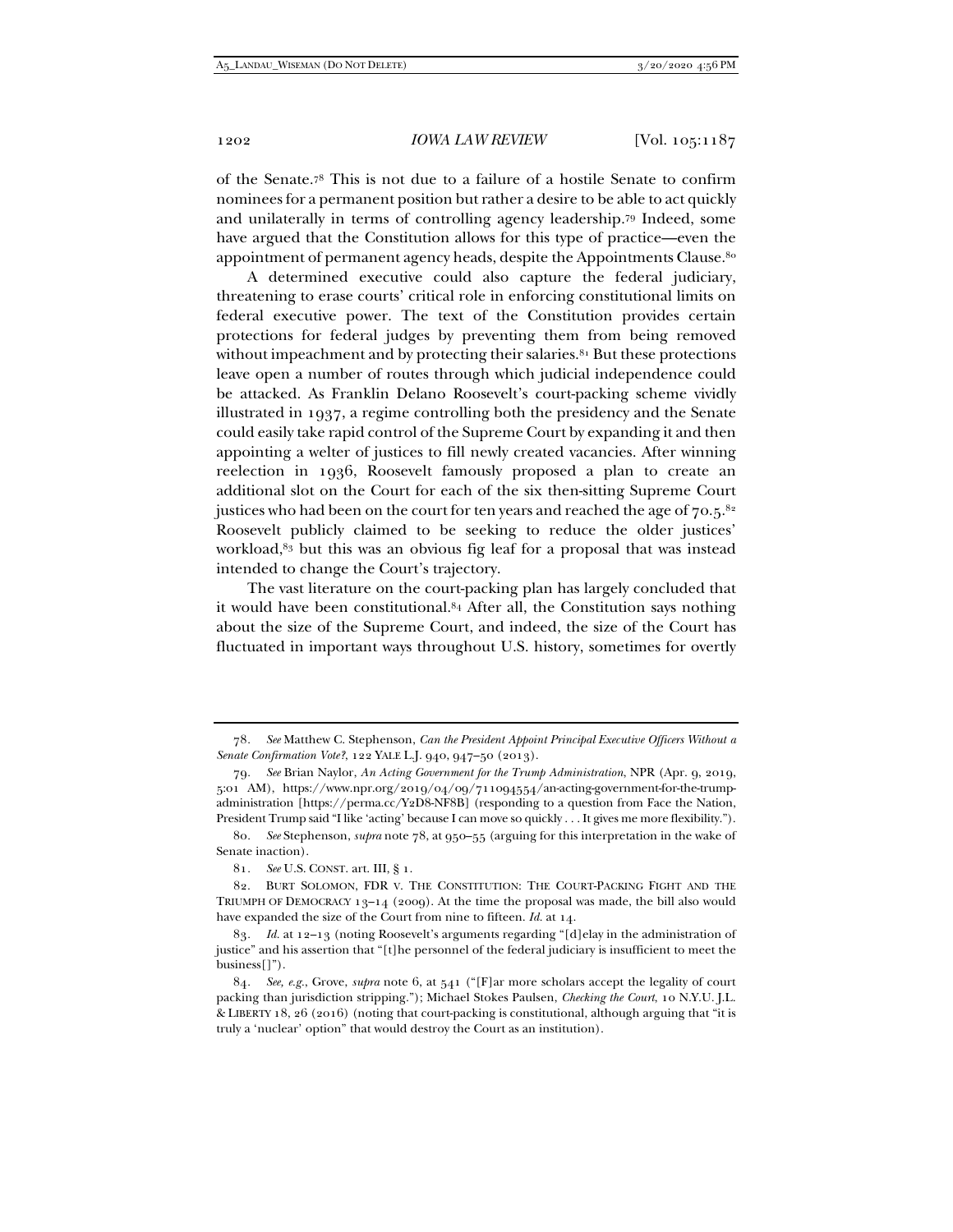political reasons.85 The ultimate checks on the proposal were political rather than legal. It received a hostile reception in Congress and was defeated in the Senate despite the strong majorities Roosevelt's Democratic party had in both chambers.86

Court-packing is one of only several routes through which a president backed by a supportive Congress may be able to undermine judicial independence. At the Supreme Court level, laws could also be passed that drastically cut the budget of the Court (so long as salaries were not touched), and perhaps that divested the Court of jurisdiction over whole classes of cases.87

With respect to the lower federal judiciary, judicial power is likely even weaker. Since the constitutional text does not require these courts to exist at all, Congress can arguably alter and restrict jurisdiction more freely, as well as modifying the structure of the lower federal courts.88 More outlandishly, Congress may be able to effectively fire judges by abolishing courts, or even abolish the lower federal judiciary entirely, thus putting all lower federal judges out of work. These constitutional questions have never been conclusively decided, although most current legal and political commentators see it as probably unconstitutional for Congress to fire existing judges by abolishing their positions.89

Viewed this way, Tara Leigh Grove is right to emphasize that what has kept the U.S. federal courts from suffering the fate of those in Poland, Turkey, and Hungary—all countries where the ruling party has made rule changes to drastically undermine judicial independence—is not a particularly robust set of constitutional rules, but more mutable political and cultural variables

<sup>85</sup>*. See, e.g.*, JUSTIN CROWE, BUILDING THE JUDICIARY: LAW, COURTS, AND THE POLITICS OF INSTITUTIONAL DEVELOPMENT 90–91 (2012) (noting that the Congress reduced the size of the Supreme Court after President Andrew Johnson took office in order to deny him power to fill a vacancy).

<sup>86</sup>*. See* SOLOMON, *supra* note 82, at 254; Barry Cushman, *The Court-Packing Plan as Symptom, Casualty, and Cause of Gridlock*, 88 NOTRE DAME L. REV. 2089, 2094 (2013) (arguing that the failure of the bill was due to institutional features of Congress, particularly the committee system and the filibuster).

<sup>87</sup>*. See, e.g.*, Grove, *supra* note 6, at 522 (arguing that there is not necessarily any clear legal norm or even convention against jurisdiction-stripping).

<sup>88</sup>*. See* U.S. CONST. art. III, § 1 ("The judicial Power of the United States, shall be vested in one supreme Court, *and in such inferior Courts as the Congress may from time to time ordain and establish*" (emphasis added)); Helen Norton, *Reshaping Federal Jurisdiction: Congress's Latest Challenge to Judicial Review*, 41 WAKE FOREST L. REV. 1003, 1010–12 (2006) (noting the theory that Congress has plenary control over the structure and jurisdiction of the lower federal courts, while also explaining potential limits on this power).

<sup>89</sup>*. See* Grove, *supra* note 6, at 540 (finding that there was once legitimate legal and political disagreement as to whether judges could be fired outside the impeachment process if their positions were abolished).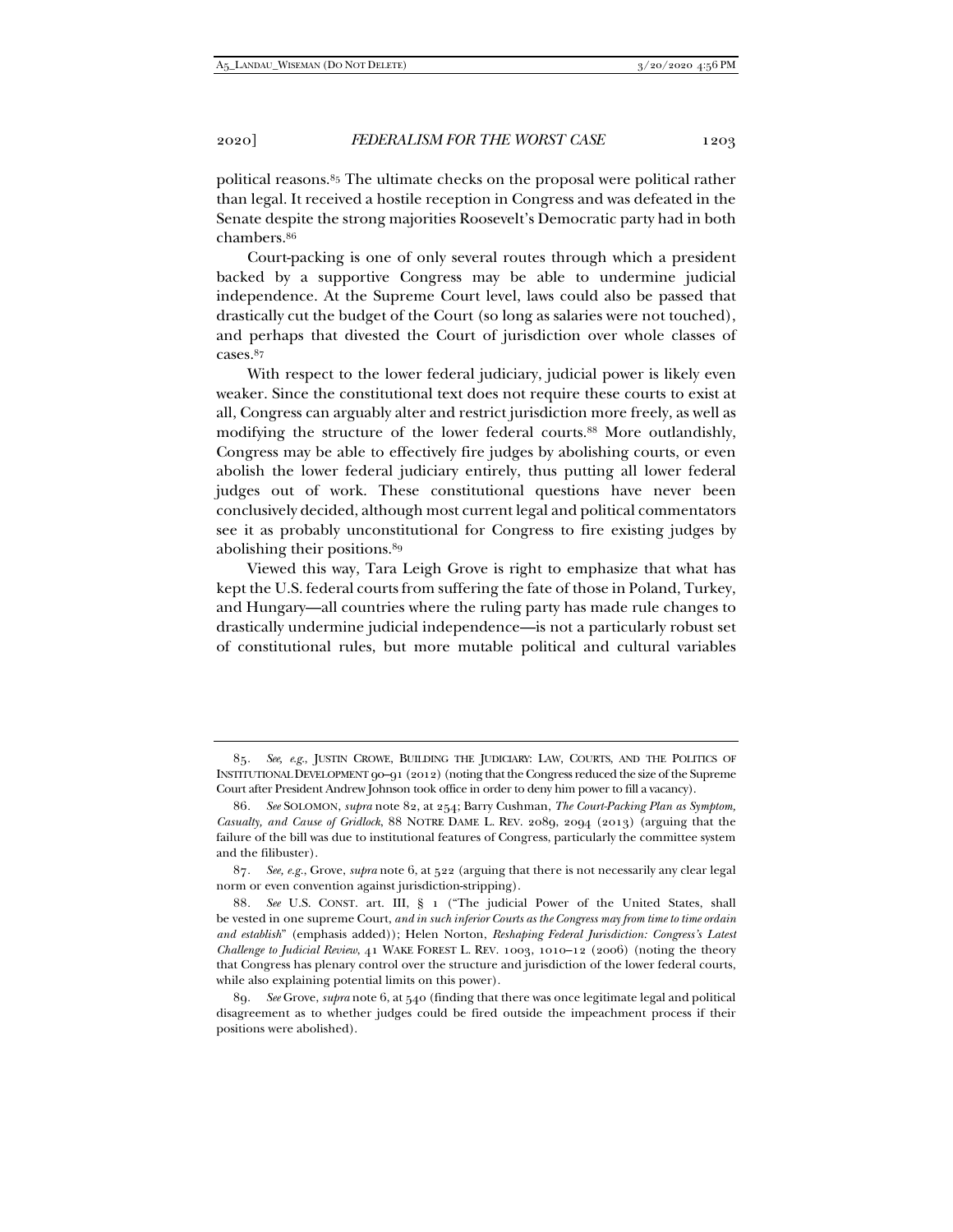surrounding those rules.<sup>90</sup> The design of the U.S. Constitution provides no such special protection.

Indeed, in other ways, the design of the U.S. federal structure appears to be more weakly protected against the risk of democratic erosion than a number of those found elsewhere. Many modern constitutions written after World War II were crafted with a pervasive distrust of popular politics—these constitutions include a number of independent institutions, beyond courts, to protect the liberal democratic order from erosion from within. For example, modern constitutions routinely include independent electoral commissions or tribunals to protect the integrity of the vote, independent anti-corruption institutions to cleanse the political sphere, and independent ombudspersons to help protect human rights and prevent manipulation of key civil society spheres such as the media.91 Recent experience suggests that an executive can pack or defang these institutions in much the same way as courts if a regime has sufficient time, political support, and resourcefulness.92 Still, their existence plausibly raises the costs and time needed for an authoritarian takeover. The U.S. Constitution, however, lacks most of these non-judicial independent institutions, potentially easing the path for wouldbe authoritarians.

In part because of the absence of these modern anti-tyrannical institutions in the Constitution, Ginsburg and Huq argue that the U.S. constitutional structure may be at least as vulnerable to democratic erosion as constitutions found elsewhere in the world.93 At the federal level, we agree. But their analysis underplays a key variable—the nature of U.S. federalism —which we think does provide enhanced protection. In the rest of this Article we explain why.

# III. HOW U.S. FEDERALISM PROTECTS AGAINST TYRANNY: AUTONOMOUS STRUCTURES AND PERSONNEL

We argue that the core protection provided by U.S. federalism against tyranny lies in the large number of state and local officials, not subject to direct control from Washington, who carry out key functions that would-be

<sup>90</sup>*. See id.* at 542 (noting that the conventions protecting judicial review are "contingent" and have changed historically).

<sup>91</sup>*. See* Kim Lane Scheppele, *Parliamentary Supplements (or Why Democracies Need More than Parliaments)*, 89 B.U. L. REV. 795, 810 (2009)*.*

 <sup>92.</sup> In Hungary, for example, the constitutional amendments and replacement carried out by the Fidesz party not only allowed it to pack the Constitutional Court and ordinary judiciary, but also gave it power over various ombudspersons and commissions that were supposed to be independent. *See, e.g.*, Miklós Bánkuti et al., *Hungary's Illiberal Turn: Disabling the Constitution*, 23 J. DEMOCRACY 138, 139–42 (2012).

<sup>93</sup>*. See* Tom Ginsburg & Aziz Huq, *How We Lost Constitutional Democracy*, *in* CAN IT HAPPEN HERE?: AUTHORITARIANISM IN AMERICA, *supra* note 9, at 135, 152-54 (noting that elections and judicial appointments are particularly politicized in the United States, rather than being insulated from politics); Huq & Ginsburg, *supra* note 6, at 165.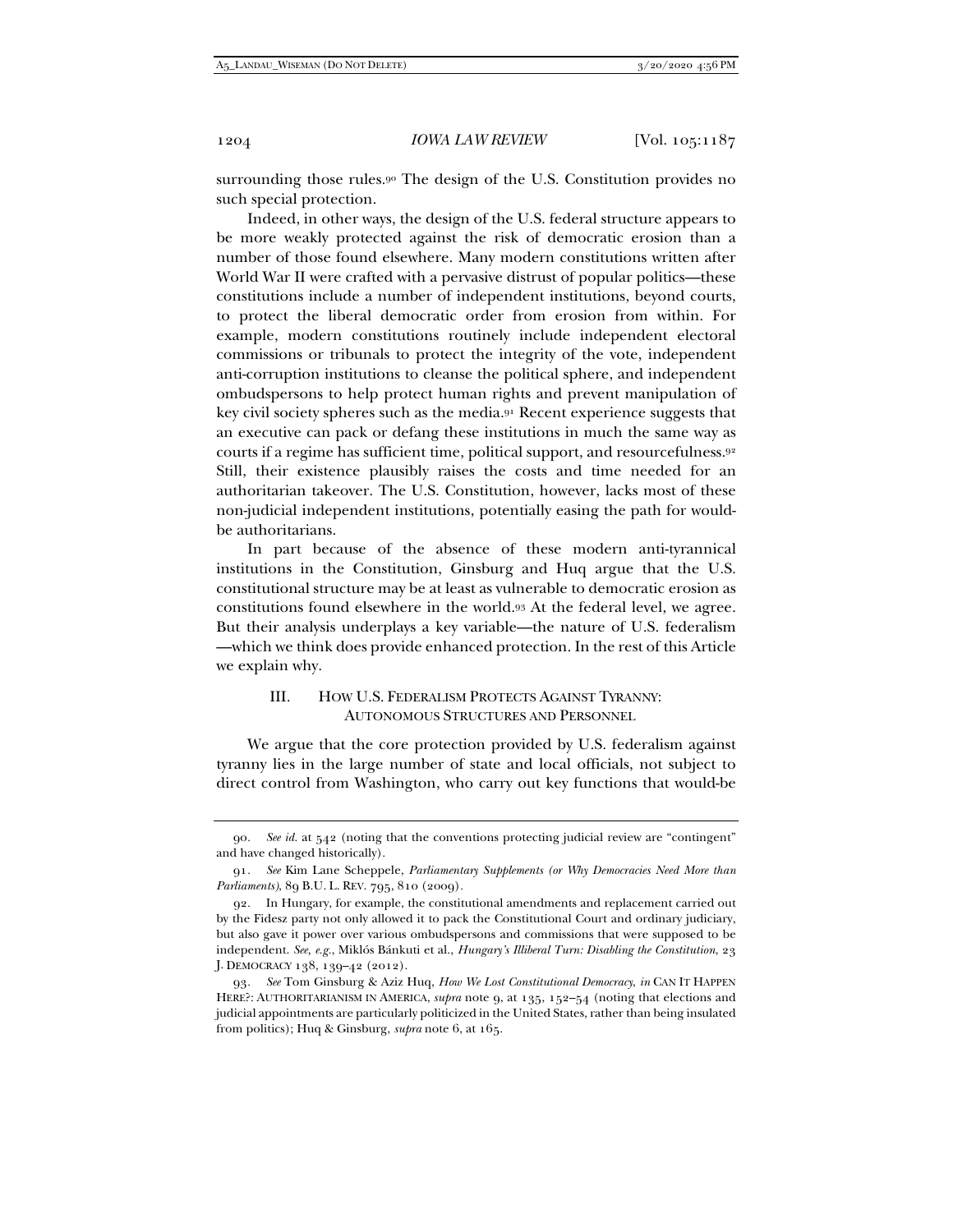tyrants cannot rapidly or easily take over. The existence of these actors serves as a kind of break on the ability of would-be tyrants to rapidly consolidate power. They at the least can significantly slow any effort towards authoritarianism. As we explain below in Part V, our theory shares an antityranny focus with much historical and modern work on U.S. federalism, but it posits a different set of mechanisms. This Part briefly distinguishes our theory from others to introduce its unique contours—foreshadowing more detailed discussion in Part V—and then offers our institutional account of federalism and tyranny.

## *A. A NEW INSTITUTIONAL ACCOUNT*

Much existing work emphasizes judicial enforcement of federalism-based limits.94 We agree that doctrinal devices such as the anti-commandeering doctrine can play a supporting role by bolstering the independence and separation of key state officials. But our account of the anti-tyranny benefit of federalism does not depend primarily on judicially-enforced lines.95 Indeed, the U.S. system of federalism, in which states do most of the actual governing, did not arise from, and is not maintained, primarily by doctrine. State and local governments, possessing only vague reserved powers under the Tenth Amendment, could conceivably have been overshadowed by the federal government relatively early on. They were not, however. In colonial times, the entities that would become states performed the vast majority of governmental functions,96 and the limited conception of federal power under the Constitution that prevailed until the Civil War and, to a greater degree, the New Deal,97 ensured their continued primacy in intrastate governance. To this day, these governments remain responsible for a vast amount of governance, both mundane and fundamental. They issue birth and death certificates and land use approvals on the one hand and imprison and even kill convicted criminals on the other. They set sales and property tax rates and operate schools. They define how corporations may be chartered and the meaning and scope of property rights. In these and other matters, they are

<sup>94</sup>*. See infra* Section V.B.

<sup>95</sup>*. See infra* Section V.A.

 <sup>96.</sup> AKHIL REED AMAR, THE BILL OF RIGHTS: CREATION AND RECONSTRUCTION 4–5 (1998) (noting the deep-rooted nationalist tradition within the United States, but an even older "states' rights tradition" formed by "a series of different and distinct colonies, each founded at a different moment with a distinct character, a distinct history, a distinct immigration pattern, a distinct set of laws and legal institutions, and so on"); FEELEY & RUBIN, FEDERALISM: POLITICAL IDENTITY AND TRAGIC COMPROMISE, *supra* note 17, at 98 (noting that "[m]ost of the decisions and virtually all of the quotidian governance occurred within the individual colonies," within a "highly decentralized" system).

<sup>97</sup>*. See, e.g.*, Larry Kramer, *Understanding Federalism*, 47 VAND. L. REV. 1485, 1505 (1994) (noting that federalism scholars point to the 1960s or the New Deal as the point at which Herbert Wechsler's view of federal government, in which federal lawmakers believed that "displacing state law" involved a "heavy 'burden of persuasion'" and required "special justification," died).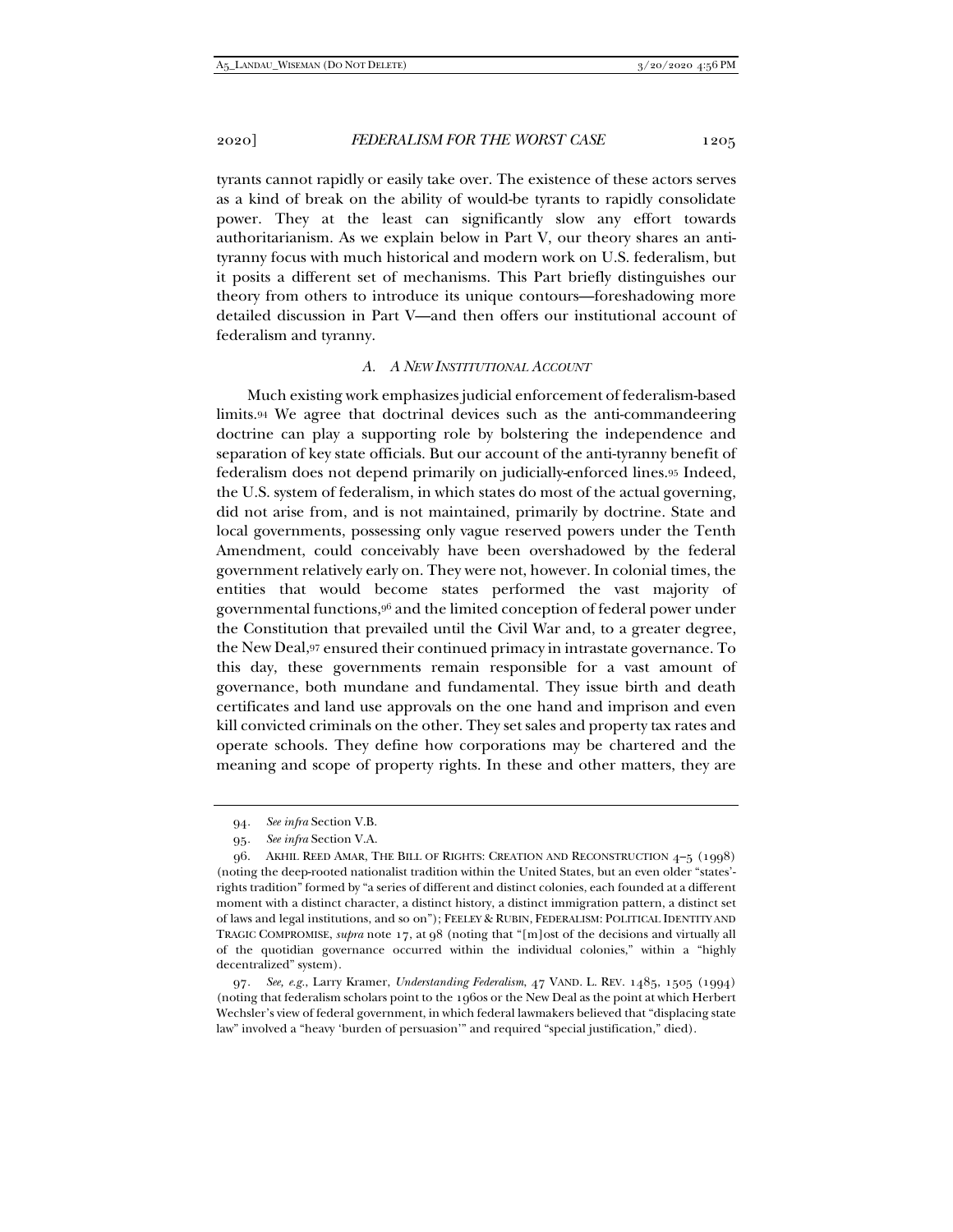the governments that directly control most of the daily affairs of individuals living in the United States.

Critically, states control a number of core functions that both comparative experience and common sense suggest are sensitive to authoritarian takeover: the courts, electoral institutions, and key executive personnel. And while, post-New Deal, there appear to be few doctrinal barriers to a vastly larger federal government,98 strongly entrenched norms, the enormous and wasteful expense of duplicating state institutions, and the concerted, if often disingenuous, political push for "states' rights" post-*Brown* have helped safeguard state and local entities' role as the primary source of most internal governance. Thus, as a practical matter, key institutions and personnel are—and are likely to largely remain—in the hands of the states and the federal executive's control. To offer just one example, though the potential reach of federal criminal law has been essentially unchecked by doctrine for roughly 75 years, state and local criminal justice personnel and prosecutions still vastly outnumber those at the federal level despite significant increases in federal manpower as the result of efforts to combat organized crime, illegal drugs, and terrorism.99

Furthermore, our account differs from most recent work on federalism, which emphasizes the interdependence and cooperation of the state and federal governments.100 We instead focus on key areas where states maintain separation from the federal government. In this sense, our theory is worth comparing to recent work by the economist Tyler Cowen, who has argued that authoritarianism is unlikely to occur in the United States because of the sheer size of its *federal* bureaucracy.<sup>101</sup> Cowen argues that a large bureaucracy will tend to prevent moves towards authoritarianism simply because it is highly unlikely that a leader could capture and subvert such a sprawling network.<sup>102</sup> This happy deep-state narrative, however, may significantly understate the degree of control that a determined president could legally exercise over the

 <sup>98.</sup> For example, *Garcia v. San Antonio Metropolitan Transit Authority* denied any "traditional" or "integral" powers of states to be protected by the judiciary. *See* Garcia v. San Antonio Metro. Transit Auth., 469 U.S. 528, 530 (1985). William W. Van Alstyne criticized the *Garcia* decision, arguing that it gave "Congress . . . the power to decide how far the power to regulate commerce should extend." William W. Van Alstyne, Comment, *The Second Death of Federalism*, 83 MICH. L. REV. 1709, 1726 (1985).

 <sup>99.</sup> Thomas J. Maroney, *Fifty Years of Federalization of Criminal Law: Sounding the Alarm or "Crying Wolf?"*, 50 SYRACUSE L. REV. 1317, 1326–29 (2000).

<sup>100</sup>*. See, e.g.*, Jessica Bulman-Pozen & Heather K. Gerken, *Uncooperative Federalism*, 118 YALE L.J. 1256, 1297, 1309 (2009); Cristina M. Rodríguez, *Negotiating Conflict Through Federalism: Institutional and Popular Perspectives*, 123 YALE L.J. 2094, 2101 (2014); Erin Ryan, *Negotiating Federalism*, 52 B.C. L. REV. 1, 48, 90–97 (2011).

<sup>101</sup>*. See* Tyler Cowen, *Could Fascism Come to America?*, *in* CAN IT HAPPEN HERE?: AUTHORITARIANISM IN AMERICA, *supra* note 9, at 37, 37.

<sup>102</sup>*. See id.* at 37–38 (arguing that would-be authoritarian leaders "simply can't control enough of the modern state to steer it in a fascist direction," since the modern state "is so large and unwieldy").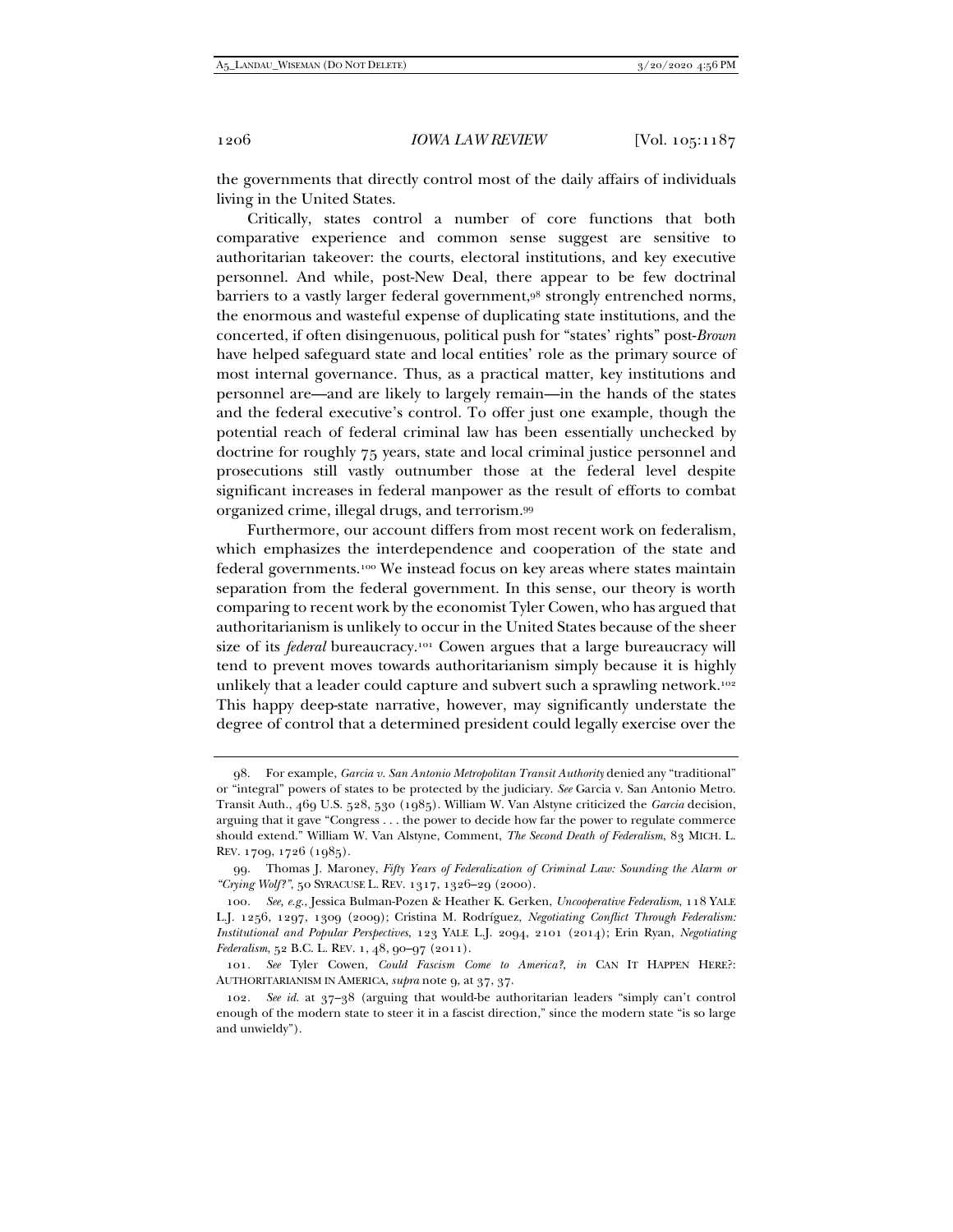federal bureaucracy. The autonomy of the civil service rests largely on statutes or even on executive orders, and not on the constitution itself. This means that an executive, especially one working in tandem with an allied Congress, could undo many of those protections. Indeed, the Trump administration recently announced a proposed overhaul of civil service rules that critics argued would weaken protections and potentially politicize the civil service.103

Moreover, even without congressional action, the president may be able to take certain steps by executive order or agency action—such as transfers of civil servants to undesirable or powerless positions or locations, or reorganizations—that effectively allow significant presidential control over the bureaucracy. Reports suggest that the Trump administration has also employed these steps fairly aggressively in certain agencies as part of its "dismantling [of] the 'administrative state.'"104 Thus, even a sprawling federal bureaucracy may not be much of a defense against authoritarianism because a president (and allied legislature) can find routes to place pressure on that bureaucracy.105 This suggests that the separation and autonomy found in state

 104. Jonah Shepp, *Trump's Effort to Purge Disloyal Civil Servants May Already Be Underway*, N.Y. MAG. (Mar. 16, 2018), http://nymag.com/daily/intelligencer/2018/03/trump-push-to-purgedisloyal-civil-servants-may-be-underway.html [https://perma.cc/S6BC-XYTV] (reviewing evidence of similar practices in the State Department against career diplomats); *see also* Alex Ward, *Trump Loyalists May Be Purging Career Officials at the VA*, VOX (July 18, 2018, 4:50 PM), https://www.vox. com/2018/7/18/17587784/trump-purge-veterans-affairs-employees [https://perma.cc/ 4E8V-QUUV] (finding that career civil servants perceived as disloyal to Trump have "been reassigned to lower-level positions").

 105. Comparative experience also suggests that the existence of a large and historically independent national state may not be a bar to authoritarianism. An important example is Turkey, which has had a large and historically capable and autonomous civilian and military state that has over time been taken over by the increasingly authoritarian regime of Tayyip Erdogan. *See, e.g.*, Metin Heper & E. Fuat Keyman, *Double-Faced State: Political Patronage and the Consolidation of Democracy in Turkey*, 34 MIDDLE EASTERN STUD. 259, 259 (1998) (noting that "Turkey has had a strong state tradition" with an autonomous elite that acted as a modernizing force). Most recently, after a failed coup against Erdogan in 2016, Erdogan's administration tried a large number of civil servants on dubious terrorism charges and fired a massive number of others by using emergency powers. *See* Aria Bendix, *Turkey Dismisses Thousands of Police, Civil Servants, and Academics*, ATLANTIC (July 14, 2017), https://www.theatlantic.com/news/archive/2017/07/ turkey-dismisses-thousands-of-police-civil-servants-and-academics/533754 [https://perma.cc/ R8D5-2796] (finding that in one year since the coup occurred, "around 150,000 officials have been dismissed from their posts and more than 50,000 people have been jailed").

<sup>103</sup>*. See, e.g.*, Noam Scheiber, *Trump Moves to Ease the Firing of Federal Workers*, N.Y. TIMES (May 25, 2018), https://www.nytimes.com/2018/05/25/business/economy/trump-federalworkers.html [https://perma.cc/V9CN-X8SN] (discussing executive orders that allow the administration to fire civil servants more quickly and easily for poor performance); Erich Wagner, *OPM Would Lose Its Independence, Service Functions under Reorganization Plan: Without Responsibilities Like Retirement Processing and Administering Employee Health Insurance, Observers Fear a More Politically Driven Agency*, GOV'T EXECUTIVE (June 21, 2018), https://www.govexec.com/ management/2018/06/under-reorganization-plan-opm-would-lose-its-independence-servicefunctions/149190 [https://perma.cc/2DWT-9WQ7] (noting that the plan would place some core functions of the independent Office of Personnel Management under more political institutions).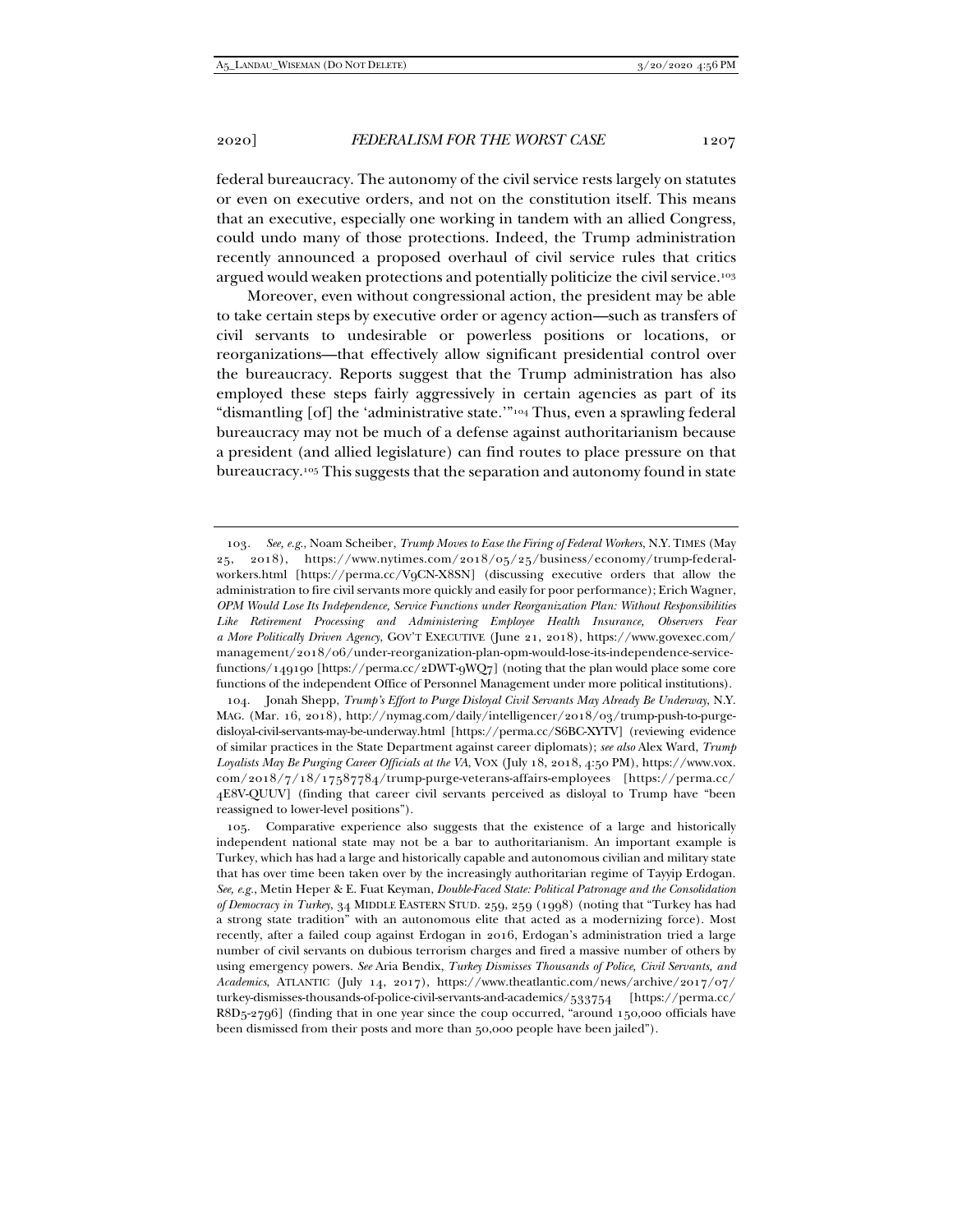governments and bureaucracies is fundamental, and we argue that it is this separation that makes federalism valuable as a check against tyranny.

Of course, the separation between federal and state government with respect to core state functions would mean little if those state actors lacked an incentive to intervene. Our theory is, in a broad sense, consistent with Madison's theory in Federalist 51 that "[a]mbition must be made to counteract ambition."106 The Madisonian solution is structural and focuses on the incentives of different levels of government to act against aggrandizement by other levels and branches. The basic Madisonian vision has come under sharp attack in recent scholarship, with scholars questioning the assumption that different branches and levels of government will actually be willing to check overreach by other actors.107 For example, Daryl Levinson and Richard Pildes argue that in the modern United States, individual actors are more likely to identify with their parties than their institutions.<sup>108</sup> They thus argue that at the federal level, the system is more of a separation of "parties" than "powers."109 Congress, for instance, exercises vigorous oversight of the president under conditions of divided government, but much less under unified government when the same party controls both institutions.<sup>110</sup>

The same sort of logic may operate with respect to federalism. It is certainly plausible that subnational actors, too, identify more with their parties than with their institutions.<sup>111</sup> But even where parties are predominant, federalism retains value as a bulwark against tyranny, at least in a two-party system like that in the United States. Jessica Bulman-Pozen argues that the very tendency toward partisan identification can cause individuals to identify closely with states, particularly when the party of these individuals' choice is the minority at the national level.112 In this way, federalism provides "an institutional framework for partisan identification" at the state level in

 <sup>106.</sup> THE FEDERALIST NO. 51, *supra* note 18, at 398 (James Madison).

<sup>107</sup>*. See* ADRIAN VERMEULE, THE SYSTEM OF THE CONSTITUTION 41 (2011) ("Madison implicitly fell prey to the fallacy of composition by supposing that the pursuit of individual ambitions by officials would ensure the pursuit of institutional ambition at the institutional level.").

<sup>108</sup>*. See* Daryl J. Levinson & Richard H. Pildes, *Separation of Parties, Not Powers*, 119 HARV. L. REV. 2312, 2312–15 (2006).

<sup>109</sup>*. See id.*

<sup>110</sup>*. See id.* at 2346–47 (arguing that unified and divided government in the U.S. "generate significantly different levels of interbranch accountability").

<sup>111</sup>*. See* VERMEULE, *supra* note 107, at 41. There is an active debate about the extent to which partisan and other interests dominate institutional loyalty, with some important work challenging the conclusion that it does. *See, e.g.*, David Fontana & Aziz Z. Huq, *Institutional Loyalties in Constitutional Law*, 85 U. CHI. L. REV. 1, 27–38 (2018) (arguing that officials do in fact often adopt an institutional perspective, although the effects of this are not uniformly positive); Gardner, *supra* note 55, at 524 (finding in a comparative survey that subnational units in federal polities do in fact have incentives and tools to resist federal overreach in many situations).

<sup>112</sup>*. See* Jessica Bulman-Pozen, *Partisan Federalism*, 127 HARV. L. REV. 1077, 1117 (2014) ("When one's party holds power at the national level, states may seem relatively unimportant, but when the other party takes over, they become salient.").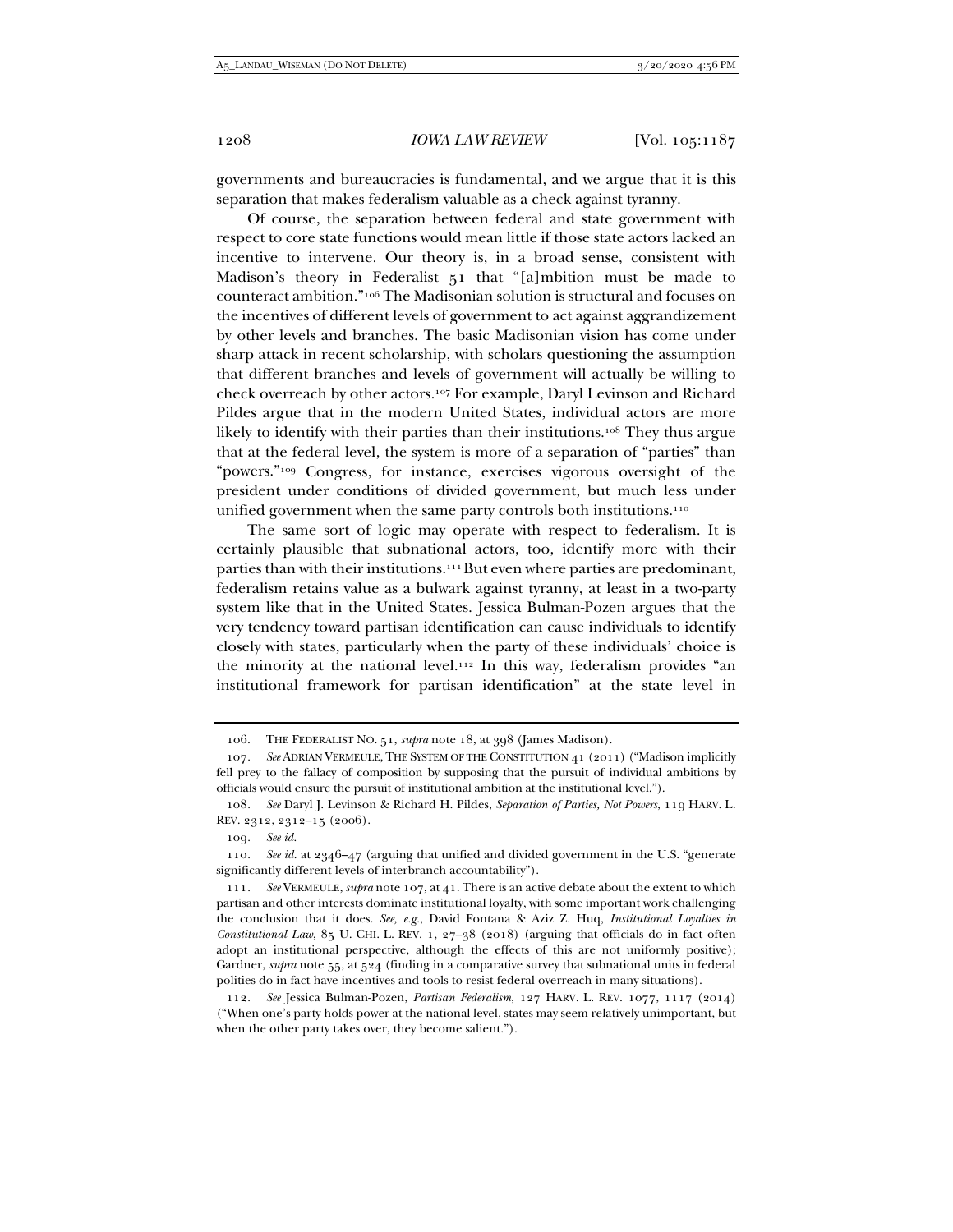addition to supporting policies in opposition to those enacted at the national level.113 Given the sheer number of states, it is virtually certain that a substantial number of states will be controlled by the party out of power at the national level. And even if states controlled by the in-power party are useless as checks against federal overreach, those controlled by the out-of-power party will have great incentives to oversee the federal government and to check its abuses. Indeed, the force of the modern party system actually strengthens rather than weakens this incentive, because the importance of partisanship makes it harder for national actors to buy off opposition-controlled states.

Take as an example the way in which opposition-controlled states have become the locus of legal opposition to federal-government overreach or policies with which they disagree. The pattern is that when federal officials —especially the executive branch—do something controversial, states that disagree sue to enjoin the federal government's actions, while states controlled by the same party as the national authorities generally do nothing.114 Since *Massachusetts v. EPA*, when states, local governments, and nonprofit groups sued the Bush administration to attempt to force the regulation of greenhouse gases emitted from automobiles, these maneuvers have been encouraged by Supreme Court doctrine giving states "special solicitude" in the standing analysis.115 During the Obama administration, for example, Republican-led states took a leading role in opposing the Affordable Care Act and, later, Obama's executive orders creating rights for certain undocumented immigrants.116 During the Trump administration, Democratic-controlled states similarly have led the charge against Trump's travel ban, against an effort to add a question on citizenship to the census, and against an attempt to reconsider greenhouse gas rules,<sup>117</sup> among many

<sup>113</sup>*. Id.* at 1118.

<sup>114</sup>*. See, e.g.*, Tara Leigh Grove, *When Can a State Sue the United States?*, 101 CORNELL L. REV. 851, 852–53 (2016) (noting that the volume of state-led lawsuits against the federal government is "on the rise").

<sup>115</sup>*. See* Massachusetts v. EPA, 549 U.S. 497, 519–20 (2007); Bulman-Pozen, *supra* note 112, at 1117 (noting policies pursued by opposing states when Presidents Bush and Obama were in office); Albert C. Lin & Michael Burger, *State Public Nuisance Claims and Climate Change Adaptation*, 36 PACE ENVTL. L. REV. 49, 51–54 (2018) (describing lawsuits pursued by California); Elbert Lin, *States Suing the Federal Government: Protecting Liberty or Playing Politics?*, 52 U. RICH. L. REV. 633, 634–46 (2018) (describing state lawsuits against the federal government).

<sup>116</sup>*. See* Bulman-Pozen, *supra* note 112, at 1117 (describing these and other state efforts); Matt Ford, *A Ruling Against the Obama Administration on Immigration*, ATLANTIC (Nov. 10, 2015), https://www.theatlantic.com/politics/archive/2015/11/fifth-circuit-obama-immigration/415077 [https://perma.cc/D3DT-7H33]; Warren Richey, *Attorneys General in 14 States Sue to Block Healthcare Reform Law*, CHRISTIAN SCI. MONITOR (Mar. 23, 2010), https://www.csmonitor.com/ USA/Justice/2010/0323/Attorneys-general-in-14-states-sue-to-block-healthcare-reform-law [https://perma.cc/WM9R-SF54].

<sup>117</sup>*. See* Alan Neuhauser, *State Attorneys General Lead the Charge Against President Donald Trump*, U.S. NEWS (Oct. 27, 2017, 12:01 AM), https://www.usnews.com/news/best-states/articles/2017- 10-27/state-attorneys-general-lead-the-charge-against-president-donald-trump [https://perma.cc/ 38DG-EB72].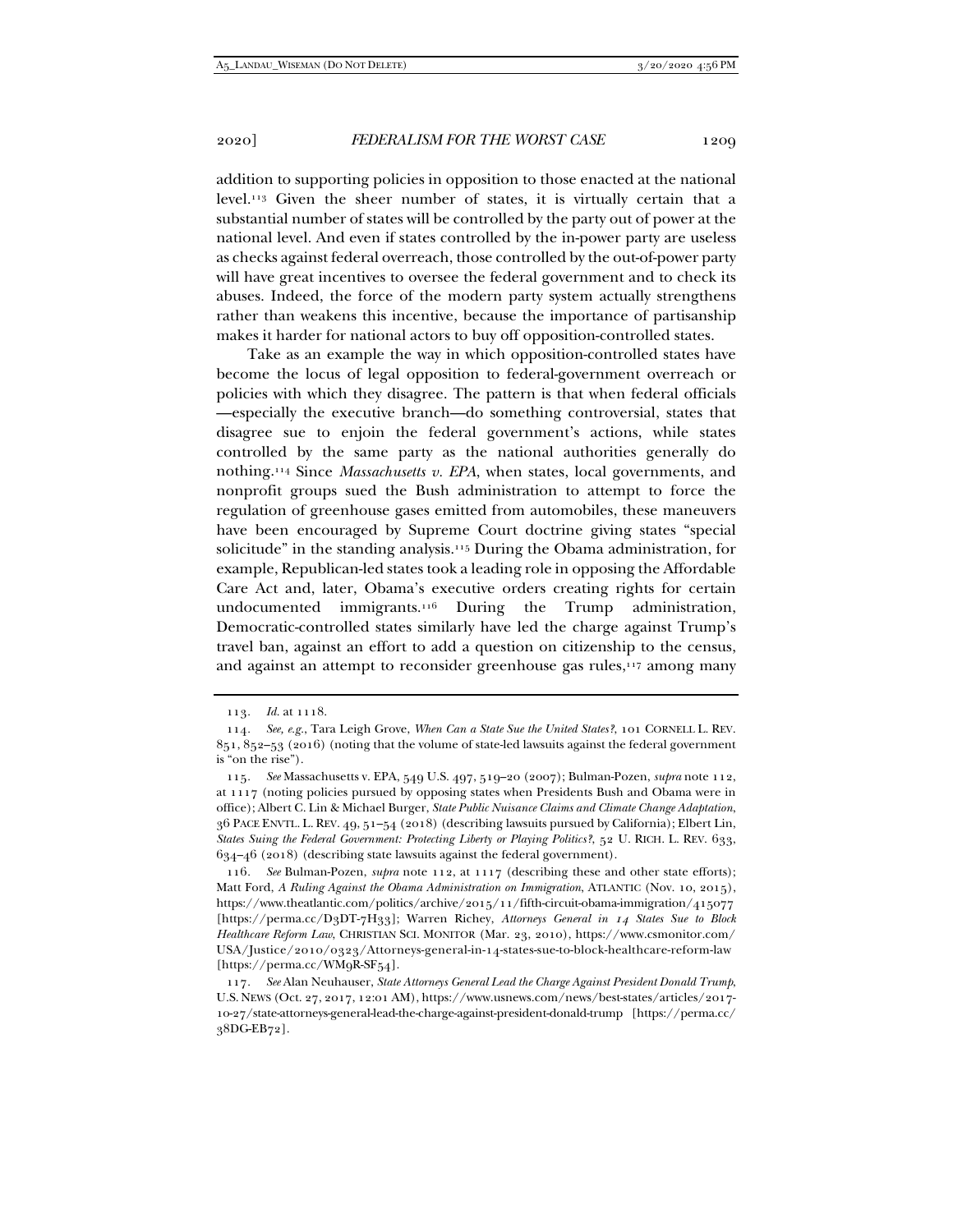other challenges. And the New York Attorney General has sued the president and his charitable foundation in state court, alleging, inter alia, "extensive unlawful political coordination" between the foundation and the Trump presidential campaign.118 Even if partisanship now often trumps institutional interest at the state level, it may in fact sharpen the value of federalism as a check on tyranny.

We do note two key caveats about the theory we develop here. First, we make no claims that the designs we highlight are, on balance, good or bad —we simply point out that they play a significant anti-tyranny function. As Vermeule has noted, the constitution that best provides protection against a given risk is not necessarily efficient or optimal.119 Thus, constitutional designers may actually spend too much energy protecting against relatively low-probability downside risks of tyranny, and not enough on optimizing constitutional performance during normal times.120 Indeed, as we point out below, many of the structures and doctrines we highlight have been heavily criticized for impeding coordination or efficiency during "normal" times, or even other kinds of crises. The decentralized structure of election management, for example, arguably increases errors, decreases efficiency, and inhibits attempts to ameliorate violations of individual rights; the inability of federal officials to "commandeer" state personnel may weaken response to natural disasters and other crises of that type.121 Perhaps a more efficient form of federalism would find ways to lessen these costs while also protecting against the very real risks of tyranny, but that is a question beyond the scope of this Article.

Second, our alternative theory of how U.S. federalism inhibits tyranny is not foolproof. The fact that thousands of local and state officials run elections makes it less likely that a president could force certain candidates to be elected, but if there are enough entities sympathetic to an effort to keep a president or party in power by breaking or altering the law, this protection, too, would break down.122 And the fact that the executive cannot remove state

 <sup>118.</sup> Press Release, N.Y. Att'y Gen., Attorney General Underwood Announces Lawsuit Against Donald J. Trump Foundation and Its Board of Directors for Extensive and Persistent Violations of State and Federal Law (June 14, 2018), https://ag.ny.gov/press-release/attorneygeneral-underwood-announces-lawsuit-against-donald-j-trump-foundation-and-its [https:// perma.cc/VG Q9-4B5T].

<sup>119</sup>*. See* VERMEULE, *supra* note 20, at 10–14.

<sup>120</sup>*. See id.* at 13 (arguing "that all relevant political risks matter, and . . . a systematically precautionary and distrustful approach to the constitutional allocation of power is a mistake").

<sup>121</sup>*. See, e.g.*, Neil S. Siegel, *Commandeering and Its Alternatives: A Federalism Perspective*, 59 VAND. L. REV. 1629, 1630 (2006) (criticizing the effects of the anti-commandeering rule following an event like a major terrorist attack).

 <sup>122.</sup> Indeed, rare yet horrific historic examples, such as Nazism, show how mass support for tyranny can emerge. More recent examples, although far less terrible, show that this is not relegated to history. *See, e.g.*, Nicole Pope, *Turkey: Marching Toward One-Man Rule*, 71 J. INT'L AFF. 17, 18 (2017) (describing Erdogan's ascent "toward an executive presidency, which would give him the power to appoint ministers, dissolve parliament, and issue decrees with the force of law,"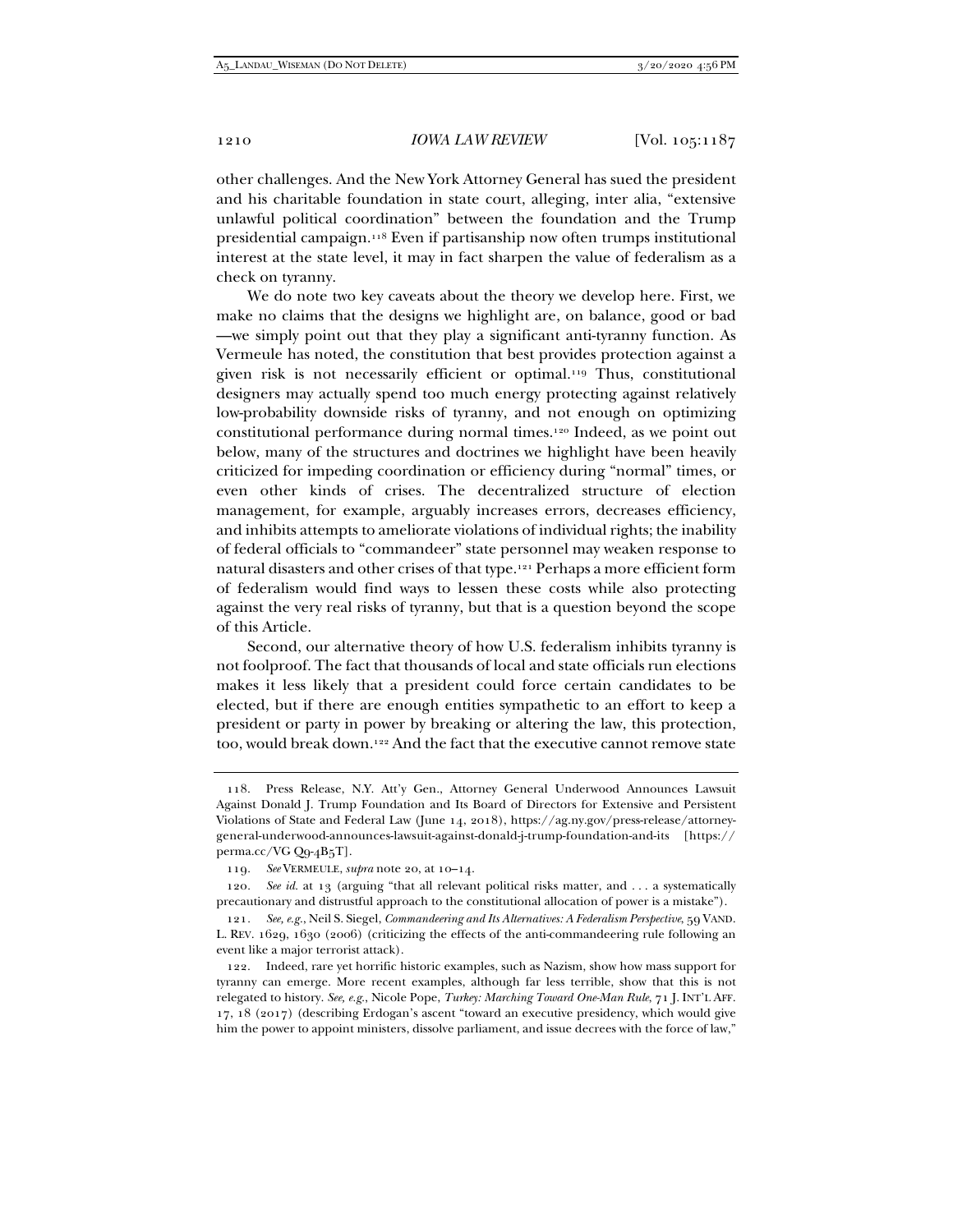judges slows the potential erosion of anti-tyrannical forces at the state judicial level but again does not entirely stop it; once again, if enough voters are sympathetic to a charismatic tyrant in the Oval Office, they will gradually vote in judges who will implement the tyrant's will. But the combination of these state and local powers means that rigging or suspending an election will take longer and will involve a long and arduous process rather than a rapid governmental takeover.

# *B. EXECUTIVE CAPTURE OF "REFEREES:" COURTS, LAW ENFORCEMENT, AND ELECTORAL ADMINISTRATION*

We emphasize three areas in which experience suggests that independent state bureaucracies are especially crucial to maintaining liberal democratic constitutionalism: courts, law enforcement, and electoral administration. Recent comparative scholarship suggests that these are particularly sensitive areas where independent institutions help to uphold liberal democracy, while captured or controlled institutions can be highly significant in eroding it. As Levitsky and Ziblatt note, would-be authoritarian regimes inevitably seek control over these institutions because their projects become much easier if they can "capture the referees" that are designed to act as impartial adjudicators between competing sides in a democracy, but which can help would-be authoritarians consolidate power if taken over.<sup>123</sup>

Independent courts are important to liberal democratic constitutionalism because they serve to maintain limits on power and protect minority rights. On the other hand, captured courts by would-be authoritarians are often enormously valuable in an effort to erode democracy. They can both legitimize dubious maneuvers by the regime and punish and weaken its opponents in a variety of ways.124 Law enforcement officers and prosecutors are likewise important: Police are often tasked with cracking down on the opposition during protests and other events, while prosecutors make important decisions about whether to challenge wrongdoing by those close to the regime or to bring politically motivated cases against the opposition.<sup>125</sup> Finally, the importance of impartial electoral administration is fairly selfevident: It provides a level playing field, whereas captured electoral overseers can do much to tilt the playing field in favor of the regime. This might be by enabling widespread electoral fraud by the regime, although much of the action often takes place before rather than on election day. Such actions could include steering money and other resources towards the incumbent

and analyzing the mass support behind this ascent, noting that "[Erdogan's] fiery rhetoric galvanizes crowds and strikes a chord in the hearts of his constituents").

 <sup>123.</sup> LEVITSKY & ZIBLATT, *supra* note 3, at 78–80.

<sup>124</sup>*. See id.* at 78 ("Capturing the referees provides the government with more than a shield. It also offers a powerful weapon, allowing the government to selectively enforce the law, punishing opponents while protecting allies.").

<sup>125</sup>*. See infra* notes 167–69 and accompanying text.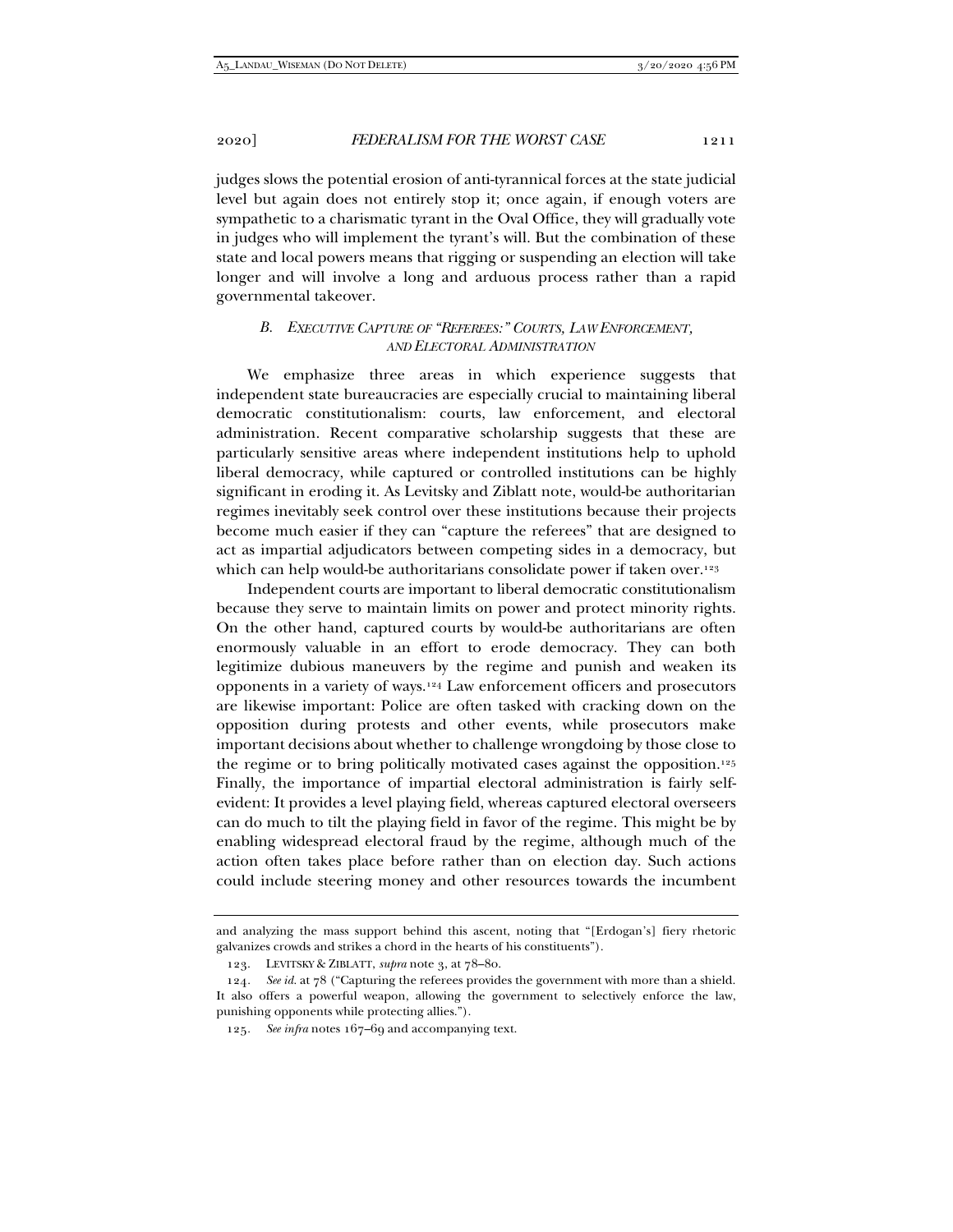party and away from challengers, allowing the regime to design voting rules that systematically favor it, and deregistering opposition candidates and parties.126

Of course, liberal democratic constitutions are not blind to this problem. Most modern constitutions deal with it through insulation—they provide appointment procedures and tenure and removal protections that make it more difficult for temporary political majorities to capture institutions such as courts, prosecutors, and election officials.127 Indeed, from a comparative perspective, most foreign jurisdictions do a much more thorough job of this than the U.S. Constitution. As noted in Section II.C, they not only protect courts, but also a range of other core functions like electoral commissions, prosecutors, and ombudspersons.128 Regardless, comparative experience shows that insulating core functions often does not prevent would-be authoritarian actors from capturing them. Over time, the existing rules often give them enough routes to gain control, or these rules can be changed for ones that are more favorable for the incumbent regime.129

The dynamics of U.S. federalism provide a different form of protection. Particularly with respect to elections, they provide much less insulation from politics—as the events show surrounding the *Bush v. Gore*<sup>130</sup> case reminded us, electoral administration is often highly partisan in the United States.131 But as we argue below, the existence of large structures of state-level judiciaries and electoral administrators, with which the federal government has limited

<sup>126</sup>*. See* Varol, *supra* note 40, at 1700–01 (noting that electoral laws and practices are "a particularly fertile ground for" a regime seeking to entrench itself in power).

<sup>127</sup>*. See* Scheppele, *supra* note 91, at 806–07.

 <sup>128.</sup> For an analysis of these institutions in the South African Constitution, see Faraaz Mahomed, *The Fourth Branch: Challenges and Opportunities for a Robust and Meaningful Role for South Africa's State Institutions Supporting Democracy*, *in* THE EVOLUTION OF THE SEPARATION OF POWERS: BETWEEN THE GLOBAL NORTH AND THE GLOBAL SOUTH 177 (David Bilchitz & David Landau eds., 2018).

<sup>129</sup>*. See generally, e.g.*, Bánkuti et al., *supra* note 92 (exploring how this process occurred in Hungary); Sadurski, *supra* note 54, at 4 (showing how this process also occurred in Poland).

<sup>130</sup>*. See generally* Bush v. Gore, 531 U.S. 98 (2000) (demonstrating how the Court did not defer to the state court's interpretation of its own laws, a core principle of federalism).

<sup>131</sup>*. See* Richard L. Hasen, *The Untimely Death of* Bush v. Gore, 60 STAN. L. REV. 1, 4 (2007) (arguing that "[s]tates have not learned what is arguably the primary lesson of *Bush v. Gore*: partisan officials should not run elections because of the obvious self-interest problem," and finding that "election administration has become more, rather than less, politicized" since the decision). Florida ballots and local election-based partisanship issues once again attracted attention in the 2018 election. For example, "[Senator] Scott and incoming Florida House Speaker Jose Oliva attacked election supervisors and surmised that there has been the 'discovery of tens of thousands of allegedly valid uncounted ballots.'" James Call, *As Bill Nelson Fights for Political Life with Recount, Andrew Gillum May Be Looking to Future*, TALLAHASSEE DEMOCRAT, https://www.tallahassee.com/story/news/2018/11/09/bill-nelson-fights-political-life-recountandrew-gillum-may-looking-future-florida/1942587002 [https://perma.cc/9XB9-4EWF] (last updated Nov. 10, 2018, 8:19 AM).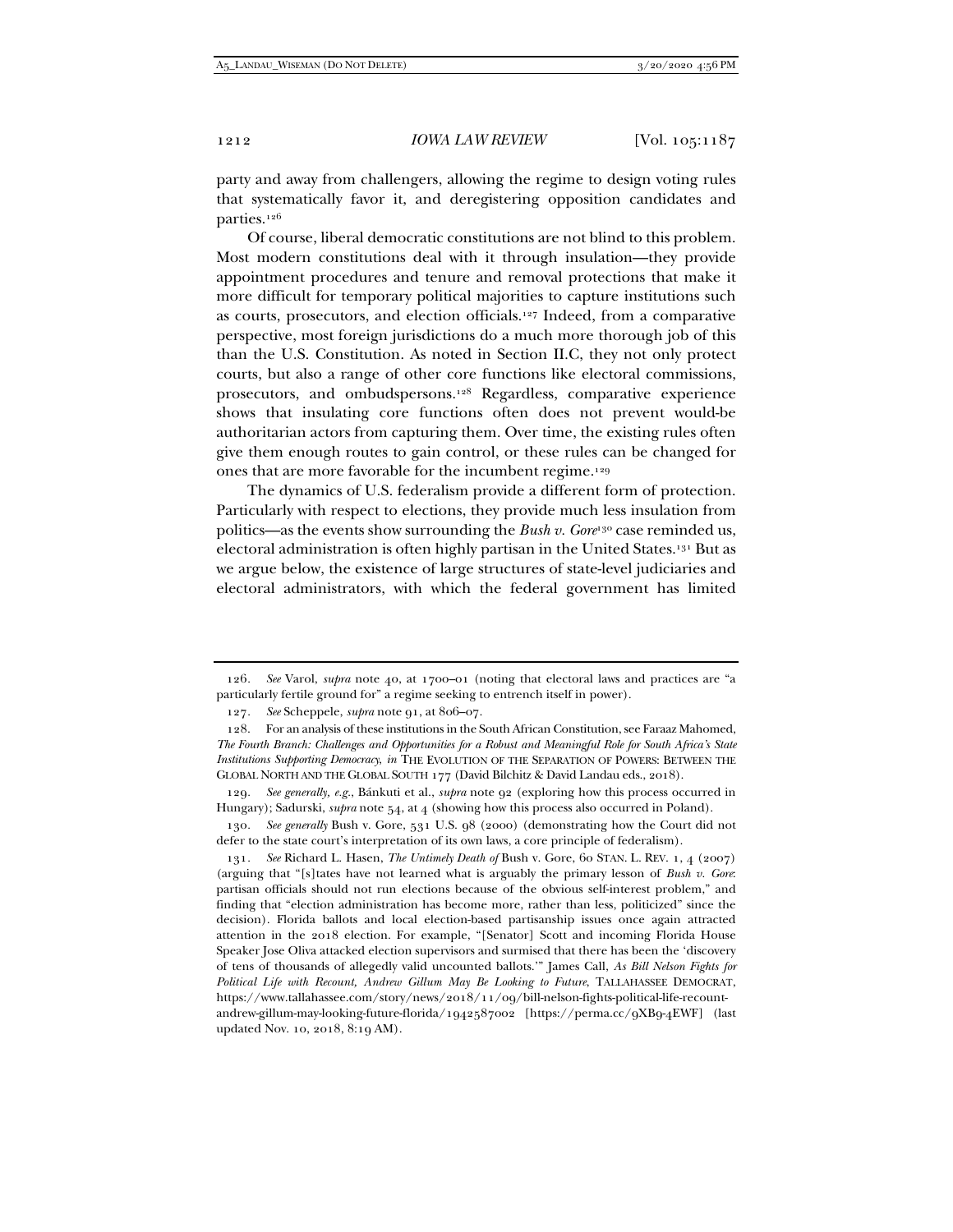power to interfere,132 would likely tend to slow any effort to capture the referees. Of course, this form of protection comes with other costs, which may be quite high. The importance of state judiciaries and their independence from the federal structure has at times in U.S. history frustrated enforcement of constitutional rights.133 And the decentralization of election administration in the United States has been blamed for similar problems, as well as inefficiency and inequality regarding the right to vote and the conduct of elections.134 Our claim, again, is not that these designs are optimal but merely that they provide a fairly effective form of protection against tyranny.

#### 1. Independent State Courts

The vast majority of the administration of justice is done at the state and local rather than federal levels. Counties, municipalities, and states are, for example, the primary arbiters of criminal cases. Collectively, the 50 states in 2010 (the latest year for which data are available) employed more than 10,600 judges at the trial level and more than 1,000 judges at the intermediate appellate and highest court levels.135 In contrast, federal trial, appellate, and Supreme Court authorized judgeships totaled 860 in 2010.136 The annual budget of the New York state courts alone is nearly \$2 billion;<sup>137</sup>

<sup>132</sup>*. But see* Franita Tolson, *Reinventing Sovereignty?: Federalism as a Constraint on the Voting Rights Act*, 65 VAND. L.REV. 1195, 1197–98 (2012) (arguing that under the Elections Clause states lack sovereignty in the area of elections); Weinstein-Tull, *supra* note 15, at 776 (arguing that "[t]he history of the Elections Clause as well as contemporary doctrine demonstrate that the Clause gives Congress unusually far-reaching authority to enact election law," although exploring the importance of state and local governments in administering elections).

<sup>133</sup>*. Cf.* Rachel D. Godsil, *Race Nuisance: The Politics of Law in the Jim Crow Era*, 105 MICH. L. REV. 505, 507 (2006) (noting the prevailing view that Jim Crow era state "courts eschewed the rule of law, openly treating black people as unworthy of legal protection," but using a line of nuisance cases to challenge that view as overly simplistic).

<sup>134</sup>*. See* Anthony J. Gaughan, *Ramshackle Federalism: America's Archaic and Dysfunctional Presidential Election System*, 85 FORDHAM L. REV. 1021, 1021 (2016) ("The extremely decentralized nature of the American presidential election system may reflect the triumph of federalism, but it is a shambolic and ramshackle version of federalism.").

<sup>135</sup>*. See* R. LAFOUNTAIN ET AL., NAT'L CTR. FOR STATE COURTS, EXAMINING THE WORK OF STATE COURTS: AN ANALYSIS OF 2010 STATE COURT CASELOADS 5 (2012), *available at* http://www.courtstatistics.org/other-pages/~/media/Microsites/Files/CSP/DATA%20PDF/CSP\_DEC.ashx [https://perma.cc/8XD6 -6D5Z]. States are also authorized to employ more than 17,900 judges in limited jurisdiction courts, 1,013 judges in intermediate appellate courts, and 356 judges in courts of last resort. *See* NAT'L CTR. FOR STATE COURTS, COURT STATISTICS PROJECT, NUMBER OF AUTHORIZED JUSTICES/JUDGES IN STATE COURTS, 2010 (2012), *available at* http:// www.courtstatistics.org/~/media/Microsites/Files/CSP/SCCS/2010/Number\_of\_Authorized\_ Justices\_and\_Judges\_in\_State\_Courts.ashx [https://perma.cc/PQD9-UWWJ].

<sup>136</sup>*. See* ADMIN. OFFICE OF THE U.S. COURTS, AUTHORIZED JUDGESHIPS: FROM 1789 TO PRESENT 8, *available at* http://www.uscourts.gov/sites/default/files/allauth.pdf [https:// perma.cc/34YR-BYWW].

<sup>137</sup>*. See* N.Y. STATE UNIFIED COURT SYS., BUDGET: FISCAL YEAR 2017–2018, at viii, *available at* https://www.nycourts.gov/admin/financialops/BGT17-18/2017-18-UCS-Budget.PDF [https:// perma.cc/2ZDH-GRJ2].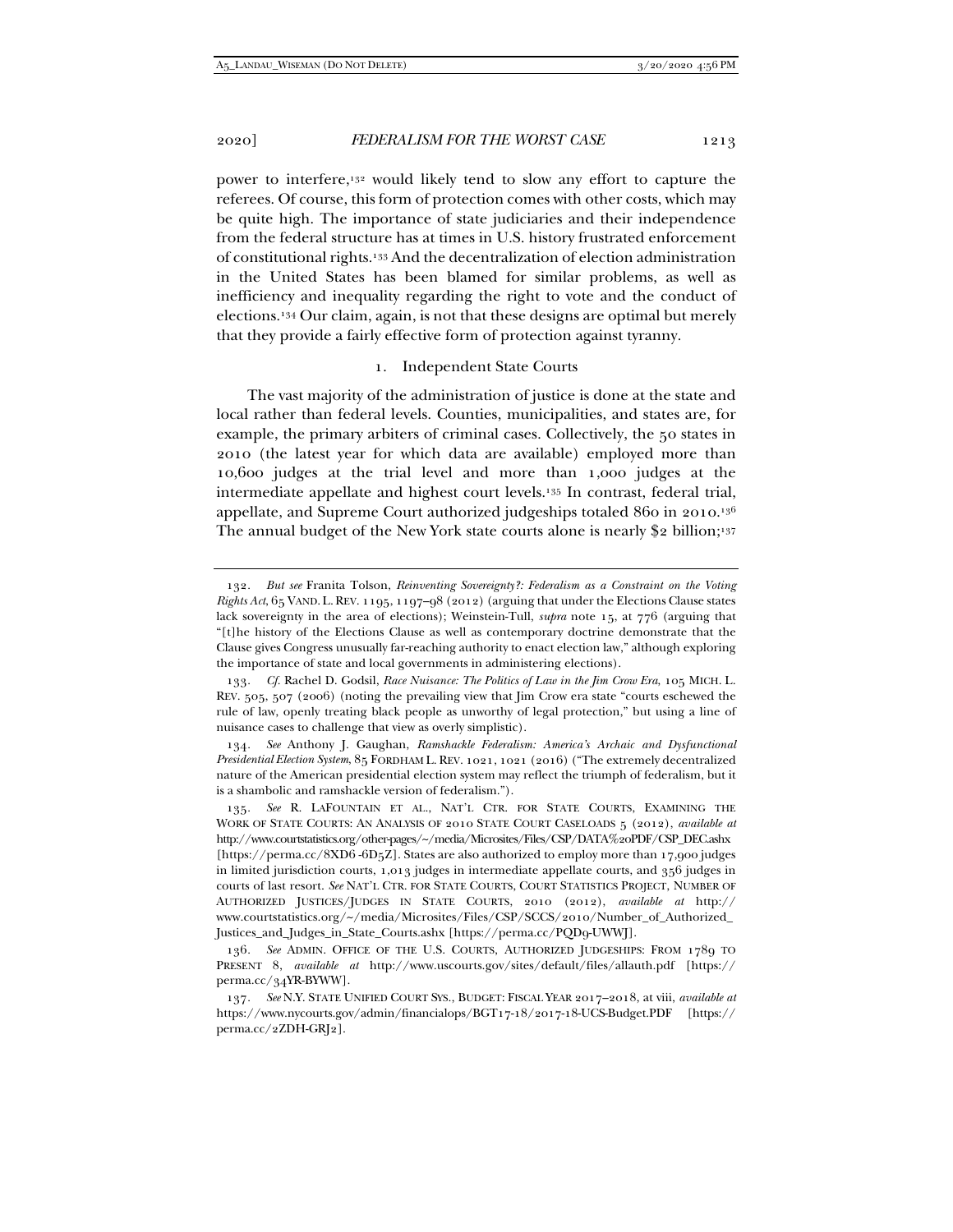California's courts expend more than  $\S$ 3.5 billion annually.<sup>138</sup> And these numbers exclude sub-state courts, which are also very common. In many states all counties have courts,139 as do large municipalities. These courts often address misdemeanors only,140 but as Alexandra Natapoff documents, misdemeanor cases comprise "the vast majority of U.S." criminal cases (totaling more than ten million cases annually). $141$ 

The U.S. Constitution does not spell out in detail the relationship between state and federal courts. The sole provision directly relevant to these courts is the Supremacy Clause,142 which substantially *limits* these courts' independence, requiring them to "be bound" by U.S. law.143 Much of the historical debate in this area has focused on two questions: (1) the scope of federal jurisdiction, and (2) the scope of review of state court actions by federal courts, especially the U.S. Supreme Court.144 *Cohens v. Virginia*, early in the nation's history, settled the key proposition that the U.S. Supreme Court has the constitutional power to review state court decisions, including the decisions of state supreme courts.145 Nonetheless, in the first few decades following the formation of the U.S. republic, state courts wielded an enormous amount of practical power because of the paucity of lower federal courts and the wording of the Judiciary Act of 1789.146 The Judiciary Act of 1789 bestowed relatively limited federal jurisdiction by modern standards —for example, it gave the federal judiciary no general federal question jurisdiction.<sup>147</sup> Furthermore, it assumed that state courts enjoyed concurrent jurisdiction with federal courts in all areas where the Act itself did not create exclusive federal jurisdiction, and relatively few areas of federal law were in

 142. Josh Blackman, *State Judicial Sovereignty*, 2016 U.ILL.L.REV. 2033, 2087 ("[T]he Constitution . . . is mostly silent as to the role of state courts, with the exception of the Supremacy Clause.").

143*. See* U.S. CONST. art. VI, cl. 2.

144*. See generally* Blackman, *supra* note 142 (summarizing some of these historical debates).

145*. See* Cohens v. Virginia, 19 U.S. (6 Wheat.) 264, 420 (1821).

146*. See* Jason Mazzone, *When the Supreme Court Is Not Supreme*, 104 NW. U. L. REV. 979, 982–90 (2010).

<sup>138</sup>*. See* STATE OF CAL., GOVERNOR'S BUDGET SUMMARY—2017–18, at 113–14, *available at* http://newsroom.courts.ca.gov/internal\_redirect/cms.ipressroom.com.s3.amazonaws.com/262/ files/20170/Judicial%20Branch%20Summary.pdf [https://perma.cc/W9BZ-LZSB].

<sup>139</sup>*. See, e.g.*, *Trial Courts—County*, FLA. CTS., http://www.flcourts.org/florida-courts/trialcourts-county.stml [https://perma.cc/KW65-HL4U] (showing that there are courts in each of Florida's 67 counties).

 <sup>140.</sup> This varies from state to state, however. *See, e.g.*, *Judicial System Structure*, SUP. CT. OHIO & OHIO JUD. SYS., http://www.supremecourt.ohio.gov/judsystem [https://perma.cc/VKK8- ENAF] (showing that in Ohio "municipal and county courts have the authority to conduct preliminary hearings in felony cases").

<sup>141</sup>*. See* Alexandra Natapoff, *Misdemeanors*, 85 S. CAL. L. REV. 1313, 1314–15 (2012) (noting that approximately one million felony cases are filed each year as compared to ten million misdemeanor cases).

<sup>147</sup>*. See, e.g.*, Ann Woolhandler, *Powers, Rights, and Section 25*, 86 NOTRE DAME L. REV. 1241, 1242 (2011) (pointing out that the Congress did not vest the federal courts with "general federal question jurisdiction . . . until 1875").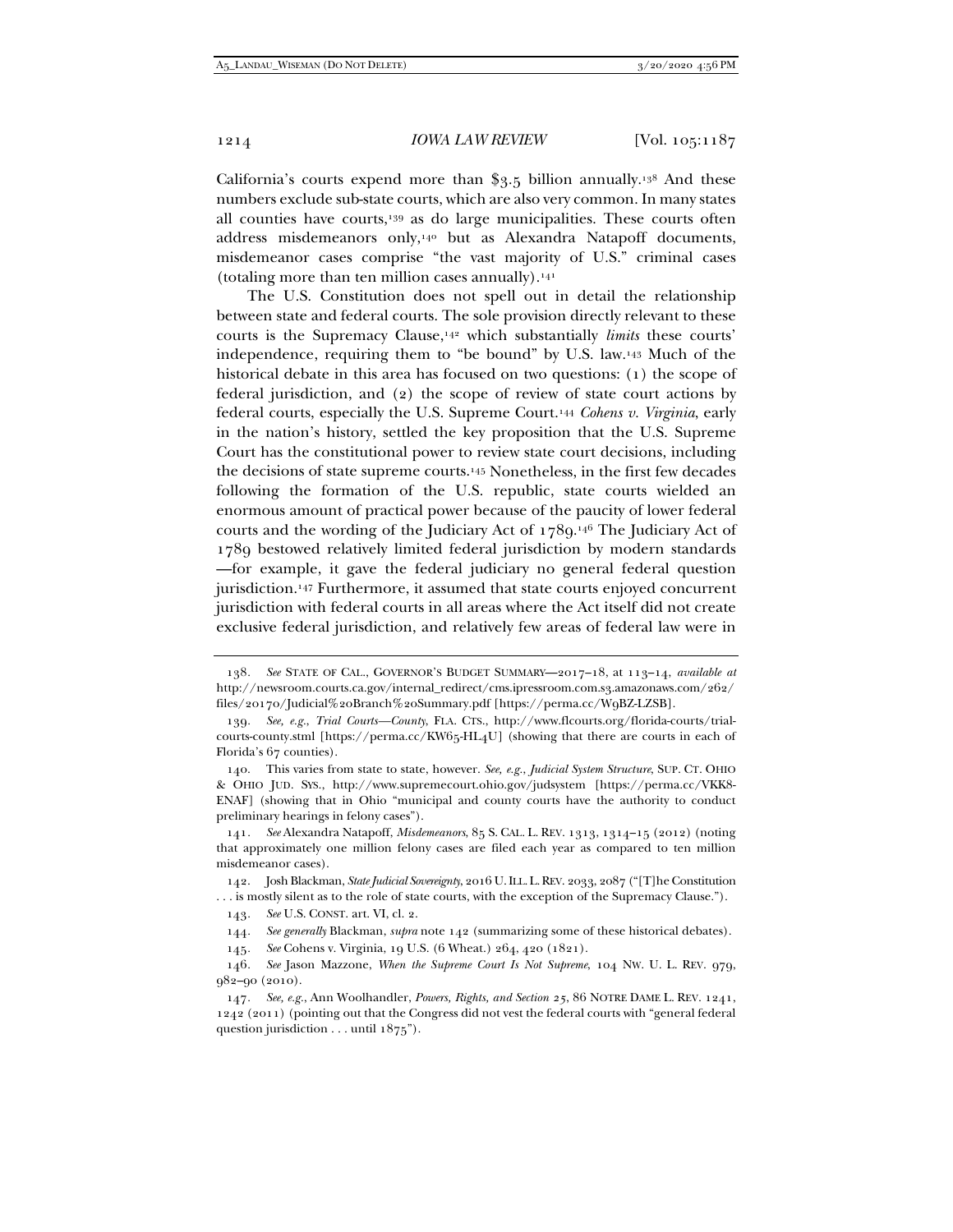fact carved out as exclusive in nature.148 Early state courts thus routinely interpreted the federal Bill of Rights and used it to invalidate a variety of state actions, and these courts were not subject to review by the U.S. Supreme Court under the Judiciary Act.149 Only when state courts interpreted the Constitution to invalidate federal action were they subject to Supreme Court oversight.150

State courts have lost a considerable amount of the non-reviewable power that they once possessed. Congress created a much larger federal judiciary over time,151 expanded the scope of both federal jurisdiction and exclusive federal jurisdiction,152 gave the Supreme Court the power to review any state court decision addressing federal law,153 and created and expanded rights of removal in both diversity and federal question cases.154 In some areas, such as habeas corpus review of state courts, the path has been more meandering, and federal supervision has waxed and waned over time.155

Of course, it is well-settled that state high courts normally retain the last word on interpretations of state law and the state constitution. This is a power that is protected by concepts like the adequate and independent state grounds doctrine, where the Supreme Court will not generally review state court decisions resting both on federal and state-law grounds so long as those state law grounds are themselves adequate to uphold the judgment and are

<sup>148</sup>*. See* Judiciary Act of 1789, ch. 20, §§ 9, 11, 1 Stat. 73, 76–77, 78–79 (partially codified as amended at 28 U.S.C. §§ 1332–1333 (2012)) (giving federal district courts exclusive jurisdiction over matters, such as crimes and offences on the high seas, civil maritime and admiralty cases, and all federal crimes and offenses); Blackman, *supra* note 142, at 2081–82 (describing these areas of exclusive jurisdiction created by the Act and areas in which states were given concurrent jurisdiction with the district and circuit courts).

<sup>149</sup>*. See* Mazzone, *supra* note 146, at 989–90.

<sup>150</sup>*. See id.* at 985–86. In 1914, Congress allowed the Supreme Court to review state court claims regarding the federal legality or constitutionality of state statutes, thus allowing the Court to "hear any decision by a state supreme court on a federal issue." *Id.* at 990 (citing Act of Dec. 23, 1914, Pub. L. No. 224, ch. 2, 38 Stat. 790).

<sup>151</sup>*. See* CROWE, *supra* note 85, at 232–35.

<sup>152</sup>*. See, e.g.*, Philip L. Merkel, *The Origins of an Expanded Federal Court Jurisdiction: Railroad Development and the Ascendancy of the Federal Judiciary*, 58 BUS. HIST. REV. 336, 337–38 (1984) (arguing that the expansion of federal jurisdiction after the Civil War was bound up with the expansion of the railroads).

<sup>153</sup>*. See* Blackman, *supra* note 142, at 2042–44.

 <sup>154.</sup> Acts in 1868 and 1875 expanded removal to encompass most federal question and diversity cases. *See* Merkel, *supra* note 152, at 338.

<sup>155</sup>*. See, e.g.*, Samuel R. Wiseman, *Habeas After* Pinholster, 53 B.C. L. REV. 953, 958–72 (2012) (describing existing limits on federal habeas review under the Antiterrorism and Effective Death Penalty Act and further constraints posed by the *Pinholster* case); *see also* Joseph L. Hoffmann & Nancy J. King, *Rethinking the Federal Role in State Criminal Justice*, 84 N.Y.U. L. REV. 791, 797–98 (2009) (documenting petitioners' extremely low success rate in federal habeas challenges to state law decisions); Emanuel Margolis, *Habeas Corpus: The No-Longer Great Writ*, 98 DICK. L. REV. 557, 567–78 (1994) (describing a chain of earlier cases that substantially limited habeas review).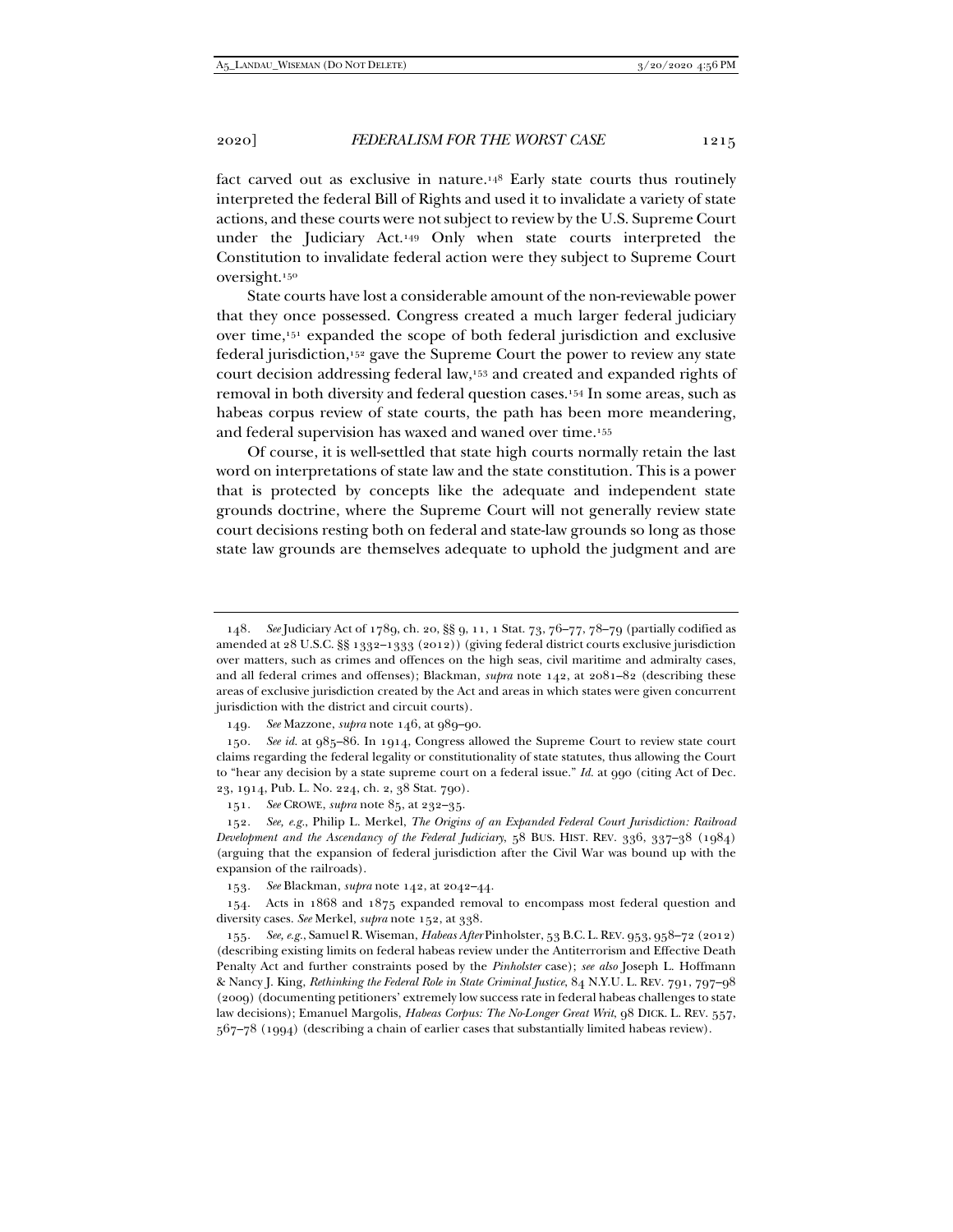independent of the federal reasoning.156 Some other countries' federal legal systems give the federal courts far more expansive power to review state courts' decisions. Settled doctrine in Mexico, for example, makes any misinterpretation of *state* law a violation of due process rights found in the *federal* constitution, effectively giving the federal courts the ability to review any state court decision.157 This was a key tool of centralization during the authoritarian regime that governed Mexico during much of the twentieth century.158 Thus, although federal reviewability of state court decision-making has increased over time in the United States, important enclaves of exclusive state power remain, particularly as compared to some other federalist systems.

But we think more important an issue underpinning these jurisdictional debates, and usually so obvious as to be left unstated: State judiciaries have an independent structure, and independent appointment and removal procedures, with which the federal government lacks the power to meddle. That is, state judges are selected through separate elections and appointment processes controlled by state governments and their people—processes over which the federal government has only minimal control. Moreover, federal officials have no say over the removal of state judges. The Constitution allows for impeachment of federal judges, but this authority does not run to state judges (or in fact to any other state official).<sup>159</sup>

Strict separation of the federal government and the structure of state judiciaries is not ubiquitous even in federal regimes. Nor is the existence of a robust state-level state judicial hierarchy. There is in fact considerable variation on this question. In Russia, for example, the vast majority of judges are federal—state-level judges consist only of justices of the peace and constitutional or charter courts.160 And the judges that do exist are largely under the thumb of the central administration. For example, the federal government controls the number, qualifications, and jurisdiction of the justices of the peace; the federal government also determines and pays their salaries out of the federal budget.<sup>161</sup> Further, federal judges de facto dominate the state courts through informal mechanisms, determining their

<sup>156</sup>*. See, e.g.*, Herb v. Pitcairn, 324 U.S. 117, 125–26 (1945) ("Our only power over state judgments is to correct them to the extent that they incorrectly adjudge federal rights.").

<sup>157</sup>*. See* Stephen Zamora & José Ramón Cossío, *Mexican Constitutionalism After*  Presidencialismo, 4 INT'L J. CONST. L. 411, 435 (2006) (explaining that "Mexican federal courts have supplanted the state courts as authoritative interpreters of the states' own law").

<sup>158</sup>*. See id.* at 413–14.

<sup>159</sup>*. See, e.g.*, Deborah Jones Merritt, *The Guarantee Clause and State Autonomy: Federalism for a Third Century*, 88 COLUM. L. REV. 1, 27–29 (1988).

<sup>160</sup>*. See* Jeffrey Kahn et al., *How Federal Is the Russian Federation?*, *in* FEDERALISM AND LEGAL UNIFICATION: A COMPARATIVE EMPIRICAL INVESTIGATION OF TWENTY SYSTEMS, *supra* note 55, at 355, 357–59.

<sup>161</sup>*. See id.* at 378–79.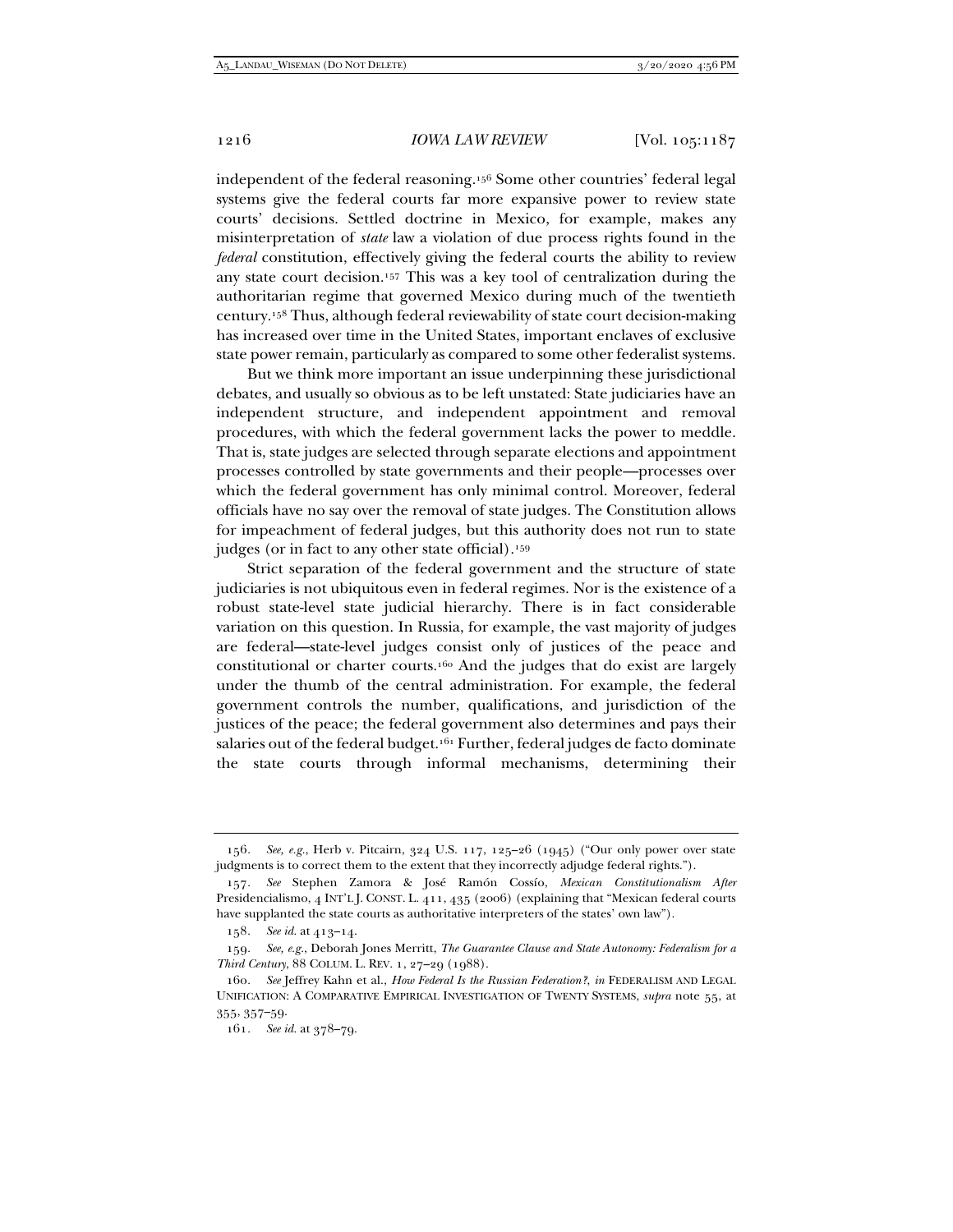appointments and the focus of their dockets.<sup>162</sup> The weakness of the state judiciary in Russia was part of the process through which Vladimir Putin consolidated power in Russia.163 Some federal systems, such as Venezuela, go further and have no state courts at all.<sup>164</sup>

The separation between federal and state courts is important because it limits the speed with which a tyrannical regime could consolidate power. As noted above, a would-be authoritarian executive in conjunction with a friendly Congress could potentially use a number of maneuvers to consolidate power over the federal judiciary, through cutting jurisdiction, trimming or eliminating budgets, changing structure, or court-packing.165 This is true despite the existence of certain protections found in the constitutional text, which protect judicial salaries and prevent removal without impeachment. Thus, judicial independence at the federal level is really more a matter of soft norms or culture than constitutional law, and potentially subject to attack if that normative culture were to deteriorate.<sup>166</sup>

But these norms, and the doctrine, remain important. An authoritarian president, even working alongside an aligned Congress, would have much less ability to quickly take over the state judiciary. He could not change its structure, reduce its budget, appoint new judges, or remove hostile ones. It is true that he could potentially take steps that would impact jurisdiction and increase the supervision which federal courts exercised over state judicial decisions. But even these means would leave in place an independent state judiciary that was still exercising critical functions.

## 2. Law Enforcement

Beyond courts, police and prosecutors—in other words, the general apparatus of law enforcement—may also make a significant difference in protecting or attacking liberal democratic constitutionalism. The role of the police should be obvious: They make decisions about coercion and arrests that can aid a would-be authoritarian regime in tilting the playing field in its favor by repressing the opposition.167 Prosecutors likewise exercise discretion in deciding which crimes to prosecute.168 Independent prosecutors may be able to hold an overreaching regime accountable, while captured prosecutors

<sup>162</sup>*. See id.* at 363–64 (discussing the informal relationship between subnational charter or constitutional courts and the national Constitutional Court).

<sup>163</sup>*. See id.* at 364.

<sup>164</sup>*. See* Allen R. Brewer-Carías & Jan Kleinheisterkamp, *Venezuela: The End of Federalism?*, *in*  FEDERALISM AND LEGAL UNIFICATION: A COMPARATIVE EMPIRICAL INVESTIGATION OF TWENTY SYSTEMS, *supra* note 55, at 523, 537. There are, however, some justices of the peace under the control of municipalities. *See id.*

<sup>165</sup>*. See supra* text accompanying notes 81–89.

<sup>166</sup>*. See* Grove, *supra* note 6, at 473.

<sup>167</sup>*. See* LEVITSKY & WAY, *supra* note 32, at 59 (noting that security forces have the ability "to penetrate society, monitor opposition activity, and put down protest in all parts of the country").

<sup>168</sup>*. See* Varol, *supra* note 40, at 1720.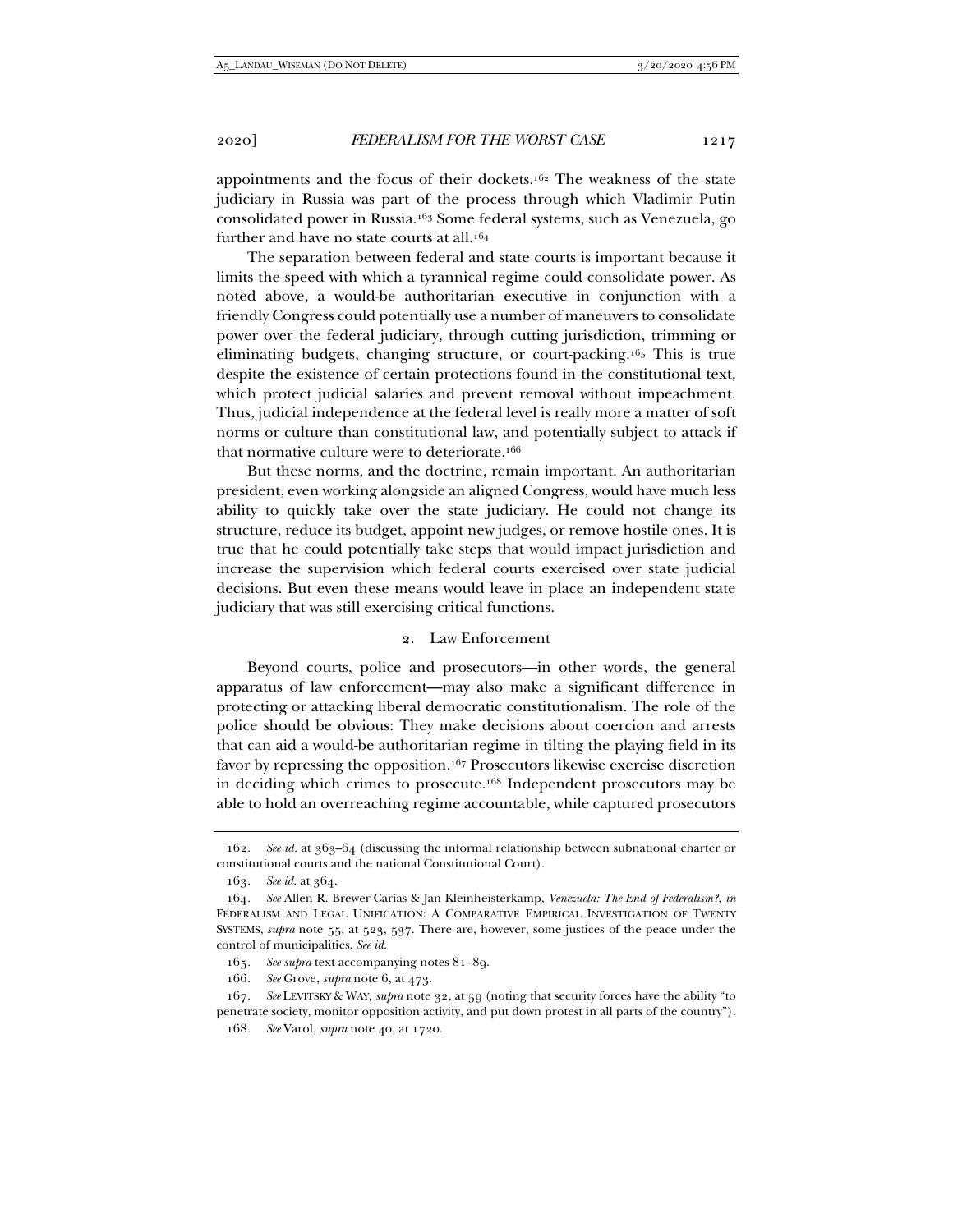are a very useful tool to bring politically-motivated prosecutions such as defamation and corruption claims against key opposition figures.169 Even if these figures eventually win in court, merely bringing the claims may play a key deterrence effect because they can cost the figures time, money, and freedom, while often ensuring that they are ineligible to compete against the regime during the pendency of their trial.

The structure of U.S. federalism plays a meaningful role in hedging against these risks. First, the vast majority of law enforcement in the United States work at the state and local level, generally for state police, local governments, or in the offices of county sheriffs. There are more than 19,000 municipalities in the United States,<sup>170</sup> and municipalities, counties, and states are responsible for the majority of police. In 2008—the last year for which comprehensive data were available—there were more than 1.1 million police officers employed at the state and local level;171 60 percent of these employees were local officers.172 In the same year there were only 120,000 full-time federal police officers—just over ten percent of the size of the state and local police force.173

This pronounced tilt of law enforcement resources towards the state and local levels is not universal, even among federal regimes. For example, in Venezuela Hugo Chavez took major steps to centralize police forces throughout the country after a coup was attempted against him in 2002. The metropolitan police force in Caracas, which was under the command of the anti-Chavez mayor and at the time was the largest in the country, was disbanded, and a new National Police force created to stand alongside existing federal institutions like the National Guard (attached to the military).174 According to the UN High Commissioner of Human Rights, these

<sup>169</sup>*. See id.* (arguing that prosecutorial "discretion enables selective enforcement," especially in contexts where legal violations are widespread).

<sup>170</sup>*. See* Richard Briffault, *Our Localism: Part I—The Structure of Local Government Law*, 90 COLUM. L. REV. 1, 77 (1990).

 <sup>171.</sup> BRIAN A.REAVES, U.S. DEP'T OF JUSTICE, CENSUS OF STATE AND LOCAL LAW ENFORCEMENT AGENCIES, 2008, at 1 (2011), *available at* https://www.bjs.gov/content/pub/pdf/csllea08.pdf [https://perma.cc/6HSQ-965H].

<sup>172</sup>*. Id.* 

 <sup>173.</sup> BRIAN A. REAVES, U.S. DEP'T OF JUSTICE, FEDERAL LAW ENFORCEMENT OFFICERS, 2008, at 1 (2012), *available at* https://www.bjs.gov/content/pub/pdf/fleo08.pdf [https://perma.cc/ 7NVW-TFMA] (including officers who primarily performed "immigration or customs inspections" in addition to "criminal investigation and enforcement," judicial protection, Department of Interior duties on public lands, and other duties).

<sup>174</sup>*. See* Luis Cedeño, *Police Work in Decentralized Governments in Venezuela*, *in* FEDERALISM: A SUCCESS STORY?: INTERNATIONAL MUNICH FEDERALISM DAYS 2016, at 115–28 (Hanns Bühler et al. eds., 2016) (concluding that although the U.S. President lacks the power to centralize military control to this extent, President Trump has used language that perhaps hints at a desire to do so); *see also* Helene Cooper et al., *Two Years In, Trump Struggles to Master Role of Military Commander*, N.Y. TIMES (Nov. 16, 2018), https://www.nytimes.com/2018/11/16/us/politics/president-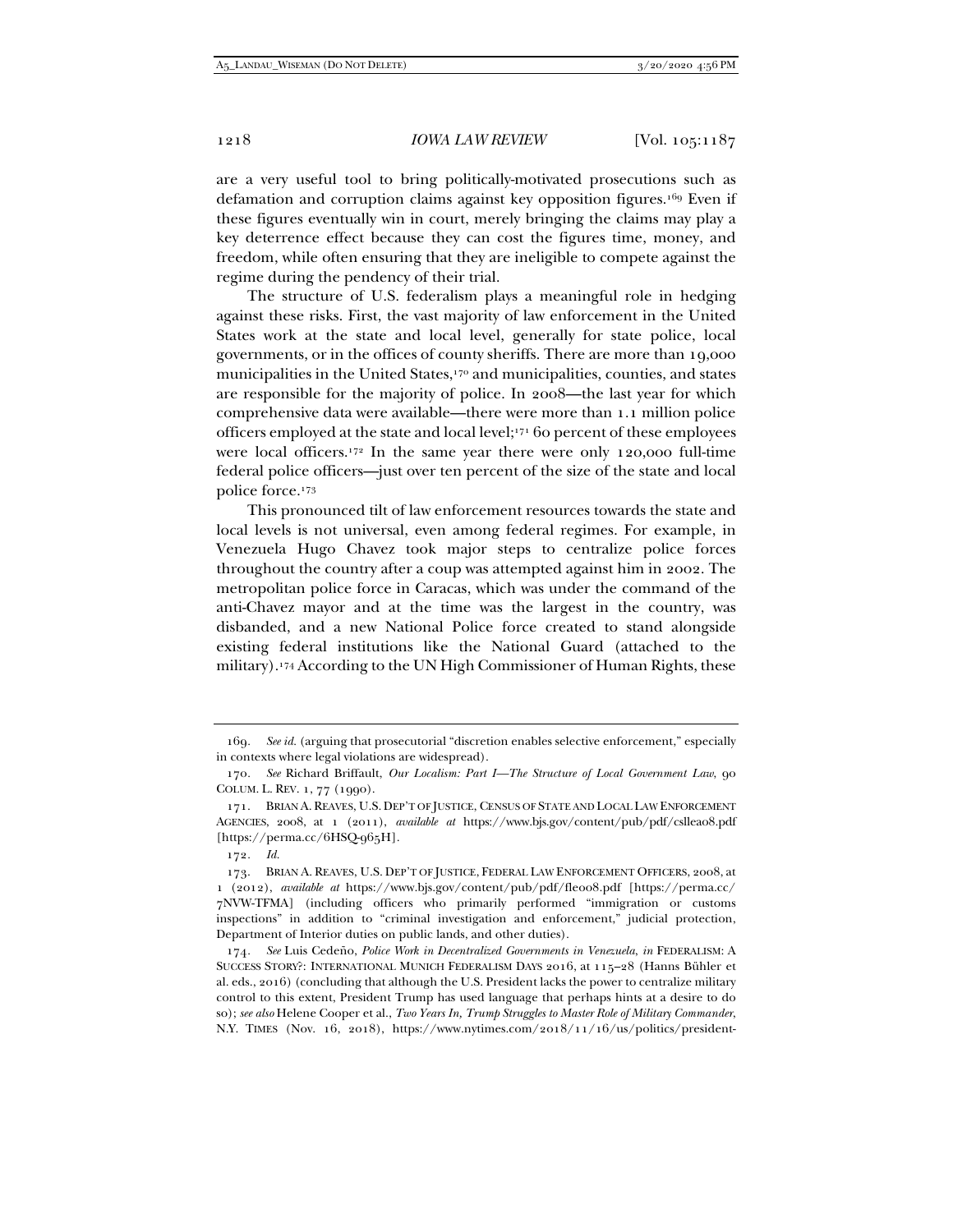two federally-controlled police agencies have become an important instrument in the creation of a "policy to repress political dissent and instil [sic] fear in the population to curb demonstrations at the cost of Venezuelans' rights and freedoms."175 Reports have noted patterns of routine use of excessive force against protestors, leading to injuries and deaths, and thousands of politically motivated arrests, with detainees often being mistreated or tortured and held in inadequate conditions.176 The fact that most policing is state or local in the United States plausibly makes it more difficult for a centralized actor to carry out this kind of repression.

A similar point applies to the role of prosecutors, where again most prosecutorial personnel (and most crimes) are state rather than federal. A 2007 report found about 78,000 full-time equivalent ("FTE") personnel in state prosecutors' offices; in contrast, that same year there were 11,392 FTE personnel in U.S. attorney's offices nationally.177 This would not, of course, prevent captured federal prosecutors from bringing politically-motivated prosecutions against members of opposition movements or parties, using a number of different federal crimes. But it might limit the extent of this to some degree, particularly since a number of the crimes commonly used for this purpose outside of the United States are state rather than federal crimes here.178

Moreover, the existence of a very sizable corps of state prosecutors allows for a parallel apparatus in which regime members and allies can potentially be held accountable. Take as an example the current debate in the United States about presidential pardon power. Critics of the Trump administration have expressed concern that the president may use this power to immunize members of his administration, allies of it, and even possibly himself from

trump-military.html [https://perma.cc/QPA3-SNAR] (noting President Trump's refusal to stop referring to "'my military' and 'my generals'" despite military objections to this terminology).

 <sup>175.</sup> OFFICE OF THE UN HIGH COMM'R FOR HUMAN RIGHTS, HUMAN RIGHTS VIOLATIONS AND ABUSES IN THE CONTEXT OF PROTESTS IN THE BOLIVARIAN REPUBLIC OF VENEZUELA FROM 1 APRIL TO 31 JULY 2017, at 33 (2017), *available at* https://www.ohchr.org/Documents/Countries/ VE/HCReportVenezuela\_1April-31July2017\_EN.pdf [https://perma.cc/JU4A-6UHB].

<sup>176</sup>*. See id.*; *see also Crackdown on Dissent: Brutality, Torture, and Political Persecution in Venezuela*, HUM. RTS. WATCH (Nov. 29, 2017), https://www.hrw.org/report/2017/11/29/crackdowndissent/brutality-torture-and-political-persecution-venezuela [https://perma.cc/6V CX-UZ5L] (reporting on political protests in Venezuela).

 <sup>177.</sup> STEVEN W. PERRY & DUREN BANKS, U.S. DEP'T OF JUSTICE, PROSECUTORS IN STATE COURTS, 2007—STATISTICAL TABLES 1, 4 tbl. 2 (2011), *available at* https://www.bjs.gov/ content/pub/pdf/psc07st.pdf [https://perma.cc/S4VV-7SQW] (reporting a total of "78,000 attorneys, investigators, paralegals, and support staff" employed in 2007); U.S. DEP'T OF JUSTICE, EXEC. OFFICE FOR U.S. ATTORNEYS, UNITED STATES ATTORNEYS' ANNUAL STATISTICAL REPORT: FISCAL YEAR 2007, at 2, *available at* https://www.justice.gov/sites/default/files/usao/legacy/2008/ 06/17/07statrpt.pdf [https://perma.cc/4T8V-NYQS] ("United States Attorneys' offices nationwide equaled 5,707 full time equivalent (FTE) attorneys and 5,685 FTE support employees during Fiscal Year 2007.").

<sup>178</sup>*. See* Varol, *supra* note 40, at 1695 (noting that criminal libel laws and ordinary crimes like trespass and fraud are often used to repress opposition groups).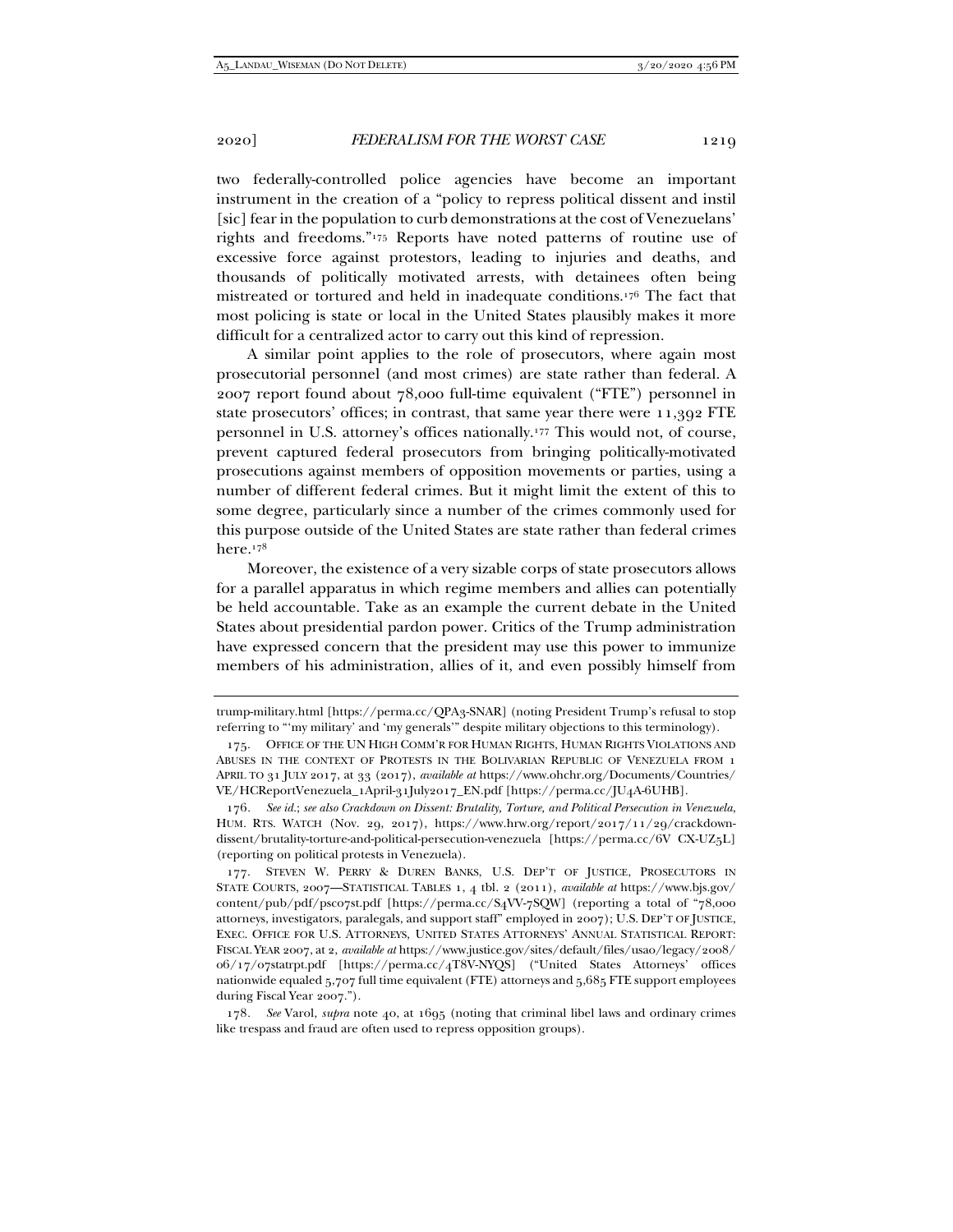federal prosecution.179 Since the scope of the presidential pardon power is broad, and generally seen as non-justiciable, there may be little that can be done (other than impeachment) to directly prevent abuse of the power. But at the same time, it is important that the power only extends to "offenses against the United States," and thus excludes the larger catalogue of state crimes.180 Indeed, under the dual sovereignty doctrine—recently re-affirmed by the Supreme Court in *Gamble v. United States*—"a State may prosecute a defendant under state law even if the Federal Government has prosecuted him for the same conduct under a federal statute" without running afoul of the Double Jeopardy Clause.<sup>181</sup> This means that an individual pardoned for a federal crime could still be prosecuted for the same action at the state level.<sup>182</sup> Relevant state officials, including the New York Attorney General, have signaled that they are willing to prosecute regime allies under state law in this event and have sought state-level legal changes to ensure it is possible.183

## 3. Election Administration

In addition to courts and law enforcement, comparative experience suggests that the manipulation of electoral rules and elections is an important tool through which modern authoritarian regimes gain power.184 Thus it is significant that the constitutional design in the United States protects a relatively independent state structure in administering elections. An executive wishing to change a state election system in an attempt to guarantee a win for a favored candidate would have to contend with the 50 states—and indeed, the thousands of precincts within states— that control the election process.185

States have full power over state and local elections. They enjoy this power with almost no interference from Congress, with the exception of "its ability to enforce the constitutional right to vote" under the Fourteenth Amendment and other constitutional amendments prohibiting certain forms

184*. See* LEVITSKY & ZIBLATT, *supra* note 3, at 87–92; Varol, *supra* note 40, at 1700.

<sup>179</sup>*. See* Debra Cassens Weiss, *Trump Asserts 'Complete Power to Pardon': Can He Pardon Himself?,* A.B.A. J. (July 24, 2017), http://www.abajournal.com/news/article/trump\_asserts\_ complete\_power\_to\_pardon\_can\_he\_pardon\_himself [https://perma.cc/GEU4-4DE4].

 <sup>180.</sup> U.S. CONST. art. II, § 2, cl. 1.

 <sup>181.</sup> Gamble v. United States, 139 S. Ct. 1960, 1964 (2019).

<sup>182</sup>*. See* Paul F. Eckstein & Mikaela Colby, *Presidential Pardon Power: Are There Limits and, if Not, Should There Be?*, 51 ARIZ. ST. L.J. 71, 84 n. 79 (2019) ("If the President pardons members of his administration who are convicted of federal crimes, under the current separate sovereigns exemption, individual states would still be able to charge and convict administration officials under state statutes.").

<sup>183</sup>*. See, e.g.*, David A. Graham, *New York's Double-Jeopardy Loophole*, ATLANTIC (Apr. 19, 2018), https://www.theatlantic.com/politics/archive/2018/04/schneiderman-double-jeopardy/558389 [https://perma.cc/8QU2-9FQL].

<sup>185</sup>*. See* ALEC C. EWALD, THE WAY WE VOTE: THE LOCAL DIMENSION OF AMERICAN SUFFRAGE 3 (2009) (describing elections as "hyperfederalized" (emphasis omitted)); Weinstein-Tull, *supra*  note 15, at 752–54 (noting that "[s]tates have further decentralized election administration by delegating most election administration responsibilities to local governments").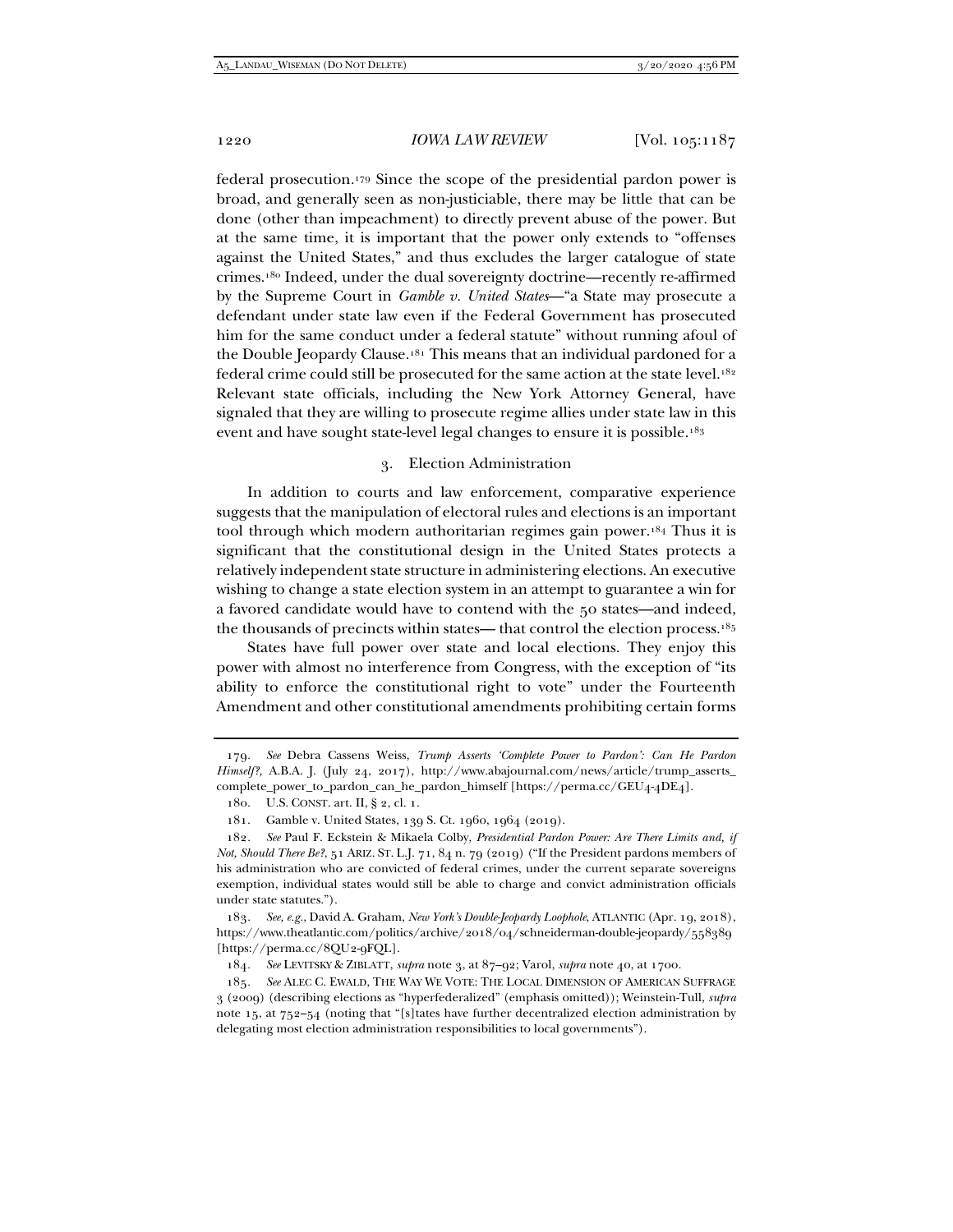of discrimination in voting.186 Indeed, the Framers expressly designed this allocation of power with tyranny concerns in mind. Hamilton wrote in the Federalist Papers:

Suppose an article had been introduced into the constitution, empowering the United States to regulate the elections for the particular states, would any man have hesitated to condemn it, both as an unwarrantable transposition of power, and as a premeditated engine for the destruction of the state governments?187

The federal government has greater power to intervene in federal elections, although even here the states take the lead in administration. In particular, the Constitution's Elections Clause gives state legislatures the ability to make rules for "[t]he Times, Places, and Manner of" congressional elections, although it allows the federal Congress to "make or alter" these regulations.188 This power of federal intervention has been interpreted quite broadly,<sup>189</sup> and scholars have argued that much of it has not yet been used.<sup>190</sup> Nonetheless, constitutional text and history seem to confirm that the states are expected to administer federal elections, even if they are subject to potential federal oversight. Madison wrote the following in The Federalist 44:

The election of the [P]resident and [S]enate will depend, in all cases, on the legislatures of the several [S]tates. And the election of the [H]ouse of [R]epresentatives will equally depend on the same authority in the first instance; and will, probably, for ever be conducted by the officers, and according to the laws of the [S]tates*.*191

 <sup>186.</sup> Michael T. Morley, *Dismantling the Unitary Electoral System? Uncooperative Federalism in State and Local Elections*, 111 NW. U. L. REV. ONLINE 103, 106 (2017).

 <sup>187.</sup> THE FEDERALIST NO. 59, *supra* note 18, at 450 (Alexander Hamilton).

 <sup>188.</sup> U.S. CONST. art. I, § 4, cl. 1 ("The Times, Places and Manner of holding Elections for Senators and Representatives, shall be prescribed in each State by the Legislature thereof; but the Congress may at any time by Law make or alter such Regulations, except as to the Places of chusing Senators.").

<sup>189</sup>*. See* Arizona v. Inter Tribal Council of Ariz., Inc., 570 U.S. 1, 8–9 (2013) (holding that the Elections Clause is "comprehensive," gives Congress the power to promulgate "a complete code for" the conduct of federal congressional elections, and is stronger than ordinary preemption (quoting Smiley v. Holm, 285 U.S. 355, 366 (1932))); Morley, *supra* note 186, at 105. The constitutional structure for the regulation of federal presidential elections is murkier —Morley notes good textual arguments that the scope of federal intervention is narrower to that allowed in federal congressional elections, although precedent treats them identically. Morley, *supra* note 186, at 108.

<sup>190</sup>*. See, e.g.*, Samuel Issacharoff, Commentary, *Beyond the Discrimination Model on Voting*, 127 HARV. L. REV. 95, 112–13 (2013) (arguing that the Elections Clause could be used "to reach most of the major voting concerns of recent years").

 <sup>191.</sup> THE FEDERALIST NO. 44, *supra* note 18, at 356–57 (James Madison).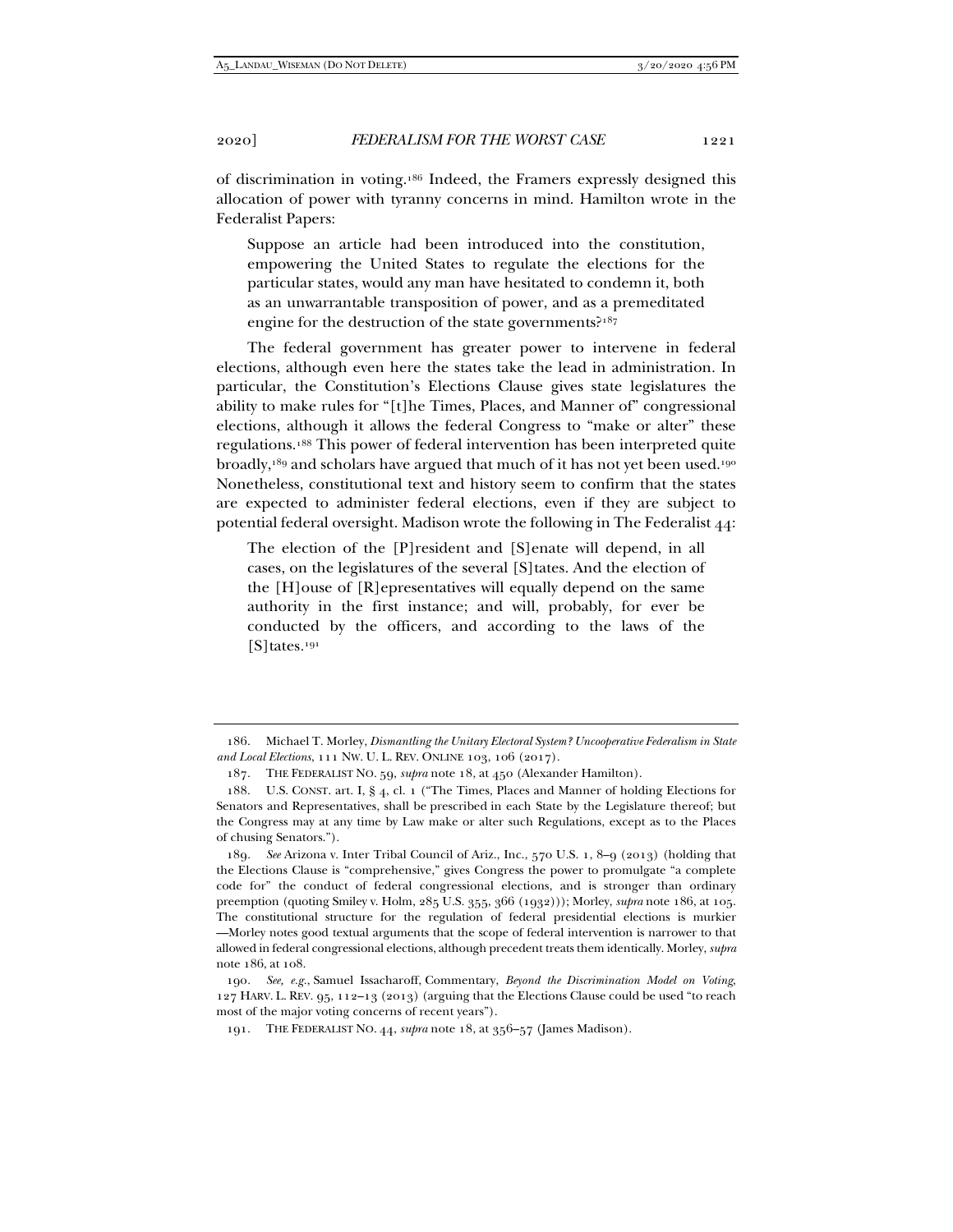The assumption, then, is that states would actually run elections, subject to a power of federal direction.192 Madison's statement about federal elections depending on state legislators and officials was immediately prefaced by the point that states "will have an essential agency in giving effect to the federal [C]onstitution."<sup>193</sup> This has, indeed, been the way the constitutional structure in this area has unfolded.

All political elections, including those for national representatives and the president, are administered by officials at the state, and more commonly the county or municipal, level.194 State and local governments provide the bulk of the funding for these elections,195 as well as the training required of the local officials who run the election.196 The individual ultimately responsible for planning for and overseeing election processes is either an elected or appointed state politician, commission or board, or combination of the two.197 The federal government is currently involved in elections only by mandating certain state and local government procedures, such as easing the registration process for overseas and military voters.198 The Department of Justice oversees these mandates—and not always successfully.199

Congress's attempts to legislate more uniform state and local election procedures through requirements for voter registration, absentee ballots, and voting hardware and software, among other measures, have met with some problems of compliance, in part due to states' expansive delegation of

 196. In two states—New York and Nevada—the state does not provide training and leaves all election responsibilities to local officials. The majority of states require local entities to receive state-level training and certification from the state. *See Election Costs: What States Pay*, NAT'L CONFERENCE OF STATE LEGISLATURES (Aug. 3, 2018), http://www.ncsl.org/research/electionsand-campaigns/election-costs.aspx [https://perma.cc/6ZLX-WVPL].

197*. See Election Administration at State and Local Levels*, NAT'L CONFERENCE STATE LEGISLATURES (June 15, 2016), http://www.ncsl.org/research/elections-and-campaigns/ election-administration-at-state-and-local-levels.aspx#State [https://perma.cc/ZDW3-BHGJ] (showing that all states either have an elected lieutenant governor or secretary of state, an appointed chief election official, an appointed board of commission, or a board or commission plus an individual official, to oversee elections).

 <sup>192.</sup> *See generally* ERIN RYAN, FEDERALISM AND THE TUG OF WAR WITHIN (2012) (discussing the overlap between federal and state powers in handling different election subjects and suggesting more federal power than most scholars have acknowledged).

<sup>193</sup>*. See* THE FEDERALIST NO. 44, *supra* note 18, at 356 (James Madison).

<sup>194</sup>*. See supra* note 185 and accompanying text.

 <sup>195.</sup> The federal government provides some funding through acts such as the Help America Vote Act (\$3 billion to the states), but these are not permanent allocations of funds. R. Doug Lewis, *Elections at Risk in 2012 and Beyond? Budget Reductions May Lead to New Election Problems*, *in* THE BOOK OF THE STATES 2011, at 227 (The Council of State Governments 2011), *available at* http://knowledgecenter.csg.org/kc/system/files/Lewis2011.pdf [https://perma. cc/J9V3-QDSF] ("Congress and the White House seem to have lost interest in continued federal funding for elections.").

<sup>198</sup>*. See* Lewis, *supra* note 195, at 227–28.

<sup>199</sup>*. See id.*; Weinstein-Tull, *supra* note 15, at 761.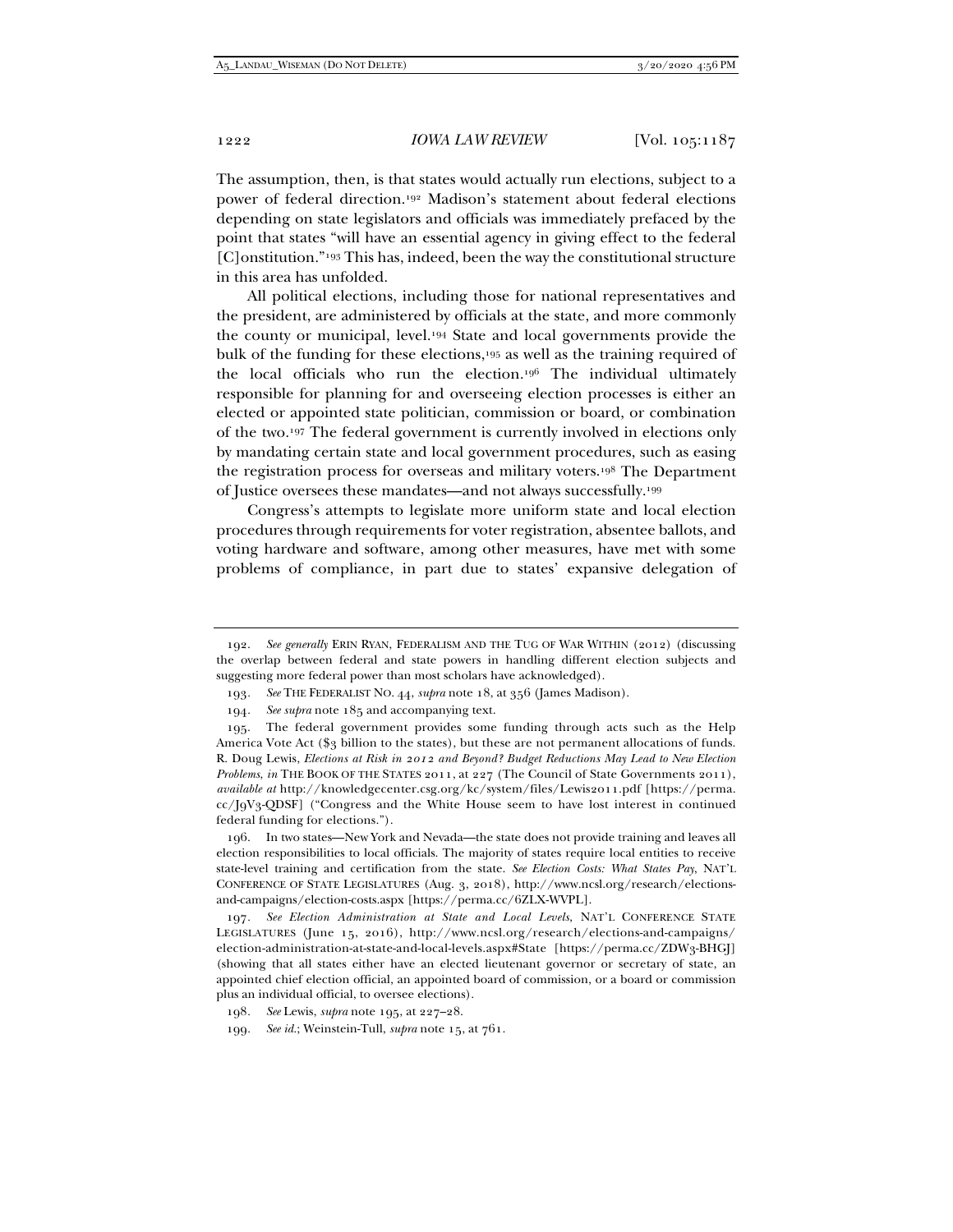election responsibilities to thousands of local governments.200 Controlling all of these governments from the federal level poses challenges. Although recent foreign meddling has highlighted the vulnerability of these elections to electronic and other forms of interference,<sup>201</sup> direct federal interference with voting results would require the executive to exert a massive, resourceintensive effort.

The effort and costs of administering elections—from presidential primaries to general and special elections—are significant, although they differ substantially by state due largely to varying numbers of voters and polling spaces. A checklist of state and local government costs shows the complex web of effort involved, from recruiting, training, and paying poll workers to covering benefits for full-time labor, owning and maintaining polling places, printing media kits and numerous types of ballots (including, increasingly, ballots in several different languages), counting ballots, and owning and maintaining voting machines, among many other requirements.202 Few states collect comprehensive statistics on the cost of elections—in part due to the complexity of compiling thousands of local jurisdictional costs<sup>203—</sup>but the few that do demonstrate the types of resources that the federal government would have to invest to substantially take over elections. North Dakota estimates that its elections cost more than \$1.2 million for the primary and the same amount for the general election in 2016.204 In contrast, Colorado reports a per-county gross cost of coordinated

<sup>200</sup>*. See* Weinstein-Tull, *supra* note 15, at 753, 761. For a description of the federal statutes and states' largely successful resistance to them, see *id.* at 755–62.

 <sup>201.</sup> According to indictments of the Russians involved, this meddling included, for example, using social media to "address[] divisive U.S. political and social issues," using pages "claimed to be controlled by U.S. activists," and "stag[ing] political rallies inside the United States, and while posing as U.S. grassroots entities and U.S. persons." Indictment at 3, United States v. Internet Research Agency LLC, Case 1:18-cr-00032-DLF (D.D.C. Feb. 16, 2018), *available at* https://www.justice.gov/file/1035477/download [https://perma.cc/7HB4-SNNE]. Russian entities also disseminated Democratic National Committee e-mails and, in 21 states, hacking "voter-registration operations, state and local election databases, e-poll books and other equipment." *See* Nicole Perlroth et al., *Russian Election Hacking Efforts, Wider Than Previously Known, Draw Little Scrutiny*, N.Y. TIMES (Sept. 1, 2017), https://www.nytimes.com/2017/09/01/us/ politics/russia-election-hacking.html [https://perma.cc/KT4Z-WSMT].

<sup>202</sup>*. See* ELECTION CTR., CHECKLIST: COST OF ELECTIONS 5–8 (2010), *available at*  https://www.electioncenter.org/EPC/Cost\_of\_Elections\_8.pdf [https://perma.cc/5R29-74P2].

<sup>203</sup>*. See Election Costs: What States Pay*, *supra* note 196 ("Pinning down how much it costs to administer an election is notoriously difficult. Part of the difficulty is that several levels of government—states, counties, municipalities and even special districts—have a hand in running (and paying for) elections.").

<sup>204</sup>*. See* N.D. SEC'Y OF STATE, SUMMARY OF NORTH DAKOTA ELECTION STATISTICS 1980– PRESENT 3, *available at* https://vip.sos.nd.gov/pdfs/Portals/statistics-turnout.pdf [https:// perma.cc/T78F-X93L].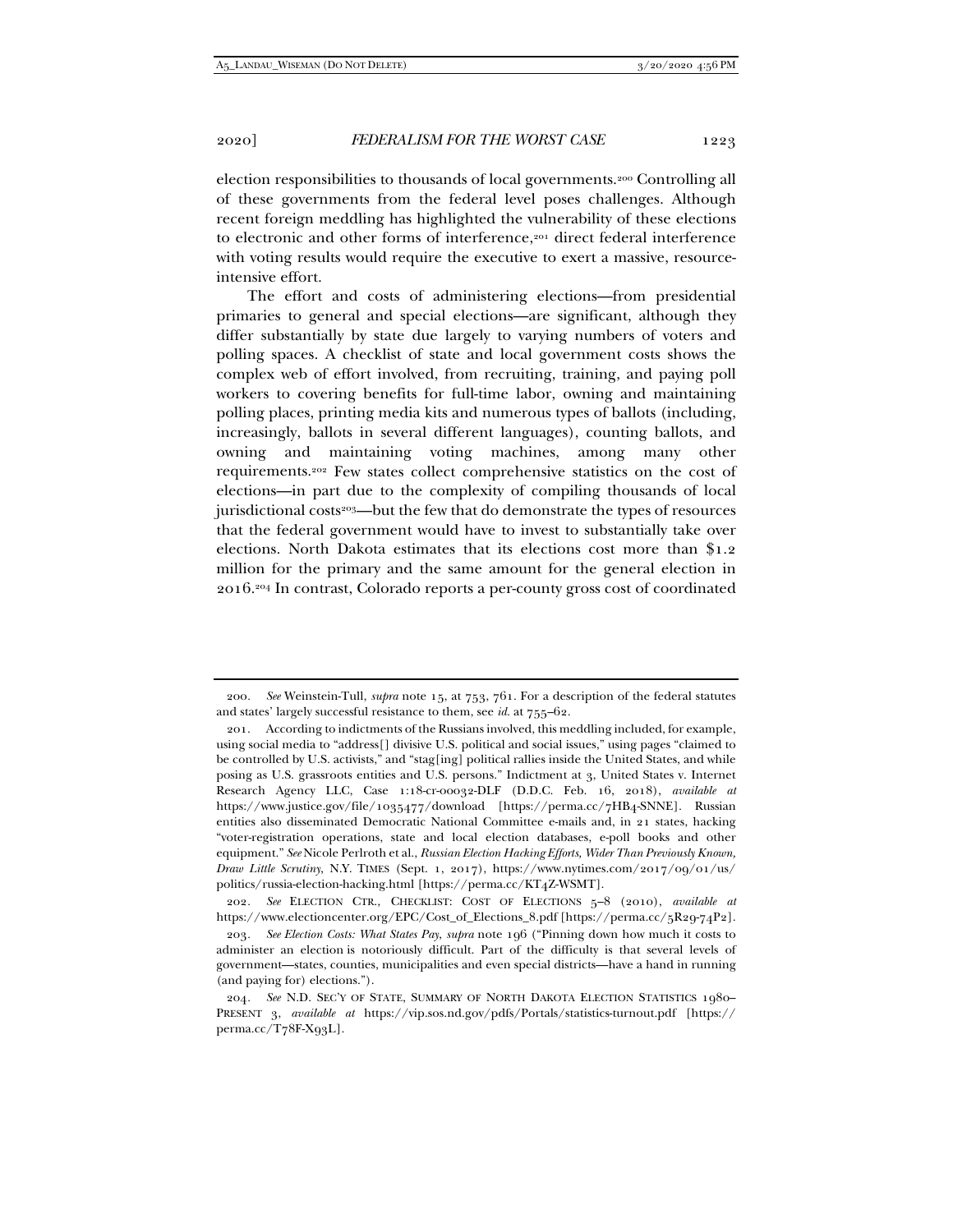elections as high as  $807,684$  in 2015 in the more populous counties.<sup>205</sup> Wisconsin, which last collected data in 2014,<sup>206</sup> shows total costs of \$9.7 million for elections that year.207

As with judges, the key point is not so much the precise contours of federal oversight of state election administration; it is more that the vast bulk of election administration occurs at the state rather than federal level, and this division of labor appears (indeed more clearly than many of the other structures we explore here) to be expressly mandated by the Constitution. Given the dynamics through which modern exercises of tyranny tend to occur, this is significant. Regimes rely on their control of electoral authorities to tilt the playing field in their favor.208 In clumsy cases, this may be done through outright fraud; in subtler cases, it is done through the deregistration of opposition parties and the placement of various hurdles in their access to the ballot.209 The decentralization of election administration makes this more difficult to carry out in the United States than it has been in many other countries.210 A would-be authoritarian president, even aided by Congress, would have less ability to effect rapid change that would tilt the electoral playing field.

Obviously, the strong federalism in U.S. electoral administration does not prevent all efforts to tilt the electoral playing field. A series of controversies over the past several years, most notably gerrymandering and voter ID laws, have been viewed as possible efforts to gain a durable partisan advantage.<sup>211</sup> Where these efforts are coordinated by a national-level party over a long period of time, then they could have a significant effect on the national field.

Indeed, Ginsburg and Huq point to voter ID laws and similar devices to support their contention that the effect of U.S. federalism on stopping

<sup>205</sup>*. See* Accountability in Colo. Elections, *Election Cost Statistics*, COLO. SECRETARY ST. (2018), http://www.sos.state.co.us/pubs/elections/ACE/ElectionCostStatistics/atlas.html?indicator2=i 0&date2=Gross%20Cost [https://perma.cc/HEE2-EU3C].

<sup>206</sup>*. Election Costs: What States Pay*, *supra* note 196.

<sup>207</sup>*. 2014 Spring Election: GAB-190NF Election Statistics and GAB-191 Election Specific Cost Reports*, WIS. ELECTIONS COMMISSION (Mar. 31, 2014, 7:00 PM), https://elections.wi.gov/ publications/statistics/gab-190/April-2014 [https://perma.cc/3MG3-N6ST].

<sup>208</sup>*. See* LEVITSKY & ZIBLATT, *supra* note 3, at 88–92.

<sup>209</sup>*. See* Varol, *supra* note 40, at 1676 (noting that transparently "rig[ging] elections" is a clumsy way to maintain an authoritarian regime, and that there are subtler methods).

 <sup>210.</sup> It is worth noting is that the federal House and Senate, under the Constitution, are the ultimate judges of elections to their own chambers, and also have authority under the Twelfth Amendment to count electoral votes. *See* U.S. CONST. art. I, § 5; *id.* amend. XII; *see also* Roudebush v. Hartke, 405 U.S. 15, 23–24 (1972) (recognizing the ultimate authority of each congressional chamber over its own returns). But using this power to overturn election counts at the end of an electoral process, absent extremely close and disputed results, would be a fairly clumsy form of voting rigging.

<sup>211</sup>*. See* Huq & Ginsburg, *supra* note 6, at 159 (arguing that this dynamic makes it difficult to tell whether federalism advances or slows authoritarian movement).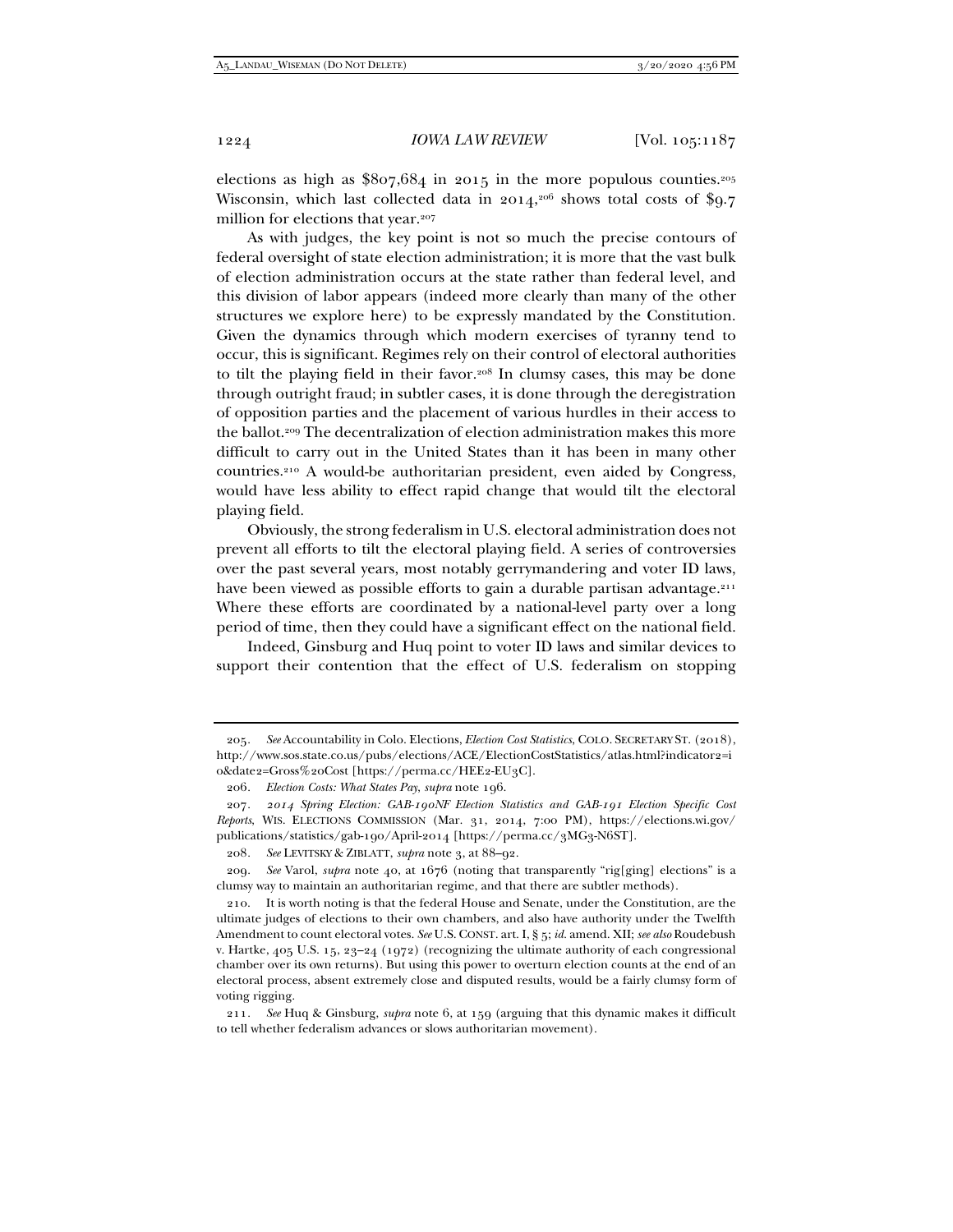authoritarianism is "uncertain"212 because federalism could advance rather than prevent an authoritarian movement by allowing anti-democratic laws and practices to spread at the subnational level.<sup>213</sup> But the need for would-be authoritarian actors to work state by state would seem likely to slow efforts to erode democracy.214 In contrast, in systems where movements must only capture the federal government, an anti-democratic regime may be able to make substantial changes to electoral laws and institutions with blinding speed, as recently happened, for example, in Hungary after the Fidesz party won a single election.<sup>215</sup> Anti-democratic change in the states is likely to be slower, unavailable in opposition-held states, and vulnerable to federal challenge unless the federal judiciary has already been captured. Such a delay can provide crucial breathing space in which a move towards authoritarianism can be defeated.

# IV. PROTECTING THE INDEPENDENCE OF STATE INSTITUTIONS: ANTI-COMMANDEERING AND EMERGENCY POWER

The sensitive functions examined in the prior Section are merely a sample of the most important of many ways in which state governments have essential, separate personnel and carry out independent functions. The states contain large, separate executive branch bureaucracies that administer a wide range of duties, including such things as health, environmental protection, professional regulation, the administration of entitlement programs, and education.216 Moreover, state and local governments include a substantial

<sup>212</sup>*. See id.* at 160–62.

<sup>213</sup>*. See id.*

 <sup>214.</sup> Of course, the pace of change at the subnational level may have increased due to recent changes. As Bulman-Pozen has noted, cross-state political action is increasingly common and strong, creating a sub-national political community in which individuals discontented with national politics, or wanting to replicate successes at the national level, have a sub-national forum that is not limited to the state in which they live. Bulman-Pozen, *supra* note 112, at 1135–45. Outof-state funds have recently dominated several high-profile state elections and referenda. *See id.* at 1135–36.

<sup>215</sup>*. See* Bánkuti et al., *supra* note 92, at 139–40.

 <sup>216.</sup> The latest Bureau of Labor Statistics figures state that there are about 2,177,310 state government employees, 5,480,790 local government employees, and 2,005,250 employees of the federal executive branch. *See May 2018 National Industry-Specific Occupational Employment and Wage Estimates: NAICS 999000-Federal, State, and Local Government, Excluding State and Local Schools and Hospitals and the U.S. Postal Service (OES Designation)*, BUREAU LAB. STAT., https://www.bls.gov/ oes/current/naics3\_999000.htm [https://perma.cc/W76G-4BKE]; *May 2018 National Industry-Specific Occupational Employment and Wage Estimates: NAICS 999100-Federal Executive Branch (OES Designation)*, BUREAU LAB. STAT., https://www.bls.gov/oes/current/ naics4\_999100.htm [https://perma.cc/S63S-GCPP]; *May 2018 National Industry-Specific Occupational Employment and Wage Estimates: NAICS 999200-State Government, Excluding Schools and Hospitals (OES Designation)*, BUREAU LAB. STAT., https://www.bls.gov/oes/current/ naics4\_999200.htm [https://perma.cc/5C9R-8ZF9]; *May 2018 National Industry-Specific Occupational Employment and Wage Estimates: NAICS 999300-Local Government, Excluding Schools and*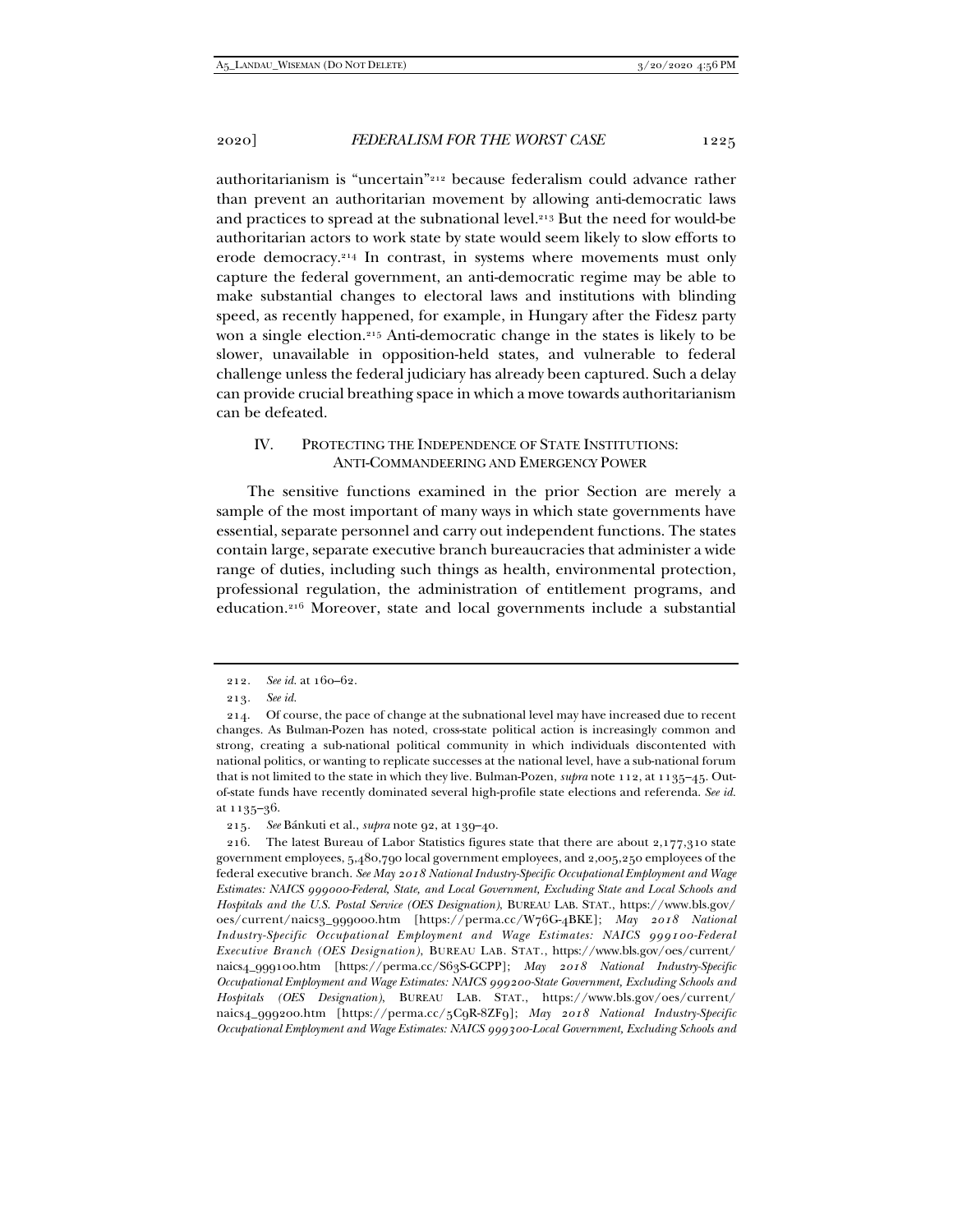cadre of separately elected state officials, including governors and lieutenant governors, other elected members of state cabinets such as Attorney Generals, members of the state legislature, mayors, and city and county commissioners.

U.S.-style federalism includes a number of features—some so deeply embedded as to generally be left unstated—that protect the independence of these bureaucratic actors and executive officials. The most obvious is independence in appointment and tenure: State officials and bureaucrats are selected in processes controlled by state constitutions, without any input from the federal government. Moreover, as introduced in Section III.B.1, the federal government lacks any power to remove state officials via impeachment or other means, even (as we detail below) during a crisis or emergency.217

In this Part, we look at two other concepts that bolster the independence of state bureaucracies in ways that are consistent with our theory. The first is the oft-critiqued anti-commandeering doctrine of the Supreme Court, which holds that the federal government may not order state-level executive and legislative officials to carry out federal mandates. While the doctrine has commonly been faulted for creating inefficiency and reducing flexibility during crises,<sup>218</sup> it is potentially important for our purposes because it would prevent a captured federal government from taking over state bureaucracies. Second, we consider U.S. design and jurisprudence during periods of emergency and highlight the point—striking in comparative terms—that the independence of tenure and chain of command appears to be sustained even under exceptional conditions.

## *A. THE ANTI-COMMANDEERING DOCTRINE AND ITS WORKAROUNDS*

The anti-commandeering doctrine prevents the federal government from forcing state and local legislative and executive officials to implement its programs.219 The doctrine matters for our purposes because it helps to maintain the independence of the state bureaucracy, thus aiding the dispersion of core functions that makes movement towards authoritarianism less likely.220 Without the doctrine, for example, the federal government could order the vast apparatus of state and local police to implement its policies, potentially compensating for some of the size imbalance between federal and state police noted above.221 We do not assert that the anti-

*Hospitals (OES Designation)*, BUREAU LAB. STAT., https://www.bls.gov/oes/current/naics4\_ 999300.htm [https://perma.cc/KG3K-TG[3].

<sup>217</sup>*. See* Merritt, *supra* note 159, at 27–29 and accompanying text.

<sup>218</sup>*. See* Ryan, *supra* note 19, at 67 and accompanying text.

<sup>219</sup>*. See, e.g.*, Printz v. United States, 521 U.S. 898, 925–33 (1997).

<sup>220</sup>*. See* Vicki C. Jackson, *Federalism and the Uses and Limits of Law:* Printz *and Principle?*, 111 HARV. L. REV. 2180, 2183 (1998) (noting the importance of courts' protecting states' judicial, executive, and legislative functions through the anti-commandeering doctrine).

 <sup>221.</sup> Of course, just as federalism has deep flaws, as shown by historic abuses of state power, the anti-commandeering doctrine can simply accentuate these flaws. In some cases, the federal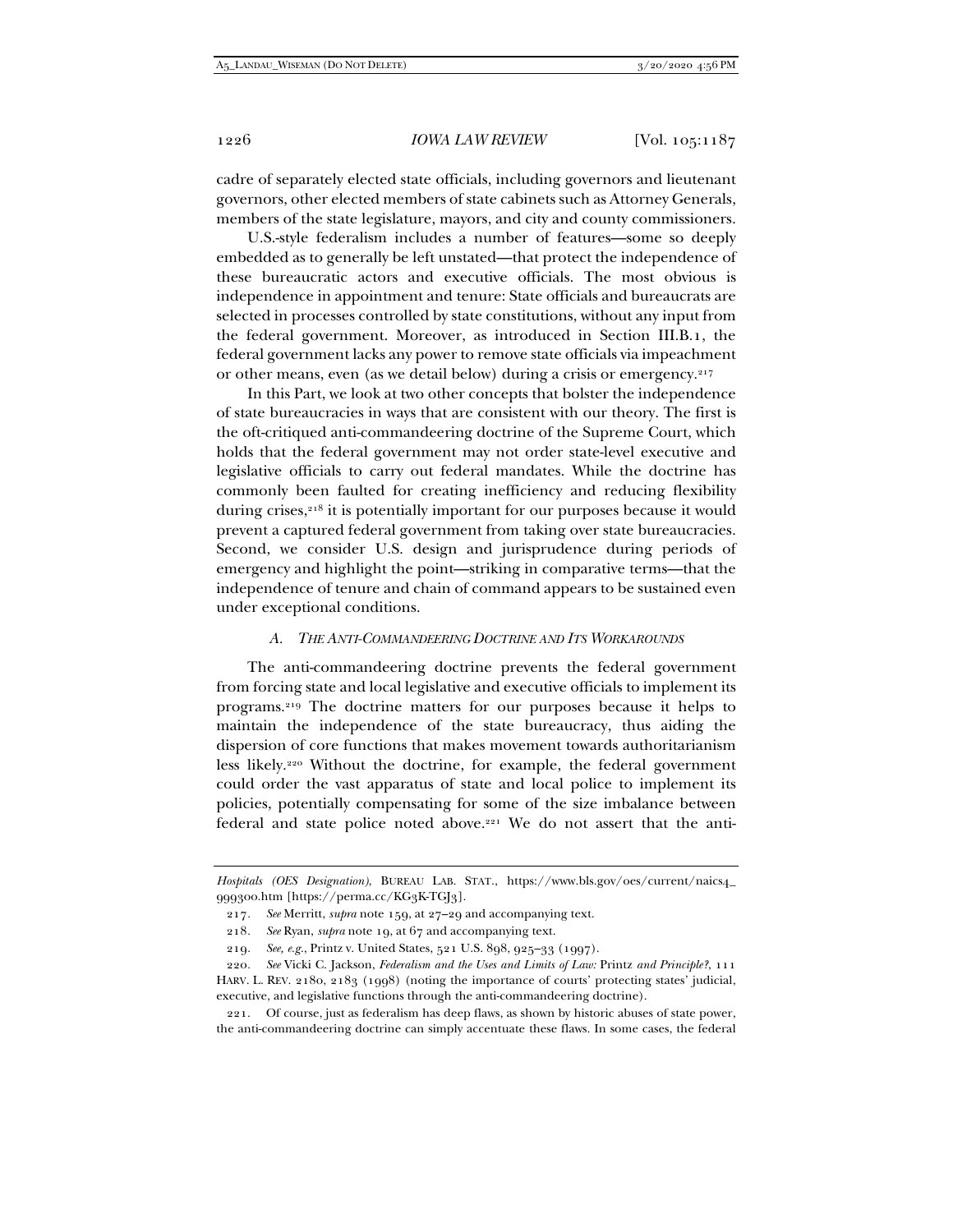commandeering doctrine is necessary—as noted by Malcolm Feeley and Edward Rubin.222 Even if federal officials were able to give commands to state and local officials, there would still be a large amount of practical discretion in the hands of the state and local officials.223 But it is useful.

In its seminal anti-commandeering decision, the 1992 case *New York v. United States*, the Supreme Court focused specifically on the "puppetry" threat, centering its discussion around the issue of when "Congress may direct or otherwise motivate the States to regulate in a particular field or a particular way."224 Engaging in an extensive discussion of the Founders' intent, the Court concluded that the history indicated a negative response to this question.225 Specifically, the Founders rejected the "New Jersey plan"—in which the states would have acted merely as implementers of federal policy, with state "judiciary and executive officers" executing federal laws as needed.226 The Founders instead chose a system in which Congress would regulate individuals directly, but lacked the power to order state legislatures "to govern according to Congress' instructions."227 The Court noted that Congress could use its legitimate powers, such as taxing and spending, to incentivize the states to act, but it could not simply order the states to regulate in a certain way.228 As the Court stated in the 2018 anti-commandeering decision *Murphy v. NCAA*, 229 "conspicuously absent from the list of powers given to Congress [in the Constitution] is the power to issue direct orders to the governments of the States."230

In 2007, the Court extended the anti-commandeering rule beyond concerns about the federal government forcing state legislators' hands,

227*. Id.* at 162.

government struggles to independently fix flagrant state violations of the Constitution, as in the Jim Crow era, and could more realistically address these types of violations if it could directly commandeer state officials.

 <sup>222.</sup> FEELEY & RUBIN, FEDERALISM: POLITICAL IDENTITY AND TRAGIC COMPROMISE, *supra* note 17, at 143.

<sup>223</sup>*. See id.* (noting that even after a command was issued, "[t]here would still remain innumerable decisions" in the hands of the lower-level official).

 <sup>224.</sup> New York v. United States, 505 U.S. 144, 161 (1992).

<sup>225</sup>*. Id.* at 166. The recent case *Murphy v. NCAA* extended the New York decision to situations where the federal government orders a state legislature not to change its existing regulations, rather than to affirmatively regulate in a certain way. Murphy v. NCAA, 138 S. Ct. 1461, 1476 (2018). The Court reiterated that Congress lacks "the power to issue direct orders to the governments of the States." *Id.*

<sup>226</sup>*. New York*, 505 U.S. at 164.

<sup>228</sup>*. Id.* at 170, 176. In particular, the relevant provision ordered state legislatures either to regulate radioactive waste according to federal instructions, or to "take title" to the waste. *Id.* at 176. The Court held that either option effectively required the states to regulate in a certain way, and thus invalidated the provision. *Id.*

 <sup>229.</sup> The case reviewed a federal law in which Congress, in most circumstances, prevented state governments from changing their existing laws in order to "'authorize' sports gambling." *Id.* at 1468 (quoting 28 U.S.C. § 3702(1) (2012)).

<sup>230</sup>*. Id.* at 1476.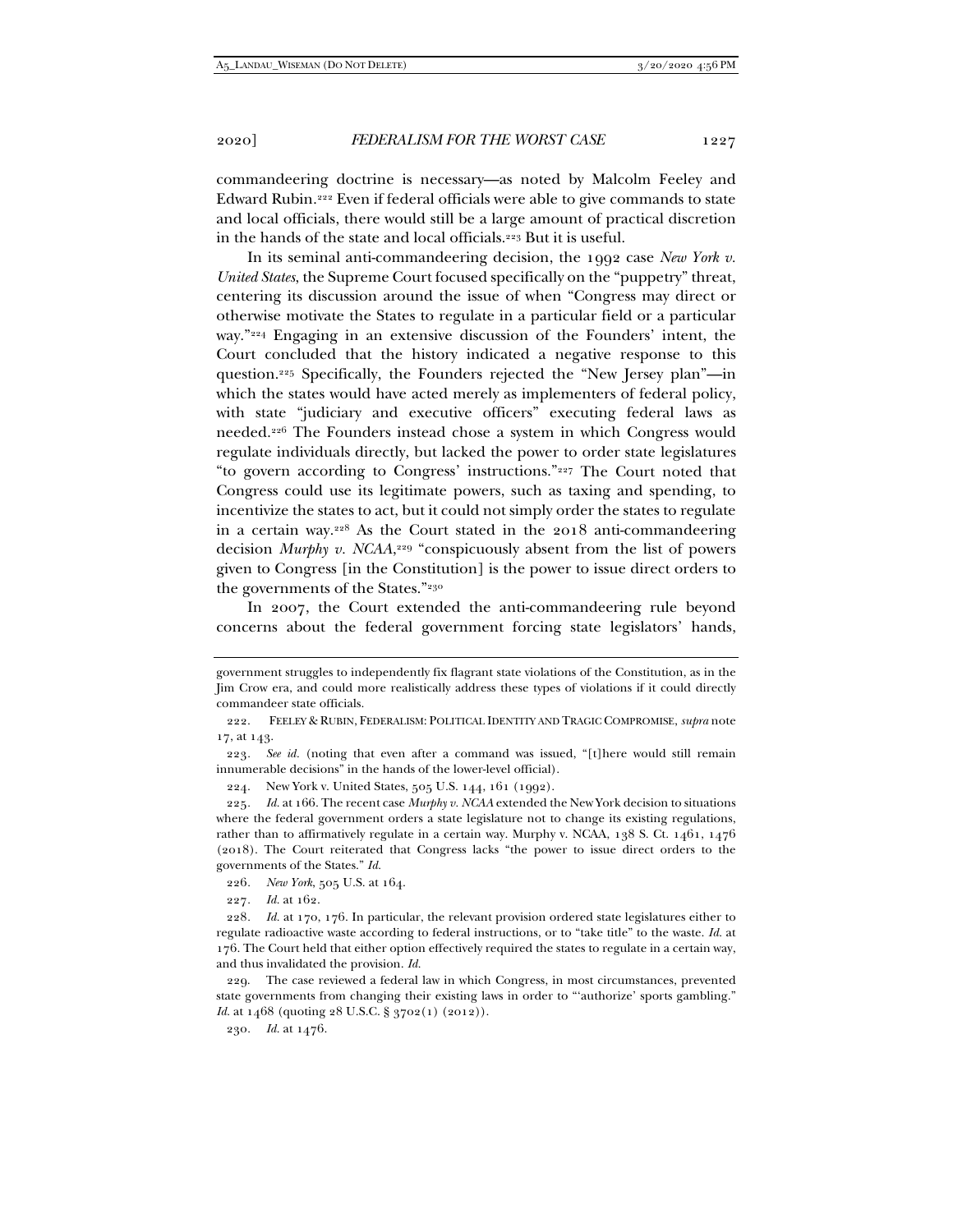holding that Congress lacked power to commandeer state executive officials in addition to state legislatures.231 In other words, Congress could not "compel[] state officers to execute federal laws."232 A law requiring state police to conduct background checks for gun buyers or follow an alternative system to validate the legality of a gun sale violated the anti-commandeering rule because it unlawfully "pressed [state officers] into federal service."233 The Court emphasized that "[t]he power of the Federal Government would be augmented immeasurably if it were able to impress into its service—and at no cost to itself—the police officers of the 50 States."234

*Printz v. United States* is thus directly relevant to the situation of an executive attempting a rapid takeover of state governments.235 Compelling state legislation is one matter, but immediately enlisting state law enforcement officers to do the bidding of a federal executive could quickly wreak havoc on our democratic system. The *Printz* version of anti-commandeering makes clear that the president could not, for example, give orders to state police to repress a protest or to state prosecutors to charge certain individuals.

The anti-commandeering doctrine constructed by the Court in *New York*, *Printz*, and *Murphy* has been subject to withering critique. These critiques break down into at least three different camps. The first treats the constitutional foundations of the doctrine as suspect, deeming them to involve flawed constitutional interpretation.236 The second questions the pragmatic consequences of the decision,237 and the third asks whether the anti-commandeering doctrine is in fact effective or can simply be evaded through use of the Spending Clause and other devices.238 We treat these skeptical accounts in turn.

First, a central criticism of the doctrine is that it lacks constitutional grounding. Its putative foundation is the Tenth Amendment, which provides that "powers not delegated to the United States by the Constitution, nor prohibited by it to the States, are reserved to the States."239 The Tenth Amendment in this case essentially elucidates, in the view of the Court, a structural inference from the Constitution—the Constitution implies that Congress has power to operate directly on individuals in any sphere within its powers, but not generally on states themselves.240 Justice Alito, writing for the

<sup>231</sup>*. See* Printz v. United States, 521 U.S. 898, 935 (1997).

<sup>232</sup>*. Id.* at 905.

<sup>233</sup>*. Id.*

<sup>234</sup>*. Id.* at 922.

<sup>235</sup>*. Id.* at 898.

<sup>236</sup>*. See infra* notes 239–45 and accompanying text.

<sup>237</sup>*. See infra* notes 246–58 and accompanying text.

<sup>238</sup>*. See infra* notes 259–83 and accompanying text.

 <sup>239.</sup> U.S. CONST. amend. X.

<sup>240</sup>*. See* Evan H. Caminker, Printz*, State Sovereignty, and the Limits of Formalism*, 1997 SUP. CT. REV. 199, 207–08.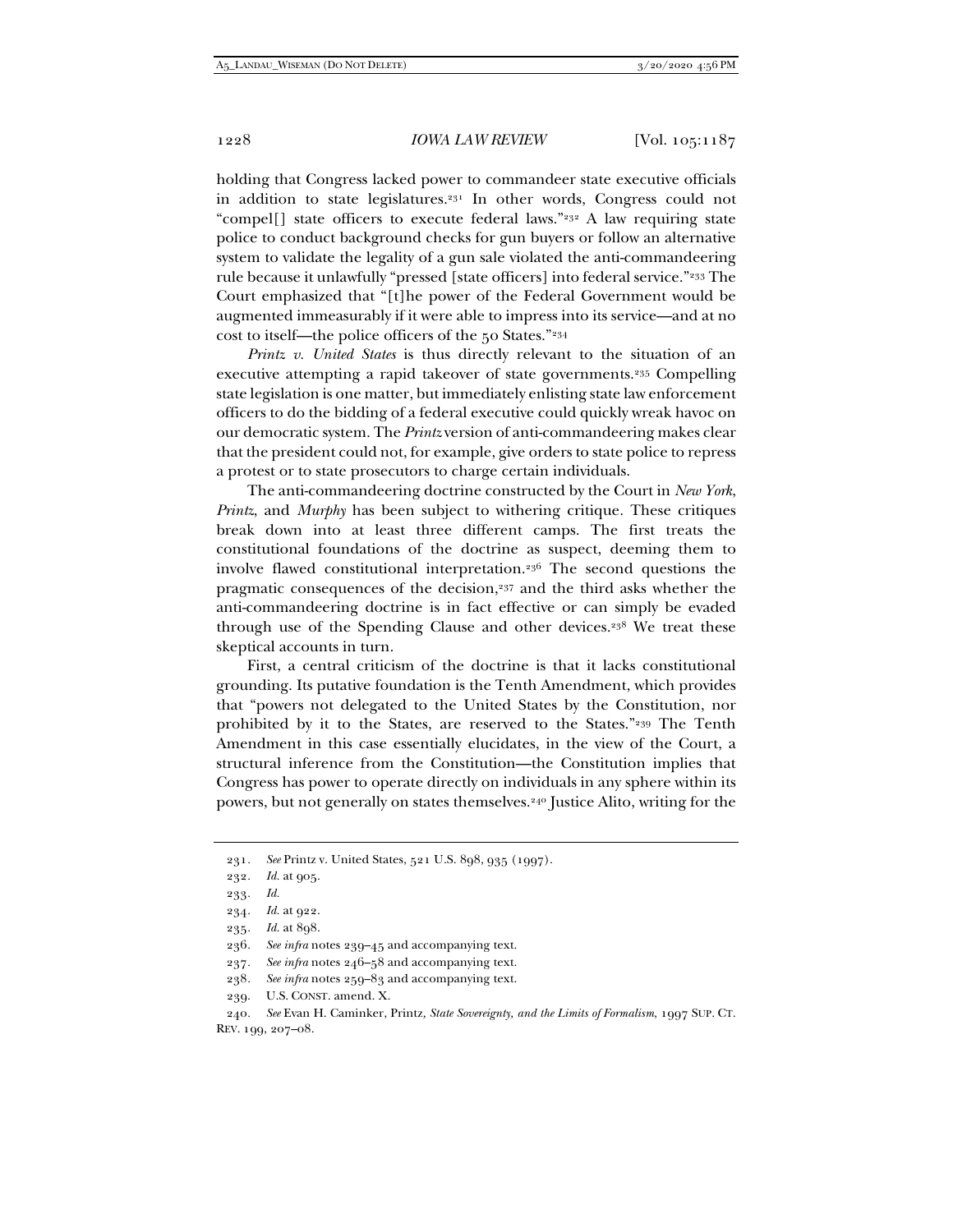majority, largely followed this reasoning in *Murphy*, noting the importance of "the basic structure of government established under the Constitution" and finding: "The Constitution confers on Congress not plenary legislative power but only certain enumerated powers. Therefore, all other legislative power is reserved for the States, as the Tenth Amendment confirms."241

Critics have argued both that this approach has a poor textual foundation and that it lacks adequate support from sources of original understanding such as the Federalist Papers.<sup>242</sup> It is also infrequently invoked, although the Court recently reaffirmed and extended it.<sup>243</sup> These critiques are largely irrelevant to the purposes of our project: Anti-commandeering can be a useful normative tool even if it lacks a proper constitutional foundation in the specific context of the United States.

However, they do raise a practical concern: If the anti-commandeering doctrine is poorly rooted and controversial, then it may provide relatively little actual protection. A would-be authoritarian president could simply rely on a captured Supreme Court to modify or eradicate the doctrine. After all, the scope of Tenth Amendment restrictions on federal government power has shown wild swings over the past several decades.<sup>244</sup> It would likely not be very difficult for a captured court to scale back or eliminate the anticommandeering doctrine given the ambiguity of the constitutional record, just as the Court previously created and discarded the "traditional governmental function[s]" test immunizing certain activities from federal regulation under the Tenth Amendment.<sup>245</sup> But, even if it is conceded that the anti-commandeering doctrine has unstable and ambiguous roots in the particular context of U.S. constitutional practice, our larger point still stands: The doctrine is a useful supplemental protection for independent state bureaucracies, and would be a more useful check if it were given clearer grounding in the constitutional design. Imagine, for example, an alternative constitutional text that clearly forbade executive and legislative commandeering.

A second critique, one that is more central here, considers the practical effects of an anti-commandeering norm. The major argument in this context is that the anti-commandeering norm provides national authorities with too little flexibility, especially in times of crisis. Critics point, for example, to the

 <sup>241.</sup> Murphy v. NCAA, 138 S. Ct. 1461, 1476 (2018).

<sup>242</sup>*. See, e.g.*, Caminker, *supra* note 240, at 201–02; Jackson, *supra* note 220, at 2186–87 (arguing that the *Printz* decision does not clearly explain why judicial commandeering is allowed and executive commandeering is not).

<sup>243</sup>*. See Murphy*, 138 S. Ct. at 1476, 1478–79, 1481.

<sup>244</sup>*. Compare* Nat'l League of Cities v. Usery, 426 U.S. 833, 852 (1976) (holding that the Fair Labor Standards Act could not be applied to state employees working in "traditional governmental functions"), *with* Garcia v. San Antonio Metro. Transit Auth., 469 U.S. 528, 531, 555–56 (1985) (abandoning the traditional governmental functions test as "unworkable" and holding that the political process provides sufficient protection to the states).

<sup>245</sup>*. See Garcia*, 469 U.S. at 531.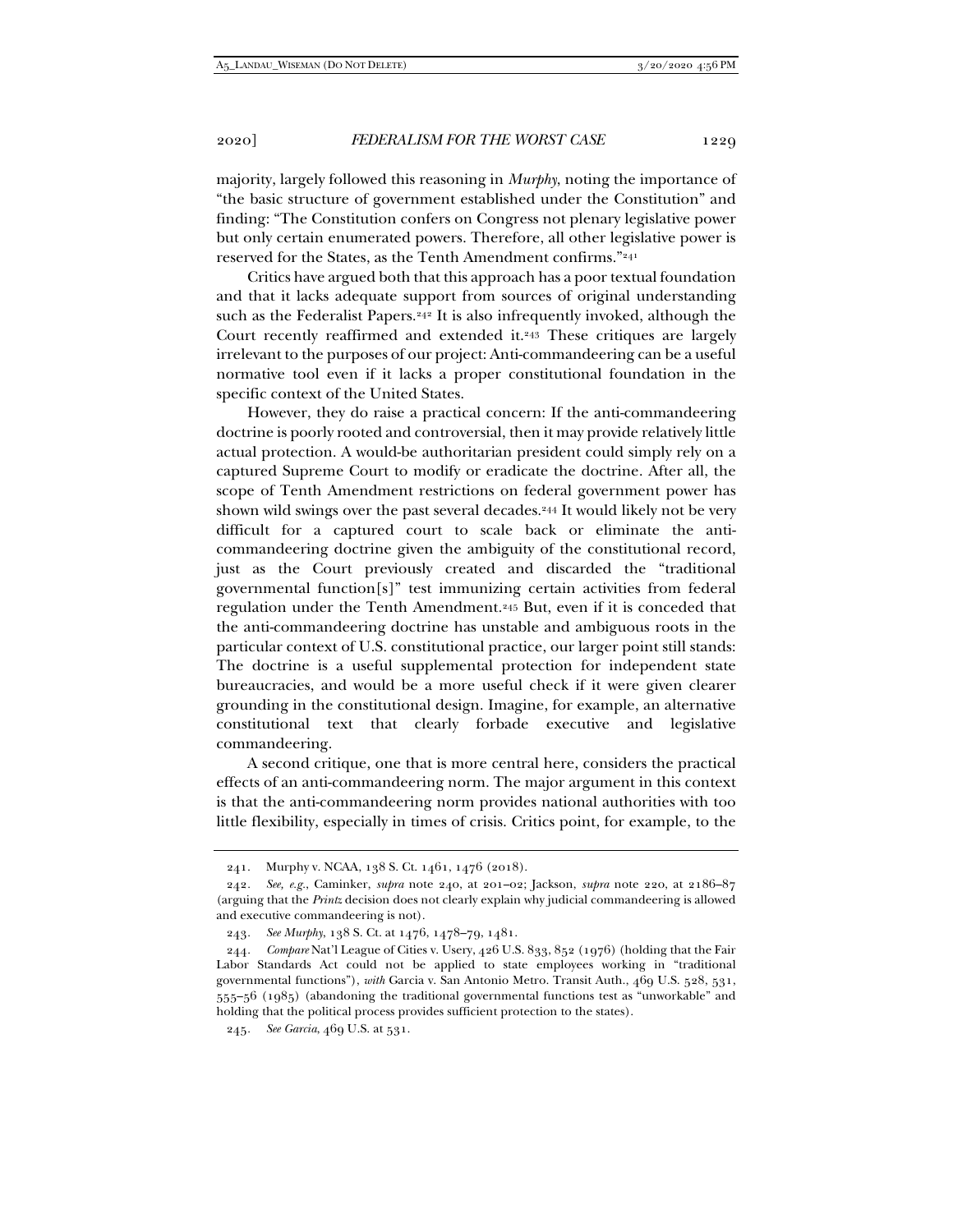jurisdictional mess that was created after Hurricane Katrina and argue that the anti-commandeering norm helped to undermine coordination and reduce efficiency, observing that the same problems could in other emergency responses.246 There is little question that this critique has some force. However, our analysis suggests a tradeoff between the kinds of norms that would be useful during normal times, and perhaps even during certain crises such as Katrina,247 and those norms that help to prevent the extreme threat of tyranny. That is, the anti-commandeering doctrine may well impose high costs, but it also has the benefit of dispersing power in ways that makes an authoritarian outcome less likely.

A related point stems from considering the anti-commandeering norm in comparative perspective. Justice Breyer, in his dissent in *Printz*, noted that many other federal systems, such as Germany, Switzerland, and the European Union, lack such an anti-commandeering principle.<sup>248</sup> These systems tend to forgo a large federal bureaucracy and instead rely on enforcement by subnational entities.249 Thus, the functioning of the system depends on subnational actors carrying out orders given by national authorities. Moreover, they tend to allow subnational units to participate directly in policymaking at the national level.250 Breyer argues that such a system may actually be viewed as more protective, rather than less protective, of state interests, because it allows states to play a large role in enforcing federal law, and thus lets them adapt central orders to local conditions, and temper enforcement in the name of local interests.251 In contrast, the anti-commandeering doctrine

<sup>246</sup>*. See* Printz v. United States, 521 U.S. 898, 939–40 (1997) (Stevens, J., dissenting) (arguing that emergencies "may require a national response before federal personnel can be made available to respond"); Siegel, *supra* note 121, at 1630 (considering the negative effects the rule might have in the event of a terrorist attack); *see also* Ryan, *supra* note 19, at 74–76 (noting "rare circumstances" in which states should perhaps have a weaker entitlement to sovereignty, such as after emergencies such as Katrina, but noting that in most cases, states could and likely would simply choose to waive their sovereignty and request more federal intervention).

<sup>247</sup>*. See, e.g.*, Trevor George Gardner, *The Promise and Peril of the Anti-Commandeering Rule in the Homeland Security Era: Immigrant Sanctuary as an Illustrative Case*, 34 ST. LOUIS. U. PUB. L. REV. 313, 318 (2015) (questioning the value of "hamstring[ing] federal officials with a bright-line rule that bars federal commandeering of state and local police" during emergencies).

<sup>248</sup>*. See Printz*, 521 U.S. at 976–77 (Breyer, J., dissenting).

<sup>249</sup>*. See id.*; *see also* Daniel Halberstam, *Comparative Federalism and the Issue of Commandeering*, *in* THE FEDERAL VISION: LEGITIMACY AND LEVELS OF GOVERNANCE IN THE UNITED STATES AND THE EUROPEAN UNION 213, 215–16 (Kalypso Nicolaidis & Robert Howse eds., 2001).

<sup>250</sup>*. See* Halberstam, *supra* note 249, at 235–38.

<sup>251</sup>*. See Printz*, 521 U.S. at 976–77 (Breyer, J., dissenting) (arguing that proponents of the alternative model "believe that such a system interferes less, not more, with the independent authority of the 'state,' member nation, or other subsidiary government, and helps to safeguard individual liberty as well"); *see also* Daniel Halberstam, *Comparative Federalism and the Role of the Judiciary*, *in* THE OXFORD HANDBOOK OF LAW AND POLITICS 142, 145 (Gregory A. Caldeira et al. eds., 2008) (arguing that "horizontal" federalism like that in the United States, where "[c]entral and . . . state governments are independent," produces less powerful states than "vertical" federalism such as that found in Germany and Switzerland, where "the central government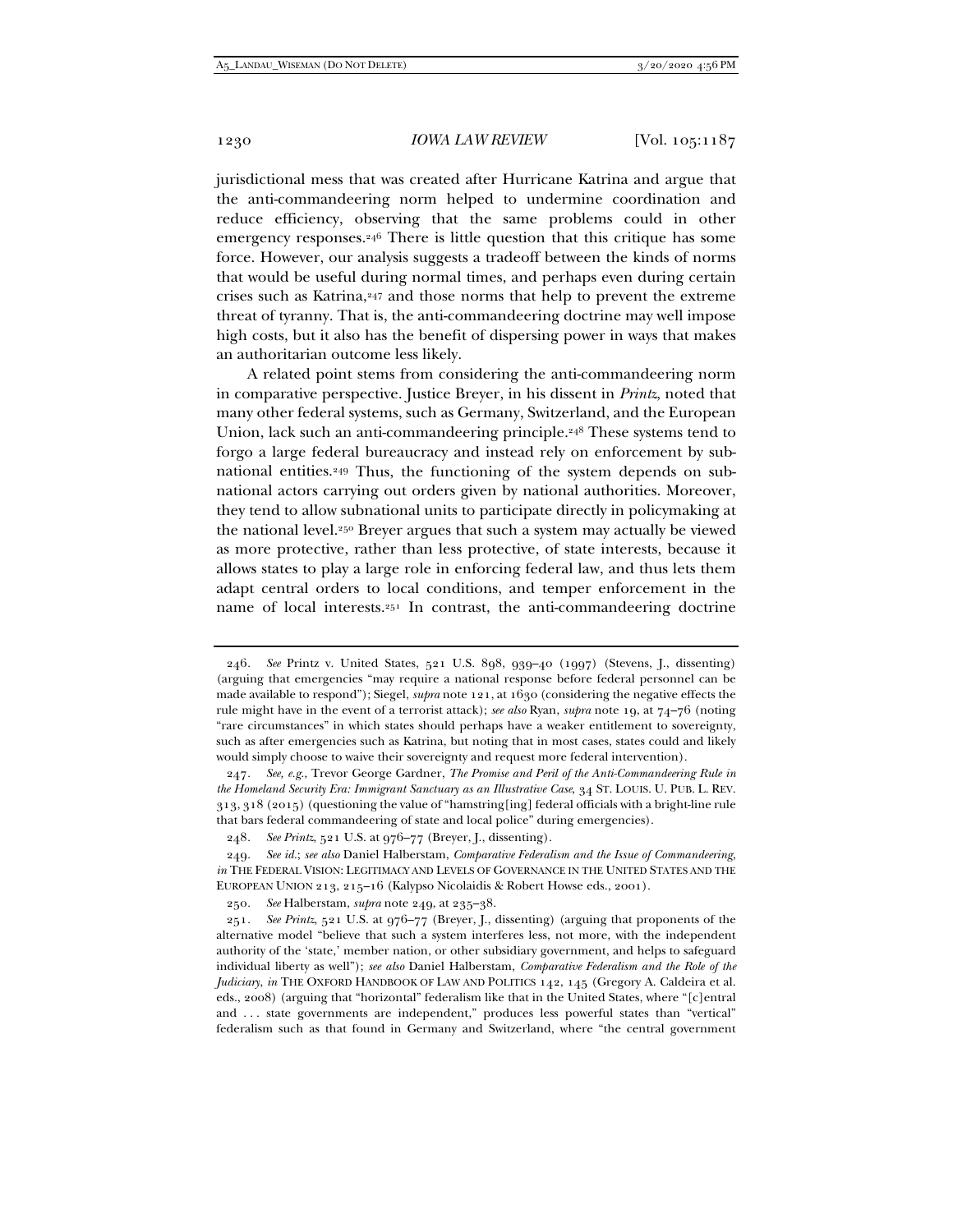creates pressure to expand the federal bureaucracy, since it now becomes the main option for the enforcement of federal programs.252

The Breyer view is not unreasonable. German federalism was designed this way after World War II, with input from the United States, precisely so as to reduce the risk of authoritarian overthrow and tyranny that the country had experienced at the hands of the Nazis.253 Some case study research also seems to support the basic point: The German/Swiss model actually provides for stronger rather than weaker power for states vis-à-vis the federal government.254 This is particularly true because the systems generally have rules or norms in which the central government provides only the broader outlines of policy, while the subnational units fill in the details.255 Indeed, a major critique of the model is that it tends to create a joint-decision trap where too little change from the status quo occurs.256

But this does not mean that Breyer's critique of the anti-commandeering doctrine is correct in the U.S. context. The major problem with his argument is that it ignores context. It is not just that the United States has a distinct tradition of federalism, as Scalia notes in his majority opinion in *Printz*.257 The key point instead is that the U.S. system lacks key elements of the German/Swiss model. The United States does not have subnational units participating directly in national-level governance, especially after the Seventeenth Amendment replaced appointment of Senators by state legislatures with direct election in 1913.258 And it already has a very large federal bureaucracy. In such a context, eliminating the anti-commandeering doctrine would be unlikely to do much to restrain the growth of the federal bureaucracy. But it would give a would-be despot an additional tool with which to consolidate power rapidly.

A third critique of anti-commandeering is that the doctrine is effectively toothless because it can be worked around using other devices like the Spending Clause.259 It is of course true that the purposes of the doctrine can

255*. See id.*

largely acts through the constituent units of government"). Jessica Bulman-Pozen and Heather Gerken make similar observations. See infra notes 361-66 and accompanying text.

<sup>252</sup>*. See Printz*, 521 U.S. at 977 (Breyer, J., dissenting) ("Why, or how, would what the majority sees as a constitutional alternative—the creation of a new federal gun-law bureaucracy, or the expansion of an existing federal bureaucracy—better promote either state sovereignty or individual liberty?").

<sup>253</sup>*. See* Halberstam, *supra* note 249, at 214–15.

<sup>254</sup>*. See* Halberstam, *supra* note 251, at 145.

<sup>256</sup>*. See* Fritz W. Scharpf, *The Joint-Decision Trap: Lessons from German Federalism and European Integration*, 66 PUB. ADMIN. 239, 267 (1988).

<sup>257</sup>*. See Printz*, 521 U.S. at 921 n.11.

<sup>258</sup>*. See* Halberstam, *supra* note 249, at 237.

<sup>259</sup>*. See, e.g.*, Frank B. Cross, *Realism About Federalism*, 74 N.Y.U. L. REV. 1304, 1305 (1999) (concluding that anti-commandeering is a "[r]elatively weak bright-line doctrine[]"); Ryan, *supra*  note 19, at 78–79 (observing that "[i]f constitutional law permits state-federal bargaining around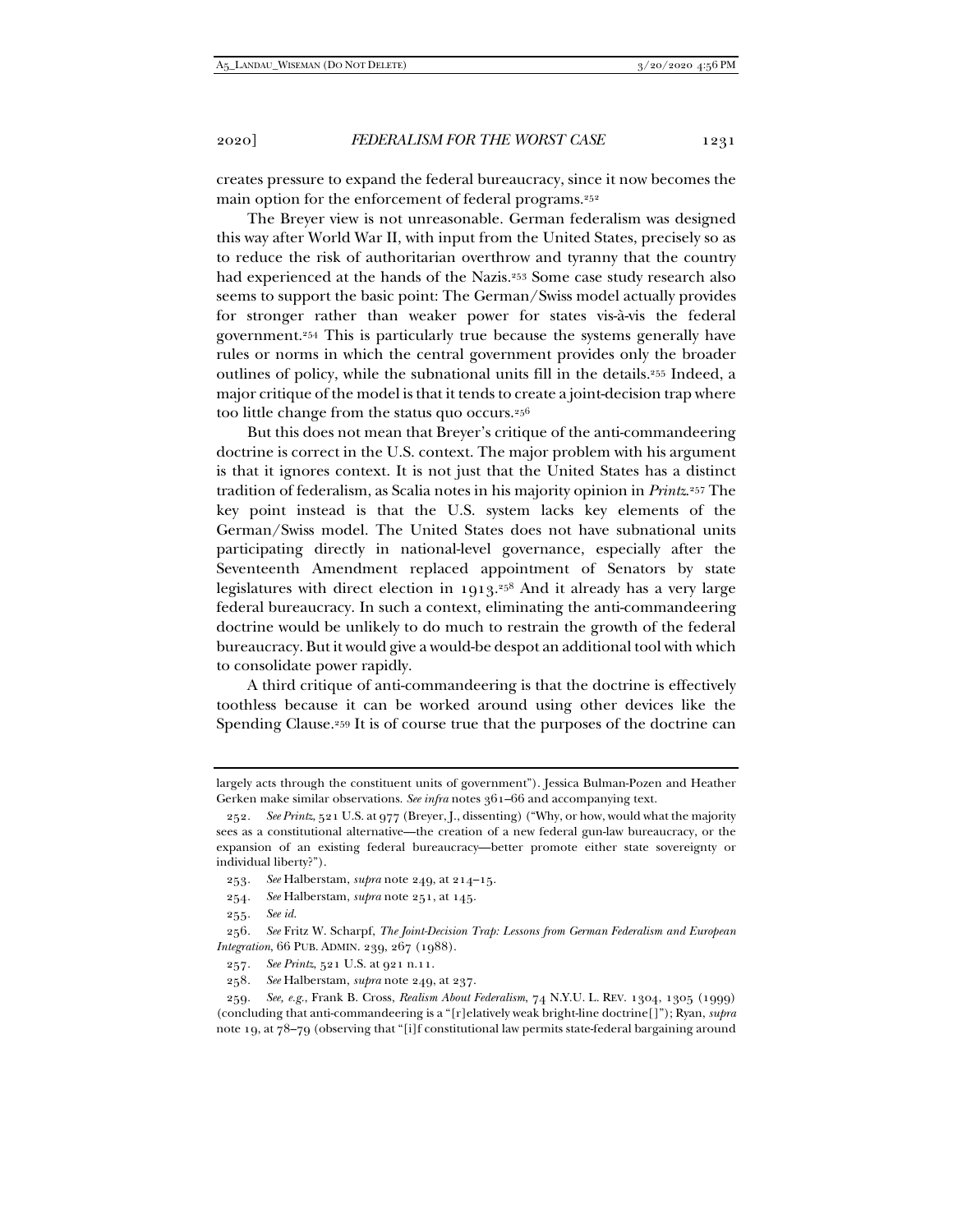often be achieved in other ways.260 Most obviously and importantly, Congress can use the spending power to bribe states into carrying out federal programs, or to take money away from them if they fail to do so. The *New York* case, for example, explicitly upholds a different part of the law that conditions the receipt of money on states taking certain action.261 The *South Dakota v. Dole* case does the same by upholding a provision conditioning five percent of federal highway funds on states raising their drinking ages.262 Thus this point again has some force, but in the tyranny context the anti-commandeering doctrine still retains real value. Workarounds such as the Spending Clause are real, but imperfect: Requiring a workaround—and, particularly, one that requires affirmative state consent to federal intervention—at least raises the costs of authoritarian moves and may slow them down, while giving states more room for resistance.

Under modern doctrine, Congress can essentially use the spending power for any purpose, but there are some restraints on its use.263 We are skeptical that some of these limits would have much force in a context where there was a threat of tyranny. Conditional spending—programs where Congress requires that states carry out certain actions in order to receive federal funds—are only constitutional if there is a nexus between the spending program and the required action.<sup>264</sup> However, this requirement has been interpreted so broadly as to effectively be toothless in all but the most

Tenth Amendment defined zones under the spending power, why should the states' Tenth Amendment anti-commandeering entitlement be different?").

 <sup>260.</sup> It is notable and potentially problematic that the anti-commandeering principle may not apply in the same way to two of the sensitive functions we laid out above—state administration of elections and state judges. *See Printz*, 521 U.S. at 907, 914–15 (noting that the Constitution, and the Supremacy Clause in particular, may "permit imposition of an obligation on state *judges* to enforce federal prescriptions, insofar as those prescriptions related to matters appropriate for the judicial power" and that the Elections Clause may envision state election officials acting under federal direction during federal elections). The scope of the problem here is unclear, since the application of anti-commandeering to either actor is still shrouded in ambiguity. *See* Blackman, *supra* note 142, at 2127–28 (arguing that state courts must be nondiscriminatory against federal claims, but that judicial sovereignty inhibits other attempts at judicial commandeering such as Congress prohibiting state courts from hearing certain classes of state claims); Michael T. Morley, *The New Elections Clause*, 91 NOTRE DAME L. REV. ONLINE 79, 101–03 (2016). Our analysis offers some normative reasons to apply anti-commandeering principles rigorously to both sets of actors.

<sup>261</sup>*. See* New York v. United States, 505 U.S. 144, 173 (1992).

<sup>262</sup>*. See* South Dakota v. Dole, 483 U.S. 203, 211–12 (1987).

<sup>263</sup>*. See id.* at 207 (noting that spending "must be in pursuit of 'the general welfare,'" but that "courts should defer substantially to the judgment of Congress" on this point). Scholars have also proposed interpretations of the Spending Power that would essentially prevent it from being a workaround. *See, e.g.*, Lynn A. Baker, *Conditional Federal Spending After* Lopez, 95 COLUM. L. REV. 1911, 1916 (1995) (arguing that Congressional Spending Clause actions that "regulate the states in ways that Congress could not directly mandate under its other Article I powers" should be invalid).

<sup>264</sup>*. See Dole*, 483 U.S. at 207–08.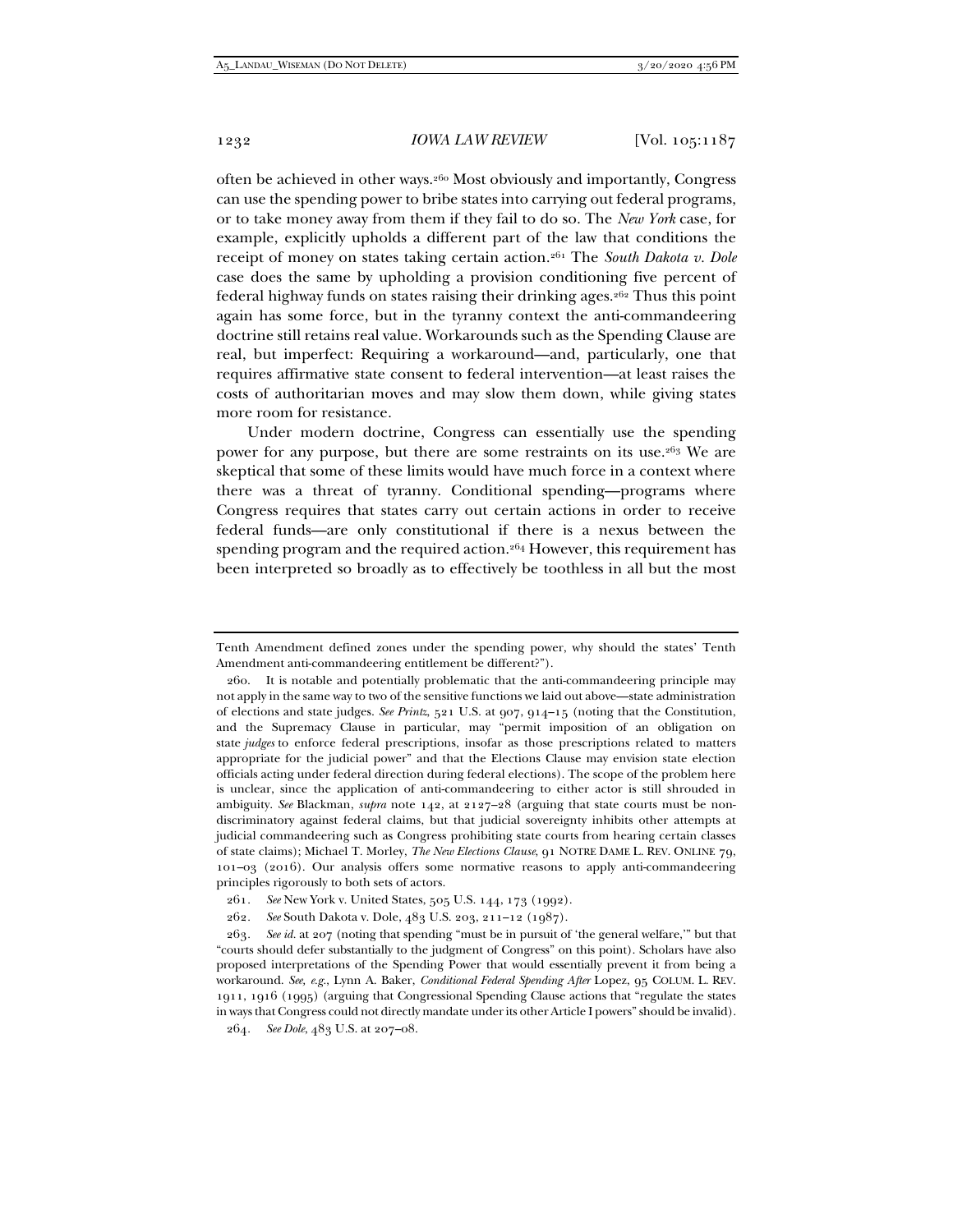egregious cases.265 Similarly, the Court reaffirmed in *National Federation of Independent Business v. Sebelius* that spending conditions must not be "coercive," but even after *Sebelius,* the requirements for coercion are quite ambiguous.266 The coercion requirement may at least help to set a limiting principle for certain cases where, as in *Sebelius*, the unconstitutional threat involved loss of all federal Medicaid funds, the effect on state budgets would be drastic.267

The key restriction for our purposes instead is structural—the spending power is a congressional power in Article I, and the Court has consistently held that spending conditions must be clearly authorized by Congress in order to be constitutional, so the states can understand the consequences of their decisions.268 They cannot, in other words, be imposed unilaterally by the president, but must instead be the product of a clear statement of Congress. In this case, the separation of powers is potentially useful as a protection of federalism principles. The requirement of congressional approval, of course, will be more or less onerous depending on the political context. But in most cases, it would be expected to slow any effort to dragoon state officials or programs into federal service. This delay will at least sometimes prove significant.

The recent case law surrounding sanctuary cities illustrates the importance of the clear statement requirement. The Trump administration has announced since its inception that it would crack down on cities that declined to cooperate in enforcement of immigration laws in a number of different respects.269 However, directly forcing cooperation in many cases would likely fall afoul of the anti-commandeering doctrine. Thus, the main tool used by the administration to date has been the Spending Clause. But

<sup>265</sup>*. See id.* at 208–09 (finding that raising the drinking age is related to safe highway driving, and thus can be conditioned on loss of federal highway funding); Lynn A. Baker & Mitchell N. Berman, *Getting Off the* Dole*: Why the Court Should Abandon Its Spending Doctrine, and How a Too-Clever Congress Could Provoke It to Do So*, 78 IND. L.J. 459, 466 (2003) (arguing that courts' interpretation of the *Dole* nexus made the doctrine toothless).

<sup>266</sup>*. See* Nat'l Fed'n of Indep. Bus. v. Sebelius, 567 U.S. 519, 579–80 (2012) (holding that the Affordable Care Act's conditioning of all existing Medicaid funding on the expansion of Medicaid was coercive). The dissent also noted ambiguities in the coercion analysis. *Id.* at  $642-44$  (Ginsburg, J., dissenting) ("[T]he coercion inquiry, therefore, appears to involve political judgments that defy judicial calculation.").

<sup>267</sup>*. Id.* at 581–85; *see also* Erin Ryan, *The Spending Power and Environmental Law After* Sebelius, 85 U. COLO. L. REV. 1003, 1020–24 (2014) (analyzing the coercive conditions test developed by the *Sebelius* majority); Dale B. Thompson, *"Unmistakably Clear" Coercion: Finding a Balance Between Judicial Review of the Spending Power and Optimal Federalism*, 50 SAN DIEGO L. REV. 589, 603-05 (2013) (same).

<sup>268</sup>*. See Dole*, 483 U.S. at 207 (holding that if Congress desires to condition funding on particular regulation, "it 'must do so unambiguously . . . , enabl[ing] the States to exercise their choice knowingly, cognizant of the consequences of their participation'" (alteration in original) (quoting Pennhurst State Sch. & Hosp. v. Halderman, 451 U.S. 1, 17 (1981))).

<sup>269</sup>*. See infra* note 270 and accompanying text.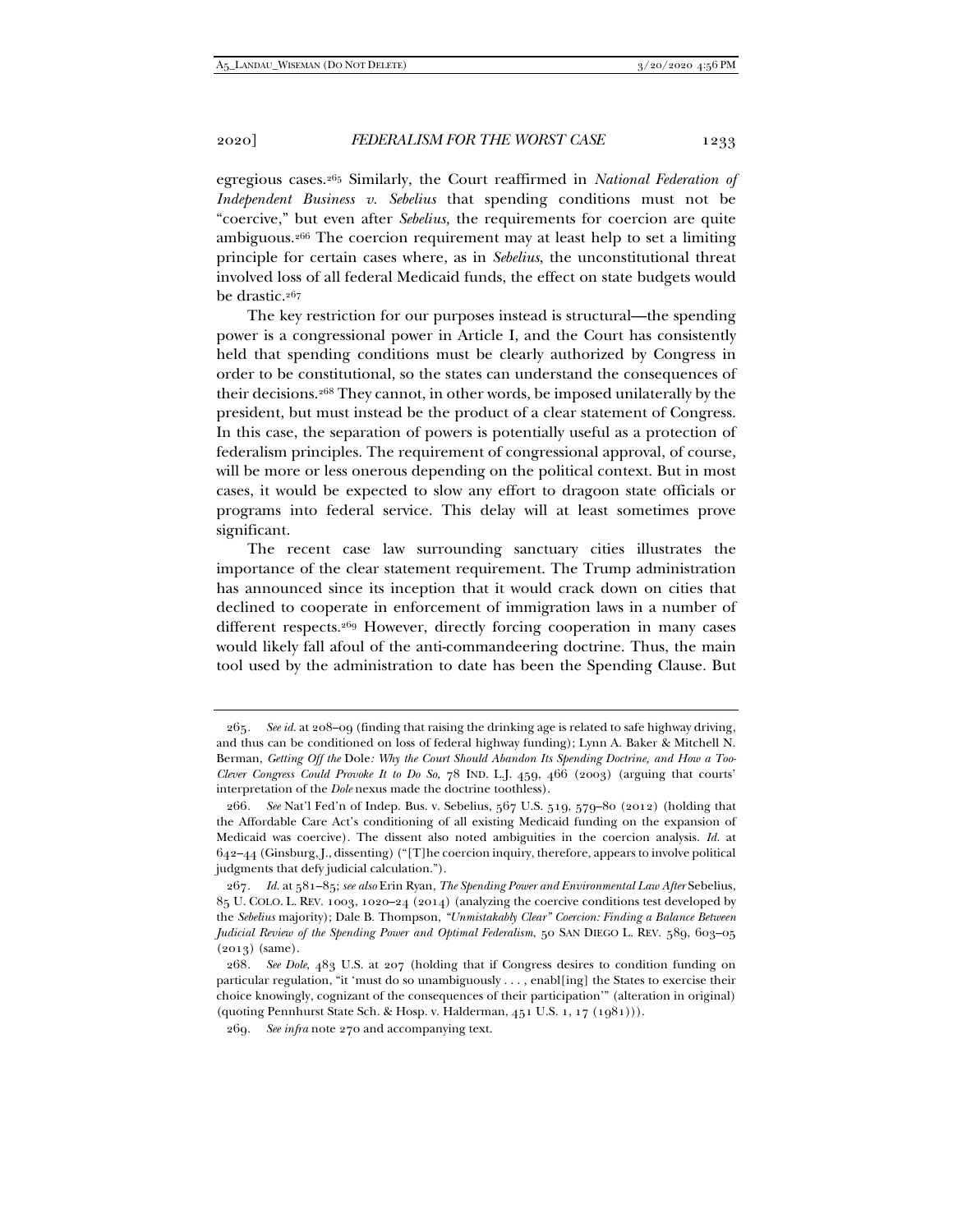these efforts to "defund" sanctuary cities have for the most part been struck down because courts have found insufficient authorization from Congress.

For example, in January 2017, just after inauguration, President Trump issued an executive order instructing agencies to take steps to ensure that cities noncompliant with a provision of federal immigration law, 8 U.S.C. § 1373, would generally be "not eligible to receive Federal grants."270 This federal law, in turn, required that cities "not prohibit, or in any way restrict, any government entity or official from sending to, or receiving from, [federal immigration authorities] information regarding the citizenship or immigration status, lawful or unlawful, of any individual."<sup>271</sup> A number of cities in California sued to enjoin the executive order, and a federal district judge in California issued a preliminary injunction in April 2017 and a permanent one in November 2017.272 The Court found several major problems with the order. For example, it held that the order seemed to condition compliance with federal law on eligibility for all federal grants, and that such a broad order fell afoul even of the relatively toothless nexus requirement.273 Further, the Court emphasized that the order was unconstitutional because it was not clearly stated by existing congressional law.274 The Court noted that § 1373 imposed a prohibition on states and localities, but did not state that the consequence of non-compliance would be loss of federal funds.<sup>275</sup> Thus, the absence of clear and express congressional authorization was key to the Court's striking down the law.

Similarly, the clear statement rule played a central role in litigation brought by the City of Chicago against a revised set of Department of Justice rules for certain public safety grant programs.276 The rules conditioned eligibility for grants on compliance with § 1373. However, they also imposed certain other requirements on cities, including that they notify the federal government before certain prisoners are released from custody, and that they allow federal agents to have access to state and local prison and detention facilities.<sup>277</sup> The district allowed the condition on  $\S$  1373 to stand because it found that existing law already expressly required recipients of the grant at issue to comply with all relevant federal law, including  $\S$  1373.<sup>278</sup> However, it

<sup>270</sup>*. See* Exec. Order No. 13,768, 82 Fed. Reg. 8799, 8801 (Jan. 25, 2017).

 <sup>271. 28</sup> U.S.C. § 1373(a) (2012).

<sup>272</sup>*. See* Cty. of Santa Clara v. Trump, 250 F. Supp. 3d 497, 540 (N.D. Cal. 2017) (granting preliminary injunction); Cty. of Santa Clara v. Trump, 275 F. Supp. 3d 1196, 1219 (N.D. Cal. 2017) (granting permanent injunction).

<sup>273</sup>*. See Trump*, 275 F. Supp. 3d at 1214.

<sup>274</sup>*. Id.* at 1212–14 (finding that the executive order violates the separation of powers).

<sup>275</sup>*. See id.* at 1213 ("The Executive Order's attempt to place new conditions on federal funds is an improper attempt to wield Congress's exclusive spending power and is a violation of the Constitution's separation of powers principles.").

<sup>276</sup>*. See* City of Chicago v. Sessions, 888 F.3d 272, 284–85 (7th Cir. 2018).

<sup>277</sup>*. Id.* at 278–79.

 <sup>278.</sup> City of Chicago v. Sessions, 264 F. Supp. 3d 933, 945–46 (N.D. Ill. 2017).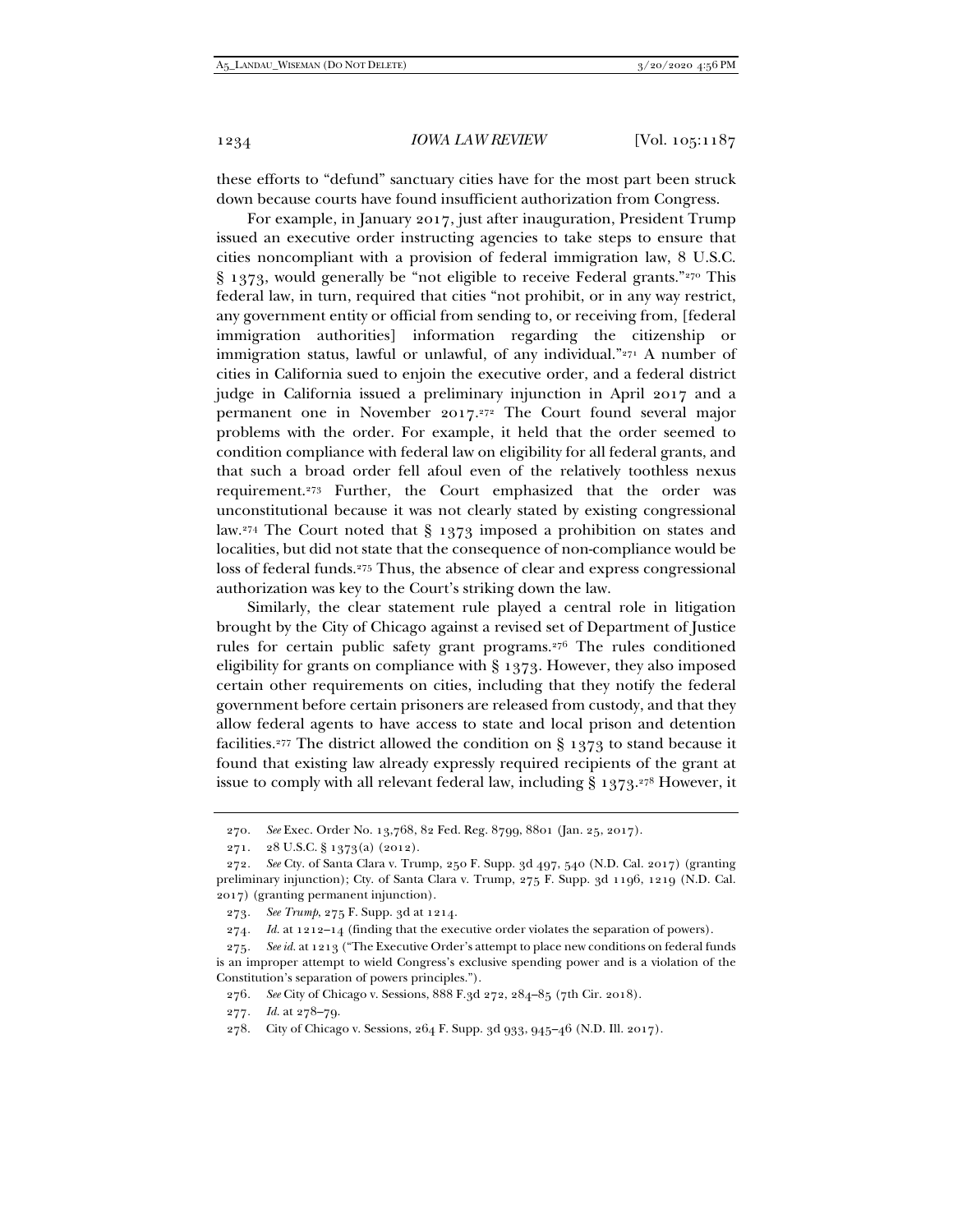granted a nationwide preliminary injunction against enforcement of the other conditions because it found that they were not clearly expressed in any existing federal law,<sup>279</sup> and the Seventh Circuit affirmed that grant.<sup>280</sup>

The clear statement rule of the Spending Clause thus suggests how structural requirements related to the separation of powers can reinforce federalism-based limits in circumstances raising risks of tyranny. Congress likely would have the constitutional power to pass many new laws expressly conditioning eligibility for federal funds on compliance with various aspects of cooperation with federal immigration law. But it has not done so, and passage of any law of this kind seems highly unlikely. In many cases, requiring that the president work through Congress will significantly raise the costs of carrying out policies that might erode the liberal democratic framework. Even if the requirement does not ultimately stop passage, it may slow it, providing more time for changes in power to occur or for the opposition to organize. We recognize, of course, that the requirement for clear congressional approval will not matter in all cases. Where the president has overwhelming congressional support, requiring congressional approval may mean less. In this sense, the choice to require Congress to weigh in on decision-making is always context sensitive.281 But the requirement is significant nonetheless in many realistic political contexts involving a threat of centralization of power.

Finally, we note that some commentators may overemphasize the similarity of the Spending Clause workaround to flat commandeering, even in cases where the former route is available. The two routes are not equivalent, perhaps especially in cases involving the threat of tyranny. The second route allows the federal government to give orders to state and local officials. The first at least gives them a choice as to whether or not to comply. The threat of loss of funds is of course significant, but recent political experience suggests that states and cities will pay this cost in certain circumstances, especially where the opposition is highly politically charged. Consider, for example, the large number of red states (still 14 as of January 2020) that have refused to expand Medicaid even though they were being offered a very large pot of additional money by the federal government.<sup>282</sup> Similarly, a number of states and cities have threatened to continue their sanctuary policies even if federal

<sup>279</sup>*. Id.* at 943.

<sup>280</sup>*. See Sessions*, 888 F.3d at 283–87.

<sup>281</sup>*. See generally* Mark Tushnet, *The Political Constitution of Emergency Powers: Some Lessons from*  Hamdan, 91 MINN. L. REV. 1451 (2007) (pointing out that the value of the separation of powers depends on the President's partisan and other influence over the legislature).

<sup>282</sup>*. See, e.g.*, Abby Goodnough, *Complicated Politics of Medicaid Expansion Are Playing Out State by State*, N.Y. TIMES (Feb. 10, 2015), https://www.nytimes.com/2015/02/11/us/ complicatedpolitics-of-medicaid-expansion-are-playing-out-state-by-state.html [https://perma.cc/SU3J-CWDN].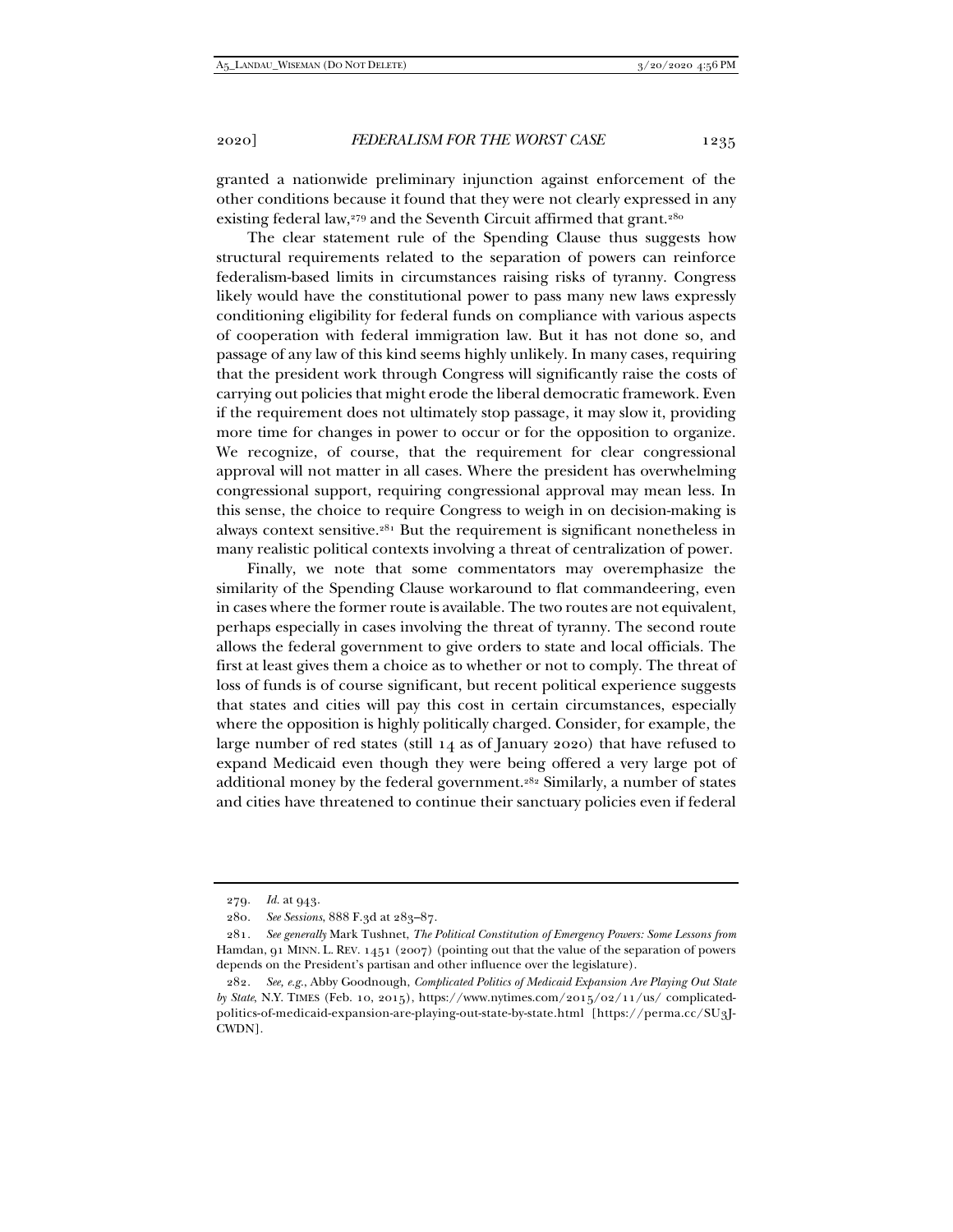funds were cut off.283 Some of this of course may be posturing, but we suspect that at least in a highly charged atmosphere involving substantial polarization, it is not unlikely that a state or city would bear even a significant loss of funds instead of acquiescing in sensitive federal policies.

## *B. EMERGENCY POWERS*

Just as the anti-commandeering doctrine does important work in terms of protecting the institutional role of local and state governments in key policy matters, we think it important that the independence of state officials and bureaucracies in the United States generally cannot be pierced even in times of emergency. Federal systems around the world of course often establish separate appointment and command structures for federal and state bureaucracies. But a number of these systems also contain special rules for emergency situations, which allow the federal government to intervene in state governance in exceptional situations, such as where there is a risk of civil disorder. India offers one example—Article 356 of the Indian constitution gives the Indian president the power to dissolve the state government and take direct control over state affairs, thus instituting presidential rule, in certain vaguely defined circumstances.<sup>284</sup> Thus, the Indian constitution expressly creates an avenue through which the central government can collapse the separation between federal and state governments in times of emergency. And this power has been extensively used through time, in virtually every Indian state. Commentators have noted a heavy risk of abuse of the mechanism. National majorities, for example, often use it to dissolve opposition-led governments and to consolidate power.285 During the tumultuous rule of Indira Gandhi between 1966 and 1977, which was the closest the country has come to a dictatorship since independence, the mechanism was used numerous times.286 The Supreme Court of India subsequently placed important restrictions on the use of the mechanism via caselaw,287 but the conditions under which it can be triggered remain fairly broad.288

<sup>283</sup>*. See, e.g.*, Reuters, *10 'Sanctuary Cities' Face Loss of \$2.3B in Federal Funds*, NEWSWEEK (Jan. 26, 2017, 10:42 AM), https://www.newsweek.com/10-sanctuary-cities-face-loss-23-billion-federalfunds-548572 [https://perma.cc/6L96-7XPR].

 <sup>284.</sup> INDIA CONST. art. 356.

<sup>285</sup>*. See, e.g.*, Bhagwan D. Dua, *Presidential Rule in India: A Study in Crisis Politics*, 19 ASIAN SURV. 611, 612 (1979) ("[I]n the majority of the cases presidential rule has been used for partisan reasons.").

<sup>286</sup>*. See id.* at 611–12, 615 (noting that Indira Gandhi also used the emergency powers provision to repress "dissent against her autocratic rule").

<sup>287</sup>*. See generally* S.R. Bommai v. Union of India, (1994) 2 SCR 644 (India) (finding the clause can be invoked by the President in only limited circumstances).

 <sup>288.</sup> Russian federalism contains some similar provisions. Russian law passed early in the presidency of Vladimir Putin gives the President the ability to dissolve state legislatures, remove governors, and take direct control of regional governments under certain exceptional conditions,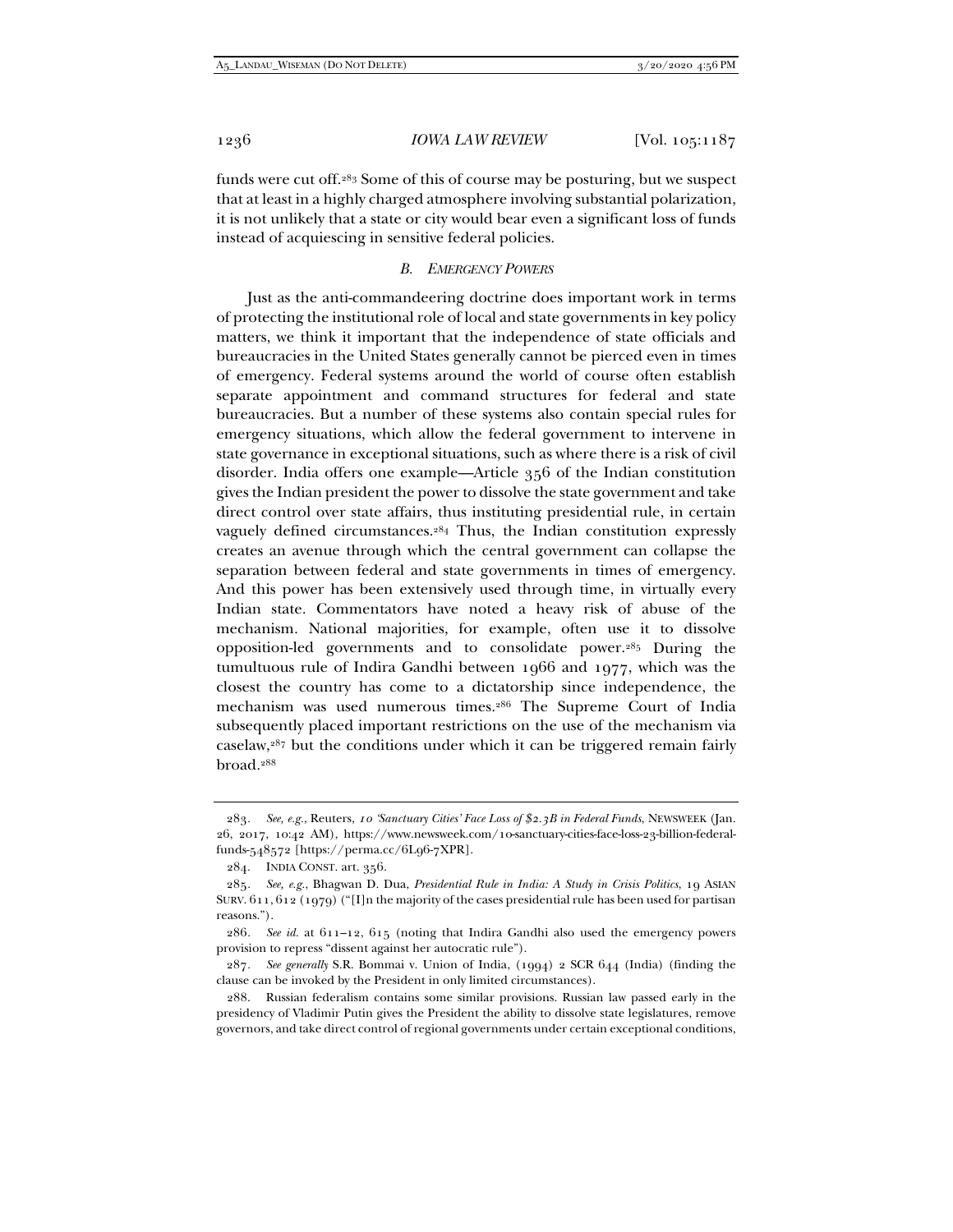The U.S. Constitution is famously terse in its statement of emergency powers, and it typically grants the powers to Congress. This requires some federal-level consensus before the federal government exercises emergency powers. The main emergency clause in the Constitution is the Suspension Clause, which allows for the suspension of the privilege of writ of habeas corpus "in cases of Rebellion or Invasion [when] the public Safety may require it."289 Furthermore, the Militia Clause allows Congress "[t]o provide for calling forth the Militia to execute the Laws of the Union, suppress Insurrections and repel Invasions."290 Finally, the Third Amendment gives Congress the power to prescribe laws for the quartering of troops during wartime and with the owner's consent during times of peace.291 Aside from these three clauses, the Constitution is silent on the scope of federal power during emergencies. This is in sharp contrast to many other constitutions around the world, which contain express and detailed emergency provisions outlining, for example, the conditions under which emergencies can be declared and extended, the duration of emergencies, and the rights that may be suspended or limited during their pendency.<sup>292</sup>

It is, of course, very difficult to determine whether the United States' terse approach, a more elaborated approach, or something else entirely provides the optimal model of emergency powers.293 An argument against the elaborated model, for example, is that the existence of express emergency clauses encourages them to be used too often—a common situation in Latin American history, where constitutions are full of express emergency clauses.294 But the U.S. model contains a large amount of ambiguity, which

such as when they are grossly violating federal law. *See* JEFFREY KAHN, FEDERALISM, DEMOCRATIZATION, AND THE RULE OF LAW IN RUSSIA 262 tbl. 8.4 (2002). The process is quite cumbersome (it requires the approval of a court for example) and thus infrequently used; nonetheless, it was relevant as part of a package of carrots and sticks through which Putin has centralized power. *See* Gulnaz Sharafutdinova, *Gestalt Switch in Russian Federalism: The Decline in Regional Power Under Putin*, 45 COMP. POL. 357, 359 (2013).

 <sup>289.</sup> *See* U.S. CONST. art. I, § 9, cl. 2. The Suspension Clause is ambiguous in terms of its application to Congress versus the President. *See infra* notes 295–99 and accompanying text.

 <sup>290.</sup> U.S. CONST. art. I, § 8, cl. 15.

 <sup>291.</sup> *See* Nicholas Quinn Rosenkranz, *The Objects of the Constitution*, 63 STAN. L. REV. 1005, 1030 (2011) (arguing that the Third Amendment expressly limits the President, requiring that Congress, not the President, shall determine how troops are to be quartered).

 <sup>292.</sup> *See* John Ferejohn & Pasquale Pasquino, *The Law of the Exception: A Typology of Emergency Powers*, 2 INT'L J. CONST. L. 210, 230–31 (2004) (detailing constitutional mechanisms for controlling emergency powers).

 <sup>293.</sup> *See, e.g*., Oren Gross, *Chaos and Rules: Should Responses to Violent Crises Always Be Constitutional?*, 112 YALE L.J. 1011, 1097–99 (2003) (arguing that the best approach would be for the Constitution to be inflexible during emergencies, but for the legal order to sanction lawbreaking ex post in certain conditions).

 <sup>294.</sup> *See* BRIAN LOVEMAN, THE CONSTITUTION OF TYRANNY: REGIMES OF EXCEPTION IN SPANISH AMERICA 395 (1993) (doubting that design does much to restrain abuses during states of emergency once they are a part of the constitutional framework).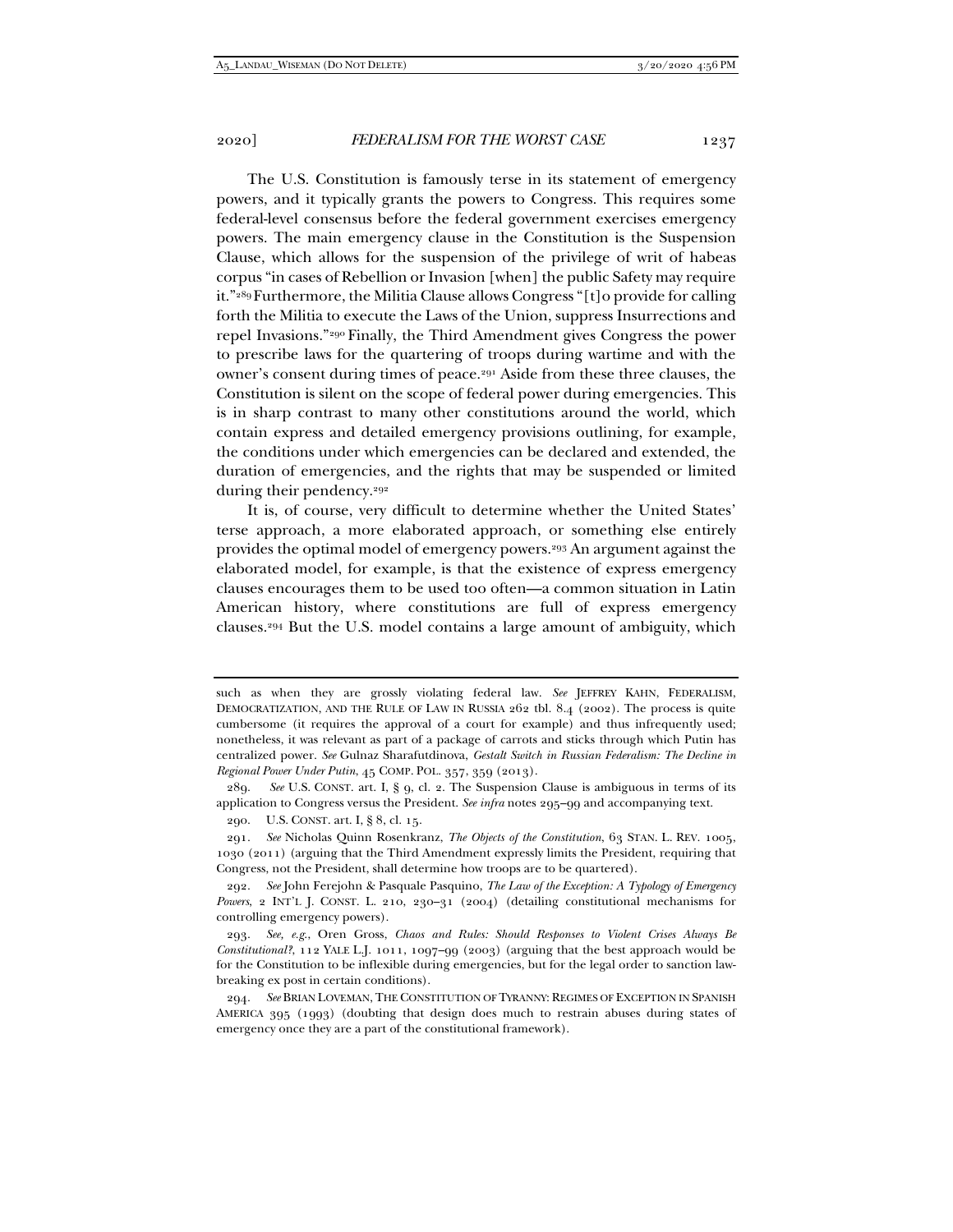may also at times encourage abuses.295 The Suspension Clause, for example, is found in Article I, suggesting that suspension of habeas corpus is a congressional power, but this is not actually explicit in the text. President Lincoln used this ambiguity at the beginning of the Civil War, when he suspended habeas corpus unilaterally.<sup>296</sup> This maneuver was struck down by a circuit court headed by the Chief Justice of the U.S. Supreme Court in *Ex parte Merryman*, but the Lincoln administration ignored the decision.<sup>297</sup> Cases like *Youngstown Sheet*, which involved a challenge to the president's authority to take control of steel mills during wartime,<sup>298</sup> and *Dames & Moore*, which addressed the president's power to unilaterally resolve an international hostage crisis with Iran,<sup>299</sup> demonstrate the difficulties that both courts and political actors have had in delineating the scope of emergency executive power in the United States.

For our purposes, the key principle is that despite all this ambiguity, it is largely clear that the U.S. federal government lacks the power found in other constitutions to intervene in the structure or functions of state government during an emergency. There appears to be no crisis exception to the anticommandeering doctrine.300 Similarly, there appear to be no exceptions to

297*. See Ex parte* Merryman, 17 F. Cas. 144, 151–52 (C.C.D. Md. 1861) (No. 9,487); Dueholm, *supra* note 296, at 49.

298*. See* Youngstown Sheet & Tube Co. v. Sawyer, 343 U.S. 579, 590 (1952) (holding that the president lacked the power to seize a steel mill in the face of a threatened work stoppage during the Korean War).

299*. See* Dames & Moore v. Regan, 453 U.S. 654, 654–58 (1981) (holding that the president had the power to transfer Iranian assets located in the United States and to transfer claims against Iran pending in U.S. courts in order to resolve a hostage crisis).

 300. Although there is ambiguity. The Stafford Act, which is a major piece of emergency relief legislation, contains provisions allowing the president to exercise certain emergency powers, usually when requested by a governor. *See* 42 U.S.C. § 5191(a) (2012). However, the Act allows the president to act unilaterally (without the request of a governor), in areas "for which the primary responsibility for response rests with the United States because the emergency involves a subject area for which, under the Constitution or laws of the United States, the United States exercises exclusive or preeminent responsibility and authority." *Id.* § 5191(b). The meaning of this phrase is unclear, and it has never been interpreted by a court. *See* RYAN, *supra* note 192, at 25. Ryan, writing about the aftermath of Hurricane Katrina, suggests that the Act (if constitutional) could have been interpreted to allow aggressive and unilateral federal action, including something not far off from federal commandeering of state assets. *See id.* at 25–27. The discussions at the time focused on the somewhat different question of whether the federal government could bring in troops without the consent of the state governor; both an opinion of the Office Legal Counsel and John Yoo (in an editorial) argued that the answer was yes, but the Bush administration ultimately declined to act accordingly. *See id.* at 25 n.118, 27 n.126; John

<sup>295</sup>*. See, e.g.*, Gordon G. Young, Youngstown*,* Hamdan*, and "Inherent" Emergency Presidential Policymaking Powers*, 66 MD. L. REV. 787, 790–96 (2007) (emphasizing the ambiguity of the leading *Youngstown* framework for restraining presidential power).

 <sup>296.</sup> *See* James A. Dueholm, *Lincoln's Suspension of the Writ of Habeas Corpus: An Historical and Constitutional Analysis*, 29 J. ABRAHAM LINCOLN ASSOC. 47, 49–55 (2008) (describing President Lincoln's orders).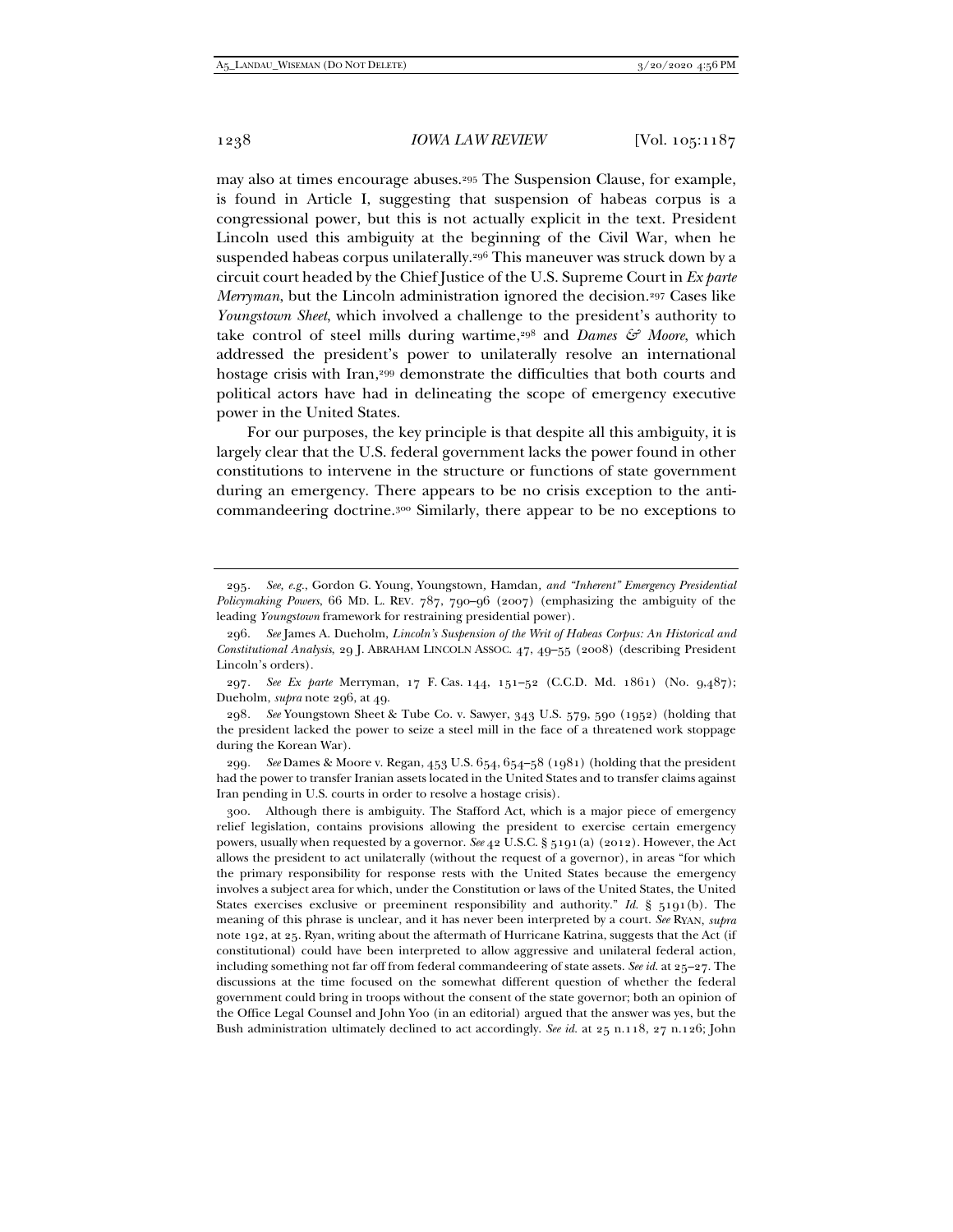the rules prohibiting federal intervention in either the appointment or removal procedures for state legislative, executive, and judicial officers.301 In other words, and unlike many other federal systems around the world, the U.S. Constitution appears to protect a separate state structure absolutely, even in cases of emergency or crisis.302

Maintaining this separation even during emergency has costs. Critics of the anti-commandeering doctrine, for example (beginning with Justice Stevens in dissent to the *Printz* decision itself) have argued that certain kinds of emergencies like major terrorist attacks or large-scale natural disasters require the coordination and efficiency that federal commandeering could help provide.303 But from the perspective of protecting against tyranny, the presence of a bright-line rule without any exceptions is a major advantage. As noted above, comparative experience shows that would-be authoritarian actors tend to utilize ambiguous emergency provisions in order to punish political opponents and consolidate power by, for example, removing subnational opponents from office or taking over their functions.304 The conditions under which an emergency can be declared are usually difficult to define and thus can easily be manipulated. Would-be authoritarian actors are in fact often expert at manufacturing and exploiting a discourse of crisis and

Yoo, *Editorial, Trigger Power*, L.A. TIMES (Oct. 2, 2005), https://www.latimes.com/archives/laxpm-2005-oct-02-oe-yoo2-story.html [https://perma.cc/3CNM-PK2S].

 <sup>301.</sup> We note the potential relevance of the Guarantee Clause, which states that "The United States shall guarantee to every State in this Union a Republican Form of Government, and shall protect each of them against Invasion; and on Application of the Legislature, or of the Executive (when the Legislature cannot be convened), against domestic Violence." U.S. Const., art. IV, § 1. In Argentina, a similar clause has been used with relative frequency to authorize aggressive interventions into state government structure, ostensibly to restore Republican government, but often in an abusive manner. *See, e.g.*, Mario D. Serrafero, La Intervencion Federal en Argentina: Experiencia y Jurisprudencia (2009) (unpublished manuscript), *available at* http://www.forum fed.org/libdocs/Misc/Arg8\_Serrafero%20paper%20Esp.pdf [https://perma.cc/UD8T-EESM]. The Guarantee Clause has long been held nonjusticiable, making judicial intervention to prevent abuse less likely. *See* Luther v. Borden, 48 U.S. 1, 47–48 (1849).

 <sup>302.</sup> We concede of course the federal government could take actions during emergencies that would place significant pressure on state governments. As noted above, the Stafford Act has been interpreted by some authorities to allow the federal government to send troops into states affected by natural disasters unilaterally, without the consent of the governor of that state, in order to coordinate relief efforts and carry out other tasks. *See supra* note 300. But this is different from placing state officials under federal control or removing them.

<sup>303</sup>*. See* Printz v. United States, 521 U.S. 898, 941 (1997) (Stevens, J., dissenting). *But see* Ann Althouse, *The Vigor of Anti-Commandeering Doctrine in Times of Terror*, 69 BROOK. L. REV. 1231, 1253–56 (2004) (arguing that the doctrine should be preserved in absolute form despite these costs because doing so will help to protect rights).

<sup>304</sup>*. See* Bruce Ackerman, *States of Emergency*, *in* CAN IT HAPPEN HERE?: AUTHORITARIANISM IN AMERICA,*supra* note 9, at 221, 223 (arguing that invocation of emergency could be used to mount "a full-scale presidential assault on our liberal democratic tradition[s]").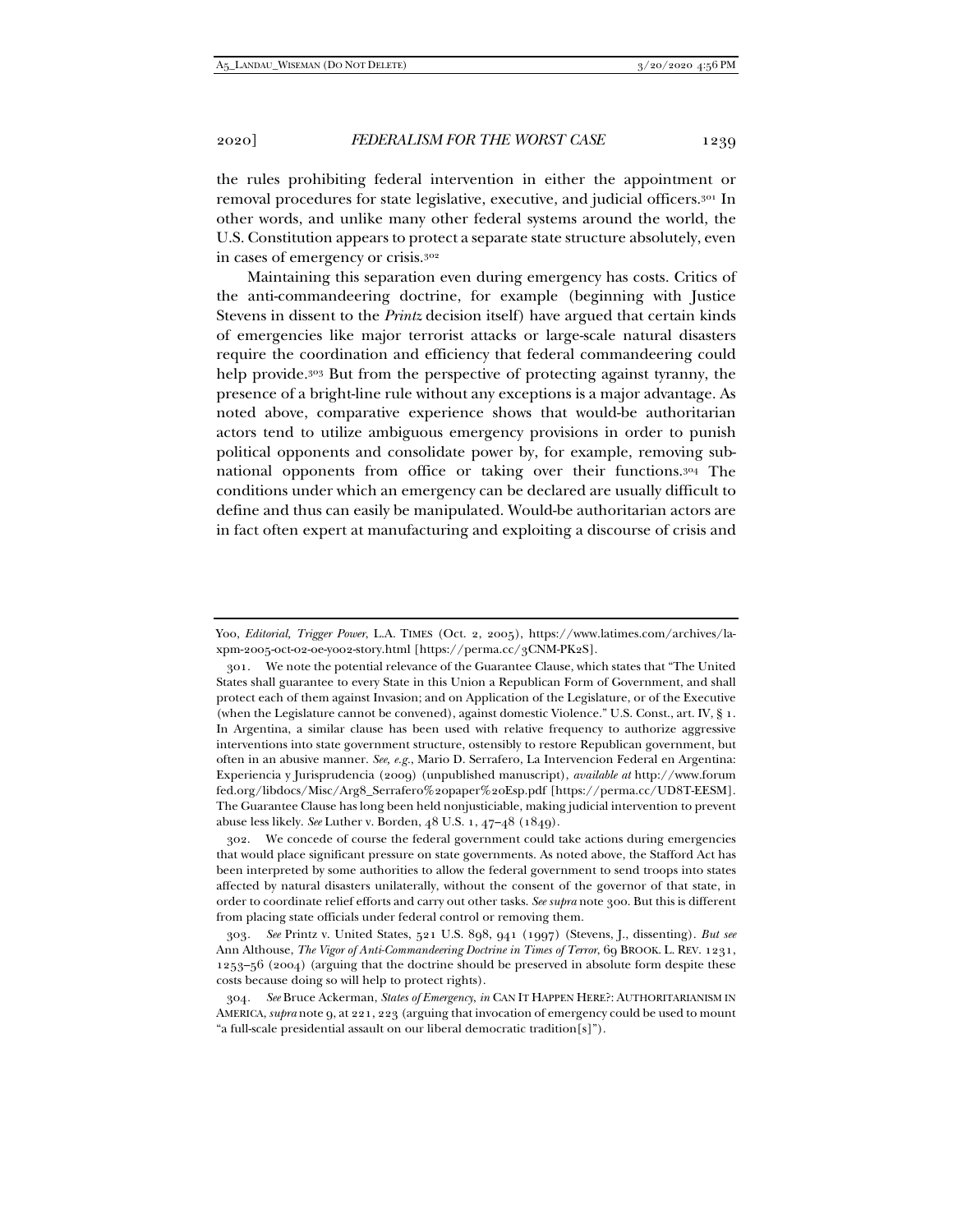emergency for political gain.305 The fact that the U.S. president and Congress very likely cannot interfere with state structure even during emergency is an important protection against the risks of democratic erosion. Indeed, the rules noted above providing for separate state structures in key areas like courts, elections, and executive bureaucracies would mean very little if those rules could be breached during states of emergency.306

## V. BEYOND EXISTING ACCOUNTS OF FEDERALISM AND TYRANNY

In the foregoing two Parts, we have sketched out our theory of how independent state bureaucracies, particularly those in control of sensitive areas of governance, serve an anti-tyranny function. In this Part, we explain why our theory not only builds off of, but goes beyond, existing accounts of the relationship between federalism and tyranny.

Defenders of U.S. federalism have long justified it in part as a bulwark against tyranny. Our country's unique version of federalism is, of course, a compromise between the original "anti-federalists"—those in support of very strong state rights—and the federalists, who championed a balance between state and national control.307 Federalists such as the authors of the Federalist papers (collectively called Publius) largely won the battle, with their favored system ultimately emerging from the constitutional convention. And Publius, to a large extent, focused on the ability of a shared federal-state structure to avoid the types of monarchical tyranny from which they had escaped.308 But

<sup>305</sup>*. See* BENJAMIN MOFFITT, THE GLOBAL RISE OF POPULISM: PERFORMANCE, POLITICAL STYLE, AND REPRESENTATION 43 (2016) (exploring the ways in which populist leaders perform and exploit the concept of crisis for their political advantage).

 <sup>306.</sup> We do note that there is one potentially important exception to the rules that prohibit federal officials from federalizing state personnel during a crisis: The Calling Forth Clause, which gives Congress the authority "[t]o provide for calling forth the Militia to execute the Laws of the Union, suppress Insurrections and repel Invasions." U.S. CONST. art. I, § 8, cl. 15. As Stephen Vladeck has explained, the Clause has limited practical importance today. Stephen I. Vladeck, *The Calling Forth Clause and the Domestic Commander in Chief*, 29 CARDOZO L. REV. 1091, 1102 (2008). Because the state National Guard units that have supplanted militias are composed of personnel who are also simultaneously enlisted in the federal reserve, the Supreme Court has held "that the National Guard is not the 'militia' to which the Calling Forth Clause refers, and . . . [its] deployment is therefore not limited to the three situations outlined by the constitutional text—executing the laws of the Union, suppressing insurrections, and repelling invasions." *Id.* This interpretation guts a check on the federal government's power to implement martial law, and as Vladeck notes, "[t]he Court's conclusion that the Clause in no way constrains the domestic use of the federal regulars runs deeply contrary to the prevailing understanding at the Founding." *Id.* at 1107.

<sup>307</sup>*. Would You Have Been a Federalist or and Anti-Federalist?*, BILL RTS. INST., https://bill ofrightsinstitute.org/would-you-have-been-a-federalist-or-an-anti-federalist [https://perma.cc/ VF2X-KPCP] (describing the terms anti-federalist and federalist as used in the 1780s).

 <sup>308.</sup> Some of these tyrannical abuses had been corrected in England, and the U.S. Constitution in part borrowed from these British protections. *See* Amanda L. Tyler, *The Forgotten Core Meaning of the Suspension Clause*, 125 HARV. L. REV. 901, 925–29 (2012) (describing Darnel's Case,  $(1627)$  3 Cobbett's St. Tr. 1 (K.B. 1627) (Eng.) and the Petition of Right, 1627, 3 Car., c. I, §§ 5, 8 (Eng.)).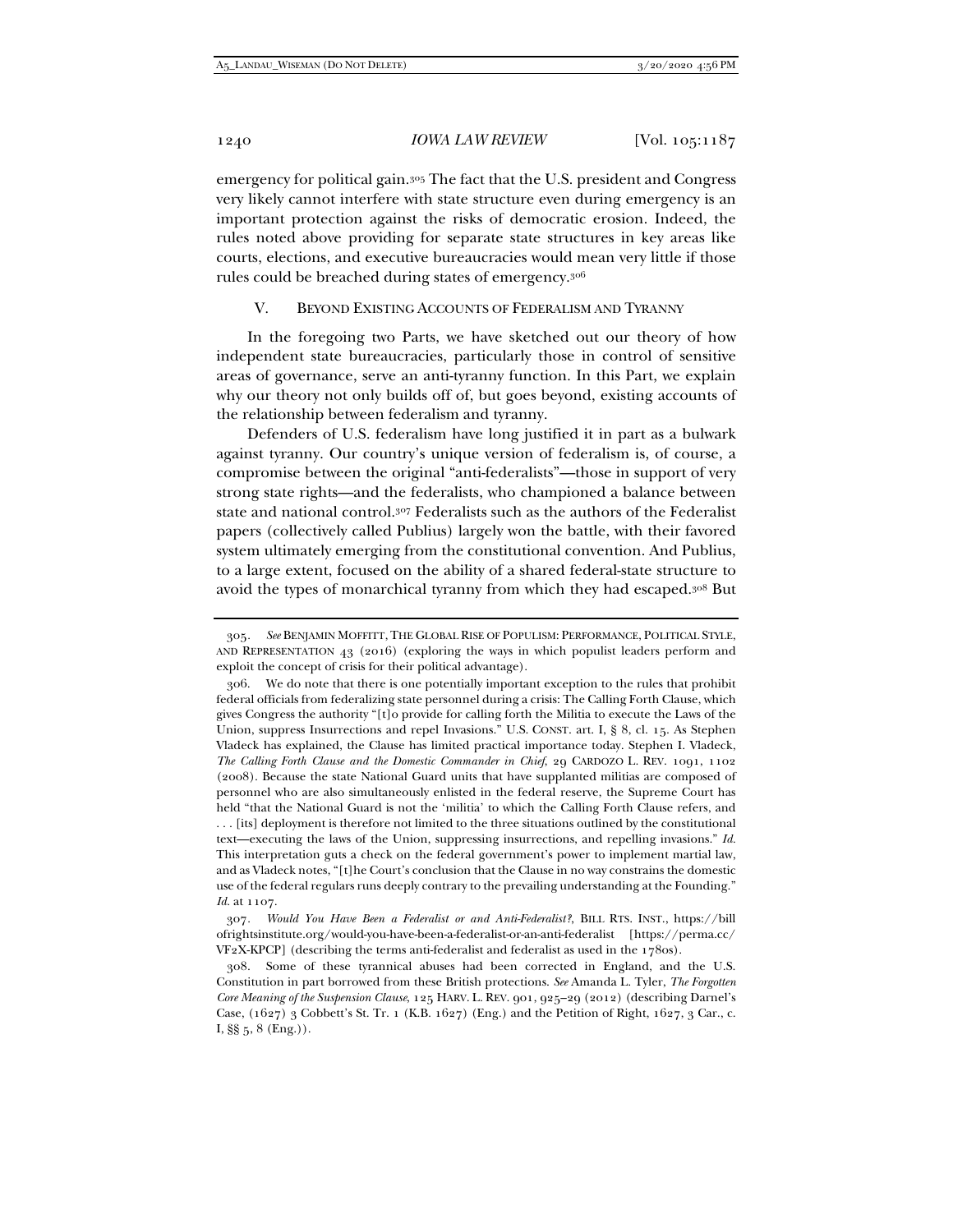as we note in more detail here, the Founders' classical accounts rely on mechanisms that are probably unrealistic under modern conditions.

We also argue that the major modern theories of how federalism prevents tyranny overlook or underplay key institutional features. Theories of federalism that rely primarily on judicial enforcement of separate spheres at the federal level—for example, those that focus primarily on constitutional provisions and associated doctrines that purportedly protect state sovereignty—rightly emphasize the importance of separation between levels of government, but may prove inadequate during times of authoritarianism, given the ease with which the judiciary might be coopted by such a movement. Those that rely on "political safeguards" of state representation in federal institutions seem increasingly unrealistic as descriptions of the political world in which we live, particularly during times in which democracy is under stress. And those emphasizing "cooperative federalism"—noting intertwinement, cooperation, and conflict between federal and state institutions—address important features of our federalist system that are relevant to preventing tyranny, but they have not comprehensively connected these features to antityrannical functions. Our account thus builds on these accounts but varies in certain respects from all of them.

Finally, in this Part we provide another counter-argument to the critique that federalism plays no useful function in the contemporary United States —an argument made most forcefully by Feeley and Rubin.309 Many other federalism scholars have responded to this critique by noting the importance of having two sovereigns—states and the federal government—as backstops, or "alternative locations of independently derived government power," when governance goes wrong at one level or another.310 We build upon these

<sup>309</sup>*. See* FEELEY & RUBIN, FEDERALISM: POLITICAL IDENTITY AND TRAGIC COMPROMISE, *supra* note 17, at 152.

 <sup>310.</sup> RYAN, *supra* note 192, at 41–42 (describing how states and the federal government can alternately step in when regulatory failure, constitutional violations, or tyrannical threats occur); Jackson, *supra* note 220, at 2218–19 (providing the "alternative locations" point and responding to Rubin and Feeley by arguing that if states were "not guaranteed existence within defined borders . . . a national government unhappy with decisionmaking in its centrally defined administrative units could simply reorganize the political boundaries of those units to create more compliant decisionmaking, or to isolate 'troublemakers.'"(footnote omitted)); *cf.* MICHAEL S. GREVE, REAL FEDERALISM: WHY IT MATTERS, HOW IT COULD HAPPEN 2 (1999) (responding to Feeley and Rubin's critique by arguing that it misses the "central point" of federalism, which is "to provide citizens with *choices* among different sovereigns, regulatory regimes, and packages of government services"). Kirsten Engel homes in on a particular type of backstop that she calls "dynamic federalism"—when states and the federal government both have authority over a matter and "function as alternative centers of power." Kirsten H. Engel, *Harnessing the Benefits of Dynamic Federalism in Environmental Law*, 56 EMORY L.J. 159, 176 (2006). Many of the situations that we describe could be case, in a way, as dynamic—both the federal government and states have jurisdiction over aspects of elections, for example, although the states have largely ignored federal directives in the area of elections. But we focus particularly on states' functional role in exercising jurisdiction and how even if the federal government wanted to take over more of the states' authority in an area, it would be difficult from a practical perspective.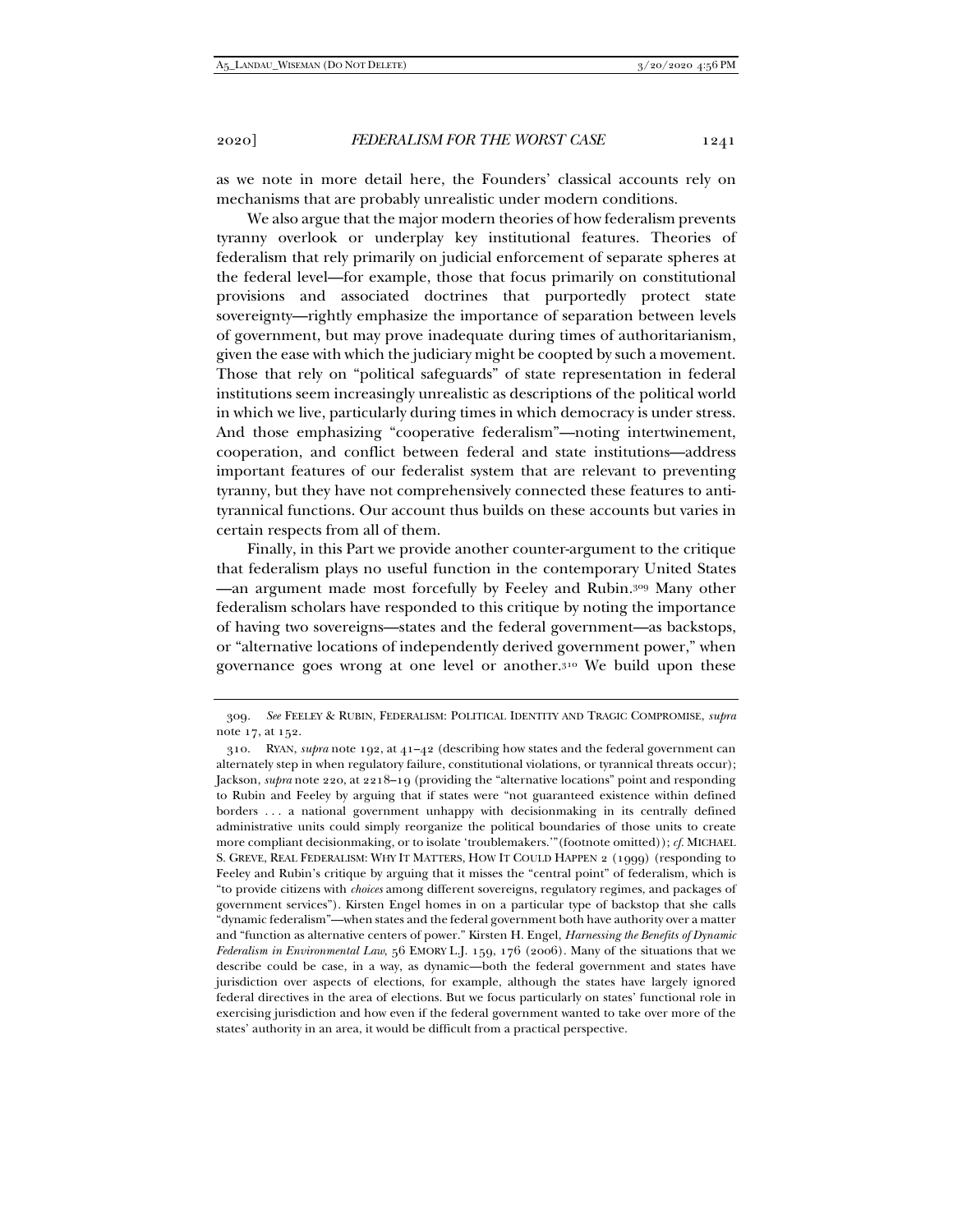responses with a focus on states and local governments as separate institutions with separate practical functions, which emphasizes how this division can specifically address threats of tyranny. We argue that while Feeley and Rubin may well be correct with respect to many of the functions optimistically purported to be played by federalism, the anti-tyranny function played by U.S. federalism's protection of core state functions is real and cannot easily be duplicated through alternative institutional arrangements.

#### *A. ACCOUNTS OF THE FOUNDERS*

The Madisonian vision of the U.S. federalist system remains important in setting out the basic framework through which states resist tyranny. As we pointed out above, the Madisonian idea of ambition checking ambition retains importance, and indeed perhaps gains importance, in a world where partisan rather than institutional interests are paramount.311 But the Founders are less compelling in laying out the precise mechanisms through which this resistance will occur. The authors of the Federalist Papers suggest two main accounts of precisely how states might help block tyranny: (1) by competing with the federal government for voters' affections and (2) by serving as "guard dogs," warning of possible "tyrannical encroachments by the national government."312

The Founders' first account is that states would compete "vertically" with the federal government for voters' loyalties and thus resist potential tyrannical incursions by the national government.313 These Founders envisioned a backand-forth push and pull of federal and state powers as voters switched allegiances, which would keep the federal government in check. Madison —the author of the vertical competition model—also emphasized other divisions of power that would help to check overreaching by one department or level of government, including the separation of powers at the federal level and the existence of numerous citizen "interest and sects," which would protect against an over-powerful majority.314

Some more recent accounts agree that vertical competition is a viable means of protecting against tyranny, arguing that voters do in fact alternate between favoring expanded federal or state control, as evidenced by the

<sup>311</sup>*. See supra* Part III.

 <sup>312.</sup> Note, *Defending Federalism: Realizing Publius's Vision*, 122 HARV. L. REV. 745, 746 (2008).

 <sup>313.</sup> THE FEDERALIST NO. 17, *supra* note 18, at 154–55 (Alexander Hamilton) (arguing that because the states govern so many of people's daily affairs and regulate "all those personal interests, and familiar concerns, to which the sensibility of individuals is more immediately awake," the states will receive more "affection, esteem, and reverence towards the government" than will the federal government, and that states will find it "far more easy . . . to encroach upon the national authorities, than for the national government to encroach upon the state"); THE FEDERALIST NO. 51, *supra* note 18, at 400 (James Madison) (noting that "the power surrendered by the people, is first divided between two distinct governments," and "[h]ence a double security arises to the rights of the people. The different governments will control each other . . . .").

 <sup>314.</sup> THE FEDERALIST NO. 51, *supra* note 18, at 401 (James Madison).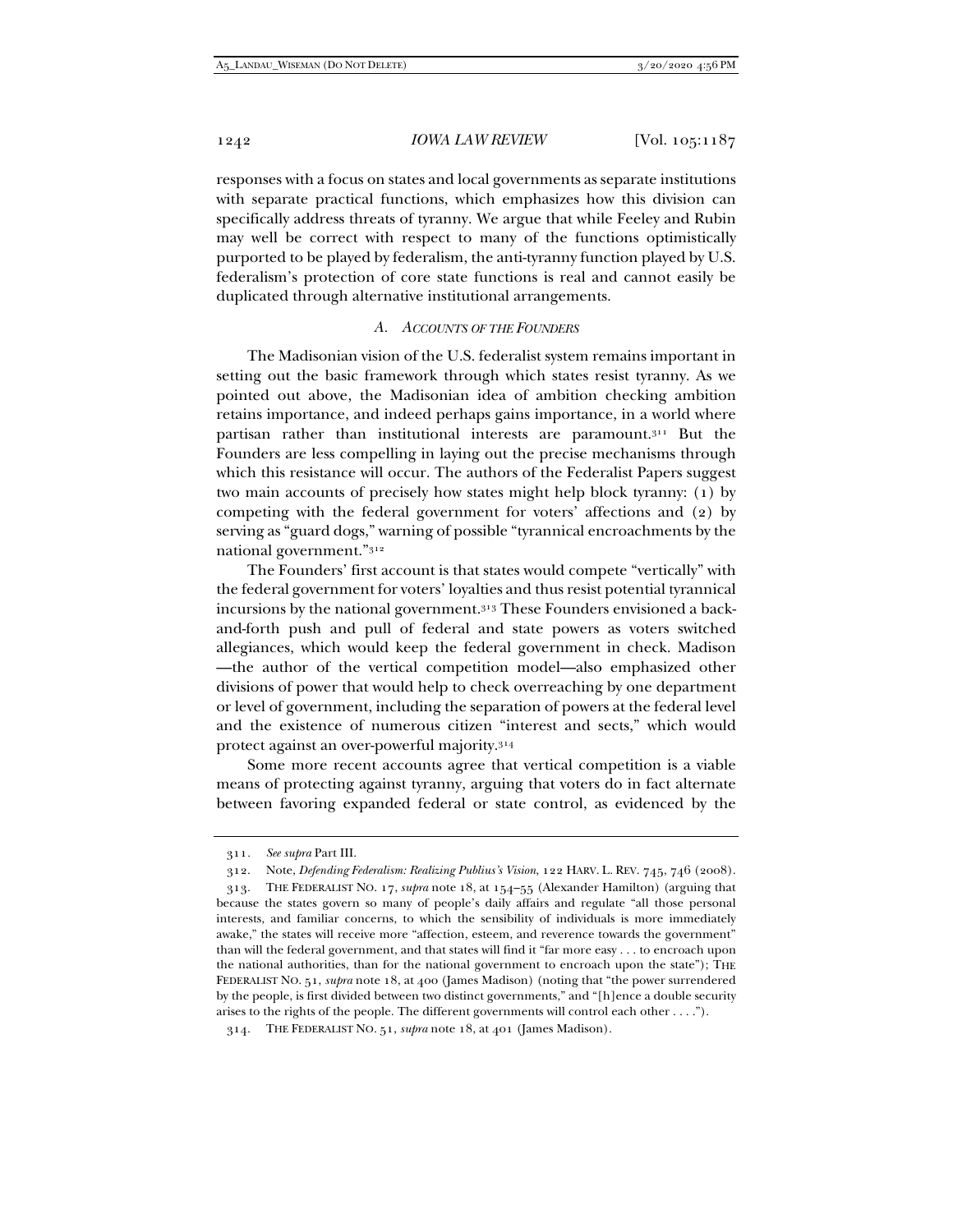dramatic swing from broad national power under the New Deal and a revival of states' rights in the Reagan era.315 Additionally, Ilya Somin, although noting states' weakened incentives to vertically compete with the federal government given strong federal power, identifies two remaining incentives for states to continue to compete.316 These include situations when different political parties are in power at the local and federal levels, and when states "compet[e] with the federal government in [providing] public services" and attract interest groups "that prefer state services" and then lobby for less federal incursion into particular state policy areas.317

Other modern theories have vertical competition undertones. Scholars like Daniel Elazar argue that states' "civil societ[ies]"—areas in which groups within the state are more aligned "with their immediate compatriots" rather than "their counterparts in other states"—give states a viable means of competing with federal control.318 Many of his examples are decidedly negative ones, but he notes how political consensus within a state "enhances the possibility for the people and interests" dominating "the state's political system to speak in the name of their state."319 Finally, in some respects, proponents of federal-state dual sovereignty also fall within the modern vertical competition camp, in that they argue—looking to the Founders' accounts, among others—that there is a way to a draw a line between federal and state powers rather than treating all state powers as subsumed within federal supremacy.320

We suspect that vertical competition would be of only limited use in fending off a modern push towards authoritarianism. Say, for example, that a state government sought to fight back against a tyrannical federal government by passing new laws expressing alternative visions on key questions.321

<sup>315</sup>*. See, e.g.*, Todd E. Pettys, *Competing for the People's Affection: Federalism's Forgotten Marketplace*, 56 VAND. L. REV. 329, 349–53 (2003) (noting "macrolevel shifts in popular sentiment and in regulatory power that have occurred over the course of the nation's history," including, for example, limited state powers after the New Deal but a revival under the Reagan Administration, and arguing that "[h]istory clearly suggests, therefore, that the state and federal governments continue to compete for supremacy in the public's eyes"); *see also* Rapaczynski, *supra* note 8, at 389–91.

<sup>316</sup>*. See* Somin, *supra* note 18, at 471 (noting weakened incentives due to the Supremacy Clause and federal taxation powers).

<sup>317</sup>*. Id.* at 472.

 <sup>318.</sup> DANIEL J. ELAZAR, AMERICAN FEDERALISM: A VIEW FROM THE STATES 11 (1966).

<sup>319</sup>*. Id.*

<sup>320</sup>*. See, e.g.*, RAOUL BERGER, FEDERALISM: THE FOUNDERS' DESIGN 76 (1987) ("At the very least, the Founders' emphasis, again and again, upon 'limited' federal powers, upon preservation of the States' jurisdiction over 'internal,' 'local' matters that operate only within a State's borders, counsels against an over-generous construction of federal powers.").

 <sup>321.</sup> This mirrors an argument by Hamilton, who notes that the states are heavily involved in governing everyday affairs, occupying a territory of regulation that the federal government is relatively uninterested in taking over. *See* THE FEDERALIST NO. 17, *supra* note 18, at 153–54 (Alexander Hamilton). Further, even if the federal government due to "lust of domination,"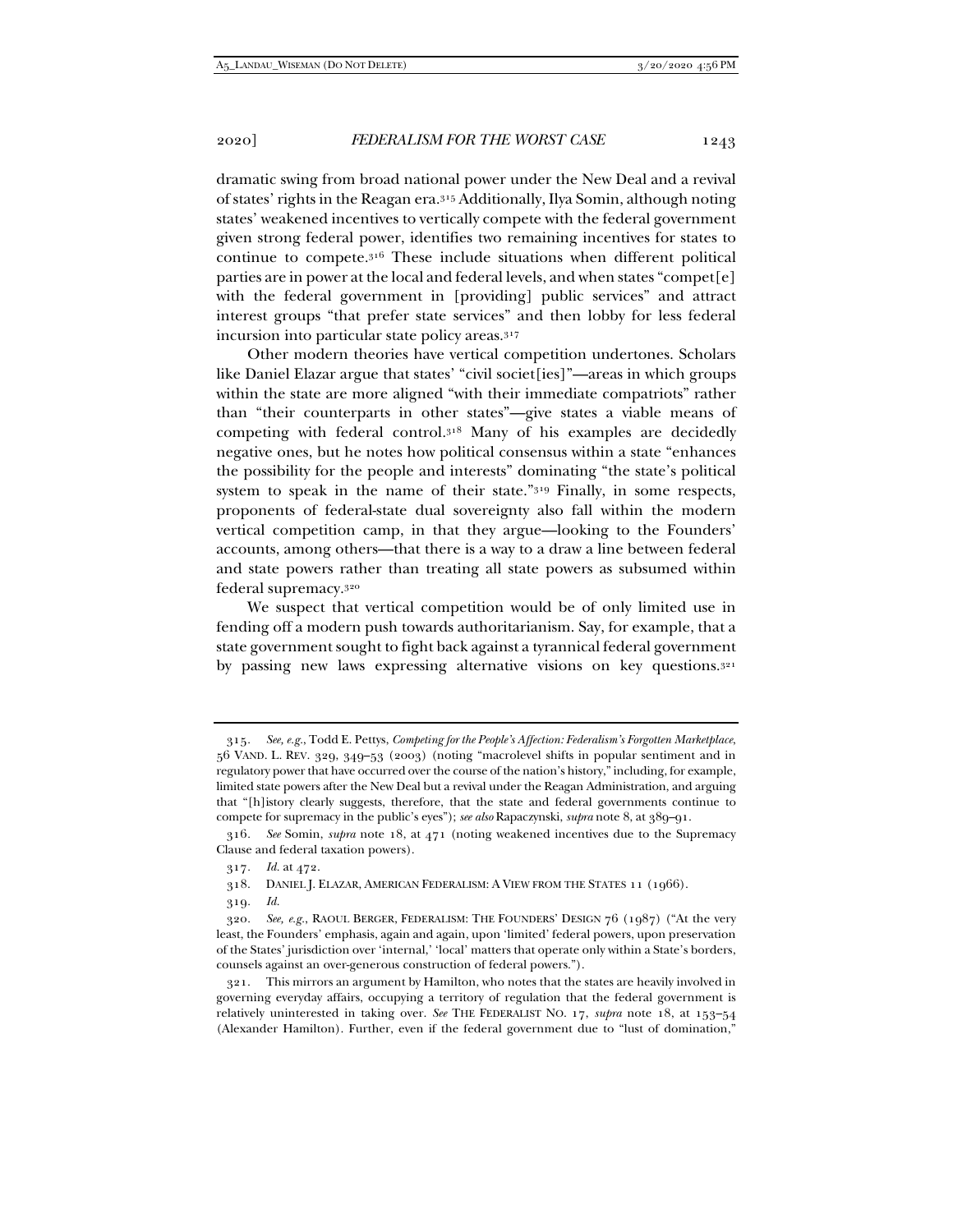Whatever the merits of this approach in the eighteenth and nineteenth centuries, the allocation of powers between the states and the federal government is now so slanted towards the federal side as to render vertical competition fundamentally unfair. Given relatively expansive judicial understandings of the Commerce Clause and the spending, taxing, and foreign affairs powers,322 states have almost no areas left where they have exclusive powers of governance. In any area where power is concurrent, of course, the federal government can preempt state legislation by using the Supremacy Clause. Thus, "[t]here is no guarantee . . . that the state and federal governments will remain viable competitors against one another or that citizens will remain able to allocate power between the two sovereigns in ways they deem advantageous."323 Moreover, a Congress and Supreme Court working alongside a tyrannical executive could stop any effort at vertical competition—the first by enacting laws that preempted attempted state legislation, and the second by upholding that legislation and thus an expansive view of federal power.324

The second classical account argues that states would act as guard dogs by keeping a close eye on the federal government's actions and sounding a warning when government overreach appeared imminent. Specifically, Hamilton suggested that state "legislatures will have better means of information" than "the people at large" and "will . . . afford complete security against invasions of the public liberty by the national authority" because "they can discover the danger at a distance" and "adopt a regular plan of opposition," including coordinating with other states in opposition to federal attempts at the usurpation of power.325

Again, though, the account of states as guard dogs is imprecise. It is unclear in the theory what special powers states would have to take action once they sounded the alarm. Legislation aimed at curbing federal overreach could be met with preemptive federal legislation under the Supremacy

attempted to take over these functions, "the people of the several states" would somehow push back against this effort. *See id.* at 154; *see also id.* NO. 28, at 228–29 (Alexander Hamilton).

 <sup>322.</sup> Publius recognized these federal powers (noting the government's control over "[c]ommerce, finance, negotiation, and war") and that they could expand even further to everyday "internal concern" but only to the extent that the public trusted the federal government. *See* THE FEDERALIST NO. 17, *supra* note 18, at 153 (Alexander Hamilton); *see also id.* NO. 27, at 222 (Alexander Hamilton); *Defending Federalism: Realizing Publius's Vision*, *supra* note 312, at 753 (noting these arguments).

 <sup>323.</sup> Pettys, *supra* note 315, at 353.

 <sup>324.</sup> Recent state defiance of federal marijuana law tests this assertion. If states' vertical competition becomes adequately entrenched, this makes efforts to preempt state law and enforce this preemption more difficult. *See, e.g.*, Robert A. Mikos, *On the Limits of Supremacy: Medical Marijuana and the States' Overlooked Power to Legalize Federal Crime*, 62 VAND. L. REV. 1421, 1477–79 (2009) (describing how states' legalization of marijuana might reflect and reinforce changing norms about marijuana use and concluding that this could "even hamstring Congress's already limited ability to impose legal sanctions on those who violate the federal ban").

<sup>325</sup>*. See* THE FEDERALIST NO. 28, *supra* note 18, at 228–29 (Alexander Hamilton).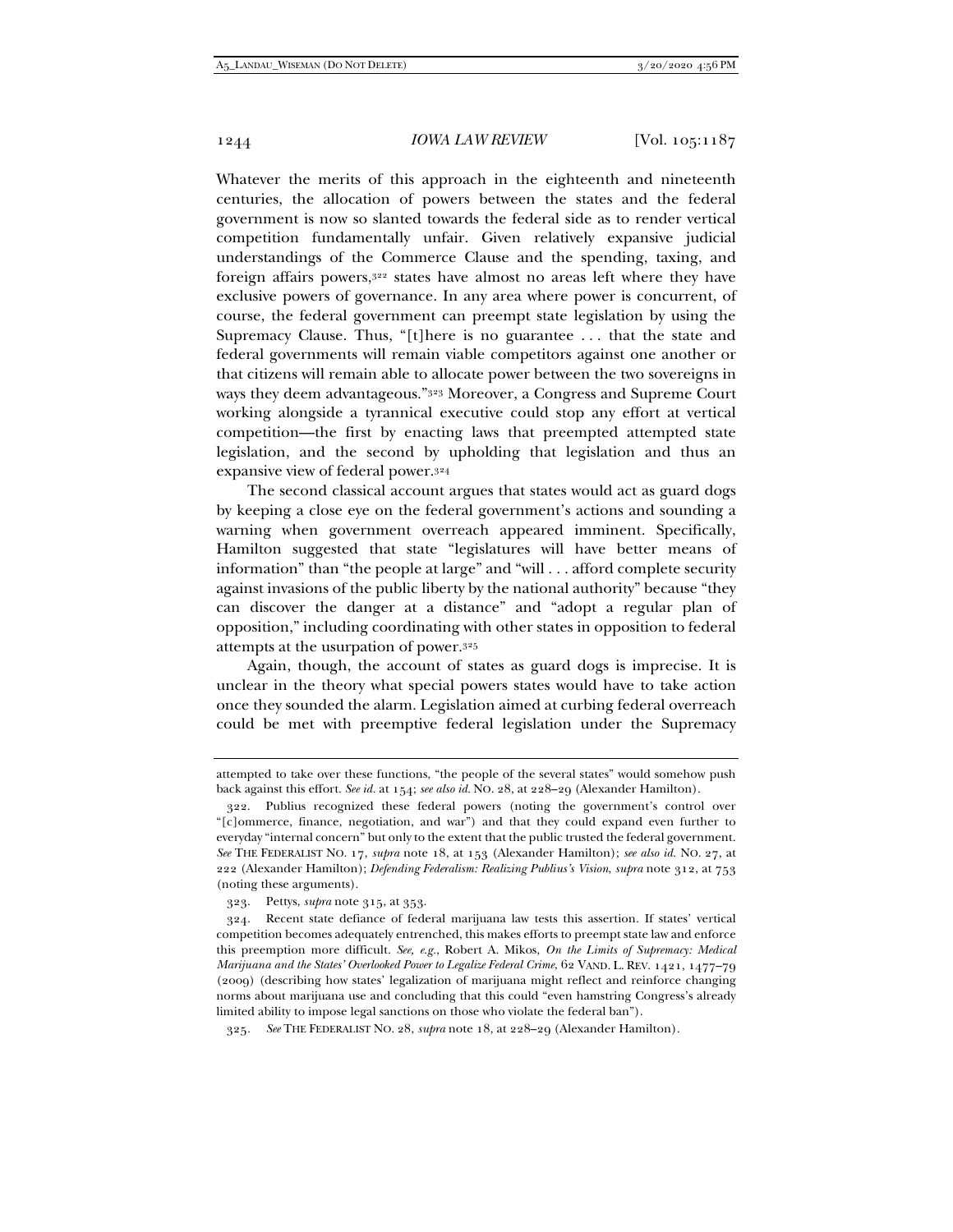Clause or could be held preempted by national courts based on existing legislation.326 States do, of course, have some special powers under modern doctrine—for example "special solicitude" in the standing analysis, which has made states an important site of resistance to federal action through the filing of lawsuits327—but, in many ways, they would seem to be a site for the rallying and coordination of public opinion, in fact one of many such sites. Indeed, in the modern period, it is unclear why states would necessarily have better information than a host of other civil society and media actors that monitor the actions of the federal government.

#### *B. MODERN ACCOUNTS OF FEDERALISM AND TYRANNY*

Modern theory, in turn, suggests at least three primary routes through which federalism might protect against tyranny: judicial enforcement of boundaries between state and federal authority; "process federalism," including political safeguards such as state representation in federal institutions; and cooperative federalism arrangements. We address each of these broad families of theories in turn.

1. Judicially Enforceable Federalism Constraints

A first set of theories focuses on judicial enforcement of the separation of powers between federal and state governments. These theorists emphasize two points: first, the idea that certain state and federal powers are separated (dual federalism) and second, that this separation should be enforced by the courts.328 Our analysis is consistent with this work in emphasizing the importance of separation in protection against tyranny. However, we deemphasize—without ignoring—judicial review as a protection for the separation, stressing instead other institutions.

Since the 1990s, the Supreme Court has engaged in what a number of commentators have deemed a "federalism revival" by placing limits on the federal government's enumerated powers in ways that have been celebrated by these theorists.329 The Court has expressed its view that the judicial

<sup>326</sup>*. Defending Federalism: Realizing Publius's Vision*, *supra* note 312, at 762 (noting that "while Publius clearly recognized the need for this guard dog, the *Federalist Papers* does not offer a solution to the problem of cooption via the Supremacy Clause").

<sup>327</sup>*. See* Massachusetts v. EPA, 549 U.S. 497, 520 (2007); Lin & Burger, *supra* note 115, at 72.

 <sup>328.</sup> For dualist accounts of various stripes, see, for example, Pettys, *supra* note 315, at 362 (arguing that if states are to effectively persuade citizens in ways that counter federal arguments, they need areas of protected sovereignty); and Schapiro, *supra* note 39, at 247–48, 264–73 (arguing that dual federalism continues to influence court decisions and pointing to most scholarship on the values of federalism, such as protecting liberty and creating a laboratory of the states, as presenting a dualist version of federalism).

<sup>329</sup>*. See, e.g.*, Kathleen M. Sullivan, *From States' Rights Blues to Blue States' Rights: Federalism After the Rehnquist Court*, 75 FORDHAM. L. REV. 799, 800, 805 (2006) (arguing that the Rehnquist Court revived federalism only to the extent necessary to properly protect rights of all the states by adding limiting principles to federalist decisions).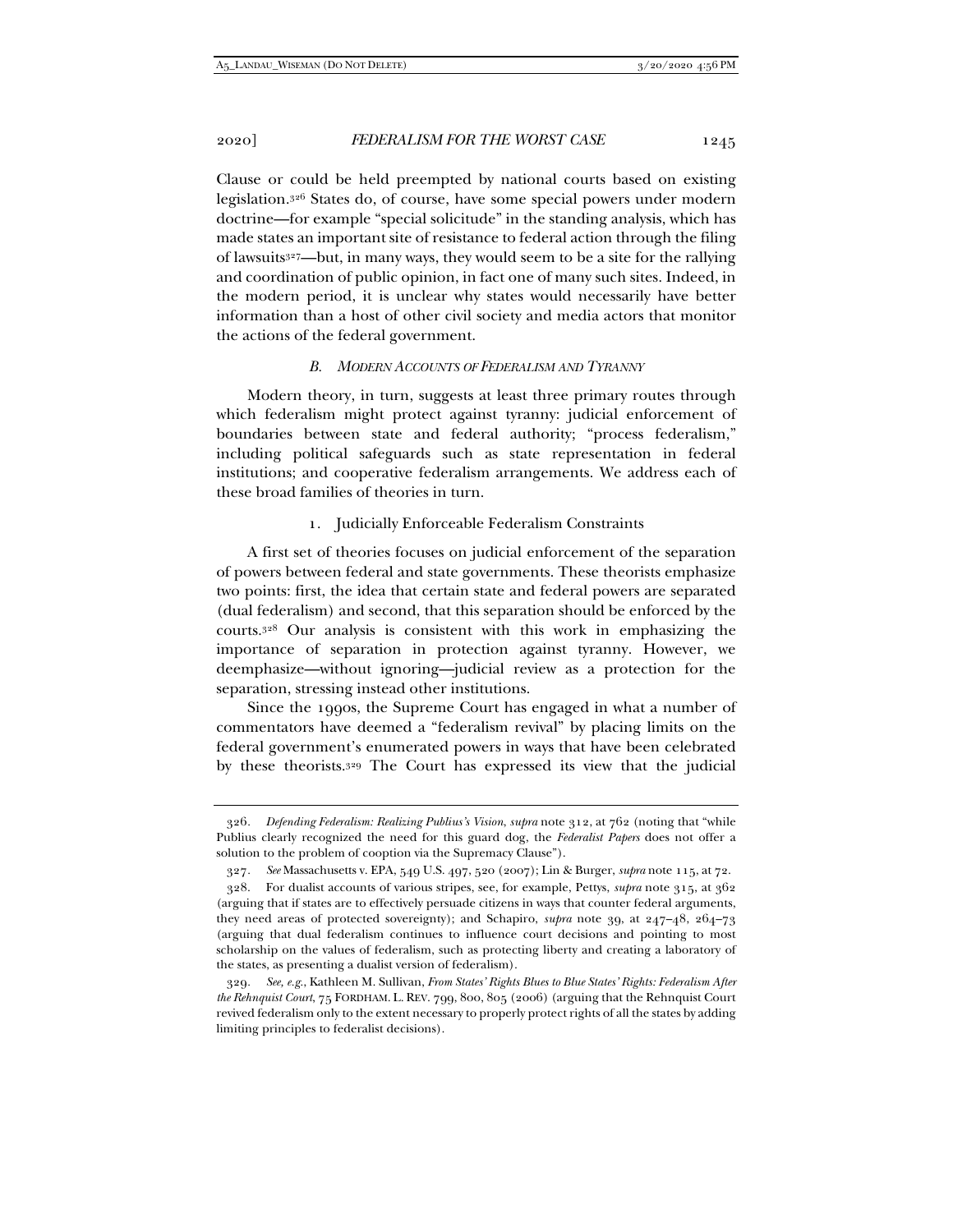enforcement of the lines separating federal and state authority protects liberty. For example, in *Gregory v. Ashcroft*, the Court held that the Age Discrimination in Employment Act ("ADEA") did not apply to preempt a mandatory retirement age for judges in a state constitution, and justified this decision in part with a concern about tyranny: "Just as the separation and independence of the coordinate branches of the Federal Government serve to prevent the accumulation of excessive power in any one branch, a healthy balance of power between the States and the Federal Government will reduce the risk of tyranny and abuse from either front."330 Citing Hamilton and Madison, the Court thus argued that its efforts to maintain a system of "dual sovereignty" in which the states possessed a sphere of autonomous action were key to protecting against tyranny.331 Similarly, in *New York v. United States*, the Court justified its enforcement of limits on federal power as a "protection of individuals" by "secur[ing] to citizens the liberties that derive from the diffusion of sovereign power."332

Judicial enforcement of limits on federal power is not irrelevant, and indeed, the functional institutional roles of local and state governments that we focus on would erode over time without judicial policing. Judge-made doctrines can deepen settled understandings of the limits on federal power; they can also raise the costs of government action in ways that potentially slow movement towards authoritarianism or require additional procedural hurdles before problematic moves can be carried out. But we think it would be profoundly unwise to put too much emphasis on the judicial enforcement of limits on the allocation of federal power. The primary reason for this reservation is that those allocations themselves are usually quite imprecise, and in many systems—not just the United States—they have shifted heavily towards centralization over time.333 Thus, it is easy for a determined central government to push the envelope by passing new legislation. If central courts—especially supreme or constitutional courts—are controlled by the regime, then they will uphold these efforts and increasingly limit the sphere through which subnational governments could even exercise resistance.

Some strains of the literature on judicial enforcement of federalism constraints provide important foundations for our theory, however. For example, Vicki Jackson's focus on the importance of courts in protecting states' constitutionally-protected "legislative, executive, and judicial functions" through doctrines such as anti-commandeering is largely concordant with our analysis.334

 <sup>330.</sup> Gregory v. Ashcroft, 501 U.S. 452, 458 (1991).

<sup>331</sup>*. See id.* at 457–59.

 <sup>332.</sup> New York v. United States, 505 U.S. 144, 181 (1992) (quoting Coleman v. Thompson, 501 U.S. 722, 759 (1991) (Blackmun, J., dissenting)).

<sup>333</sup>*. See, e.g.*, Sullivan, *supra* note 329, at 805 (noting that the "federalist revival was not as sweeping as it might appear" and left most exercises of federal power unchallenged).

 <sup>334.</sup> Jackson, *supra* note 220, at 2183.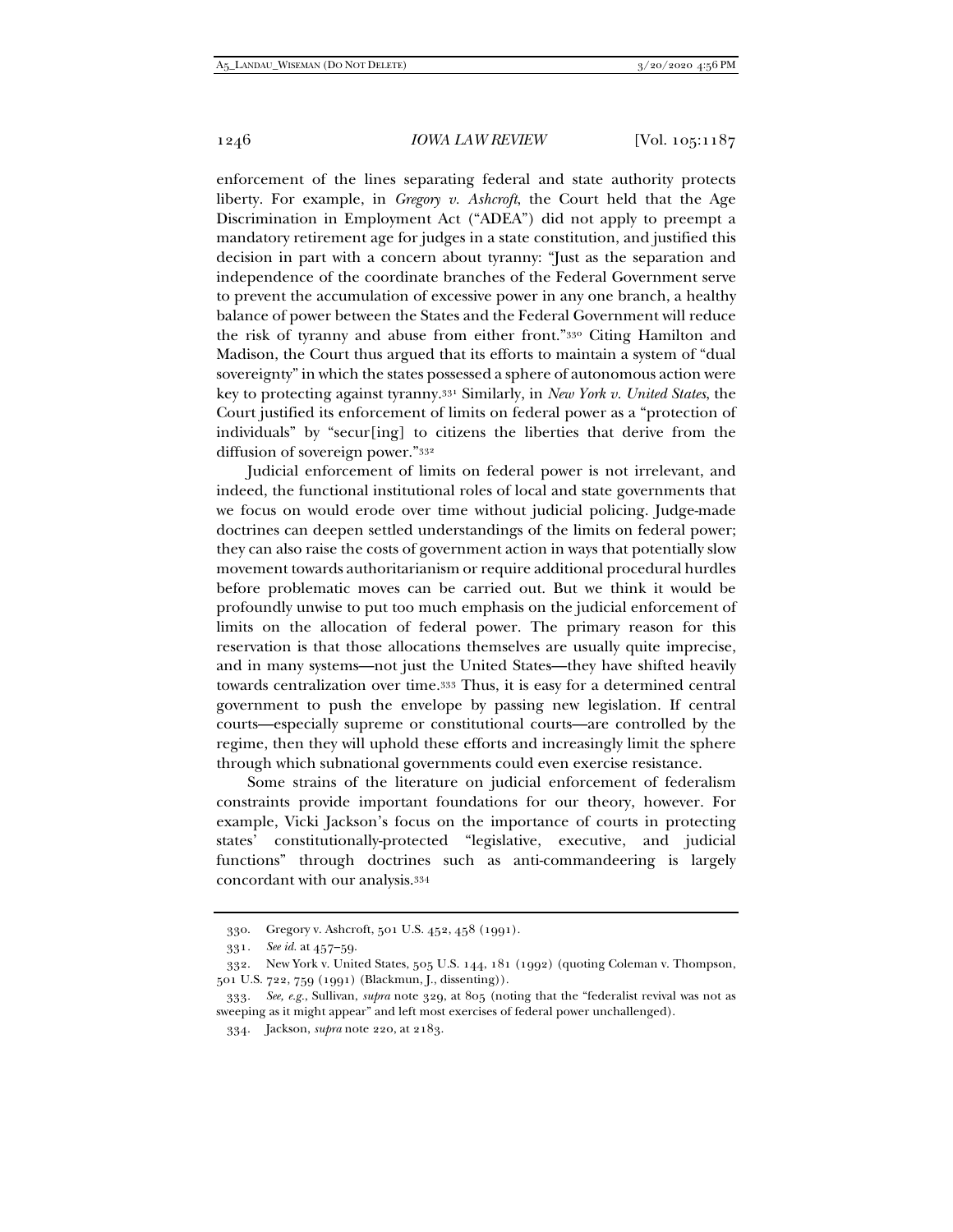#### 2. Political Safeguards

An alternative to judicial enforcement of limits is suggested by the political safeguards of federalism theory, a strand of "process federalism" that has mainly been used to argue that judicial enforcement of federalism-based limits on national power is unnecessary.335 This theory could also be viewed as an anti-tyranny mechanism, however. The core argument of this family of theorists is that states check federal power through their influence on the national political process. Herbert Wechsler, for example, has argued that the mere fact that states exist—and pre-existed the federal government as sovereigns—created a tradition of respecting state interests at the federal level,336 and that state control of congressional districting and many other aspects of selecting national politicians preserves an important balance between national and state powers.337 Key to this theory is the fact that citizens of each state—not the people as a whole—select senators and representatives, and so, too, select a President through the Electoral College or the House.338 Although Congress represents the people of the United States, each individual within Congress represents the people of his or her state,339 and thus national policy is a grand compromise of diverse state perspectives.340

Jesse Choper has similarly asserted that "[n]umerous structural aspects of the national political system serve to assure that states' rights will not be trampled."341 Choper viewed the Senate as "a national legislative guardian against usurpation of state interests," as the Constitution's "unalterable" requirement for equal representation of all states in the Senate shows.342 He noted that the House of Representatives, too, in having at least one representative from each state as well as offering opportunities for state delegations to vote in blocs, protects state interests.343 And he emphasized the

342*. Id.* 

<sup>335</sup>*. See, e.g.*, Heather K. Gerken, *Federalism All the Way Down*, 124 HARV. L. REV. 4, 14 (2010) (describing process federalism as "emphasiz[ing] that power diffusion depends on preserving de facto autonomy for the states, not the de jure autonomy afforded by sovereignty" and that "politics, tradition, inertia, and interdependence"—not the courts—preserve state power).

 <sup>336.</sup> Raoul Berger similarly argues that the states "came first," asserting that through the Declaration of Independence and beyond "[t]he people acted severally, through the medium of their individual colonies, just as the later ratification of the Constitution was not by the people of the entire Union but by the people of the individual States." BERGER, *supra* note 320, at 26.

 <sup>337.</sup> Wechsler, *supra* note 8, at 544–50.

<sup>338</sup>*. See id.* at 546; *see also* ELAZAR, *supra* note 318, at 145 (emphasizing that state and local interests are "represented by the congressmen acting singly" and observing that these congressmen can cause federal bureaucrats to consider state and local needs).

<sup>339</sup>*. See* Wechsler, *supra* note 8, at 546 ("Though the House was meant to be the 'grand depository of the democratic principle of the government,' as distinguished from the Senate's function as the forum of the states, the people to be represented with due deference to their respective numbers were *the people of the states*.").

<sup>340</sup>*. See id.*

 <sup>341.</sup> JESSE H. CHOPER, JUDICIAL REVIEW AND THE NATIONAL POLITICAL PROCESS 176 (1980).

<sup>343</sup>*. Id.* at 177.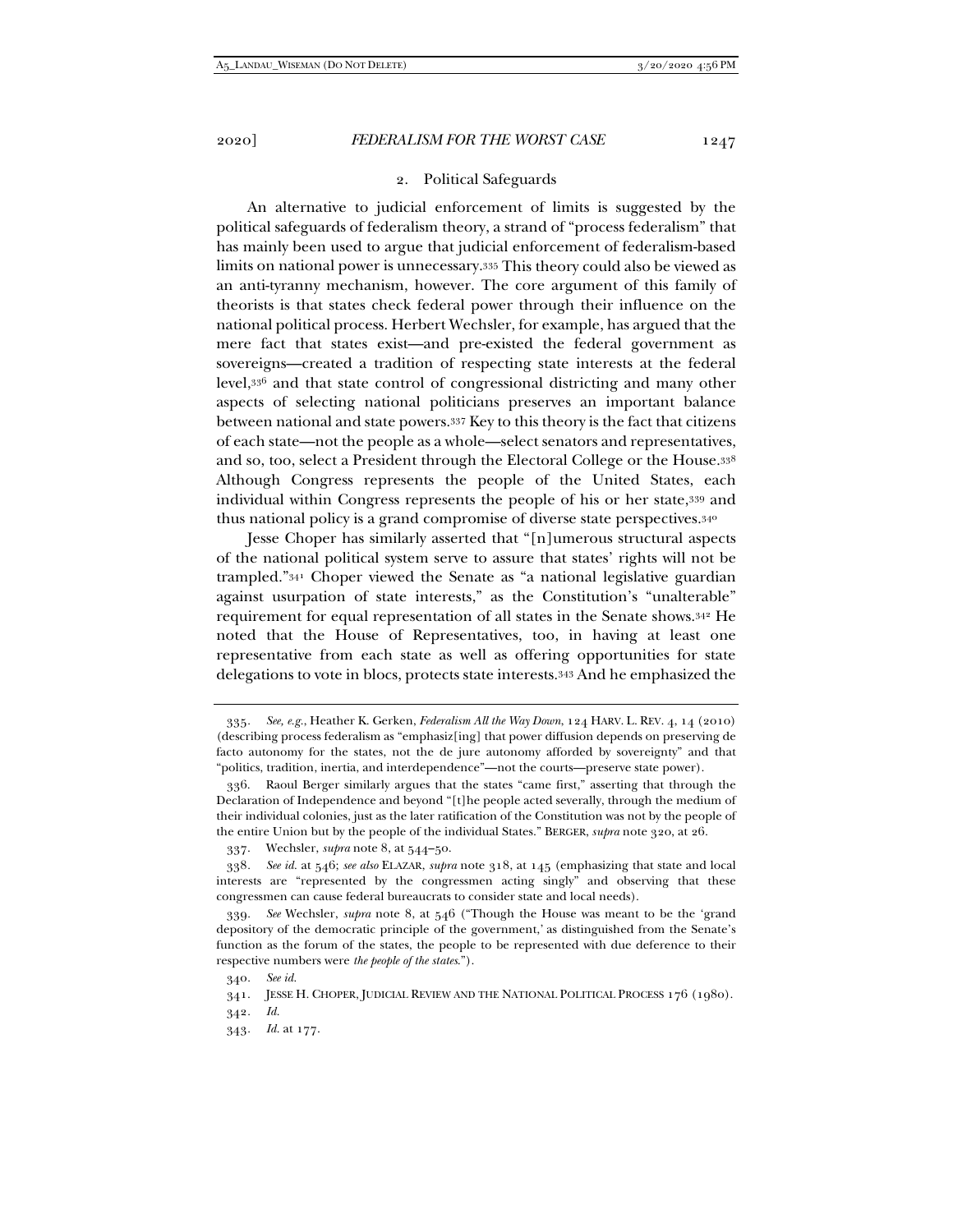states' role in the Electoral College, which places "states directly in a nominee's path to the White House."344 Choper further observed that national senators and representatives historically were predominantly graduates of "state and municipal offices," thus suggesting a "basic state orientation of the houses of Congress."345

In an updating of the political safeguards theory, Larry Kramer rejected Wechsler and Choper's accounts of precisely how political protection of state interests occurred at the federal level.346 But Kramer nonetheless found adequate safeguards to be in place, focusing not on the formal selection mechanisms for federal politicians, but instead on the party system.347 In Kramer's view, the decentralized nature of U.S. parties means that federal candidates are reliant on state party members to aid them in winning elections, forming "a political culture in which members of local, state, and national networks are encouraged, indeed expected, to work for the election of candidates at every level."348 Thus, federal officials feel and retain an allegiance to the states and states' rights. Additionally, Kramer observes that Congress relies heavily on federal agencies to do much of its bidding, and federal agencies, in turn, enlist state administrators to implement many federal programs, thus giving states important powers.349

The Supreme Court has at times adopted the political safeguards of federalism view. In rejecting the federalism theory that certain "traditional" or "integral" governance functions remain within the protected realm of the states, for example, the Court argued that the Framers instead protected the states through "the structure of the Federal Government itself."350 More recently, the Court has adopted a more skeptical view of political safeguards theory.351 For our purposes, the key question is whether political safeguards would provide effective protection against the threat of tyranny we focus on in this Article. There are good reasons to think the answer would be no. The classical theory, as Kramer notes, depends largely on the formal selection process for members of Congress.352 But this dynamic is actually far stronger in many other systems around the world. In Germany, for example, members of the upper chamber of the national legislature serve openly as delegates of

349*. Id.* at 284.

350. Garcia v. San Antonio Metro. Transit Auth., 469 U.S. 528, 546–47, 550 (1985).

352. Kramer, *supra* note 347, at 223.

<sup>344</sup>*. Id.* at 179.

<sup>345</sup>*. Id.* at 178.

 <sup>346.</sup> Kramer, *supra* note 97, at 1520.

 <sup>347.</sup> Larry D. Kramer, *Putting the Politics Back into the Political Safeguards of Federalism*, 100 COLUM. L. REV. 215, 221 (2000).

<sup>348</sup>*. Id.* at 279.

<sup>351</sup>*. See* Printz v. United States, 521 U.S. 898, 939, 956 (1997) (Stevens, J., dissenting) (arguing that the majority, in adopting the anti-commandeering principle, was ignoring structural safeguards that adequately protected federalism interests).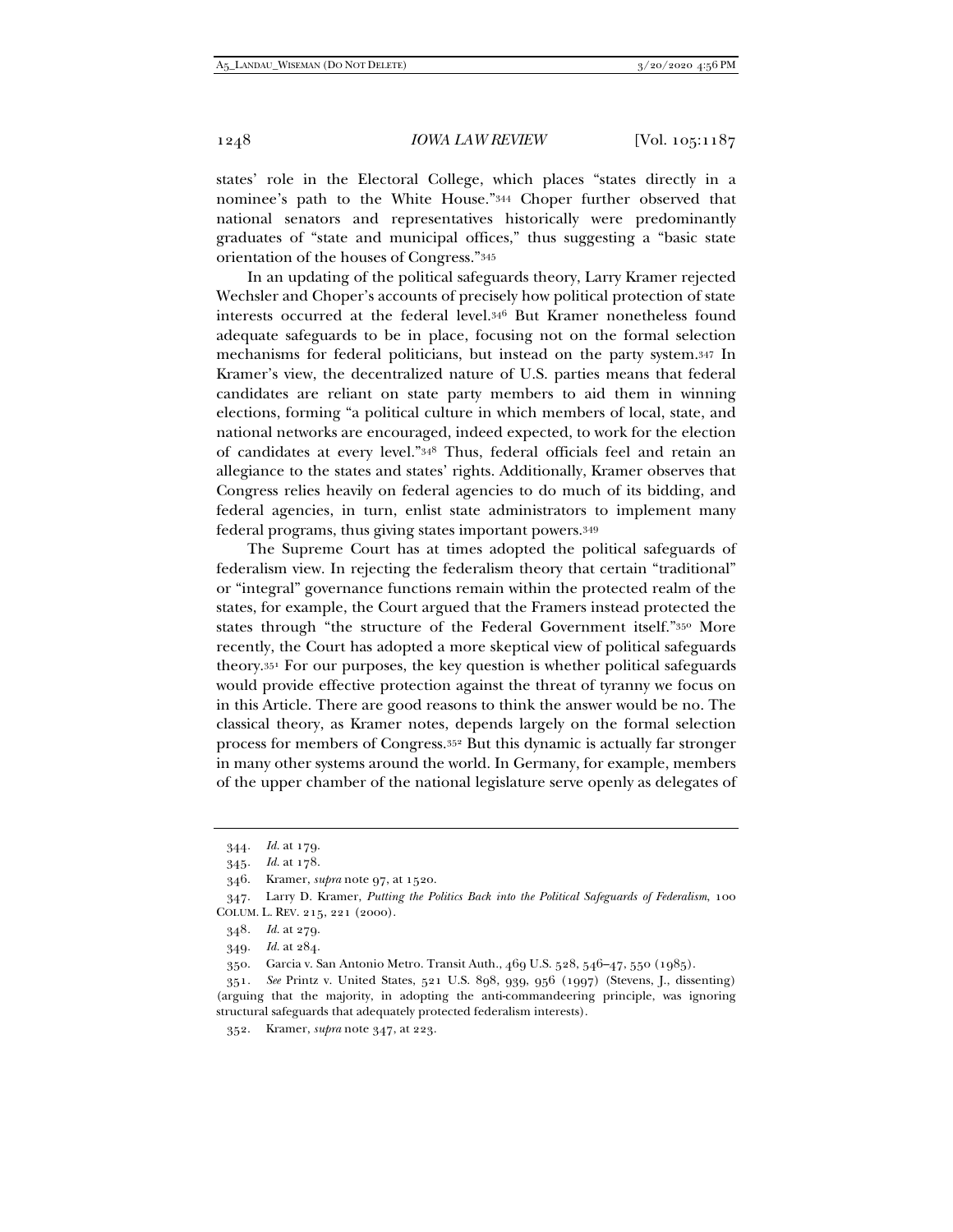the subnational units and vote as members of those units and according to instructions given by them.353 In such a system, the subnational units truly do participate directly in the formulation of national-level policy. In the United States, this kind of direct intermediation of the subnational units in nationallevel policymaking has never really occurred and is particularly unpersuasive since the passage of the Seventeenth Amendment, which replaced appointment of Senators by state legislature with their direct election.354

Kramer's updating of the theory to focus on parties long provided a better description of U.S. politics. But U.S. parties have become increasingly centralized through time, rendering local politics less important. Part of this shift is explained through greater polarization and sorting of the two parties into ideologically coherent units.355 Part of it may be a result of changes in technology and social organization. And part of it may emanate from changes in campaign finance which have made candidates less dependent on the support of local party structures because they can rely more heavily on alternatives such as wealthy donors wielding Super PACs.356 The result may be that states no longer have such a plausible claim to being represented adequately through the party system either. In times of tyranny, we suspect that these forces centralizing politics may be especially powerful. Populists, for example, are adept at using the means of communication to whip up majoritarian sentiment.357 In effect, they may be very good at accentuating trends towards the nationalization of politics. Indeed, during emergencies, when tyranny may be a larger threat (despite the U.S. Constitution's limited provisions for emergency power), state efforts to resist federal control have been, in part, blunted by state voters' nationalist sentiments.

## 3. Cooperative Federalism

Finally, a third major strand of federalism theory, associated with the massive "cooperative federalism" literature, focuses on intertwinement rather than separation between the federal and state governments, and some of this

<sup>353</sup>*. See, e*.*g.*, Halberstam, *supra* note 249, at 235–36.

 <sup>354.</sup> Even before passage of the Seventeenth Amendment, Halberstam argues that U.S. Senators were less subject to control by their state governments than those found in Germany. For example, they "were not subject to recall by the State legislatures that appointed them, did not have to develop a joint position on behalf of their State, and were not officially members of State governments when they came to Washington." *Id.* at 237.

<sup>355</sup>*. See, e.g.*, DANIEL J. HOPKINS,THE INCREASINGLY UNITED STATES: HOW AND WHY AMERICAN POLITICAL BEHAVIOR NATIONALIZED 31-35 (2018) (arguing that state and local issues have increasingly been dominated by the national political parties).

<sup>356</sup>*. See* Garrick B. Pursley, *The Campaign Finance Safeguards of Federalism*, 63 EMORY L.J. 781, 783–85 (2013) (arguing that *Citizens United v. FEC* and the corresponding rise of Super PACs have eroded the political safeguards of federalism by making candidates less dependent on the state party apparatus to receive funding).

<sup>357</sup>*. See* MOFFITT, *supra* note 305, at 87 (explaining the importance of mass media communication to populist leaders).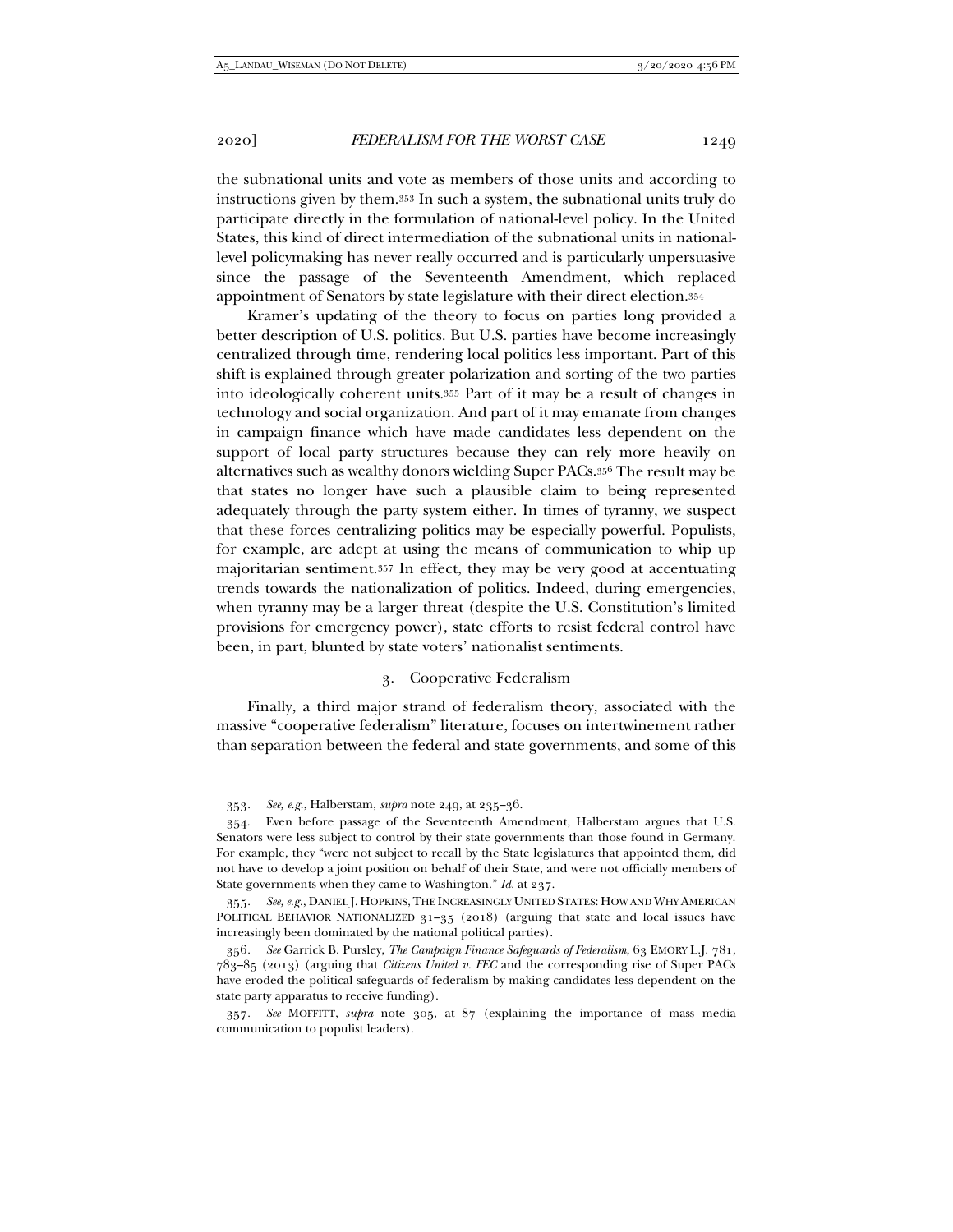scholarship explores how this connection can protect against tyranny. It has documented the central role that states play administratively in terms of carrying out federal directives or,358 in some cases, pushing back against them. Elazar, although describing states as civil societies with powerful abilities to resist federal government directives, hones in even more closely on states' power through their role as entities who share integral governance functions with the federal government.359 Under this view, the federalist system, in which nearly all governance functions are shared within a non-centralized system, "maintain[s] the liberties of the people from vitiation through the consolidation of power into hands far removed from popular control . . . ."360

Jessica Bulman-Pozen similarly views state interests as being heavily intertwined with and inseparable from national ones, in part administratively—"state administration of federal law injects diversity and competition into federal schemes"361—but also from a partisan perspective, in that both states and federal actors often advance state causes at the federal level.362 For example, she notes that federal actors are heavily involved in state referenda, and state and federal party members often take states' sides in fights against the executive, such as California suing the Bush Administration to allow the state to regulate greenhouse gas emissions, or Arizona's defense of its immigration laws against the Obama Administration.363

In another strain of scholarship focusing on states' role, but less directly on partisanship, Bulman-Pozen and Gerken note the ability of states, as entities operating within cooperative federalism schemes, to meaningfully push back against federal directives, thus "provid[ing] a set of ex post safeguards for state interests."364 Indeed, states exercising powers delegated from the federal government have sometimes simply refused to implement federal mandates—such as states refusing to conduct disability reviews under

<sup>358</sup>*. See, e.g.*, Abbe R. Gluck, *Intrastatutory Federalism and Statutory Interpretation: State Implementation of Federal Law in Health Reform and Beyond*, 121 YALE L.J. 534, 584–88 (2011) (noting the many forms of cooperative federalism and exploring implications for court interpretation of statutes and deference to federal or state implementers); Philip J. Weiser, *Towards a Constitutional Architecture for Cooperative Federalism*, 79 N.C. L. REV. 663, 665–67 (2001) (arguing for broader court recognition of state autonomy under the Constitution given the reality of the federal government's extensive reliance on states to implement federal law through cooperative federalism); *see also* Kramer, *supra* note 97, at 1543–46 (focusing on the importance of "administrative sharing"—the fact that the federal bureaucracy relies heavily on the states to administer federal law).

 <sup>359.</sup> ELAZAR, *supra* note 318, at 33 (focusing on the "sharing of functions by all levels of government" in the American federal system).

<sup>360</sup>*. Id.* at 47.

<sup>361</sup>*. See* Jessica Bulman-Pozen, *From Sovereignty and Process to Administration and Politics: The Afterlife of American Federalism*, 123 YALE L.J. 1920, 1946 (2014).

 <sup>362.</sup> Bulman-Pozen, *supra* note 112, at 1117.

<sup>363</sup>*. Id.* at 1135–36.

<sup>364</sup>*. See* Bulman-Pozen & Gerken, *supra* note 100, at 1292.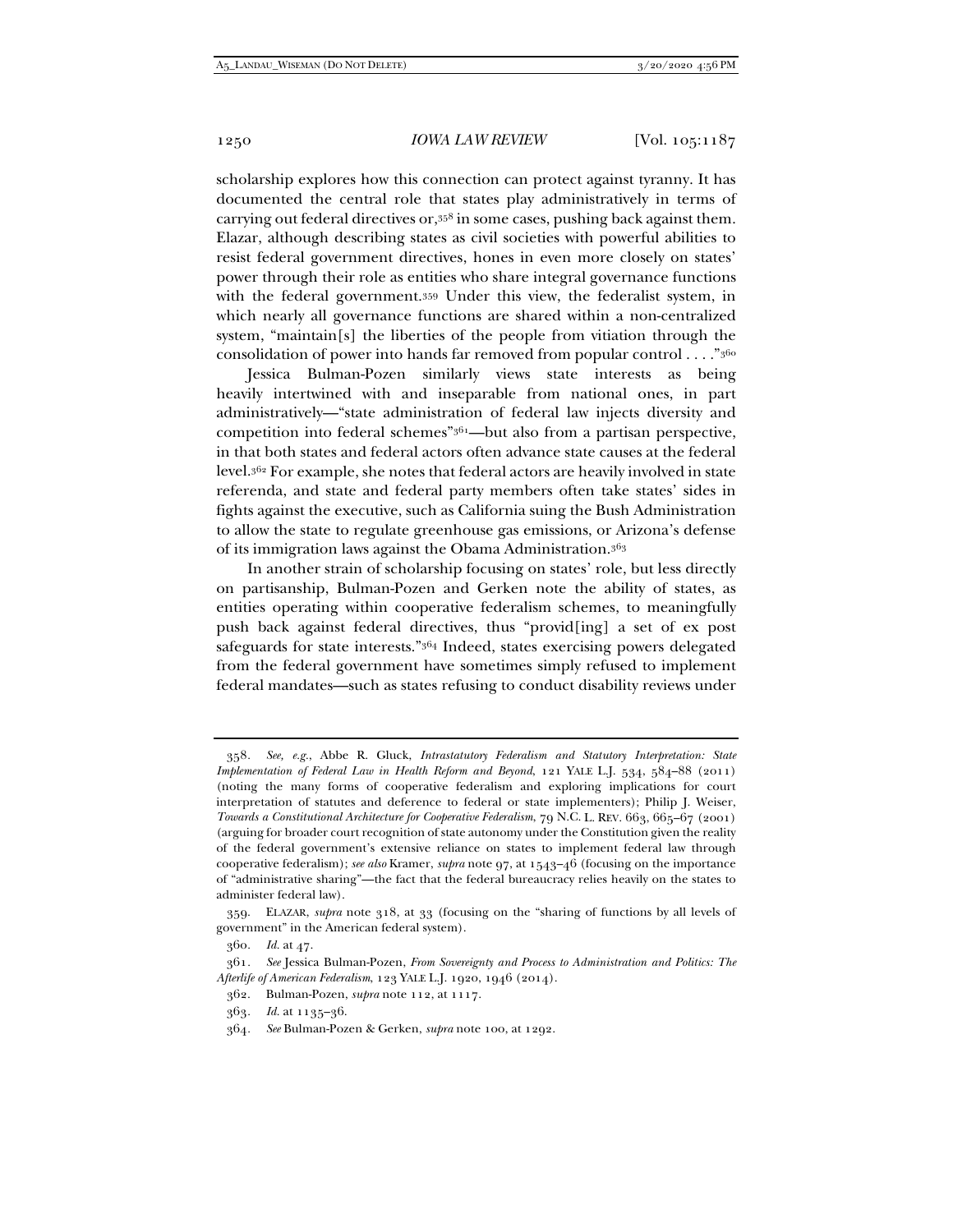Reagan's Social Security Act—thus curbing federal power.365 Under Bulman-Pozen and Gerken's account, the fact that states implement federal policy and are crucial to the federal bureaucracy makes them more powerful than if they were solely autonomous actors. When a state dissents from the federal law that it and 49 other states implement, the federal government must respond and react, lest the 49 other states respond and follow the dissenting state's lead.366 Erin Ryan likewise emphasizes the ways in which federalism-related programs are a product of negotiation in which the states are far from powerless to shape both policymaking and enforcement.367

In an account of states' role in combatting potential federal overreach —particularly by the executive—Bulman-Pozen argues that states can check the federal executive against overreach into other federal branches. This point provides an important foundation for our argument. As we noted above in Part II, a determined executive would have to control both the federal government and the states in order to fully erode democracy. The executive would need sympathetic federal courts and a compliant Congress, and Bulman-Pozen argues that states push back against this horizontal control. For example, exercising their delegated authority under statutes, states often use the courts to protect federal statutes (and thus the cause of Congress itself) from executive agencies' attempted expansion of power through statutory interpretation and enforcement.368 Partisanship also plays an important role in this account. Even if all three branches of the federal government are dominated by the same party—thus threatening a situation in which courts and Congress simply bow to the whims of the executive—"there will never be party unity between the federal government and all fifty states," and thus "partisan resistance to the federal executive will arise even during periods of unified federal government."369

This strain of work is very useful to our own approach since it suggests the ways in which the existence of large state bureaucracies can serve as a check on federal power. For example, Elazar notes "greater state expenditure of funds but also an increase in the number and quality of the personnel involved in carrying out the states' operations" under a cooperative federalist system, which he believes enhances state powers.<sup>370</sup> But we think that much of the cooperative federalism literature places too much emphasis on

<sup>365</sup>*. See* Jessica Bulman-Pozen, *Federalism as a Safeguard of the Separation of Powers*, 112 COLUM. L. REV. 459, 482 (2012). States also sometimes defy direct instructions from Congress—including those issued both under delegated responsibilities and more directly—as evidenced by widespread noncompliance with federal election directives. *See supra* note 260 and accompanying text.

 <sup>366.</sup> Bulman-Pozen & Gerken, *supra* note 100, at 1287.

<sup>367</sup>*. See* Ryan, *supra* note 100, at 1. *See generally* RYAN, *supra* note 192 (describing the states' power in the federal system).

<sup>368</sup>*. See* Jessica Bulman-Pozen, *supra* note 365, at 459.

<sup>369</sup>*. Id.* at 462.

<sup>370</sup>*. See* ELAZAR, *supra* note 318, at 57–58.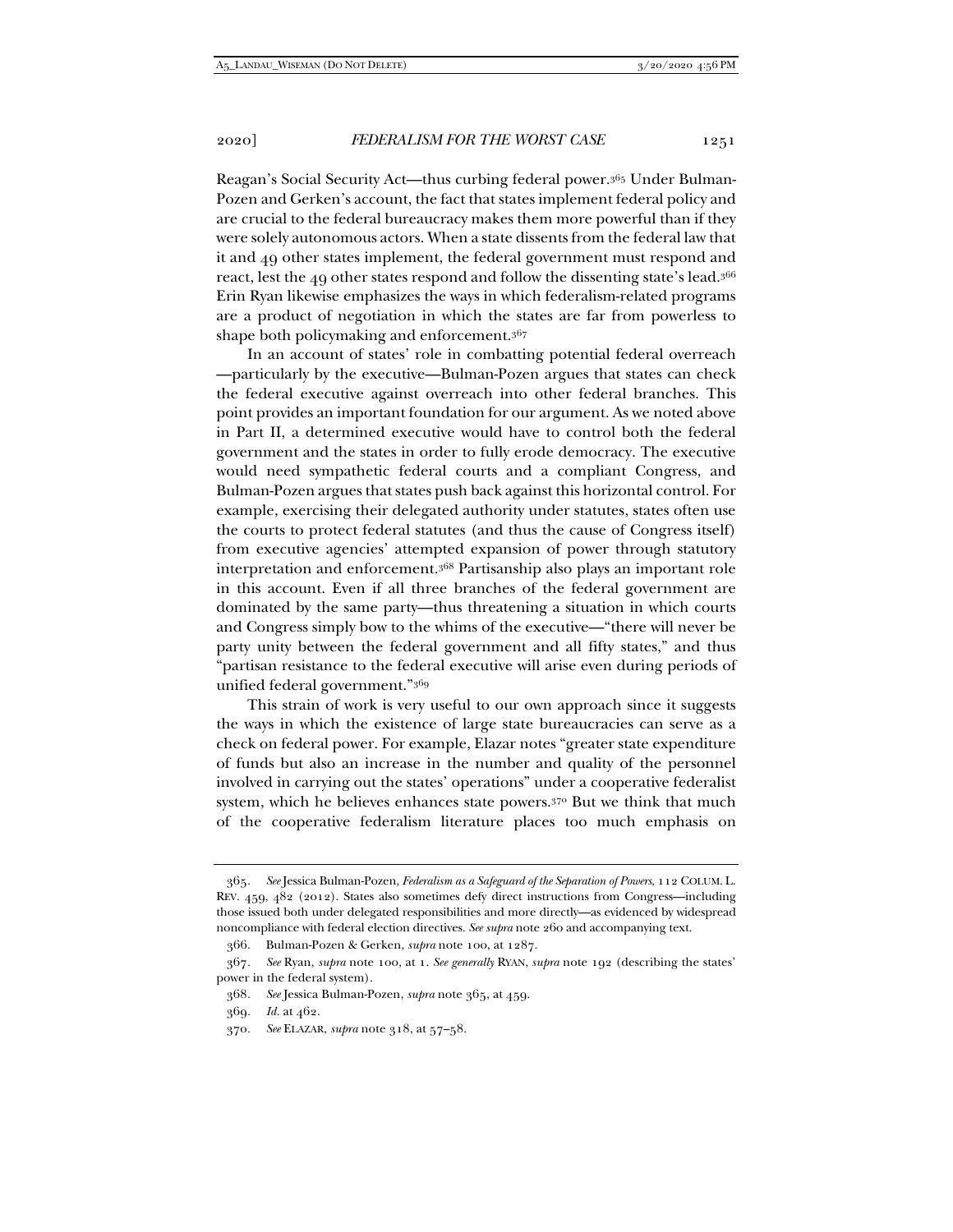intertwinement while underplaying spheres of state autonomy, at least in the context of tyranny.371 The benefits of cooperative federalism, such as greater efficiency, could be achieved through a system that was decentralized rather than federalist, where subnational units were delegated certain powers from the center that could be revoked.372 Yet such a system would provide much less protection against tyranny because the delegations could easily be changed or revoked by the center at any time. What matters, in other words, is not just that state/federal policymaking is a product of intertwined interests, but also that the states retain autonomous control over their own bureaucracy and over certain sensitive functions.

#### *C. THE UNIQUE ANTI-TYRANNY FUNCTION OF FEDERALISM*

Some recent scholarship has questioned the benefits of U.S. federalism.373 The most thorough such account is provided by Malcolm Feeley and Edward Rubin, who critique U.S. federalism by arguing that it serves no useful purpose in the modern United States. They argue that almost all of the assumed benefits of federalism, such as heightened democratic participation, greater efficiency, and experimentation, could better be provided through other institutional arrangements.374 We believe, however, that the anti-tyranny function of U.S. federalism through the mechanisms that we have identified cannot easily be replicated outside of a federal system.

Feeley and Rubin define federalism as a system where geographicallydefined subnational units have "definitive rights" against, and "partial autonomy" from, the center.375 Using this definition, they distinguish federalism from several other forms of government, such as decentralization, where the central government devolves some power to subnational units voluntarily and as "a managerial strategy by which a centralized regime can achieve the results it desires in a more effective manner," and local democracy, where at least some subnational leaders are elected by members of that subnational unit.376 They find that systems of decentralization and

374*. See* Rubin & Feeley, *Federalism: Some Notes on a National Neurosis*, *supra* note 17, at 907–08.

 <sup>371.</sup> This growing literature is authored by scholars such as Bulman-Pozen, Gerken, Rodríguez, and Ryan, among others, who recognize states as cooperative actors but also entities that retain a variety of important independent roles within a cooperative system. Bulman-Pozen & Gerken, *supra* note 100; Rodríguez, *supra* note 100; Ryan, *supra* note 100.

<sup>372</sup>*. See* FEELEY & RUBIN, FEDERALISM: POLITICAL IDENTITY AND TRAGIC COMPROMISE, *supra* note 17, at 28–29.

<sup>373</sup>*. See, e.g.*, Rubin & Feeley, *Federalism: Some Notes on a National Neurosis*, *supra* note 17, at 907–08 ("[F]ederalism in America achieves none of the beneficial goals that the Court claims for it."). *See generally* Susan Rose-Ackerman, *Risk Taking and Reelection: Does Federalism Promote Innovation?*, 9 J. LEGAL STUD. 593 (1980) (concluding that the experimentation supposedly encouraged by federalism is largely illusory).

<sup>375</sup>*. See* FEELEY & RUBIN, FEDERALISM: POLITICAL IDENTITY AND TRAGIC COMPROMISE, *supra*  note 17, at 12, 20.

<sup>376</sup>*. See id.* at 12–37.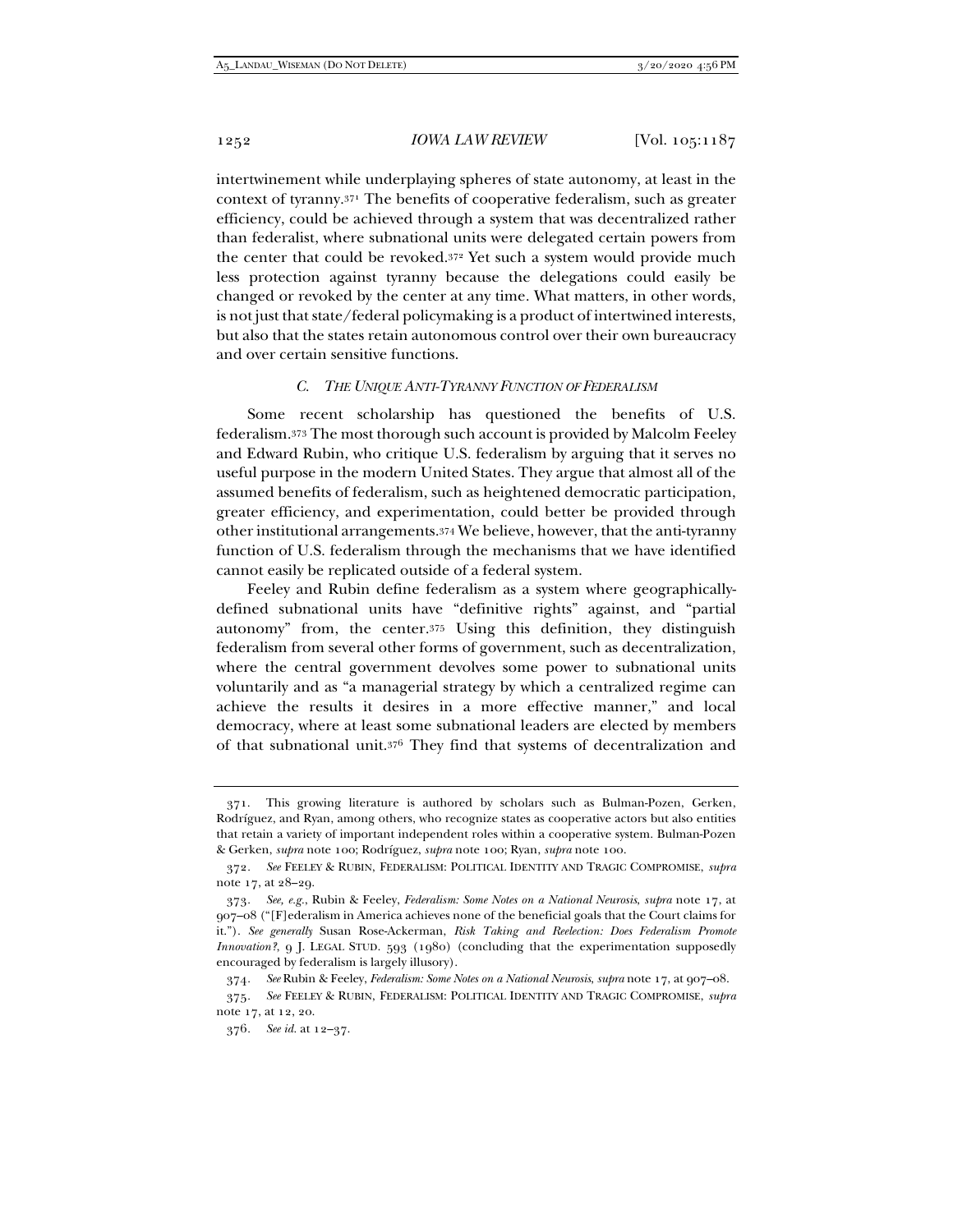local democracy could better offer the major purported benefits of U.S. federalism, such as providing laboratories of democracy, increased efficiency, and greater popular participation and involvement.377 And they argue that federalism only fulfills one real purpose—it serves as a "tragic compromise" in cases where a single nation is desired, but the members of subnational units retain distinct social and political identities and thus would engage in conflict absent autonomy.378 In cases where members of subnational units no longer have greatly distinct social and political identities, as they argue is the case in the United States, concepts of federalism are merely "vestigial" and should be entirely abandoned.379

Feeley and Rubin rightly point out that some of the purported modern benefits of federalism are overstated and could be provided by other systems of government. However, we think that resistance to national-level tyranny is a key exception: Here we believe that certain forms of federal structure provide benefits that could not easily be replicated by the other systems they describe.380 As elaborated above, federal structures are useful in resisting national-level efforts at establishing authoritarian regimes where the states have separate structures in key areas like courts, electoral commissions, and policing. The existence of these independent structures makes them potential sites for resistance that can slow efforts to erode liberal democratic constitutionalism. In comparative terms, U.S. federalism is reasonably-well positioned to maintain separate state structures in these core areas.

Achieving protection of this sort, moreover, likely requires a federal system under the Feeley and Rubin definition: one where subnational units have some enforceable autonomy rights against the center. 381 Decentralization, for example, will not suffice because in those cases powers are given to subnational units merely as a matter of whim of the center, rather than as a matter of right.382 The flexibility of such a system may increase its

<sup>377</sup>*. See id.* at 80–81; *see also* Barry Friedman, *supra* note 18, at 319 (arguing that we know very little about whether federalism actually provides the benefits it is purported to provide).

 <sup>378.</sup> FEELEY & RUBIN, FEDERALISM: POLITICAL IDENTITY AND TRAGIC COMPROMISE, *supra* note 17, at 53.

<sup>379</sup>*. See id.* at 152 ("[F]ederalism is vestigial in the United States . . . [and] is a historical memory that no longer serves any political purpose . . . .").

 <sup>380.</sup> We are not the first to critique Feeley and Rubin on the grounds that they understate the benefits of a specifically federal structure. *See, e.g.*, RYAN, *supra* note 192, at 38; Jackson, *supra*  note 220, at 2217–22.

 <sup>381.</sup> FEELEY & RUBIN, FEDERALISM: POLITICAL IDENTITY AND TRAGIC COMPROMISE, *supra* note 17, at 12, 16, 20.

<sup>382</sup>*. See id.* at 21 (noting that decentralization is a "managerial strategy" and that under it, "the central government decides how decision-making authority will be divided between itself and the geographical subunits"). David Fontana, for example, has recently highlighted the pervasiveness of "federal decentralization" in the United States—the practice through which federal agencies are dispersed geographically throughout the country. *See generally* David Fontana, *Federal Decentralization*, 104 VA. L. REV. 727 (2018) (detailing the history of federal decentralization in the United States). This practice might provide key benefits associated with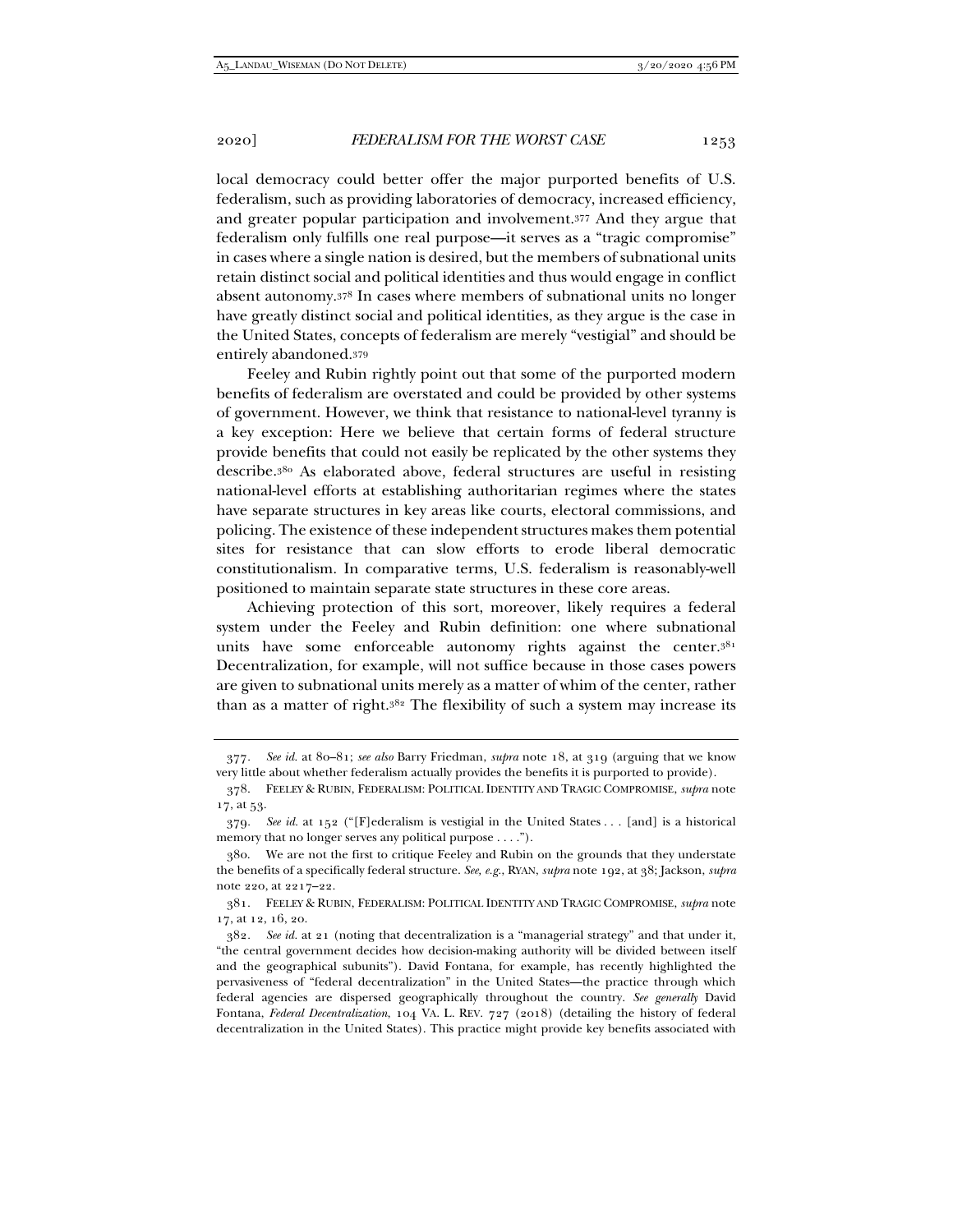efficiency, but it will also make it more vulnerable to tyrannical imposition because rights and even positions in subnational units can come under easy attack.383 A unified central government can simply abolish the decentralized structures that previously existed and accrete power to itself.

What Feeley and Rubin call "local democracy,"384 or the direct election of subnational officials, is probably more useful for anti-tyranny purposes. Where mayors and governors have direct electoral legitimacy, they will likely be more likely to serve as sites of resistance. Feeley and Rubin also note that such a conception could be defended through a set of rights that focused on the electoral sphere—for example, on the fairness of the processes through which these actors are elected and their protection from arbitrary removal —rather than on the rights of subnational units as such.385 But as we have argued, while the existence of elected subnational officials is a key part of the protection that federalism provides, it is not the whole story. Also important are separate structures of state judges, police, and bureaucrats, for example. It is difficult to envision how to make these structures meaningfully independent without employing federalism.

#### VI. CONCLUSION

In this Article we have argued that the dispersion of key functions in American federalism such as judging, law enforcement, and election administration to independent bureaucracies and officials plays an important role in slowing any erosion of democracy. Moreover, this is a function that could not easily be replicated through another system of government, such as decentralization, but rather requires the states to have considerable autonomy vis-à-vis the federal government. In sum, we think that federalism is perhaps the most meaningful constitutional design feature for preventing authoritarianism within the United States.

We highlight a set of structures and rules embedded in U.S.-style federalism that are often overlooked, including tenure rules and emergency powers, and we shed new light on old but unsettled issues such as the anti-

federalism, but it probably plays much less of an anti-tyranny function. Central government officials can of course give orders to decentralized federal agencies. And certainly, by statute and often through mere executive decision-making, decentralized agencies could be abolished or restructured, and recalcitrant state and local officials transferred or dismissed.

<sup>383</sup>*. See* Jackson, *supra* note 220, at 2218–19 ("Were the states not guaranteed existence within defined borders . . . a national government unhappy with decisionmaking in its centrally defined administrative units could simply reorganize the political boundaries of those units to create more compliant decisionmaking, or to isolate 'troublemakers.'" (footnote omitted)).

 <sup>384.</sup> FEELEY & RUBIN, FEDERALISM: POLITICAL IDENTITY AND TRAGIC COMPROMISE, *supra* note 17, at 30–32.

<sup>385</sup>*. See id.* at 143 (conceding that local democracy might imply some protection against "national intrusions on the subunits' electoral processes" such as "suspend[ing] state elections, replac[ing] elected state officials with federal appointees, or alter[ing] the structure of state elections").